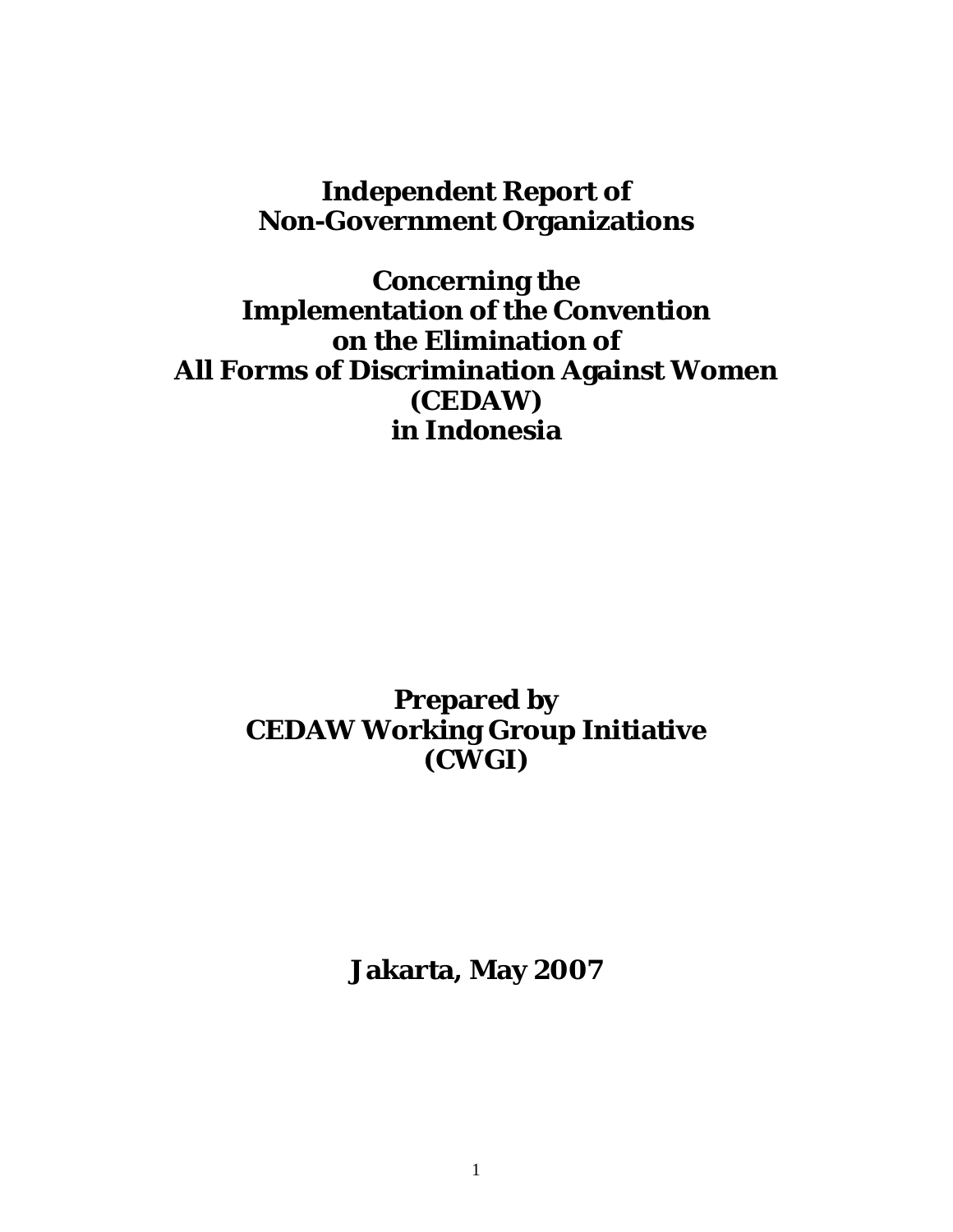## **The Parties Involved in Making the Report**

### **Core Team of Data Collection \*) :**

#### **CEDAW Working Group Initiative (CWGI)**

Aliansi Pelangi Antar Bangsa, Kalyanamitra, Sekretariat Nasional (Seknas) Koalisi Perempuan Indonesia untuk Keadilan & Demokrasi, LBH APIK Jakarta, Mitra Perempuan, Rahima, Rumpun Gema Perempuan, Solidaritas Perempuan, Yayasan Kesehatan Perempuan, dan Yayasan Jurnal Perempuan

#### **Team of Expert and Editor :**

Anita Rahman, Ani Soetjipto, Antarini Arna, Ari Sunarijati, Eko Bambang Subiyantoro, Musdah Mulia, and Nursyahbani Katjasungkana

#### **The Institution and Individual who become contributor for data and information :**

- 1. Individual: Achie Luhulima, Sjamsiah Achmad, Titi Sumbung, Ratna Batara Munti, Lanny Harijanti, Syafira Hardani, Dian Kartika
- 2. International NGO Forum on Indonesia Development (INFID), Jakarta
- 3. Human Right Working Group (HRWG)
- 4. Kapal Perempuan
- 5. Perkumpulan Keluarga Berencana Indonesia (PKBI Pusat)
- 6. P3i (Pusat Partisipasi Perempuan Indonesia)
- 7. Persatuan Karya Bakti Kesehatan Indonesia (Perdhaki )
- 8. Pendapa
- 9. Yayasan Kusuma Buana
- 10. Serikat Pekerja Seluruh Indonesia (SPSI) Reformasi
- 11. Lembaga Penelitian, Pendidikan, dan Penerangan Ekonomi dan Sosial (LP3ES)
- 12. Indonesia on Religion and Peace (ICRP), Jakarta
- 13. Yayasan Kesejahteraan Anak Indonesia (YKAI)
- 14. Yayasan Pemantau Hak Anak (YPHA)
- 15. Lembaga Advokasi Perempuan dan Anak (LAPA)
- 16. Pusat Pemberdayaan Politik Perempuan
- 17. Convention Watch
- 18. KOWANI
- 19. KePPaK Perempuan
- 20. Jaringan Nasional Perempuan Mahardhika
- 21. Kelompok Perempuan untuk Keadilan Buruh (KPKB)
- 22. Konsorsium Pembela Buruh Migran Indonesia (KOPBUMI)
- 23. Perhimpunan Bantuan Hukum dan Hak Asasi Manusia (PBHI) Wilayah Jakarta
- 24. Kongresi Suster-suster Gembala Baik (Jakarta)
- 25. UNFPA's Representative (Jakarta)
- 26. UNIFEM's Representative (Jakarta)
- 27. Indonesian Midwife Association (Ikatan Bidan Indonesia)
- 28. Melati Foundation (Yayasan Melati Jakarta)
- 29. Institut Perempuan (Bandung)
- 30. LRC-KJHAM (Semarang)
- 31. PKBI Daerah Jawa Tengah
- 32. GemaPalu Lumajang
- 33. Mitra Wacana (Yogyakarta)
- 34. Syarikat Indonesia (Yogyakarta)
- 35. Women Crisis Center (WCC) Jombang
- 36. LBH APIK Makasar
- 37. Lembaga Bantuan Hukum Pemberdayaan Perempuan (LBH P2i)
- 38. Himpunan Serikat Perempuan Indonesia (HAPSARI) Sumatera Utara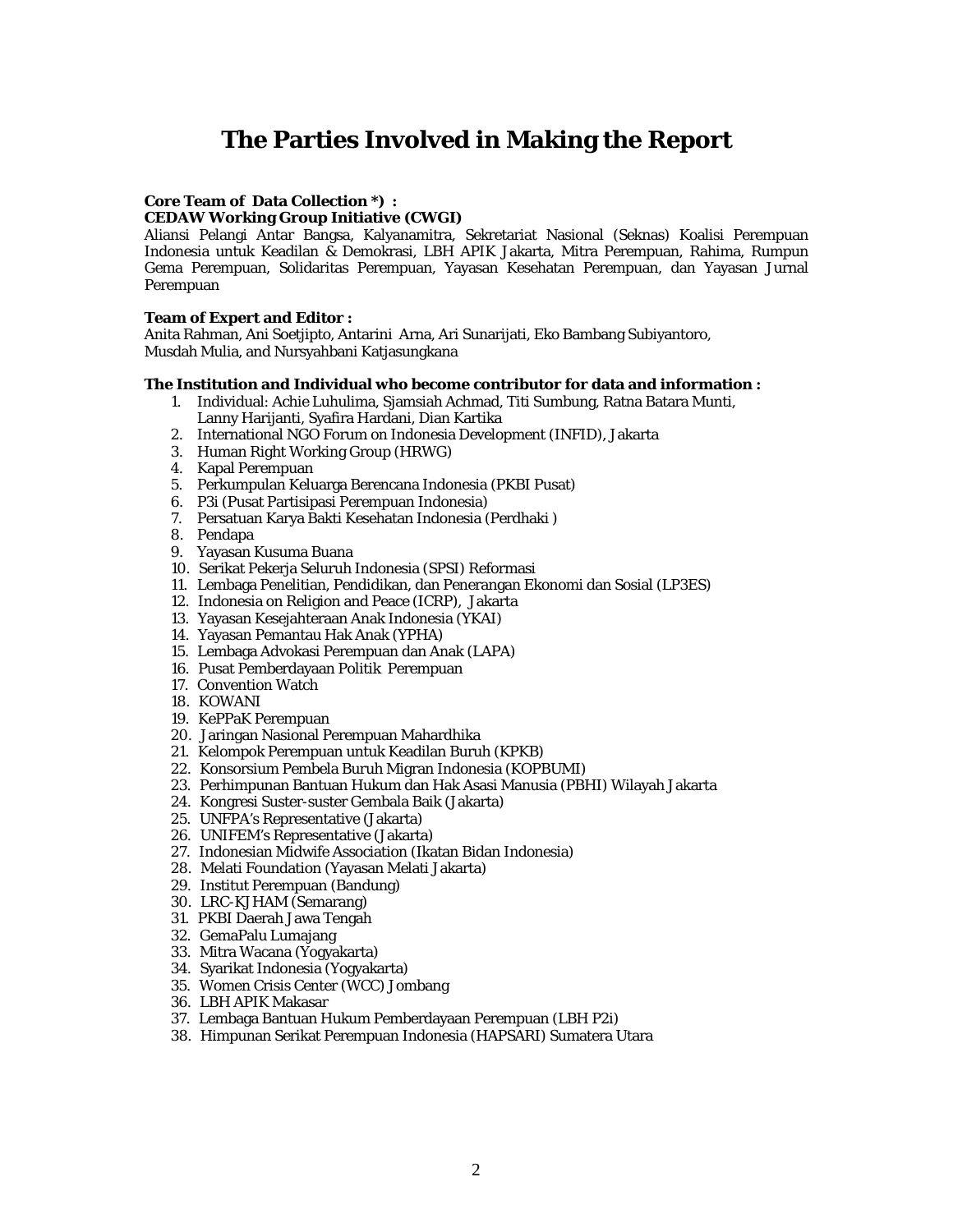- 39. Yayasan Lembaga Bantuan Hukum Perempuan Indonesia Untuk Keadilan (YLBH-PIK) Pontianak
- 40. LBH APIK Aceh
- 41. MISPI (Aceh)
- 42. Flower Aceh
- 43. YASVA (Bengkulu)
- 44. Rumah Perempuan (Kupang)
- 45. PIKUL (Kupang)
- 46. Swara Parangpuan (Sulawesi Utara)
- 47. KPKP ST Palu
- 48. Yayasan Mitra Kesehatan dan Kemanusiaan (YMKK), Batam
- 49. KPI Mataram

#### **Notes : \*) Core Team of Data Collection**

- 1. **Aliansi Pelangi Antar Bangsa** (Dewi Tjakrawinata, Sally)
- 2. **Kalyanamitra** (Rena Herdiyani, Listyowati)
- 3. **Sekretariat Nasional (Seknas) Koalisi Perempuan Indonesia untuk Keadilan dan Demokrasi** (Masruchah, Loly Suhenti, Mike VT )
- 4. **LBH APIK Jakarta** (Estu Rakhmi Fanani, Ummi Farida)
- 5. **Mitra Perempuan** (Rita Serena Kolibonso SH, LLM, Evie Permatasari, Sisca Christanty)
- 6. **Rahima** (AD. Kusumaningtyas, Yohanna)
- 7. **Rumpun Gema Perempuan** (Aida Milasari, Dewi Susanti, Anita Jelita )
- 8. **Solidaritas Perempuan** (Salma Safitri, Orchida Ramadhania, Nayla Ragwan Aljufri)
- 9. **Yayasan Kesehatan Perempuan** (Atashendartini Habsjah, Linda Lasrun)
- 10. **Yayasan Jurnal Perempuan** (Adriana Venny, Joko Susilo)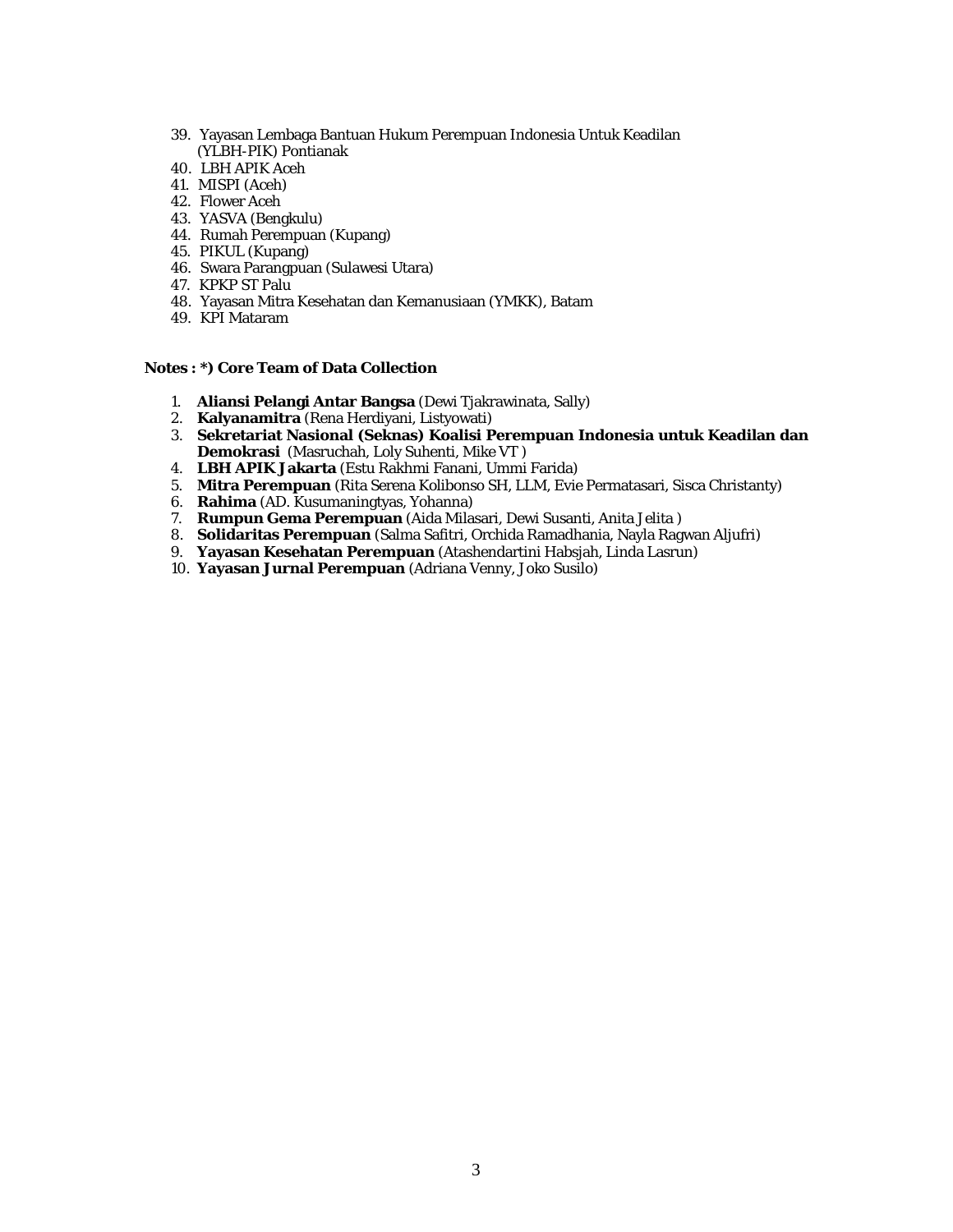# **Table of Contents**

Foreword

Executive Summary

Chapter 1: The process of writing the report

Chapter 2: Overview of the latest situation in Indonesia

#### Chapter 3: CEDAW implementation in Indonesia

- 1. Responsibility of the State to eliminate discrimination (Articles  $1 5$ ).
- 2. Trafficking in women (Article 6)
- 3. Women in politics and the public life (Article 7)
- 4. Citizenship (Article 9)
- 5. Women's education (Article 10)
- 6. Women's right to work (Article 11)
- 7. Women's Reproductive Health and Rights (Article 12)
- 8. Women in rural areas (Article 14)
- 9. Equality before the law (Article 15)
- 10. Marriage and Family law (Article 16)

Recommendations

Appendixes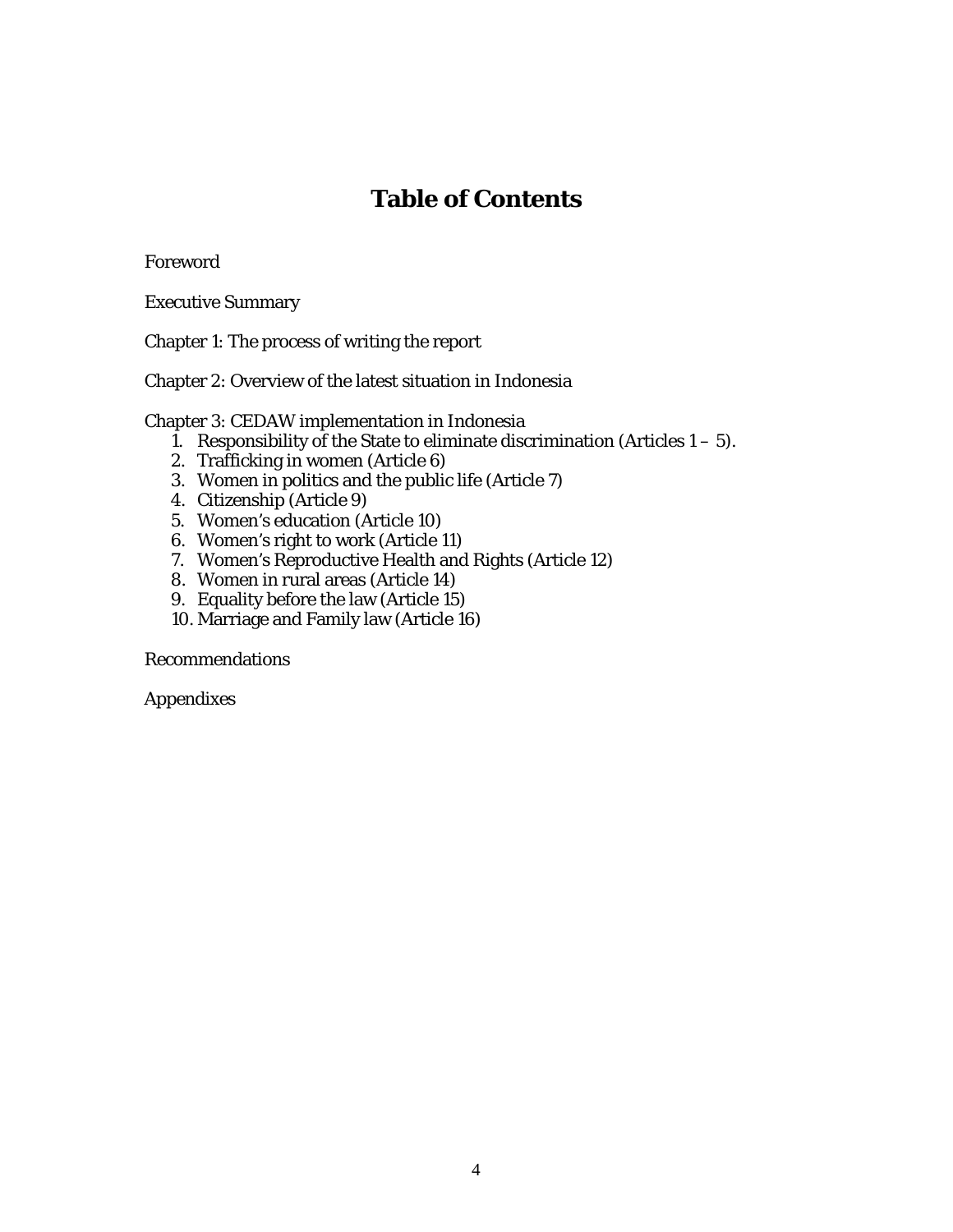## **Foreword**

This report is the result of monitoring and critical analyses by non-government organizations (NGO) in Indonesia concerning the implementation of CEDAW throughout the years 1998-2007. This report is made on the basis of the mechanism of the CEDAW committee that makes it possible for non-government organizations to propose a shadow report as a counterpart/ alternative report to the report prepared by the Government of the Republic of Indonesia.

This CEDAW report is the second report made by non-government organizations in Indonesia. This report is prepared by 10 non-government organizations grouped under the *CEDAW Working Group Initiative* (CWGI) and with the participation of 46 non-government organizations serving as data contributors, academicians, experts, individuals and a team of editors whose role is to harmonize the writing of this report. The process of the drawing up of this report is finally completed thanks to the support of UNIFEM and the involvement of IWRAW-Asia Pacific during the consultation process.

The content of this report reflects the results of the work of non-government organizations in an effort to enhance the status of the life of women from discriminatory action arising from social, political and cultural systems. Within that context, the objective of the drawing up of this report is to provide an intact picture of discriminatory action experienced by women in order to enhance the status of their life. Simultaneously, this report looks at the effort of the Government of the Republic of Indonesia in implementing Act No. 7/1984 concerning CEDAW ratification.

The main part of this report is discussed in-depth in Chapter 3. Chapter 2 in this report explains the social, economic and political situation of Indonesia from the perspective of non-government organizations. Chapter 3 of this report will describe the situation of women in Indonesia and forms of discrimination experienced on the basis of articles enshrined in CEDAW. CWGI and parties involved in the drawing up of this report have classified 10 issues related to discriminatory action against women that need to be given priority, that is:

- 1. The responsibility of the State to eliminate discrimination (Articles  $1 5$ ).
- 2. Trafficking in women (Article 6)
- 3. Women in Political and public life (Article 7)
- 4. Citizenship (Article 9)
- 5. Women's education (Article 10)
- 6. Women's right to work (Article 11)
- 7. Women's Reproductive Health and Rights (Article 12)
- 8. Women in rural areas (Article 14)
- 9. Equality before the law (Article 15)
- 10. Marriage and family law(Article 16)

The above-mentioned issues are the critical issues that must be responded by the State by using its political and economic resources as maximal as possible.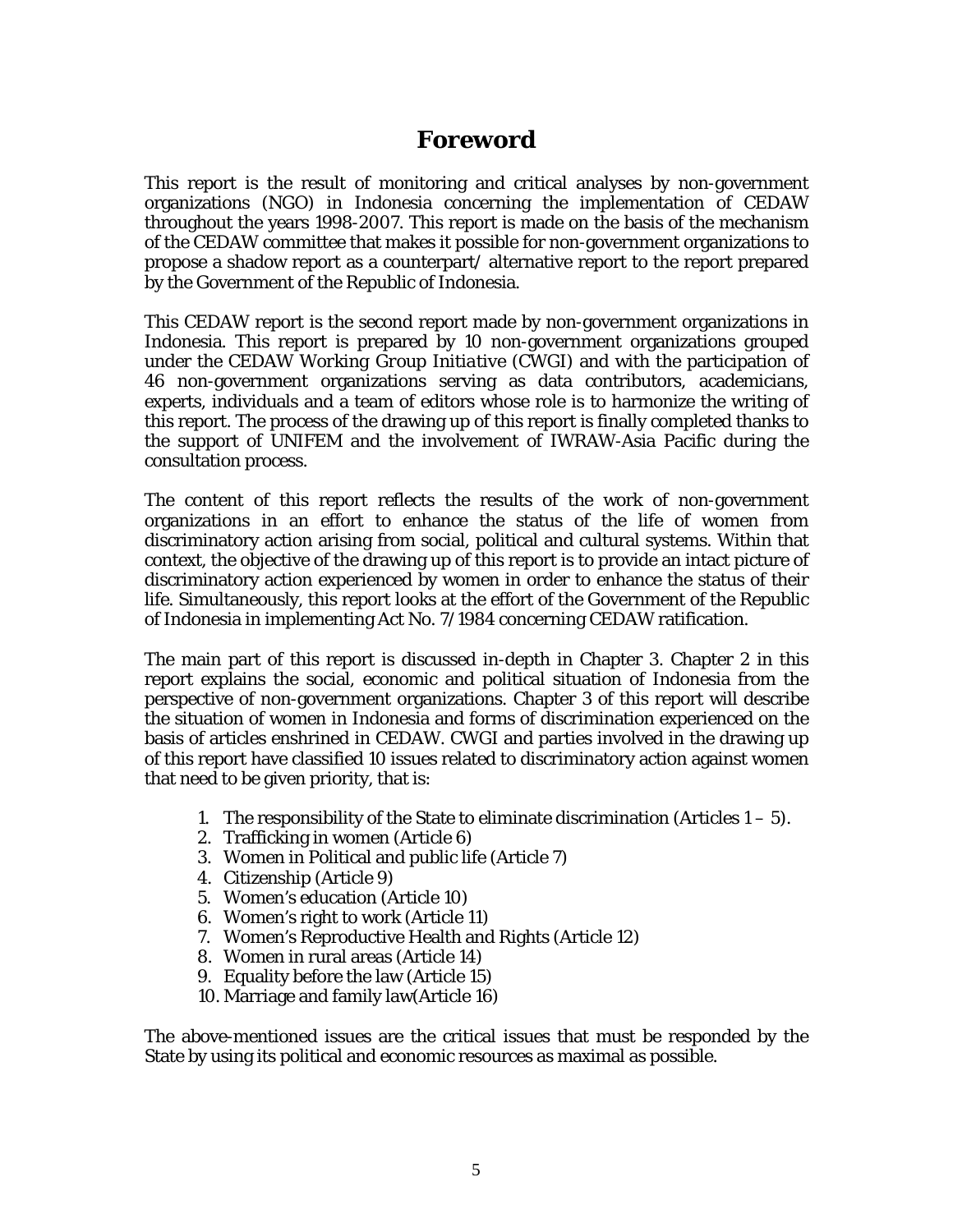## **Executive Summary**

The complexity of economic, political, social and cultural problems in Indonesia within the period of 1998-2007 cannot be separated from a series of problems that impact on discriminatory action against women including the process of pauperization of women that is caused by minimum access to justice, education, health, and decision making. Amidst poverty that continues to choke the life of women, the stronger tide of religious fundamentalism and cultural absolutism currently make life more difficult for women.

Religious fundamentalism and cultural absolutism have become inspiration and a basis for the formulation of public policies at both national as well as local levels. Apart from this, religious and cultural leaders have systematically influenced the people's mindset [the pattern of thoughts] and behavior towards the direction of antitolerance and anti-diversity. The process of the mainstreaming of Islamic laws and cultural practices in public policies and public life behavior has, in fact, restricted women's freedom of movement and expression by prohibiting a woman to go out in the evening/ night without being accompanied by a male who is a member of her family and by regulating the way a woman must dress up in public. Propagandas that regard women as a source of immorality have been systematically conducted in both the public as well as private spheres.

The Constitution of the Republic of Indonesia declares that every person has equal position before the law. With this declaration, every person, be the person a man or a woman, shall have the constitutional guarantee to access justice through the process and decision of a court of law that are honest and equitable. However, as a matter of fact, the Indonesian Penal Code (*KUHP*) and the Indonesian Civil Code (*KUH-Perdata*) that have so far been used as legal bases to try criminal cases and hear civil cases still adopt the gender-neutral paradigm. The Indonesian Penal Code positions a woman equally to a boy child under several provisions, for example, the provisions concerning the sale of persons. In civil cases such as in the event of divorce, it is difficult for women to have the court's decision executed as far as common possession of assets, child support, and alimony are concerned. Likewise, the Indonesian Law of Procedure and Evidence (*KUHAP*) has so far failed to address the procedure associated with the burden of proof that is sensitive to women. Interrogation of women and children either as perpetrators or victims is still carried out by manipulating their vulnerability and even by cornering them. Law enforcement facilities do not adopt equality values either. This can be seen from the unavailability of special detention rooms for women in police and prosecutor offices. Women detainees are usually detained in rooms designated for police guards on duty or in other rooms.

In the field of education, the backwardness of women is evidenced in the extremely high illiteracy rate among women in Indonesia. The illiteracy ratio of women to men is one hundred percent (one hundred to one), which means that there are one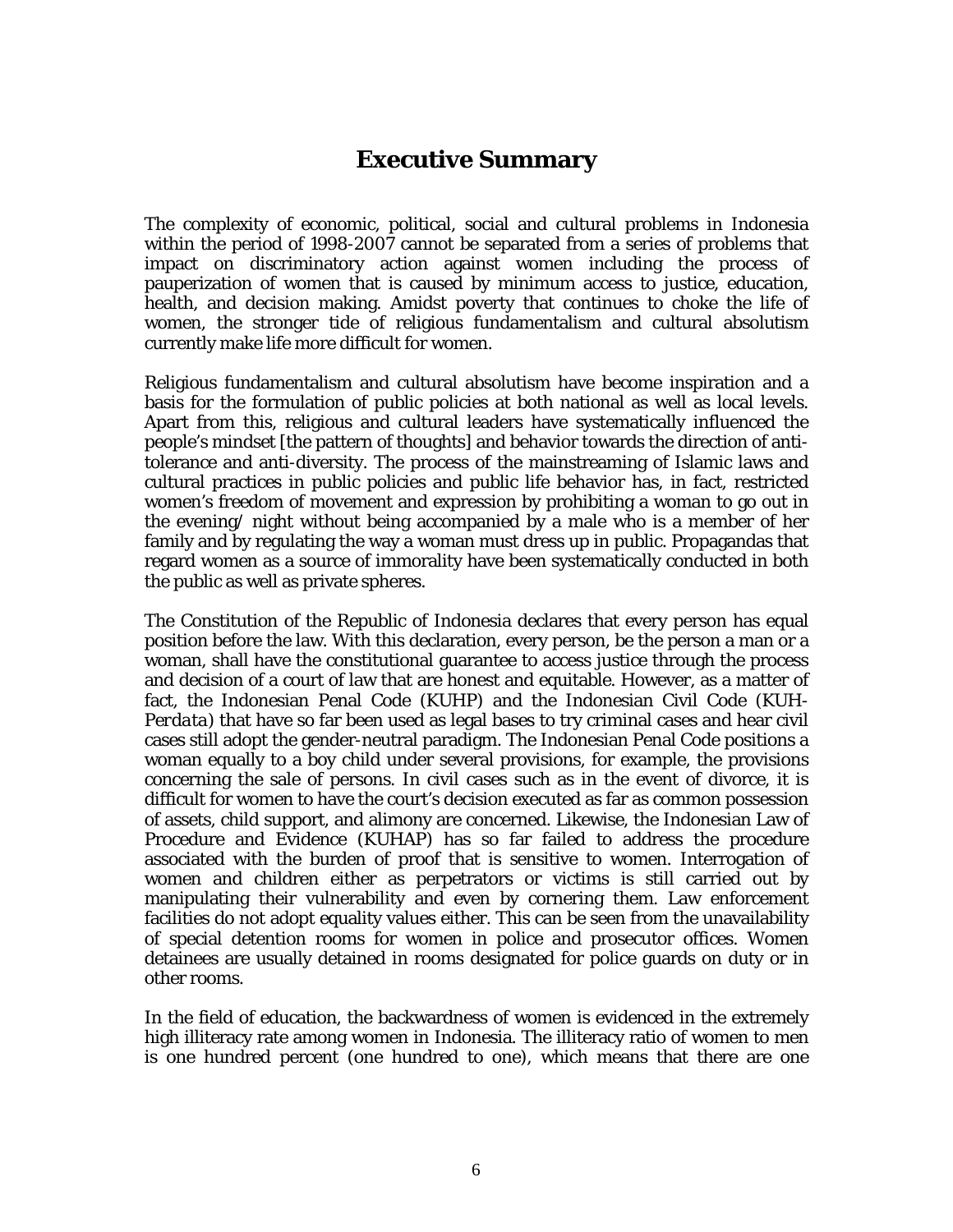hundred illiterate women for one illiterate man, or the number of illiterate women is one hundred times greater than the number of illiterate men. This situation exists because of the still prevailing patriarchic culture which prioritizes men as the main beneficiaries of education because women are still considered second-class citizens and are supposed to just stay at home to take care of family so that it is not necessary to give them education.

Women's reproductive health and rights is highlighted in this report because there is no regulation explicitly that recognize women's reproductive rights as a part of women's right. This situation is contradictory to article 12 subsection of CEDAW. Health insurance for women, especially with regard to reproductive health, has not received maximal attention from the State. The maternal mortality rate is still high and is not undergoing a significant decline. For two decades, the maternal mortality rate has continued to be above 300 per 100,000 life births *(See Appendix 6).* One of the reasons for the high maternal mortality rate is the termination of pregnancy in an unsafe way (unsafe abortion: accounts for 11 % of Mother Mortality Rate/MMR). Abortion belongs to criminal acts and is penalized by the Penal Code. This has generated a lot of clandestine practices of abortion that jeopardize the life of women. Amendment of the health law is a must in order to give women's legal protection which should provide a set of criteria as to when or under which condition shall be allowed as well as requirements concerning standards of service (including counseling programs before and after) and the competence that medical officers (assigned to terminate pregnancy) must meet. With such arrangements, abortion cannot be performed arbitrarily nor can it be commercialized.

Since the practice of female circumcision is still going on, it is an urgent need to develop and implement national legislation and policies prohibiting this custom, especially demedicalization of this practice by midwives and traditional birth attendants (TBAs). The government should prosecute the perpetrators of such practices that are harmful to the health of women and girls in Indonesia.

When it comes to the making of decisions in public space, women have to face cultural challenges institutionalized in the entire political systems and mechanisms of the State, thus resulting in the negligible representation of women in public decisionmaking processes. As a result, various policies of the State are not responsive to the interests of women and in several cases even discriminate against women.

Discrimination against women that happens in peaceful times is replicated even worse in conflict situations in which women belong to the most vulnerable groups to be casualties. Women are often used as life shields for groups involved in conflicts. The position of women is often considered as a symbol of honor for a group or a community so that aggression against and subjugation of women are often assigned with the meaning of attacking the honor of the opponent. Aggression against women often takes the form of sexual aggression. The State does nothing to prevent sexual crimes against women, tends to indulge in ignorance and does not provide justice to those who become victims. This is reflected in the Ad-Hoc Human Rights Court for serious human rights violation in East Timor after the referendum in which not even one single sexual crime case against women was tried despite the report of the East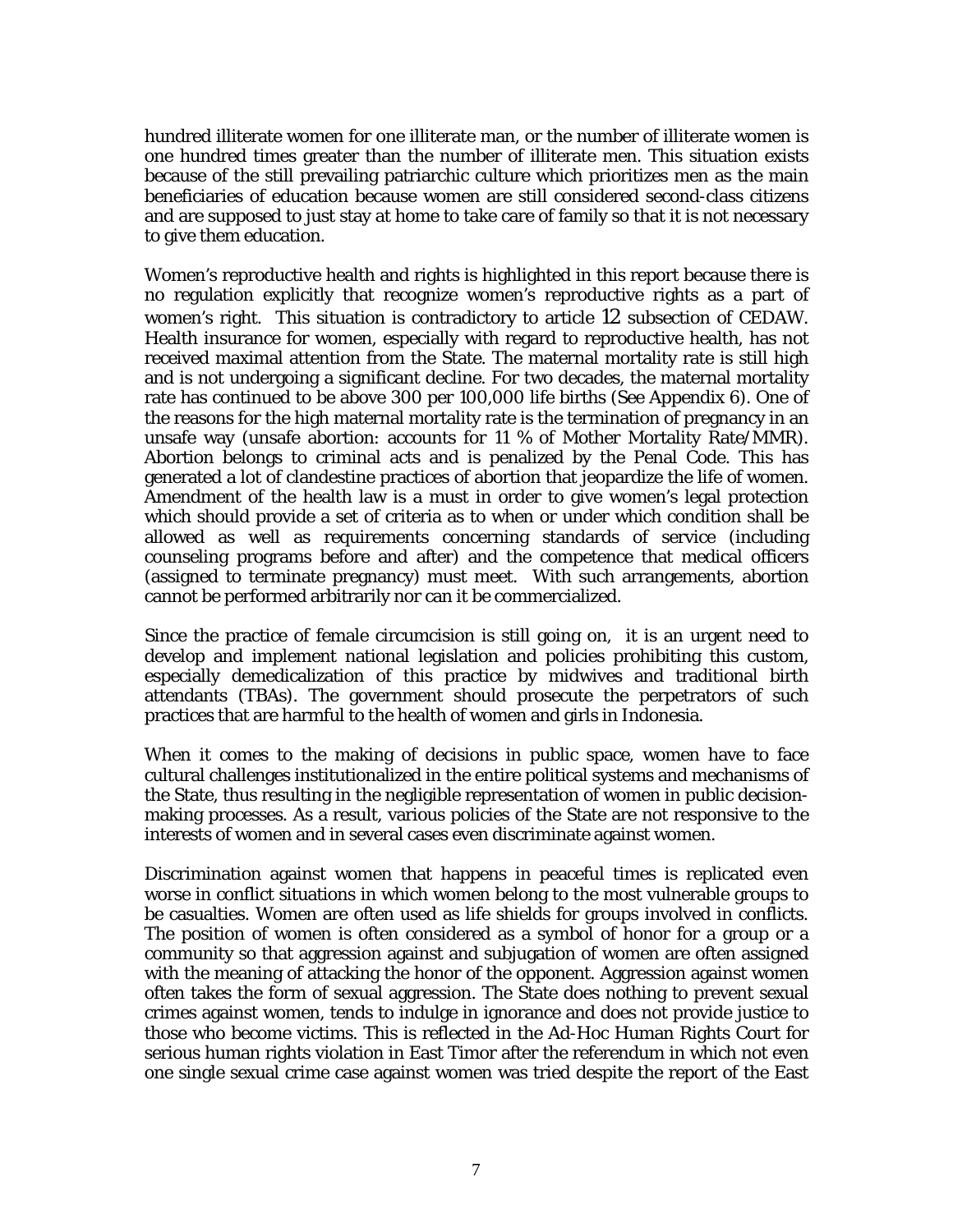Timor Truth and Reconciliation Commission that cases of sexual crimes in the form of rapes and sexual slavery of women took place throughout the year 1999. The same is also true for sexual crimes occurring during conflicts in Papua, Aceh, Maluku, and Poso that have never been brought to court. Each conflict that is ended with a peaceful agreement seldom involves women as a party to the agreement; as a result, the needs of women during the recovery process tend to be ignored.

In situations where natural disasters strike, women's fundamental rights are often ignored as a result of the politics of providing aids that is discriminatory against women. Emergency aids are often given to male household heads. A female household head or a woman who has lost her husband in the natural disaster must prove that she is entitled to the aid by showing official documents such as her family card. Moreover, women's practical needs in evacuation areas such as sanitary napkins, female undergarments/ underwear, and reproductive health services such as contraceptives are not addressed. Women are often subjected to sexual violence in the refugee camps that are not friendly towards women or girl child.

Since ratifying CEDAW in 1984, the government of Indonesia has made effort to eliminate discrimination against women, in particular through regulations that it makes or amends. Another effort that the government of the Republic of Indonesia has made is signing the Optional Protocol to CEDAW in February 2002 but until now, the government of the Republic of Indonesia has not ratified the Optional Protocol in question. Unfortunately, the State is also not consistent and half-hearted in carrying out its commitments. There is still a gap between written policies and their actual implementation. On the one hand, the State has been good enough at making a legal breakthrough that side with women. On the other hand, the country has created numerous regulations both at national and local levels that paradoxically discriminate against women.

Cultural and structural constraints have become special challenges in the implementation of CEDAW in Indonesia. Cultural constraints refer to patriarchic culture that is still deeply ingrained in both Indonesian society and state officials as materialized in stereotypical views of women, cultural norms, traditional practices and gender-biased interpretation of religious teachings. On the other hand, structural constraints include poor understanding of CEDAW on the part of state officials and society, the fact that women's rights have not become institutional part of law in the making and enforcement of law, court rulings, policies, program and budgetary planning, weakness on the part of state institutions to apply human rights standards (as reflected in the deficiency of understanding, expertise, methodology, and capacity on the part of state officials).

Concerning the various discriminatory actions that have arisen, CWGI summaries important notes:

- 1. There are a number of laws and regulations at national and local levels that are discriminatory against women and clearly against CEDAW.
- 2. The government has not earnestly integrated CEDAW and the principles contained in it in a number of policies it produces. It is proven that there are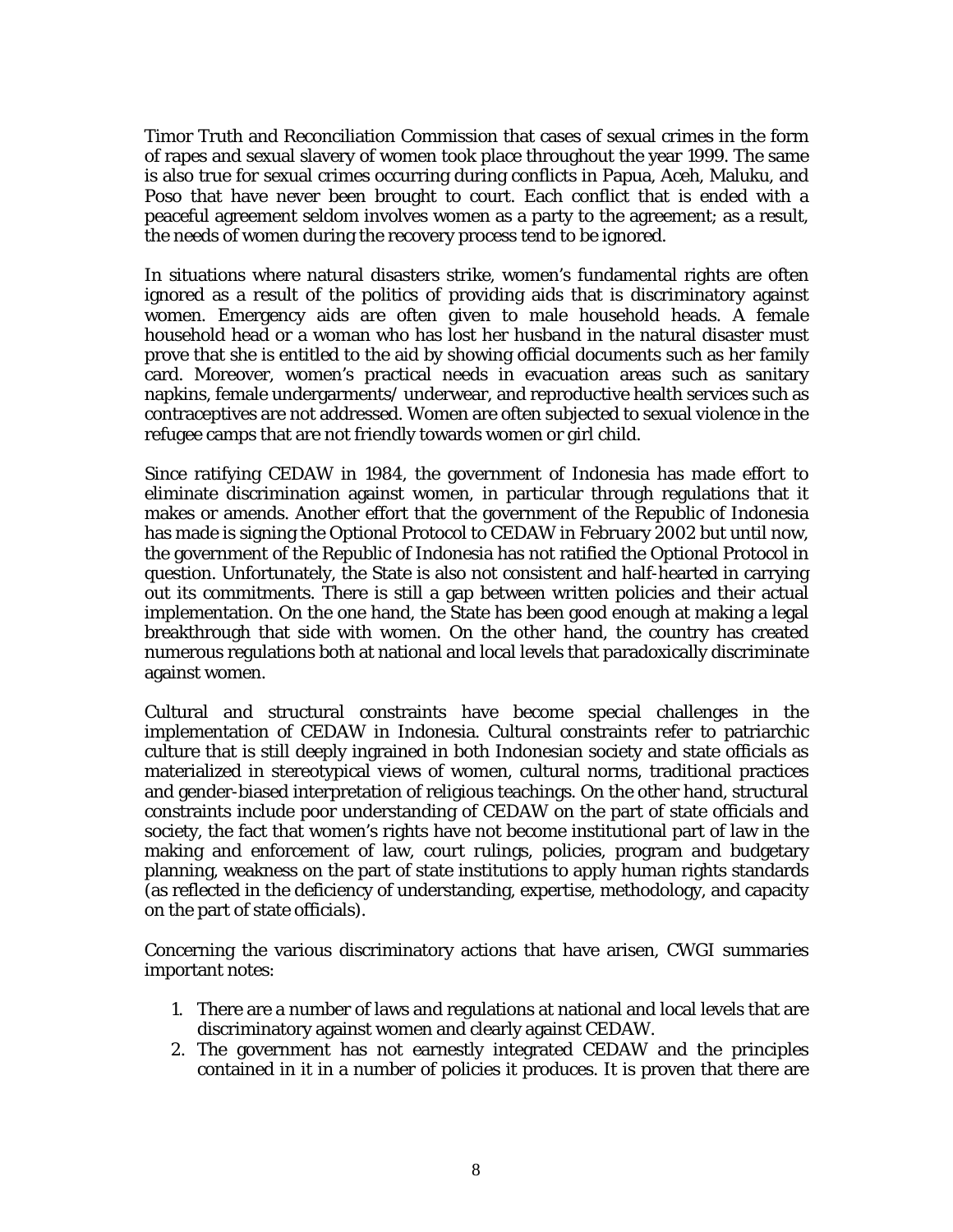many legislative products that ignore the aspect of eliminating discrimination against women.

3. CEDAW has not become an integral part in the implementation of the existing policies and has not been institutionalized in state institutions. CEDAW is used as a mere legal basis and there is no earnest desire to give effect to it.

Based on the above mentioned, CWGI and other parties involved in the drawing up of this report recommend the government to take a number of measures such as:

- 1. Revising a number of policies that clearly discriminate against women both at national level in the form of national acts/ laws and at local level in the form of local government regulations.
- 2. Urging the government to rescind a number of local government regulations that are discriminatory and clearly contradictory to the higher legal umbrella [higher laws and regulations].
- 3. Institutionalization of Act No 7 of the year 1984 concerning the ratification of the Convention on the Elimination of All Forms of Discrimination Against Women in the judiciary system.
- 4. Strictly enforce of law to prevention discrimination against women ,conducted by either individuals or groups
- 5. Raising public awareness of the importance of respecting the fundamental rights of women as fundamental human rights and promoting them.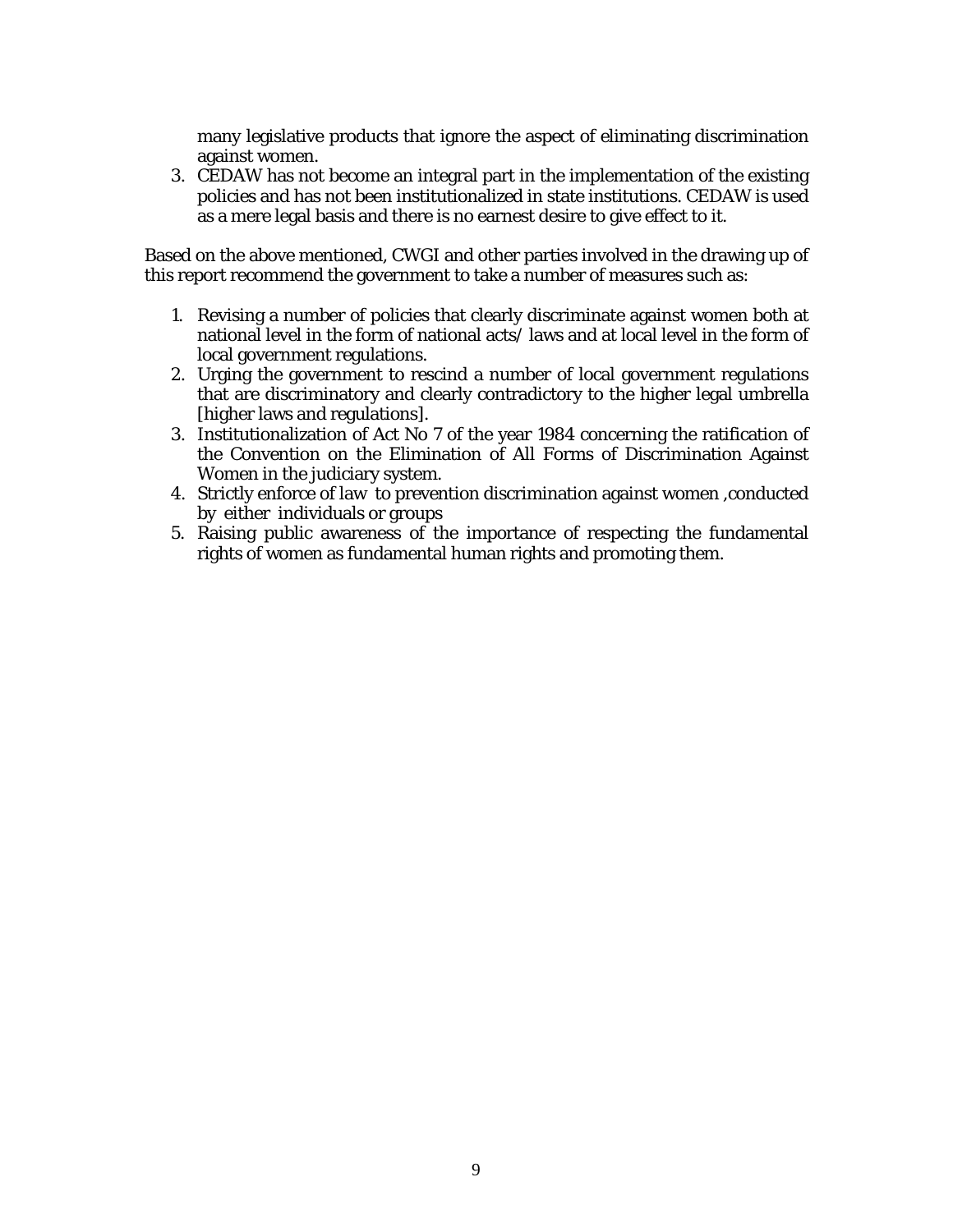## **Chapter 1**

## **The Process of Writing the Report**

This independent report of NGOs arranged by CEDAW Working Group Iniative (CWGI) which consist of 10 women organizations, i.e : Aliansi Pelangi Antar Bangsa, Seknas KPI, Kalyanamitra, LBH Apik Jakarta, Mitra Perempuan, Rahima, Rumpun Gema Perempuan, Solidaritas Perempuan, Yayasan Kesehatan Perempuan, dan Yayasan Jurnal Perempuan. CWGI has two main goals, i.e: to prepare an independent report of NGOs on CEDAW implementation and to monitor the CEDAW implementation in Indonesia. In doing their activities, CWGI was supported by *United Nations Development Fund for Women (UNIFEM) for CEDAW South East Asia Programme, and also the involvement of* IWRAW-Asia Pacific in the consultation process.

In making this report, CWGI involved 48 non-government organizations from several areas in Indonesia, academicians, experts, individuals, and editors who had taken the role to edit and re-write the draft report. The phase of activities which had been conducted by CWGI were :

- 1. Making and submitting *Summary of Critical Issue* to CEDAW Committee, through IWRAW AP in 30 January 2007. This *Summary of Critical Issue* contains of 7 critical issues, ie :1) The responsibility of the State to eliminate discrimination, 2) Trafficking in women, 3) Women in Political and public life, 4) Citizenship, 5) Women's right to work, 6) Women Reproductive Health and Right, and 7) Marriage and family law. This *Critical Issues* become alternative information/materials for CEDAW Committee in writting their list of questions related with state report of government of Republic Indonesia
- 2. After submitting of *Summary of Critical Issue to CEDAW committee*, the next step is making draft of Independent Report of NGOs. For initial step, CWGI conducted thematic discussion based on 7 critical issues to get more data and information about the problems of discrimination against women in Indonesia. The result of data and information from thematic discussion becomes materials for CWGI in making Independent Report of NGOs.
- 3. To provide a comprehensive report, CWGI involved 110 NGO in Indonesia by sending questionnaire to get information related to several form of discrimination against women in Indonesia.
- 4. After all the data and information had been collected, CWGI began to write the first draft of the report. This first draft report was discussed in a Workshop: **"Making an Independet Report of NGOs",** which was conducted on 5-7 May 2007 in Wisma PKBI Jakarta. During the three (3) days workshop the team of editors were invited, beside those NGO's representatives from Jakarta and also from outside Jakarta. The goal of this workshop is to get input from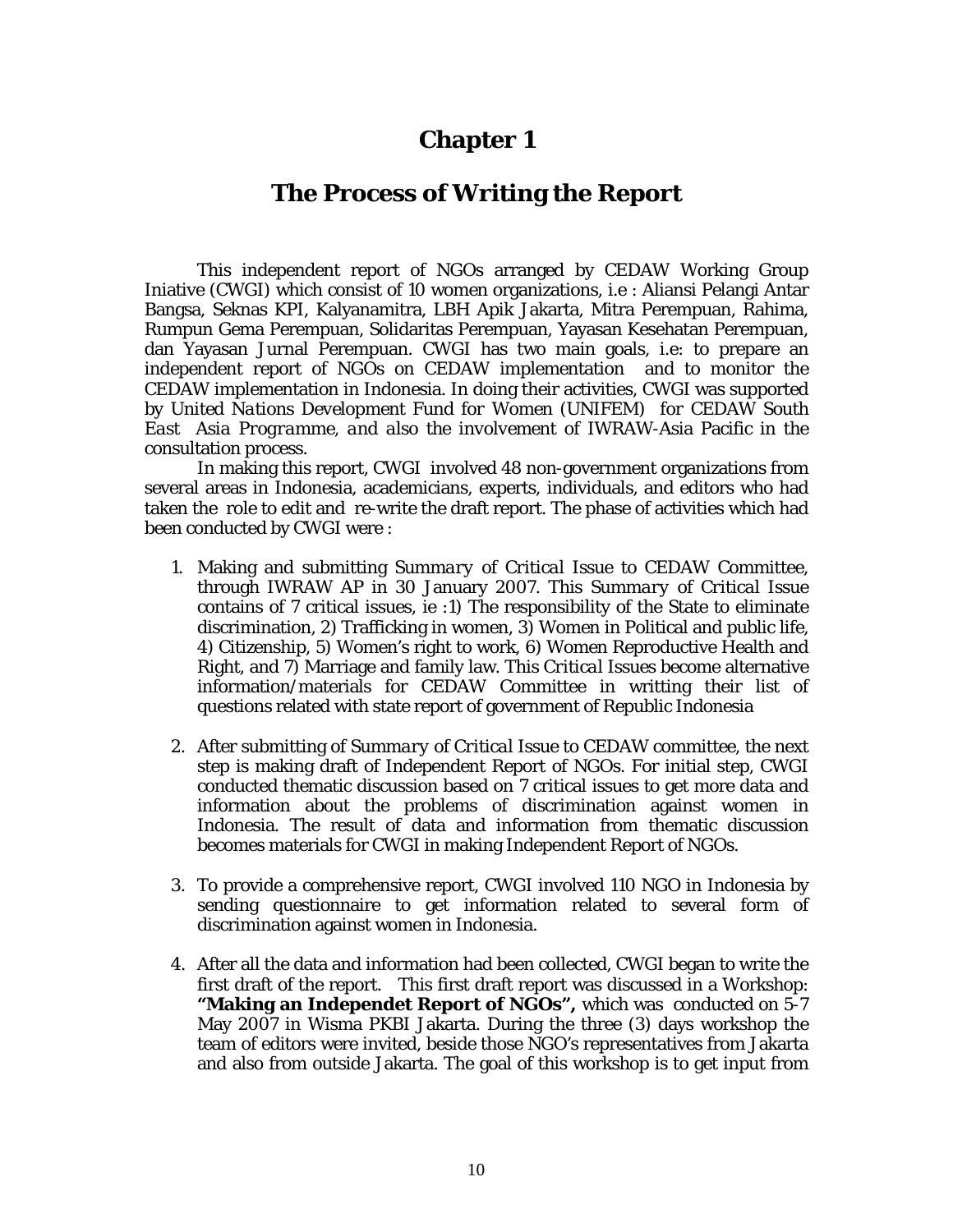the several NGOs in Indonesia on the above mentioned critical issues which need to raise up in the report, and also more sharpening the draft of report writing.

- 5. And then, the editor team and the core team which worked together in the workshop on 5-7 May 2007, revised the first draft, based on inputs from the many participants in the workshop. Finally, the core team re-write the second draft which then delivered to the team of editors.
- 6. As the final step, the second draft were discussed together in a FGD sessions that was conducted on 14 May 2007 in Jakarta and at the end the report writing was finalized by 2 editors. The final report was translated to an English version and then submitted to the CEDAW Committee on 25 May 2007 through IWRAW AP.

## **Chapter 2**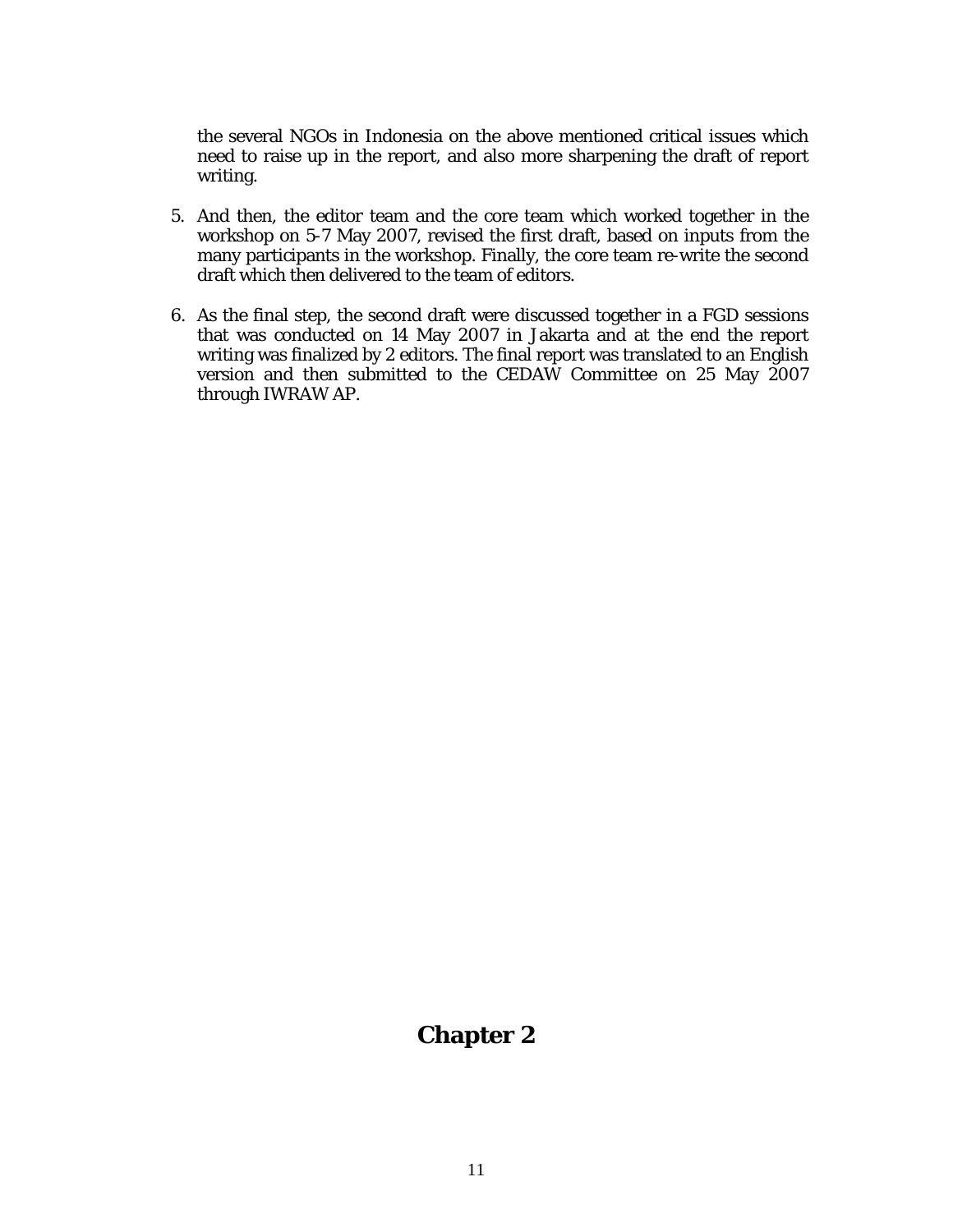# **Overview of Indonesia's Latest Situation**

This overview of Indonesia's latest situation will explain four basic issues that influence the order of life of Indonesians as a society, particularly as far as women are concerned. The four social development issues include (a) Political Development, (b) Legal and Human Rights Development, (c) Economic Development and (d) Disasters.

### **a. Political Development**

1. The fall of Soeharto's authoritarian New Order regime in the year 1998 has brought about fundamental changes in the country's macro social and political order and provided strong ground for democracy to grow in Indonesia. Since the stepping down of President Soeharto until to date, changes in presidency have occurred four times in Indonesia. The Presidents who have come and go include Baharuddin Jusuf Habibie (in the period of the year 1999), Abdurrahman Wahid/ Gus Dur (in the period of 1999-2001), Megawati Soekarno Putri (in the period of 2002-2004), and the incumbent Susilo Bambang Yudhoyono/ SBY (in the period of 2005-2009).

2. Women's movement in Indonesia has succeeded in driving each president to make a breakthrough initiative through the issuance of policies that side with the interests of women. During the administration of President BJ Habibie, the National Women Commission (Komnas Perempuan) was established through Presidential Decree (Keppres) Number 181 of the year 1998. During the administration of President Abdurrahman Wahid, Presidential Instruction (Inpres) Number 9 of the year 2000 concerning Gender Mainstreaming was issued. The Presidential Instruction requires each institution that convenes the government administration to integrate gender mainstreaming into their programs and budgets. During that period, the National Plan of Action on the Elimination of Violence against Women was formulated, and that was in the year 2000.

3. Megawati, who is currently the only woman president of Indonesia, has issued several policies concerning women including the official adoption of Law Number 23 of the Year 2004 concerning the Elimination of Domestic Violence, Presidential Decree (Keppres) Number 87 of the Year 2002 concerning the National Action Plan (RAN) for the Elimination of Sexual and Commercial Exploitation of Children, and Presidential Decision Number 88 of the Year 2002 concerning the National Plan of Action on the Elimination of Trafficking in Women and Children.

4. In its struggle to have women represented in the decision-making bodies at both central and local levels, the civil society movement in Indonesia has succeeded in getting *affirmative action* put in place by having a quota of 30 % for women representatives being formally introduced into legislative bodies. Even though the quota regulation is not imperative and does not immediately change the masculine and patriarchic political systems, it suffices to open up a political domain for women.

5. During the administration of the incumbent president, Susilo Bambang Yudhoyono (or his initials, SBY, as he is commonly known), several policies have been produced,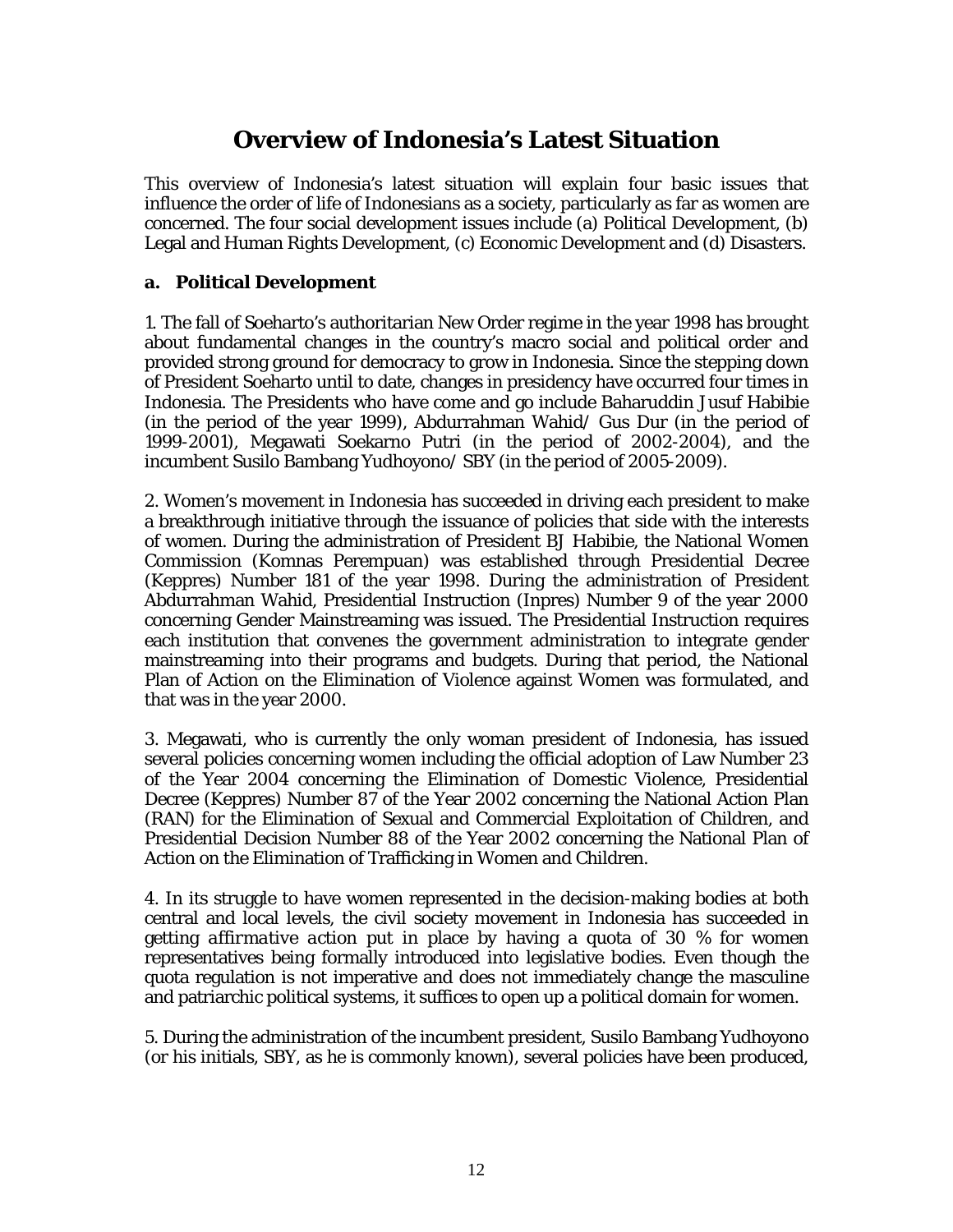including the amendment to the old Citizenship Law into Law Number 12 of the Year 2006, which enables an Indonesian woman who is married to a male foreigner to be referred to as a source of citizenship for their children and also enables her to sponsor her foreign husband's change of citizenship. During this period, the Law concerning the Elimination of the Crime of Trafficking in Persons (PTPPO) Number 21 of the Year 2007 has been enacted

6. On the other hand, however, SBY is the only president busily interfering in and making comments on how women should dress and how women should behave. He also intentionally lets no action be taken over the long-drawn pros and the cons in the deliberation of the Draft Bill on Pornography and Porno-action, which tends to control the integrity of women's body and women's freedom of movement and to criminalize the women who become the victims [of pornography and porn acts]. To add insult to injury, vice president Jusuf Kalla gave a contra-productive response to efforts to eliminate the trafficking in women through his statement that justified the practice of a contract of marriage between a local Indonesian woman and a male foreign expatriate for the length of his stay (*kawin kontrak*) in several regions in Indonesia, which is a prostitution practice in disguise.

7. The gate of democracy in Indonesia has started to open through a change in the presidential election system from the previous one in which the People's Consultative Assembly elected the president to the current one in which people directly elect the president democratically. The same also holds true for the election of local government chiefs [district chiefs or mayors] whom people elect directly. Responding to the aspiration of local people who want decentralization of power from the central government and the sharing of revenues in a more equitable way for local governments, the central government has thus enact Law Number 22 of the Year 1999 concerning Regional Autonomy that revised by Law Number 32 of the Year 2004, which, in essence, provides more authority to local governments to convene/ organize their own administration and to make use of economic resources in their respective regions. This act is ideally also aimed at enhancing public service for grassroot communities by positioning autonomy at district level.

8. However, the application of the Regional Autonomy system suffers from a deviation when tendency arises on the part of local governments to use their newfound authority excessively to regulate people in their regions including when it comes to the etiquette or way of behaving on a day-to-day basis. There are even many products of law in the form of local government regulations that are issued only for the purpose of increasing local revenues and several regulations that deviate from higher statutory regulations.

9. Fundamentalists groups use regional autonomy to apply for the Islamic Sharia and influence local policy makers to make local regulations that are discriminatory against women on behalf of the morality of the people and religion. Within the context of Regional Autonomy, the Central Government *case quo* (which in this case is represented by) the Ministry of Home Affairs has synchronized [rescinded] 899 local government regulations that cause high cost economy and hamper investment. However, none of the local government regulations that violate human rights and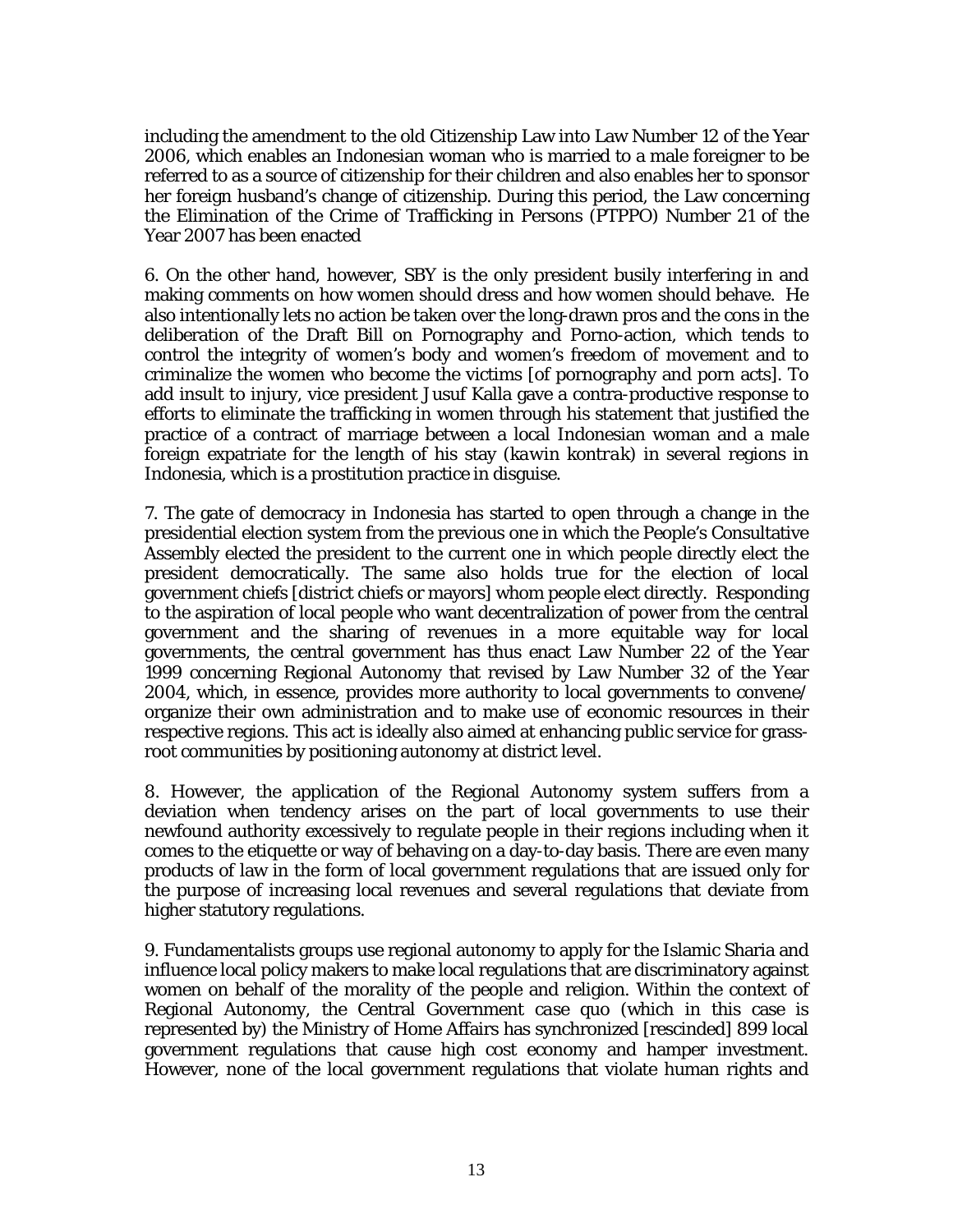discriminate against women is included in the list of laws to repeal. The preference of the Ministry of Home Affairs to let local regulations that violate human rights and discriminate against women go unchecked and continue to be applicable indicates its silent approval of the preservation of very discriminatory attitude and action against women.

10. After the reform movement, the pro-democracy movement has changed all aspects of life. The press, which used to be under the control of the government and was used as a propaganda tool to maintain stability and the government's status quo, has, since the reform era, been given the broadest freedom to voice the aspiration of the people and to simultaneously serve as a means of control of the government conduct. On the other hand, however, the press industry has explored violence excessively both visually and in print. The press has also tended to ignore the journalistic code of ethics when covering victims of violence, especially women and girl children.

### **b. Legal and Human Rights Development**

11. The year 1998 provided an important momentum for the development of law in Indonesia. The most fundamental change was the urge to amend the 1945 State Constitution (known as UUD'45), which has amended four times within the period from 1999 to 2006. The most significant progress in the amendment to the 1945 Constitution was the inclusion of a special chapter on the guarantee of fundamental human rights including the rights of the child, the rights of the minority and the rights of women, and the acceptance of the proposal of the civil society to establish a Constitutional Court in the amendment to the 1945 Constitution in the year 2001.

12. However, the process of amending the 1945 Constitution was marred by efforts to incorporate the Islamic Sharia into the amendment and this gave rise to pros and cons among political elites. The 1945 Constitution is the highest legal basis in Indonesia that serves as a basis for the making of all policies in Indonesia starting from the national level down to the local level. The application of the Islamic Sharia through the application of the policies of the State is considered opposing the philosophy of Indonesians as a nation, which is Pancasila, because there would be no more respect to other religions and beliefs and this denies the reality of diversity that exists in Indonesia. The Draft Bill concerning Pornography and Porno Actions currently being deliberated by the legislative is an example of a legal product that refers to the Islamic Sharia. This draft bill has the potential to divide the unity and sense of nationality of Indonesians as a pluralist and multicultural nation and to criminalize the woman's body.

12. Several national products of law that serve as an effort to protect human rights in Indonesia include, among others,

1. The amendment to the 1945 Constitution, in particular article 28D (1) that says "every person has the right to equitable legal recognition, guarantee, protection, and certainty and to equal treatment before the law,"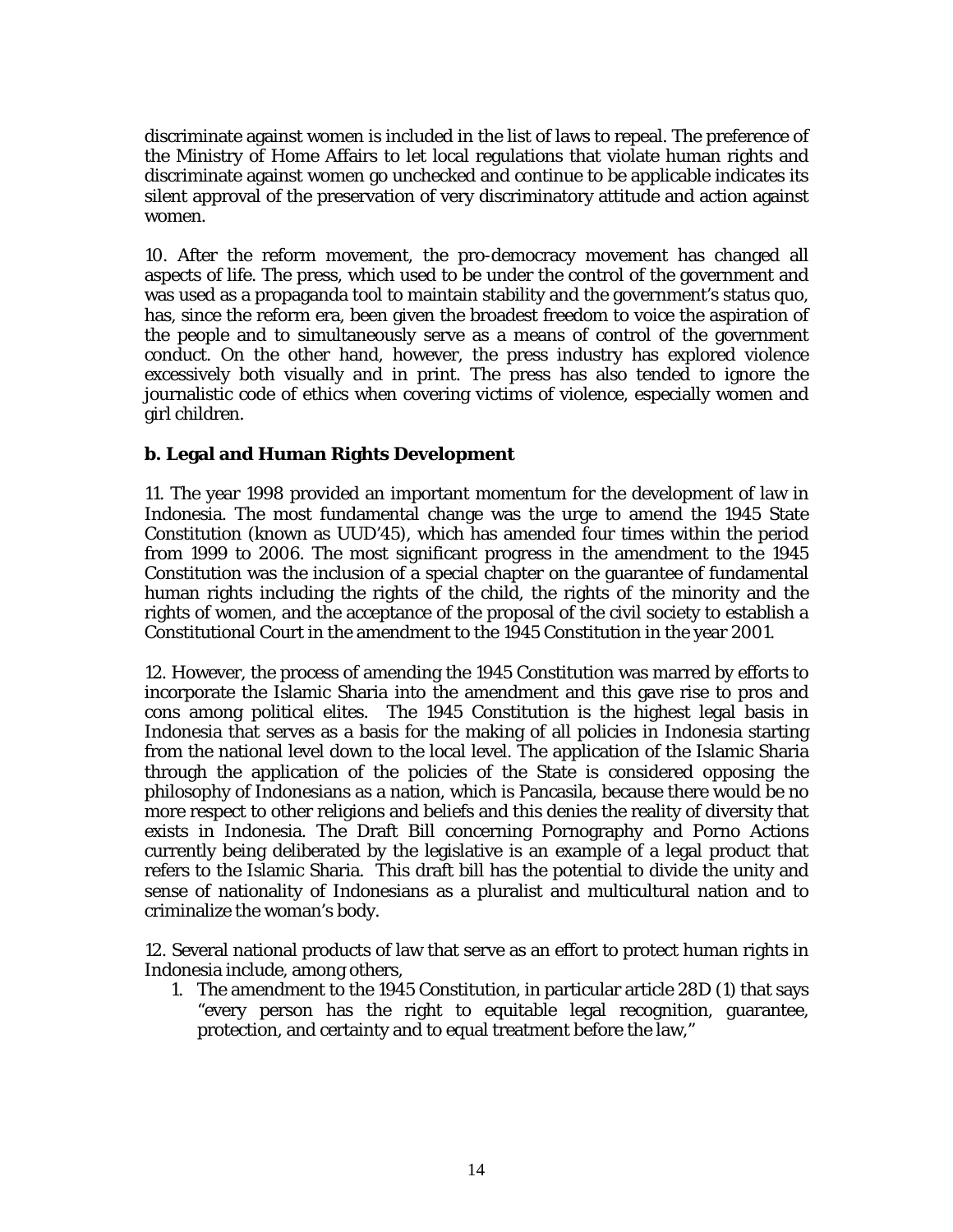- 2. Presidential Decree (Keppres) Number 83 of the year 1998 concerning Ratification of ILO Convention No. 87 of the year 1948 about freedom for union/ organization and protection for rights to organization.
- 3. ILO Convention No 29 of the year 1930 about forced labor which has ratified in the year 1950
- 4. Law No 20 of the year 1999 concerning ratification of ILO Convention No. 138 of the year 1973 about Minimum Age for working
- 5. Law No 21 of the year 1999 concerning ratification of ILO Convention No. 111 of the year 1958 about Equal Remuneration
- 6. ILO Convention No. 100 of the year 1951, which has ratified by Act No. 80 of the year 1987 about
- 7. Law Number 5 of the year 1998 concerning the Ratification of Anti-Torture Convention,
- 8. Law Number 19 of the Year 1999 concerning the Ratification of ILO Convention No.105 on the Abolishment of Forced Labor,
- 9. Act No.20/1999 concerning the Ratification of ILO Convention No. 138 on Minimum Age for Admission to Employment,
- 10. Law Number 80 of the Year 87 concerning the ratification of ILO Convention Number 100 on equal pay for men and women for work of equal value,
- 11. Law Number 29 of the Year 1999 concerning the Ratification of the Anti Racial Discrimination Convention, Act Number 39 of the Year 1999 concerning Human Rights, Act No.1/2000 concerning the Ratification of ILO Convention No. 182 on the Worst Forms of Child Labor, Act No.23/ 2002 concerning Child Protection and Presidential Decision No 36 of the Year 1990 concerning the Ratification on the Convention of the Rights of the Child. And lastly, the ratification of the International Convenan on Civil and Political Rights through Law No 12 of the year 2005 and the ratification of the International Convenan on Economic, Social and Cultural Rights through Law No 11 of the year 2005.

13. The ratification of these various conventions can actually be seen as the commitment of the Government of Indonesia to international efforts to provide guarantee and fulfillment of human rights, women's rights and children's rights. However, even though Indonesia has committed itself to several international legal instruments through the ratification of conventions, the implementation is not yet maximal because there is gap between policy and implementation. Human rights protection and enforcement in Indonesia is just limited to mere regulations. There is no proof of commitment and political will on the part of the State to actually and seriously implement the regulations. Cases of human rights violations that have gone unresolved abound (such as the May 1998 case, the Talangsari case, the Tanjung Priok case, the Kedung Ombo case, cases in conflict areas such as in Aceh, Ambon, Poso, Papua, Sampit) whose perpetrators have never been touched by legal sanctions. Impunity has been built and maintained in the Indonesian legal systems when confronted with grave human rights violation in the past including the violation of women human rights.

14. There is effort in Promoting Human Rights in Indonesia when the state consider to formulate a Truth and Reconciliation Commission. However the law that govern the Commission has ignore the survivors interests of justice. Later the human rights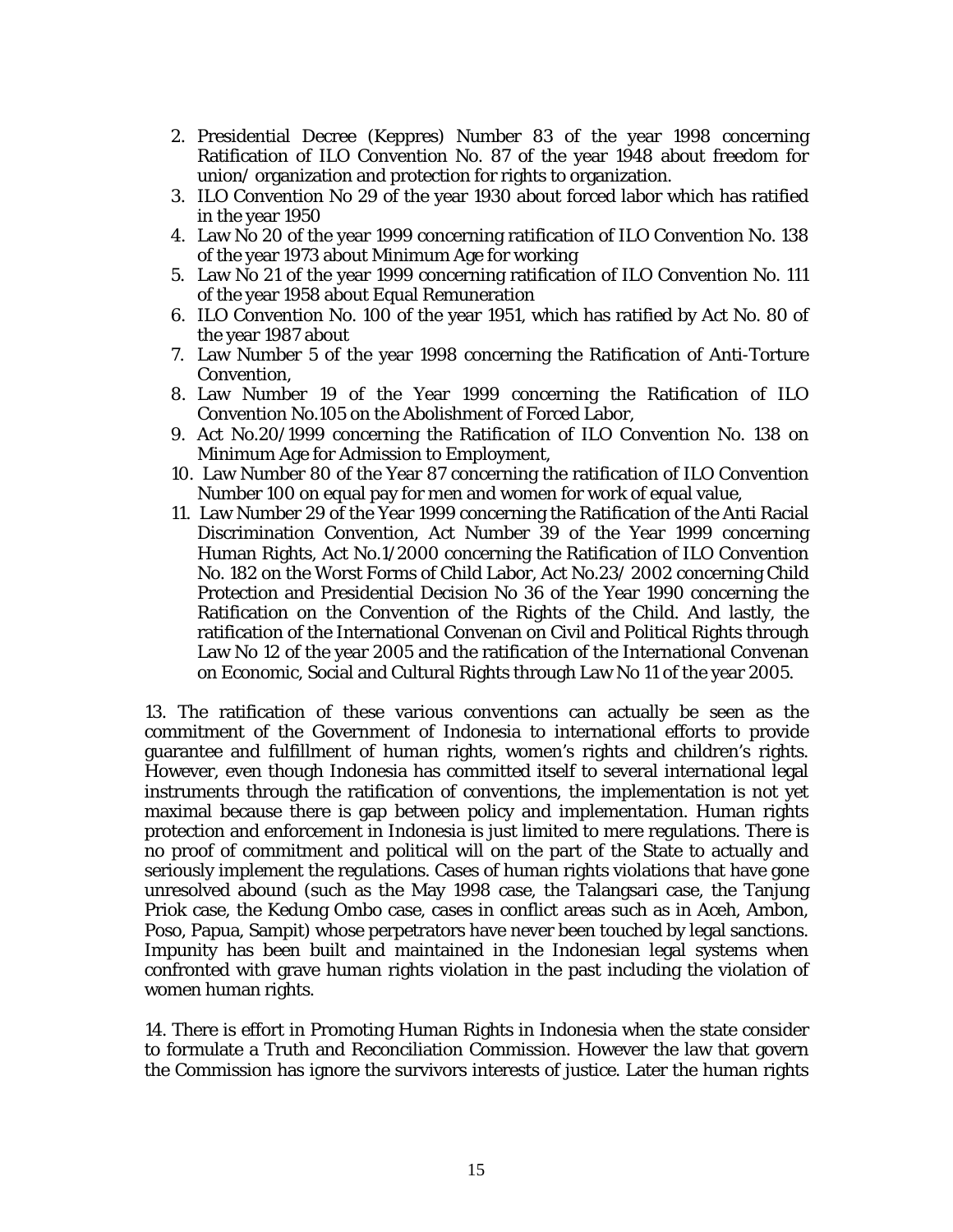group has submitted the law to the Constitutional Court for withdrawal. The withdrawal of the law concerning the Truth and Reconciliation Commission and the fact that Indonesia now has no alternatif mechanism for handling gross human rights violation cases outside of formal court, make the survivors more suffers.

15. However, there has been progress in law enforcement efforts in Indonesia with the establishment of the Constitutional Court in August 2003 on the basis of Act No 24 of the Year 2003 concerning the Constitutional Court that makes it possible for civil society to institute legal proceedings against acts or laws that contradict the legal products above them or are detrimental to the interests and rights of civil society. Another effort to enforce human rights is reflected in the establishment of the Corruption Eradication Commission (KPK) based on Act No. 31/ 1999 concerning Tindak Pidana Korupsi (TIPIKOR). KPK is independent institution whose job is to investigate cases of corruption that occur within the State's institutions. Although there has formed of KPK, the corruption cases are still happenned from apparatus in low level until apparatus in high level. This caused of tehre was no beurocracy reform, especially in Police institution and judiciary, and also the role of Task Force Team of TIPIKOR was not running maximally to monitor the corruption cases until local level.

## **c. Economic Development**

16. Over the last ten years (1998-2007) economic development and efforts to eradicate poverty have been worsening. The worsening of the Indonesian economy is attributable to the government's decision to accept a loan amounting to US\$ 7,3 billions for foreign exchange reserves and to follow the International Monetary Fund's programs. Since the first signing of the Letter of Intent (LOI) and the Memorandum Of Economic And Financial Policies (MEFP) with IMF1, Indonesia has suffered from economic meltdown.

17. The Government of Indonesia has been trapped in the practice of pauperization [of its own population] because the policies it was required to pursue under the Letter of Intent and the MEFP were [pro-economic growth] macroeconomic policies [at the expense of social benefits/ interests] (that consisted of tight fiscal and monetary policies and [the floating of] the exchange rate of the Indonesian rupiah against foreign currencies, and external financing), the restructuring of the financial sector, structural reform programs (Structural Adjustment Programs) in the field of Foreign Trade and Investment, Deregulation and Privatization, Social Safety Net and simplification of environmental policies [designed to] make it easy for investors to invest in Indonesia [without too much concern for the environment].

18. This pauperization process has resulted in women being subjected to economic hardship/violence by the State. The demand to close 16 banks, the urge to increase

 $\overline{\phantom{a}}$ <sup>1</sup> Indonesia signed LOI and MEFP for the first time on October 30, 1997. For the period of 7 years (1997 – 2004), 20 LOI and MEFP have been signed. From 2005 to 2006 Indonesia went into the Post Program Monitoring (PPM) and in November 2006, Indonesia's debts to IMF had been repaid in full.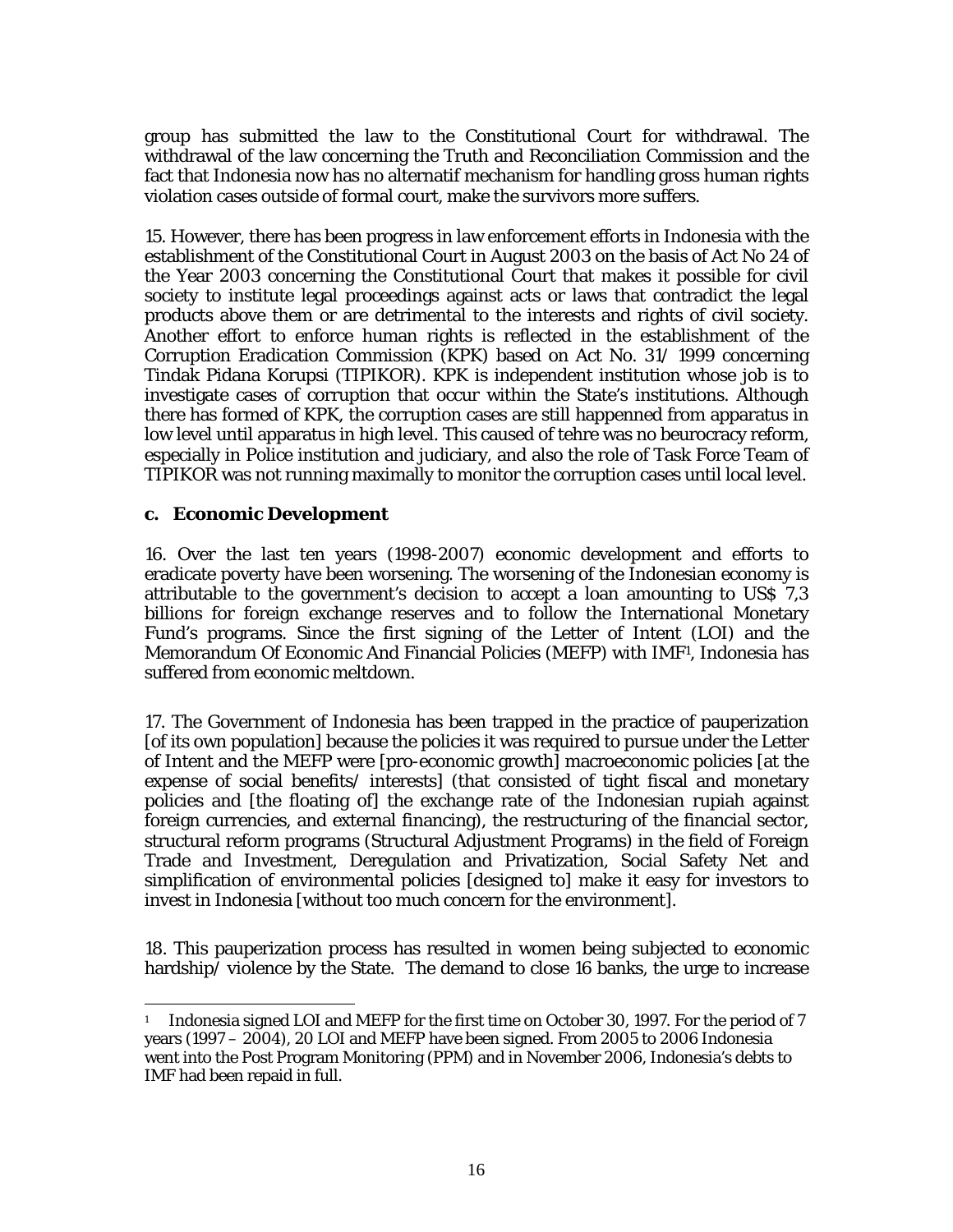the prices of 9 basic commodities, and the politics to float the foreign exchange rate of the Indonesian currency by subjecting it to international market forces have resulted in the bankruptcy of the industrial sector and a mass termination of employment. Women as workers at the middle to lower levels were the first victims of the mass termination of employment.

19. The foreign exchange rate politics have caused the skyrocketing of prices of formula milk for babies, thus making common people unable to buy them. This economic crisis situation prompted women movement (including Suara Ibu Peduli) to demonstrate in the early part of the reform era (the year 1998) and develop cooperative movement (Gerakan Koperasi) by selling milk and basic needs cheaply to help poor people.

20. The abolition of subsidies (within the framework of the tight fiscal policy) and the privatization of the health sector (within the framework of trade liberalization), such as the abolition of free public health service centers, the increase in the prices of medicine, the abolition of budgets for midwives in villages have made health services no longer accessible by women and children and this has reduced the degree of health of women and children, increased the mortality rate among children under five and the mortality rate among mothers in childbirth.

21. The removal of subsidies and liberalization of trade in oil and gas have resulted in an increase in the price of oil fuels far beyond people's purchasing power. For ten years, the price of kerosene for household needs had undergone changes from IDR 280/ liter in the year 1998 to IDR 2,200/ liter in the year 2006, and the price of premium (gas) from IDR 600/ liter in the year 1998 to IDR 5,500 / liter in the year 2006. The policy that put the prices of oil fuels in line with free market prices were intended to enable foreign investors in the field of oil and gas exploration to retail their products in Indonesia, through the opening of, for instance, Shell and Petronas gas stations. This price hike has created a domino effect. It has triggered an increase in the prices of various food commodities and in transport costs. Moreover, the government has also been pressurized to increase the prices of rice, soybean, sugar and wheat in accordance with the world prices for such commodities and to allow [foreign] agricultural products to be freely imported into Indonesia.

22. Meanwhile, during the ten years in question, the government was unable to increase the income of the people and overcome high unemployment rate. Women traditionally held as household financial caretakers, supposed to provide their parents, husband and children with water and food and keep the house suffered from grave economic pressure. The burden of life on women continued to increase. Women were burdened not only with the demand to take care of household needs but also with the demand to earn a living to help make ends meet for their family.

23. This burden was made heavier with the policy of privatizing the educational sector that caused the cost of education and the cost of equipment to support education to soar. Under such circumstances, children's opportunity, especially the opportunity of girl child, to obtain education higher than elementary and secondary school became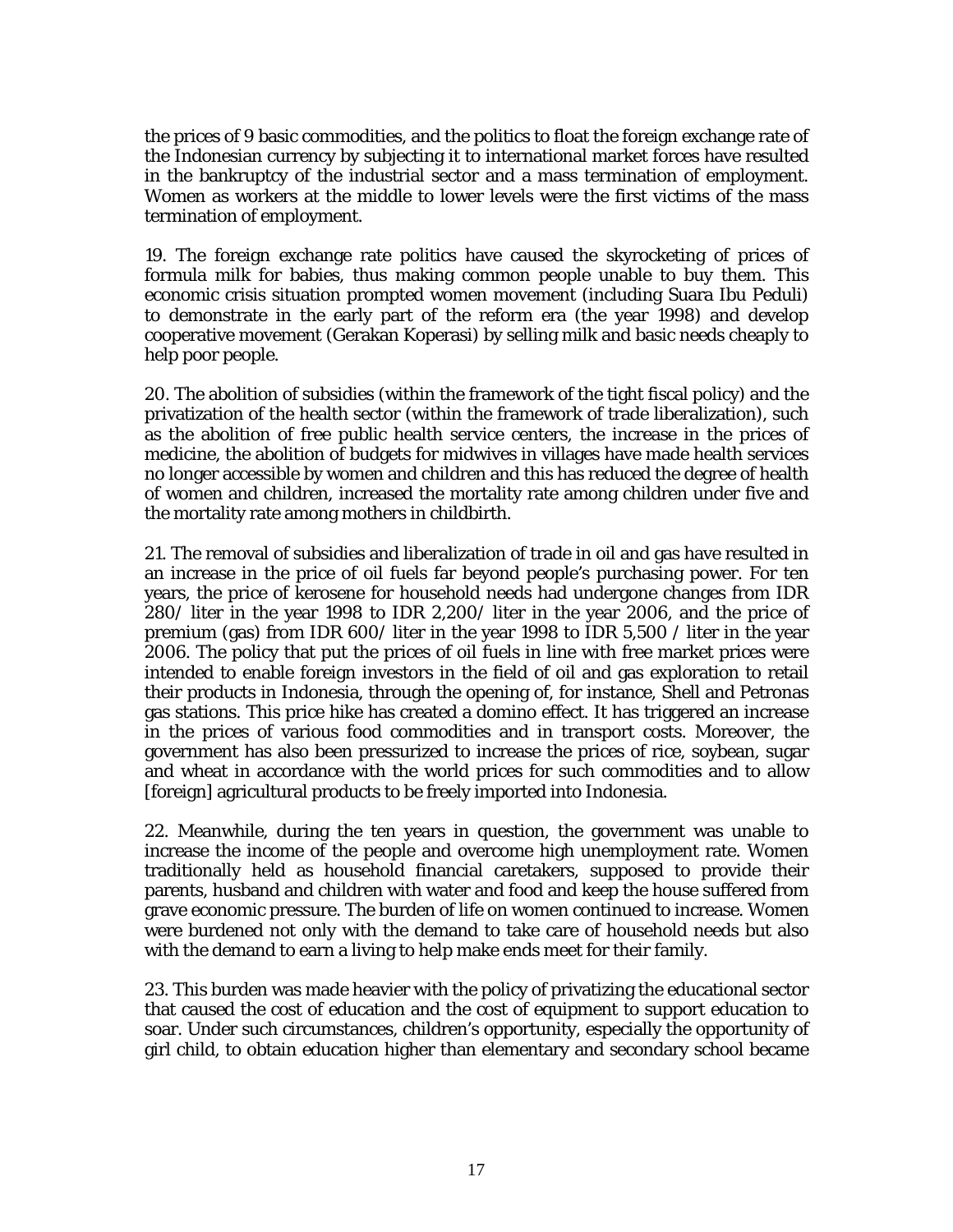very little. In some cases, female children were force to married at an early age to help ease the [financial] burden of the family or to pay off the family's debts.

24. Economic pressure for ten years has resulted in the escalation of poverty figures from year to year whose impacts have led to the greater number of cases of malnutrition among children and women, the increasing number of victims of trafficking in women and children, and the emergence of cases of suicide committed by children and women because stress and depression.

25. Confronted with such pressure, women's groups have made various efforts to alleviate the situation such as by way of policy lobbying and by staging demonstration to reject price increase. However, the political pressure of international financial institutions such as the International Monetary Fund (IMF), the World Bank (WB) and the Asian Development Bank exerted through the threat of cancellation of the disbursement of the much-needed loans caused the government to incline its ears to listen to and follow what such institutions want.

26. When it comes to efforts to raise the State's income, the Government of Indonesia has been advised to increase the number of Indonesian Migrant Workers and be clear about setting the target of the number of Indonesian Migrant Workers to be sent abroad. The government has also been asked to increase its ability to control the amount of money sent by Indonesian Migrant Workers to their family back home [remittances] in Indonesia. Since the coming into force of this policy, particularly since Presidential Instruction No 5 of the Year 2003 also known as the White Paper took effect, millions of women have been encouraged to become migrant workers. On the other hand, however, the government has not provided [them with] decent protection.

27. For ten years, hundred thousands female migrant workers have suffered from various infringements of human rights. Hundreds of migrant workers have died without a clear account as to the causes of their deaths while the other tens of them are liable to death sentences in foreign countries and left without significant support and protection from the Government of Indonesia. Act Number 39 of the year 2004 concerning the Placement (Employment) and Protection of Indonesian Migrant Workers in Foreign Countries does not provide migrant workers with full guarantee of protection as this act is more concerned with the placement of migrant workers. This act is created solely to further the interests of labor recruitment agencies rather than to protect migrant workers who are mostly women.

28. The impacts of economic policies have also caused female workers to suffer, and their suffering started when Indonesia obeyed the World Trade Organization (WTO) agreement to revoke the quota for commercial/ trade products. Since then, many factories have been closed and their laborers, the majority of whom are women, become jobless. Economic threat and hardship in years to come have become increasingly real along with the adoption of Act No. 25 Year 2007 about Foreign Investment that makes it easy for investors to apply the outsourcing system, to eliminate normative rights and to relocate or move their assets and business.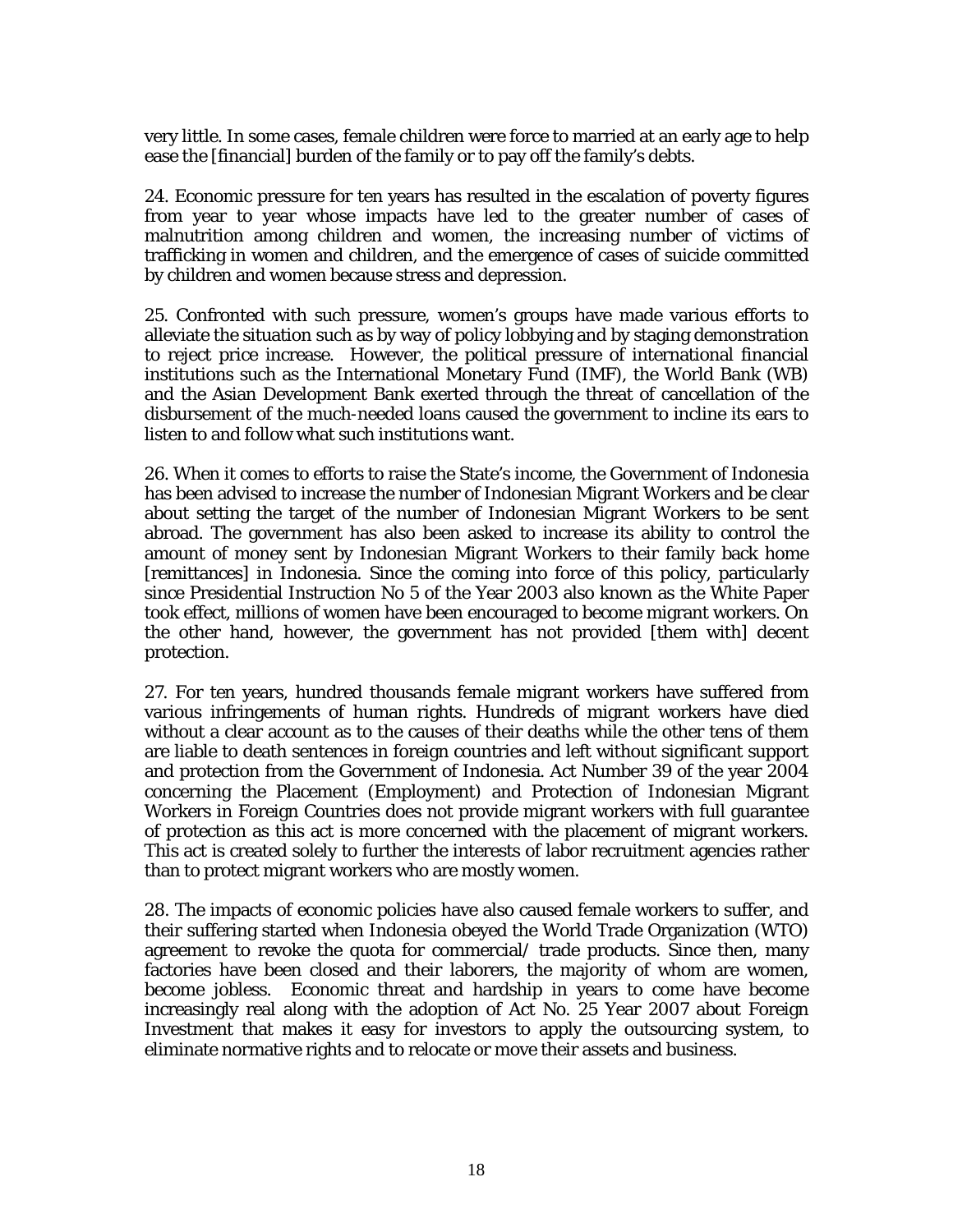29. There have been some cases, among others, in which the relocation of factories posed a security and justice threat to workers, particularly to female laborers. Dozens of footwear factories2 have closed their business in Indonesia and relocated their factories into another country, leaving behind thousands of their laborers who are mostly women without giving them their wages and severance pay that are their due.

#### **d. Natural Disasters**

3o.The effects of global warming arising from rapid industrialization and the excessive use of environmentally unfriendly fuels and the felling of tropical forests have contributed to the chaos in the global climate and weather. Extremely heavy rainfall has caused natural disasters almost everywhere. Big flood in Jakarta early this year (2007) has drowned a lot of residential/ housing complexes and stopped the activities of their inhabitants. Landslides in Padang (West Sumatra) and Banjarnegara have claimed lives. Tornadoes/ storms have wreaked havoc on residential areas in Sleman and Yogyakarta. Even some places in Kalimantan and Sulawesi that have never been flooded before were not spared. This time they were subjected to prolonged flooding. As a result, harvests failed. Rice-producing agricultural centers were lacking in foodstuffs. On the contrary, protracted dry season scorched East Nusa Tenggara.

31. By the end of 2005, tsunami hit Aceh and Nias, followed by other natural disasters one after another until the year 2007. On the one hand, the tsunami in Aceh has claimed tens of thousands of human lives and destroyed almost all buildings in Aceh. On the other, this disaster has opened up the door of Aceh to receive international attention and aids and has transformed Aceh from a military emergency area into humanitarian emergency area. Earthquakes and volcano eruptions have also occurred one after another in almost all regions throughout Indonesia. National and international solidarity was aroused following various natural disasters in Indonesia. Reconstruction and recovery programs are being implemented in Aceh, Nias, Yogyakarta and other disaster-stricken areas. Foreign aids in the form of grants and loans have helped ensure the continuation of reconstruction and social recovery process. In some cases, however, the people of the affected areas have less involvement and participation in the process. Symptoms of dependency of people in disaster-stricken areas on foreign aids have started to be visible. Community issues that they should be able to resolve themselves have now been dependently left to foreign programs and aids for settlement. This dependency is also the result of aid policy that is oriented towards giving instead of empowering.

# **Chapter 3 Implementation of CEDAW in Indonesia**

 $\overline{\phantom{a}}$ 2 Such as Tong Yang Indonesia, Dong Joe and those producing Reebok and Spotec.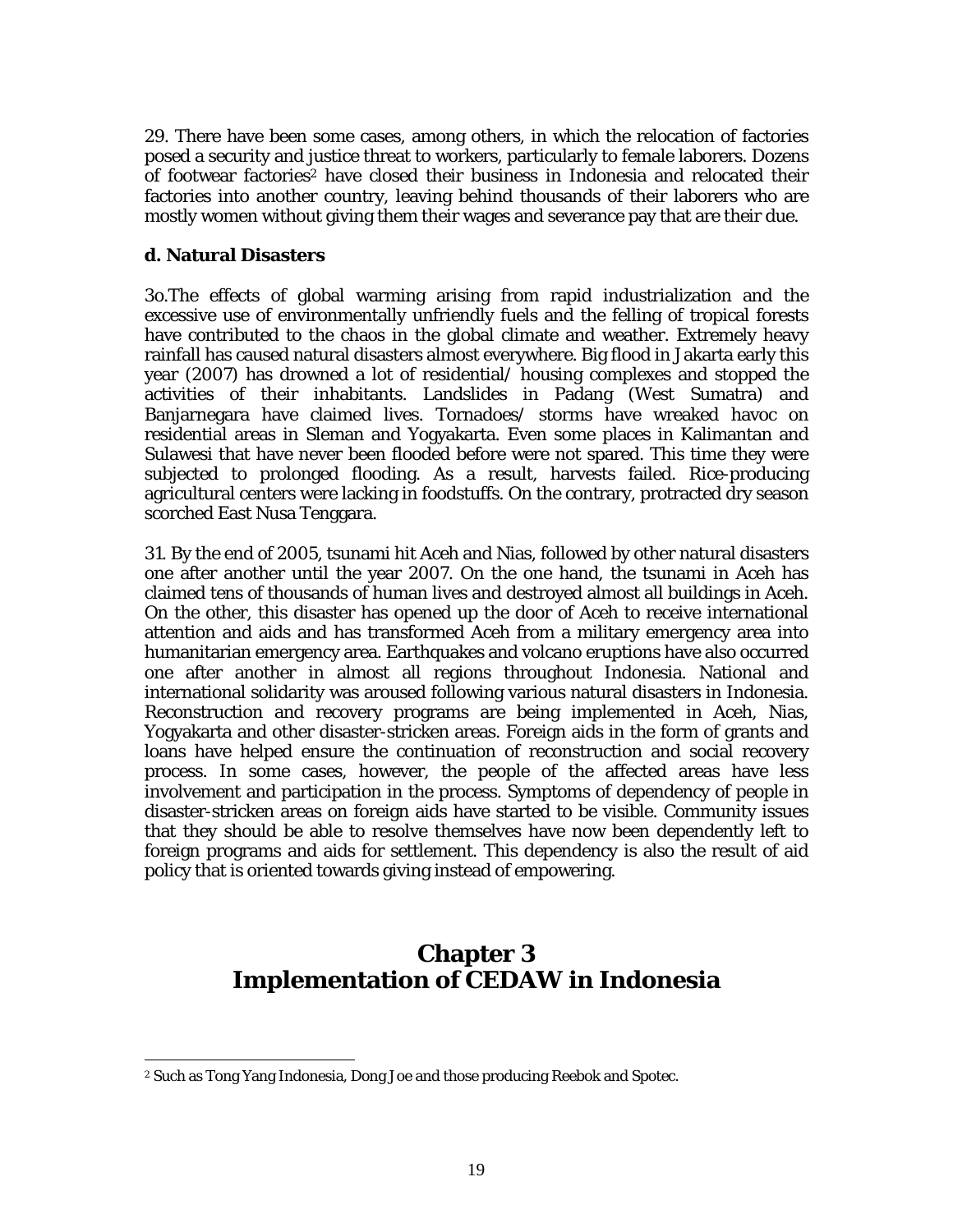This chapter is the result of monitoring conducted by non-government organizations of efforts to eliminate discrimination against women in Indonesia within the period of 1998-2007. This monitoring is based on articles enshrined in CEDAW that has been ratified by the Government of Indonesia.

## **1. The State's responsibility to eliminate discrimination (Articles 1 – 5)**

32. The main substance of articles 1–5 under CEDAW is that the State legally guarantees all efforts of eliminating discrimination against women through a number of policies or legal regulations. The responsibility of the State is not limited to the process of formulating what discrimination is all about. The State is also responsible to make supporting regulations, including conducting evaluation and revocation of policies that discriminate against women.

33. Since the ratification of CEDAW in the year 1984, the Government of Indonesia has made effort to eliminate discrimination against women, in particular through drafted or amended regulations3. Unfortunately, the State is not consistent in and is not whole-heartedly carrying out its commitment. On the one hand, the State has already done sufficiently well in making a legal breakthrough in women's favor but on the other hand, the State has, quite the contrary, created a number of regulations that discriminate against women. Unfortunately, the state is not consistent in doing their commitment.

34. Discrimination against women in a number of statutory laws and regulations has not been explicitly defined. A number of statutory laws and regulations only contain the principle of non-discrimination on whatever basis in general, without specifically referring to discrimination against women. Article 5 of Law No 13 of the Year 2003 concerning Labor states that every person has the same right to have a job without being discriminated against. Article 6 states that every worker/ laborer has the right to equal treatment without discrimination from their employer. Articles 5 and 6 of the act have indeed mentioned the word "discrimination" but failed to firmly make it more specific by referring it to discrimination against women.

36. The government has not amended a number of laws that are still discriminatory against women, that is, the Penal Code (KUHP), the Penal Code Procedure (KUHAP), Law Number 23 of the Year 1992 concerning Health, Act Number 1 of the Year 1974 concerning Marriage and Law Number 39 of the Year 2004 concerning Placement (Employment) and Protection of Indonesian Workers in Foreign Countries (PPTKILN), and Law Number 23 of the Year 2006 concerning Administration and Population. Apart from containing a gender-biased paradigm, the law has a real impact on the life of women and migrant laborers are reduced to mere trade commodities.

37. The State does not take concrete action to revoke local government regulations that clearly discriminate against women. The State has even let discriminatory

 3 See Appendix I on the list of laws and other regulations produced throughout the years 1998-2007 concerning women's fundamental rights.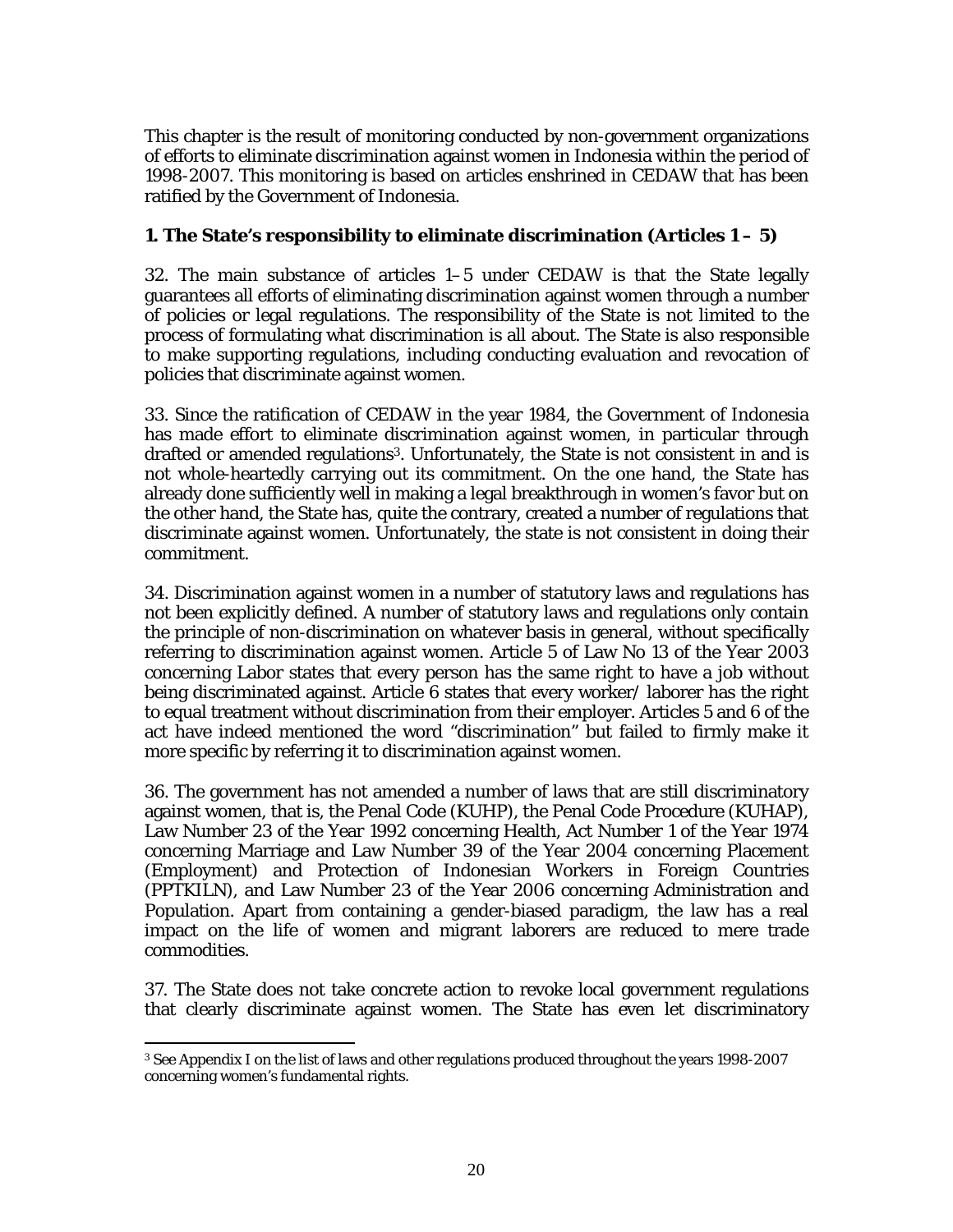practices happen such as in the case of rejection by the Supreme Court of judicial review filed against Local Regulation No 8 of the year 2005 of the Government of the City of Tangerang concerning the Prohibition of Prostitution. This local regulation of the city of Tangerang, especially subsection 1 of article 4, is very discriminatory and detrimental to women because it points to women as a source of prostitution4.

38. This Decision of the Supreme Court is contradictory to the spirit of antidiscrimination against women whose legal certainty is guaranteed under a number of laws such as Law Number 07 of the year 1984 concerning the Ratification of CEDAW, Act Number 39 of the Year 1999 concerning Human Rights, Act Number 29 of the Year 1999 concerning the Ratification of the Elimination of Racial Discrimination, Act Number 11 of the Year 2005 concerning the Ratification of the United Nations Covenant on Economic, Social and Cultural Rights, Act No 12/2005 concerning the Ratification of the Covenant of Civil and Political Rights, and the Penal Code Procedure (KUHAP). The rejection has also set a bad precedent for the legal certainty concerning the advocacy for the elimination of discriminatory local regulations in Indonesia.

39. As far as local regulations that oppose higher legal regulations are concerned, the government through the Ministry of Home Affairs has, from 1999 to March 2006, rescinded 899 problem local regulations. Ironically, the problem local regulations subjected to such repeal are only those that concern the issue of local taxation, local monetary charges for the use of public space and or facilities, and third-party contributions while problem local regulations pertaining to citizens' rights in politics/ [the rights to be involved in a political process or course of action] and in public life remain untouched at all.

40. The edict of the Indonesian Council of Ulemas (MUI)5 Number 287 of the year 2001 concerning pornography and porno-action<sup>6</sup> has prompted a group of people to push for the drawing up of Anti-Pornography and Porno-action Draft Bill (RUU APP)

 $\overline{a}$ 

<sup>4</sup> Local Regulation of the City of Tangerang Number 8 of the Year 2005 concerning the Prohibition of Prostitution, subsection (1) of article 4: "Every person whose attitude or behavior is suspicious so as to give rise to an assumption that the person/ they are prostitutes are prohibited to be on the streets, in open spaces, inns, lodgings, hotels, boarding houses, residents' houses/ contracted/ rented houses, coffee houses, places of entertainment, buildings for the presentation of performances, on street corners or alleys or other places in the city".

<sup>5</sup> The Indonesian Council of Ulemas (MUI) is a religious institution established by the government that is authorized to issue edicts concerning general religious issues that relate to Indonesian Muslims nationally; and religious issues in one region that are suspected to be able to spread to other regions. MUI is financed by the State through the National/ State Budget of Revenues and Expenditures (APBN). MUI edicts serve as ulemas' answers or explanations concerning religious issues and applicable to the public; an edict is the result of a Commission's Session concerning a legal issue that has been approved by Commission members in the Commission's Session in question. The result of the Session is adopted through the Decision of Edict by the Governing Body in the form of a Letter of Decision of Edict of the Indonesian Council of Ulemas (SKF-MUI) based on the Scriptures of Allah/ the Koran (*Kitabullah)* and the respected body of traditions reording the deeds, pronouncements, examples and things silently approved by the Prophet, cited by Muslims as a guide to personal and communal behavior (*Sunnah Rasul* yang *mu 'tabarah*)*,* and not in opposition to the benefit of Muslims.

<sup>6</sup> See Appendix 2 for the content of MUI's Edict on pornography and porno-action.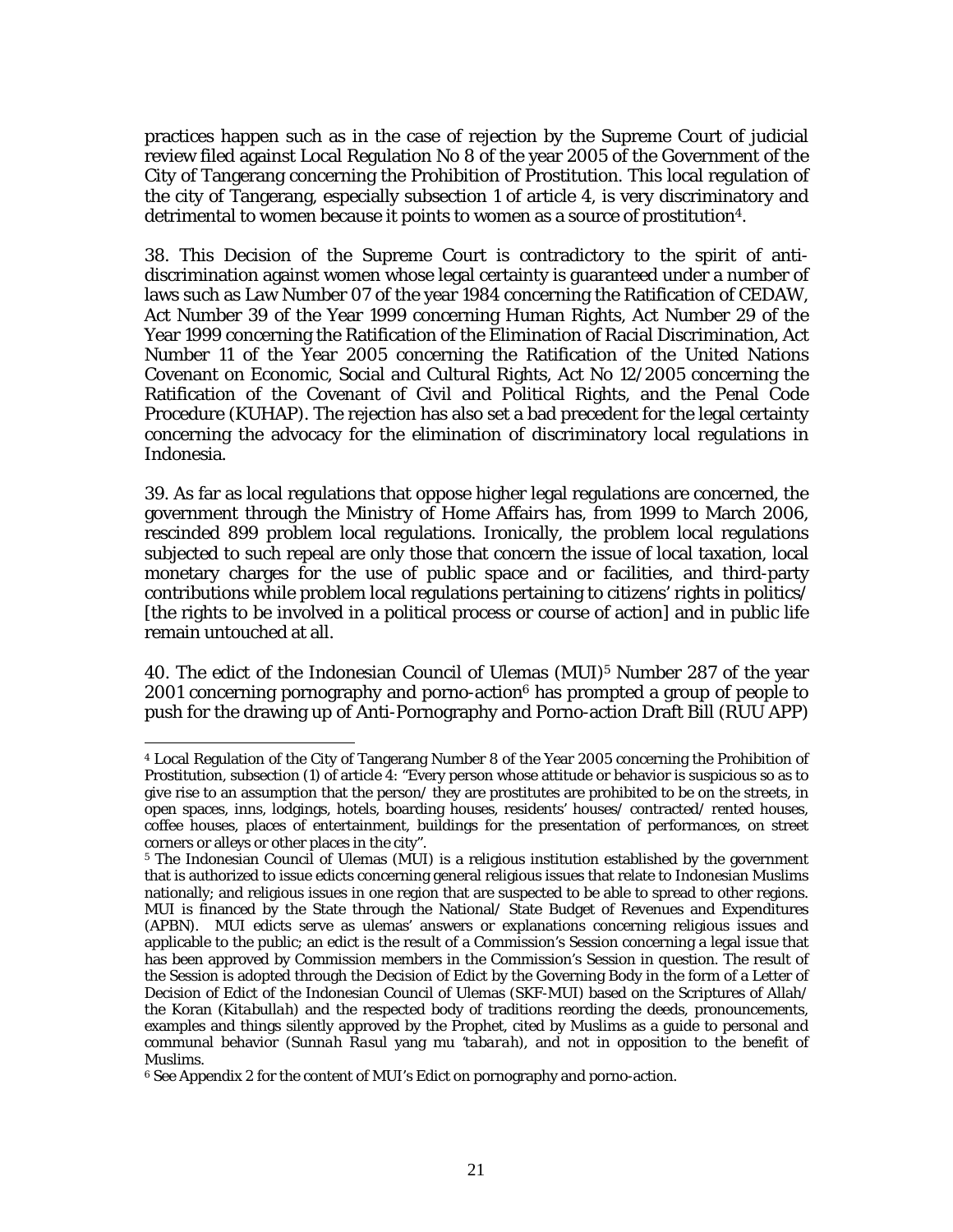till the deliberation of the draft bill reached the level of Commission at the House of People's Representatives of the Republic of Indonesia. It is a pity that the State, represented by the House of People's Representatives and the Government through the State Ministry for the Empowerment of Women, does not reject the draft bill but quite on the contrary even make effort to have the draft bill adopted and passed into law even though the bill substantially limited women's freedom expression and criminalizes the women's body.

41. Within the context of regional autonomy, local governments have the authority to regulate their own regions as enshrined under Law Number 22 of the Year 1999 concerning regional autonomy that was then amended to Law No 32 of the year 2004. By virtue of this Act, local governments have broader authority to draw up local regulations. Of a number of local regulations that have been put in place, some give rise to discriminatory action against women such as the Anti-Prostitution local regulation, the Anti-Immorality local regulation, and other local regulations that are based on the interpretation of Islamic law (*sharia*) that show gender bias7.

42. In spite of this, there are also local regulations that accommodate the needs of women such as Local Regulation Number 6 of the Year 2004 concerning the Elimination of Trafficking in Women and Children in North Sumatra, Local Regulation Number 1 of the Year 2004 concerning the Prevention and Eradication of Human Trafficking, in particular Trafficking in Women and Children in North Sulawesi, Local Regulation Number 6 of the Year 2006 concerning Integrated Service for Women and Children Who Are The Victims of Acts of Violence in Lampung, Local Regulation Number 4 of the Year 2006 concerning the Prevention of Trafficking in Lampung, and Local Regulation Number 9 of the Year 2005 concerning the Protection for the victim Women and Children Victim Violence in East Java.

43. In addition to letting discriminatory treatments continue to go on, the State, too, does not seriously implement a number of policies that may prevent and eliminate acts of discrimination. In order to eliminate domestic violence, the State has made Law Number 23 of the Year 2004 concerning the Elimination of Domestic Violence (UU PKDRT). However, the Law does not apply to perpetrators from military circles despite the issuance of the Decree of People's Consultative Assembly (TAP MPR) No VII/2000 concerning the separation of the Criminal Court of General Jurisdiction from the Criminal Court of Military Jurisdiction that makes it possible for military perpetrators to be tried in a Criminal Court of General Jurisdiction. The handling of violence against women who the perpetrators are military, only processing in military court and most of the perpetrators from military only punished by administrative sanction.

<sup>7</sup> Act No. 14 of the Year 2006 concerning the Government of Aceh mandates the application of the existing *qanun* (local regulations), from the year 2002 until the year 2005, including those that discriminate against women, that is, Qanun No. 10 of the year 2002 on Sharia-based Administration of Justice; Qanun No. 11 of the year 2002 on the Implementation of Sharia in terms of Islamic Religious Obligations and the Propagation of Islam; Qanun No. 12 of the year 2003 on Alcoholic Drinks and the like; Qanun No. 13 of the year 2003 on Gambling; Qanun No. 14 Tahun 2003 on Indecency/ Impropriety involving an unchaperoned, unmarried man and woman.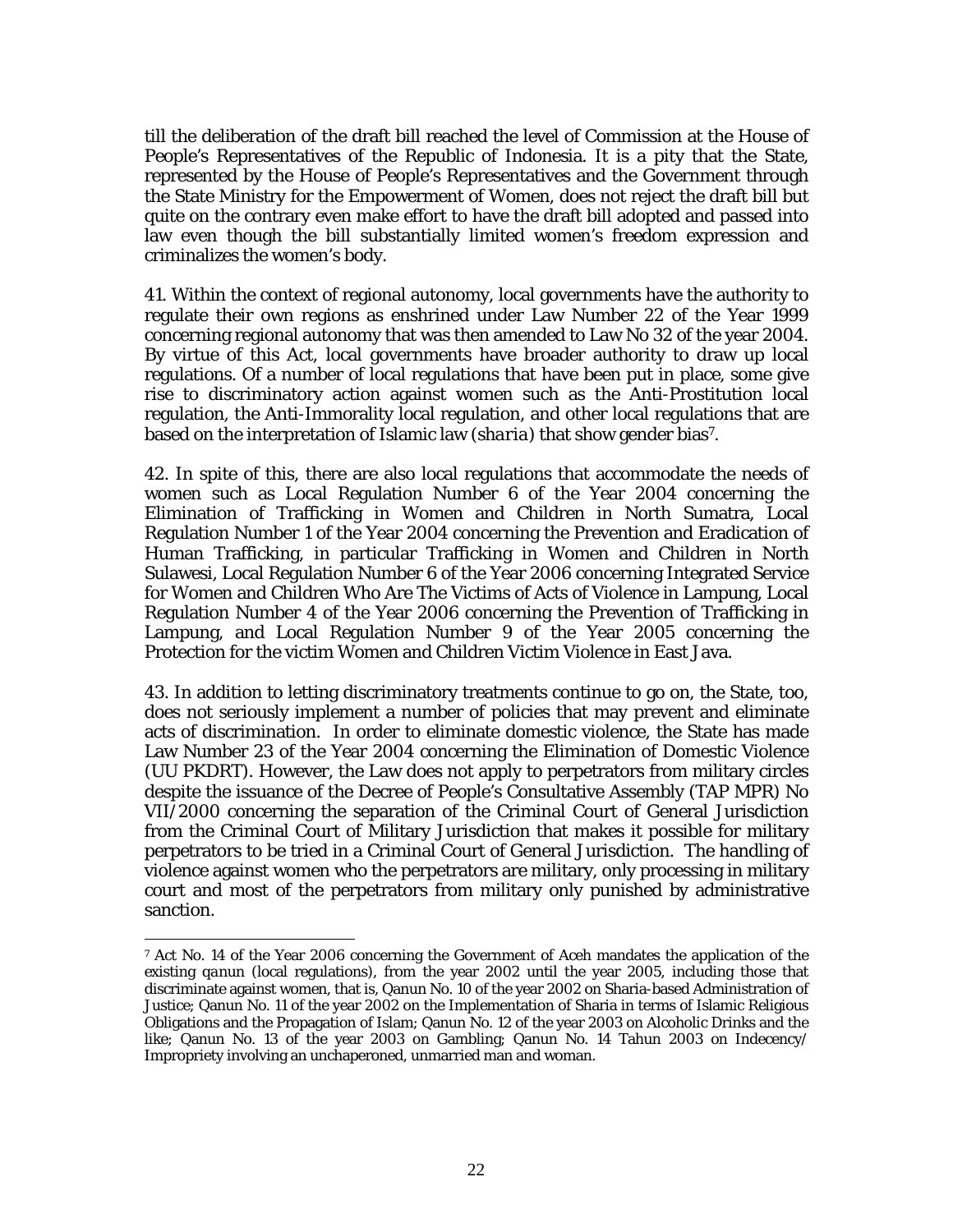44. The same also applies to Law Number 32 of the year 2002 concerning Broadcasting. The Law recommends the formation of the Indonesian Broadcasting Commission (KPI). This KPI has the authority to monitor and revoke/ remove broadcasting materials displayed on the media that are not in line with the provisions stipulated under the Law. When it comes to the implementation of the Law, however, the KPI is still not maximal in making selection so that there are still a lot of shows with violence nuances or shows that are discriminatory against marginal groups, women and children. Many programs presented/displayed in the electronic media are gender-biased and preserve the stereotypical role of women in Indonesia Society.

45. The State has also turned a blind eye to the practice of polygamy that abounds in Indonesia. In the year 2003, a number of groups of pro-polygamy people went even further by presenting and distributing a token of appreciation in the form of a polygamy award to a number of community figureheads/ leaders and public officials who are polygamous and support polygamy. President Susilo Bambang Yudhoyono responded to this phenomenon by pointing to the need to amend Government Regulation Number 10 of the Year 1983 in order to broaden its applicability and scope in that the prohibition to have more than one wife shall be applied not only to civil servants but also to state officials and local government officials. However, efforts to follow up the plan to amend the Government Regulation has until now remained in the dark.

#### **The Role of the Non-Government Organizations**

46. To deal with discriminatory policies, non-government organizations have created a policy advocacy network at national as well as local levels including, among others, the Pro-legnas (Pro-National Legislation) Pro-Perempuan (Pro-Women) Network (JKP3)8, Anti Discriminatory Local Regulations Coalition (Kantif)9, National Alliance for Penal Code Reform10 and so on. To handle the issue of polygamy, non-government organizations have mobilized anti-polygamy movement, which is channeled through, among others, the GNTPPB (National Movement of Not Voting for Unscrupulous Politicians), and the raising of public awareness through various public activities and campaigns in the mass media.

#### **Recommendations**

 $\overline{\phantom{a}}$ 

<sup>8</sup> JKP3 has advocated the adoption/ amendment/ contesting of Domestic Violence Act (UU PKDRT), Eradication of Human Trafficking Act (UU PTPPO), Citizenship Act, Health Act, Marriage Act, Witness and Victim Protection Act, Anti Pornography and Porno-action Draft Bill (RUU APP) and a number of other public policies.

<sup>9</sup> Kantif has filed a judicial review against Local Regulation of Tangerang Number 8 of the Year 2005 concerning advocay for Prostitution and Draft Bill of Depok concerning the Prohibition of Prostitution.

<sup>10</sup> This Alliance advocates the amendment to the Penal Code, one chapter of which deals with the crime of immorality that is still discriminatory against women.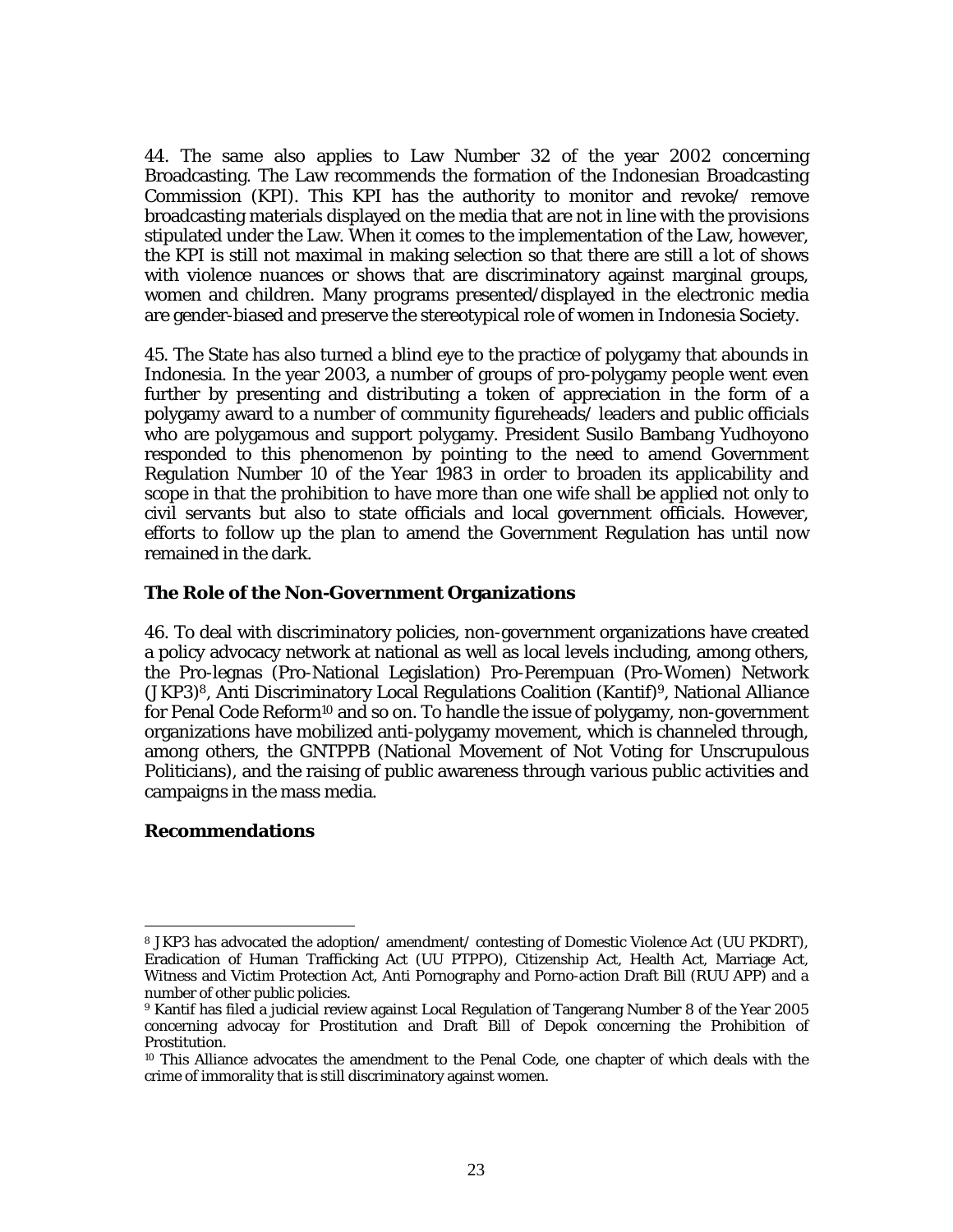47. To address a number of issues related to the responsibility of the State, some recommendations proposed by non-government organizations as improvement measures are as follows:

- 1. Explicity state the principle of no discrimination against women in all policies, laws and regulations in Indonesia.
- 2. It is necessary to prioritize legislation programs, in particular, Amendment to Act No. 1 of the Year 1974 concerning Marriage, Act No. 23 of the Year 1992 concerning Health, the Penal Code (KUHP), the Penal Code Procedure (KUHAP), Act No. 39 of the Year 2004 concerning Placement (Employment) and Protection of Indonesian Workers in Foreign Countries, Act No. 23 of the Year 2006 concerning the Administration of Population.
- 3. Local Legislation Programs that give more priority to the stoppage of the applicability of local regulations that are discriminatory against women because they do not accommodate the interests of the people and do not apply the participatory principle in their deliberation. The government must synchronize discriminatory local governments with higher laws using the perspective of human rights so that their detrimental impacts on the people can be minimized.
- 4. Related with polygami eradication in Indonesia, state has to accelerate changes and revoke government regulations immediately related to marriages that are still discriminatory against women, including Government Regulation Number 9 of the year 1975, Government Regulation Number 10 of the year 1983 in conjunction with Government Regulation No. 45 of the year 1990
- 5. Canceling the deliberation of the draft bill on Pornography and Porno-action because the bill has the potential to create discrimination against women and to criminalize the female body.
- 6. State has to commit for implementing the policies that have been made to prevent and eradicate discrimination against women
- 7. To maximize the effect of Act Number 23 of the Year 2004 concerning Elimination of Domestic Violence, innovation is required in terms of promoting it to the general public and law enforcers, for example, by incorporating the materials on domestic violence and of Act No. 23 of the Year 2004 on Elimination of Domestic Violence in the pre-marital courses of all religions.
- 8. Imposition of legal sanctions on perpetrators of domestic violence who come from the military on the basis of Act No. 23 of the year 2004 concerning Elimination of Domestic Violence
- 9. The Indonesia Broadcasting Commission (KPI) has to monitor intensively and revoke/ remove broadcasting materials displayed on the media that are not in line with the provisions stipulated under the Act. Number 32 Year 2002 concerning broadcasting and also broadcasting materials which are preserve the stereotypical role of women in society.

#### **2. Trafficking in women (Article 6)**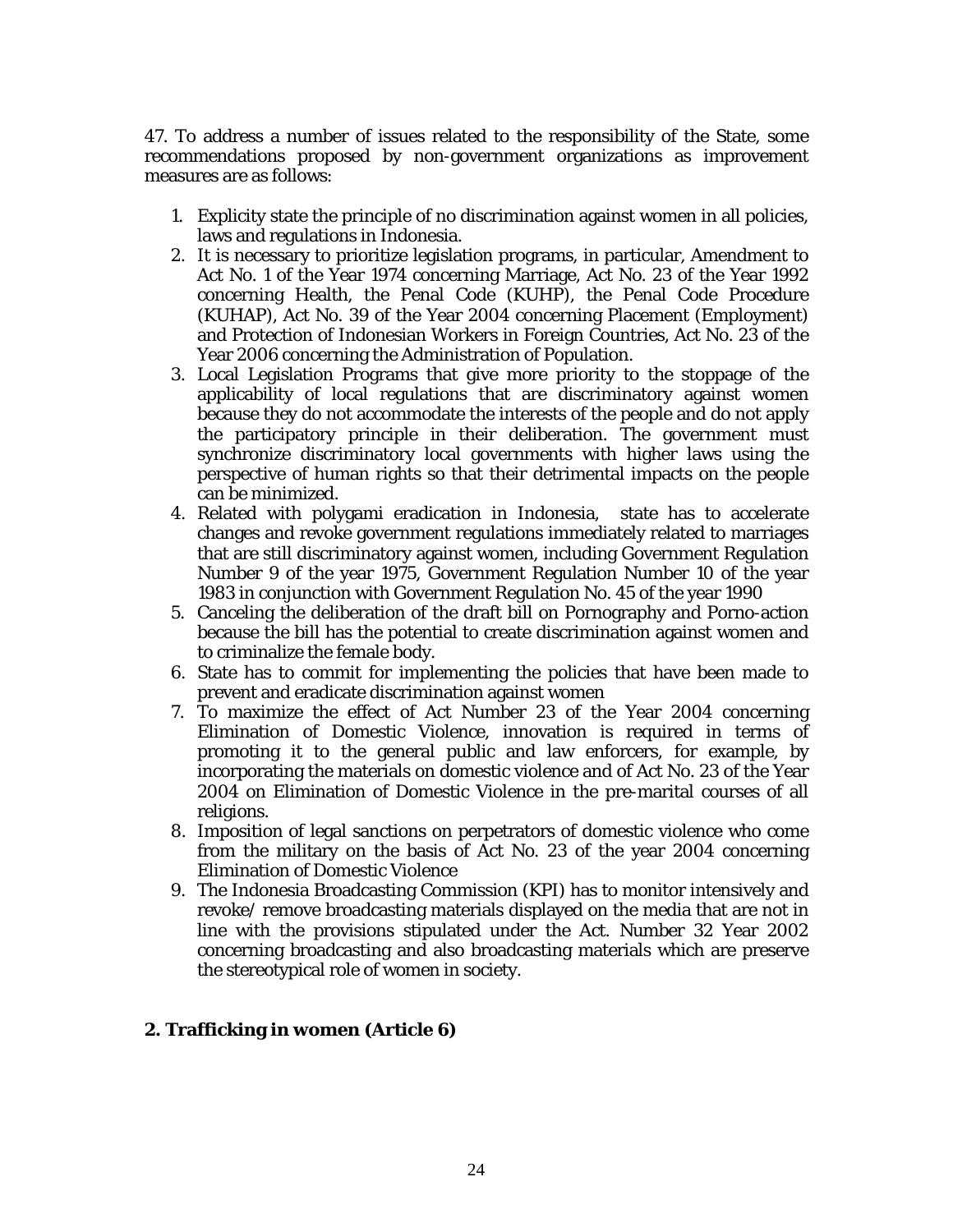48. Trafficking in women for sexual or labor exploitation is a problem that still requires great attention in Indonesia. The International Organization for Migration (IOM) has reported that 1,966 persons in Indonesia have fallen victim to human trafficking, and of these, 1,757 or 89% are women.

49. The trafficking in women in Indonesia is a very complex problem. Scantiness of information provided to people in rural and isolated areas on the danger and modus of trafficking in women and children (footnotes: in Indramayu, the culture of selling one's own daughters into prostitution is still prevailing because female children are considered as a family commodity and property), weak law enforcement, poverty and a low level of education and skills are the push factors behind the large number of cases of trafficking in women in Indonesia.

50. On the human trafficking map, Indonesia is not only a sending country but also a transit country and a receiving country. The issue of human trafficking in Indonesia does not only relate to the sending of victims to foreign countries but also to the sending of victims domestically for the purpose of exploitation<sup>11</sup>.

51. In Indonesia, the modus of trafficking in persons has until now become more 'creative' and sophisticated, varying from among others, brides to order, the State's artistic ambassadors, child adoption, sale of babies, sale of children for the business of pornography, drugs trafficking, undocumented domestic or migrant workers to the newest variations in which recruited children are employed as street children as sex commodity (and thus have to work as beggars), to serve pedophiles or to be the victim of the trade in human organs. Most of the victims of trafficking in women and girls are subjected to sexual exploitation and converted to prostitutes spread in a number of prostitution dens.

52. A modus of trafficking in persons that is often used is a calculated deception of prospective Indonesian Migrant Workers by Indonesian Migrant Workers recruitment agents and the use of pregnant Female Indonesian Migrant Workers as assets by Indonesian Migrant Workers recruitment agents. In cases of migrant workers becoming victims of trafficking, illegal (undocumented) migrant workers and migrant workers who have lost their passports or whose passports are held by their employers, both transit and receiving/ destination countries treat them as illegal immigrants and deport them without giving them opportunity to stay or continue to stay, work and earn a decent living in the transit/ receiving countries in question.

53. Various efforts have been made, both by the government as well as by a number of non-government organizations, starting from campaigns, the advocacy of victims, the advocacy of policies to build a common alliance for the prevention of and the education on and the raising of awareness of the danger of human trafficking and so on. In March 2007, as a result of the non-government organizations' insistence and intensive pressure towards the government and legislative institutions, Law No. 21 of the year 2007 concerning the Eradication of the Crime of Trafficking in Persons

<sup>11</sup> See Appendix 3 on the map of Indonesian regions serving as the source area, the transit area and the receiving area for the trafficking in women and children.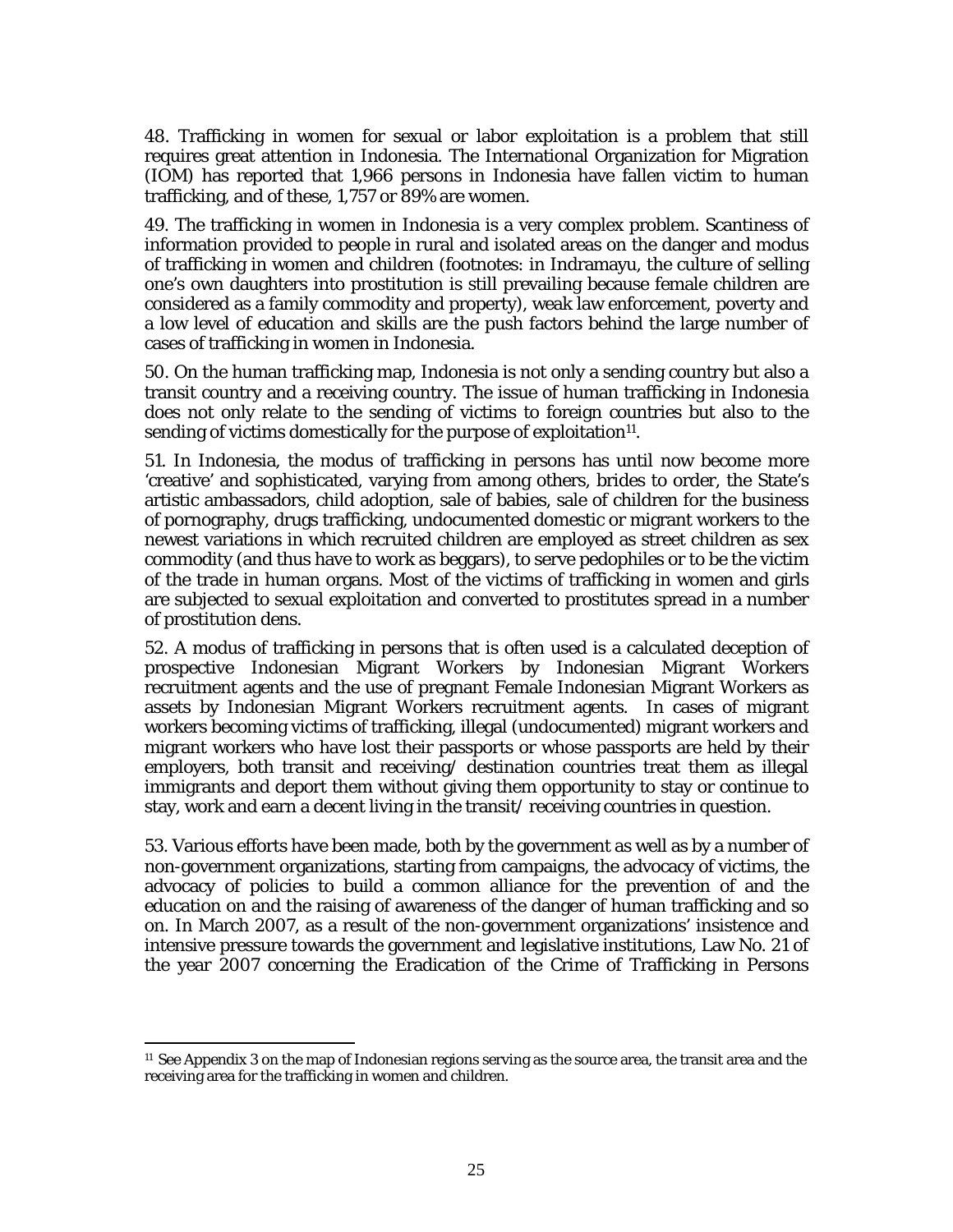(PTPPO) is finally enacted as a legal umbrella for the eradication of human trafficking12.

54. Even though various efforts have been made, including by introducing Law Number 21 of the Year 2007 concerning the Eradication of the Crime of Trafficking in Persons (PTPPO), the practice of trafficking in women is still very difficult to eradicate because of the involvement of the State's apparatuses [public officials] from the neighborhood/ commune level (community leaders) up to the leadership in immigration offices that are supposed to provide protection to the victims of trafficking. It is at the neighborhood/ commune level in which falsification of age on official documents such as ID cards, birth certificates and passports commonly occurs; this is necessary to enable under-age girls recruited as migrant workers to comply with the minimum age requirement to work abroad. [Indonesia law does not allow citizens under the age of 18 to travel aboard on work visas and many destination countries also restrict work visas to people over 18 or even over 25.] Immigration officers, too, are implicated in the falsification of documents. In the city of Entikong in West Kalimantan, for example, the immigration office as passport provider often abuse its authority by facilitating the falsification of documents. Moreover, the powerful force of mafia and syndicates of trafficking in women at international, national and local levels poses a big problem in the eradication of trafficking in women and children. It is the involvement of many parties that makes trafficking in women and children continue to abound.

55. The Indonesian Council of Ulemas of the Year 2005 responded to this phenomenon of the briskness of trafficking in women and children by issuing an edict that prohibits the sending of female labor abroad. According to MUI, this edict is intended to protect women from human trafficking. In fact, however, the edict restricts the right of women to work because the issue of trafficking in women and children is not the issue of women who work abroad but the issue of lack of protection provided to women who work either at home or abroad.

#### **The Roles of the Non-Government Organization**

 $\overline{\phantom{a}}$ 

56. In relation to the brisk issue of trafficking in women and children, nongovernment organizations have taken the initiative to carry out a number of activities such as campaigning, networking with the government and a number of civil society organizations, providing education to prevent trafficking in women and children, advocating the adoption of anti-trafficking policies such as the Law on the Elimination of the Crime of Trafficking in Persons (UU PTPPO) and a number of local

<sup>&</sup>lt;sup>12</sup> In addition to efforts to have the Act on the Eradication of the Crime of Trafficking in Persons adopted, other efforts that have also been made include the drawing up of National Action Plan No 87/ 2003 to Eliminate Sexual and Commercial Exploitation of Children; the drawing up of National Action Plan for the Elimination of Trafficking in Persons (Presidential Decision No 88/ 2003); the erection of shelters for victims of trafficking in women and children in Dumai; the signing of the Palermo Protokol of the year 2000 on the elimination of trafficking in women; the making of local regulations on trafficking; the establishment of BNP2TKI (National Agency for the Protection and Placement of Indonesian Migrant Workers) in order to reduce the level of trafficking and so on.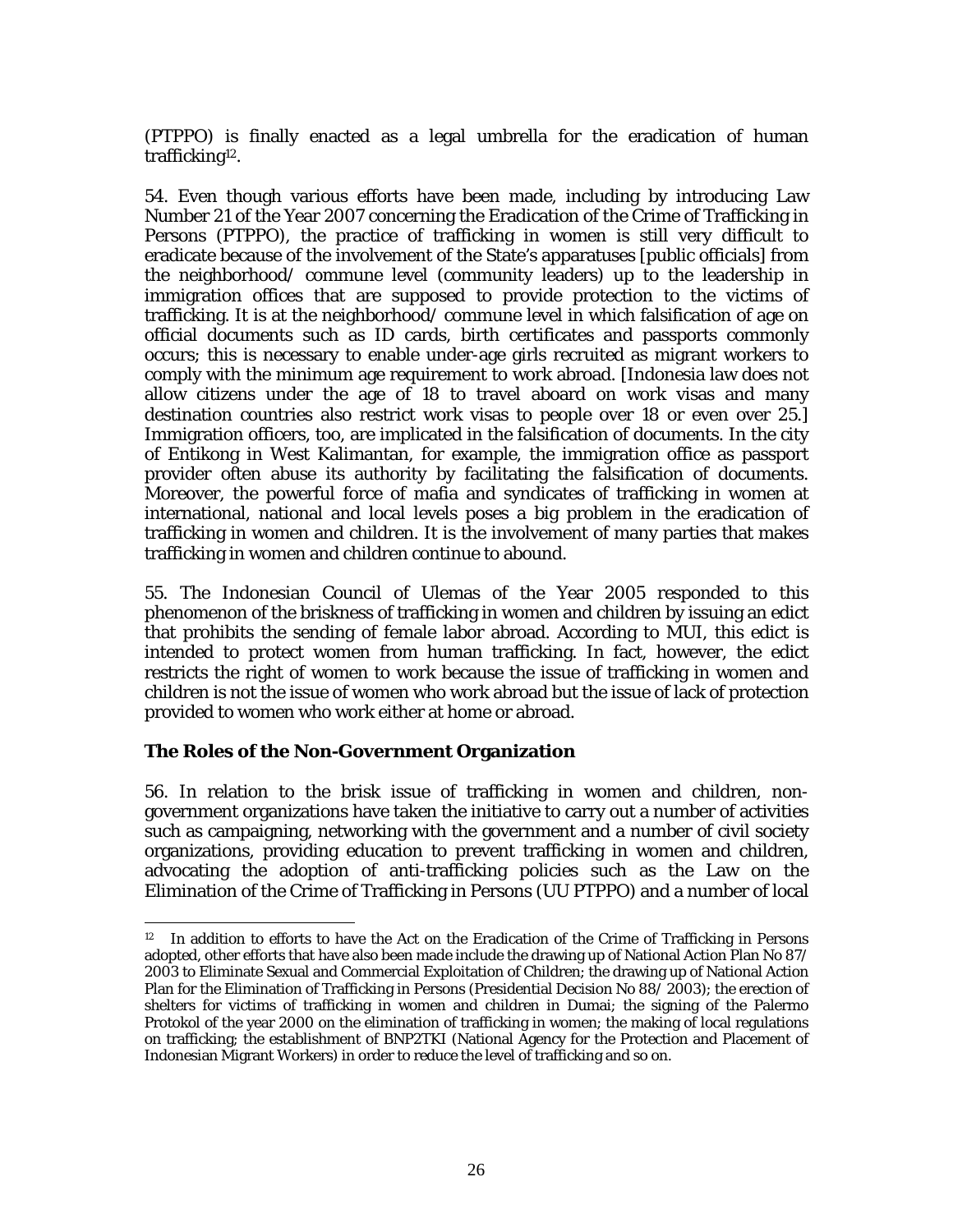regulations. Non-government organizations have also made effort to identify and collect data on the victims of human trafficking in critical enclaves and rehabilitate them.

#### **Recommendations**

57. The recommendations proposed by non-government organizations are as follows:

- 1. Promoting awareness and understanding of Law Number 21 of the year 2007 concerning the eradication of the crime of trafficking in persons (PTPPO) among law enforcement officials and the general public, and broadly disseminating information to people in rural and isolated areas on the danger and modus of trafficking in persons
- 2. Building a consistency in the control mechanism (monitoring) of the implementation of the Act concerning the eradication of the crime of trafficking in persons (UU PTPPO) in order to find out how effective the Act is, when implemented, in protecting women.
- 3. To immediately make the implementing government regulation for Law Number 21 of the Year 2007 on the Eradication of the Crime of Trafficking in Persons (PTPPO), including its legal enforcement (administrative sanctions to be imposed on implicated government officials need to be specified by the State Administrative Court)
- 4. To harmonize all the existing and would-be policies, laws and regulations with Law Number 21 of the Year 2007 as the umbrella law.
- 5. The State needs to allocate funds for the protection of women victims of trafficking, their family and also the witnesses
- 6. To cooperate with transit and receiving countries in order to get them to respect the rights of migrant laborers and to refrain from treating migrant laborers like illegal immigrants despite their arrival without passports because their passports are kept or have been made to go missing by their employer, including to give opportunity to migrant laborers to continue to stay in receiving countries and get the opportunity to earn a decent living.
- 7. To prepare instruments, infrastructure and mechanism to implement the Law on the Eradication of the Crime of Trafficking in Persons (UU PTPPO) at the central level down to the village level
- 8. To abolish the edict of the Indonesian Council of Ulemas of the year 2005 that prohibits women from working abroad.
- 9. To strengthen the network of anti human trafficking non-government organizations nationally as well as internationally in order to ensure that the protection of women from human trafficking is in compliance with human rights standards.
- 10. To fortify documentation (database) on the crime of trafficking in women and children by collecting information on this area from various parties for use as advocacy materials for the government and campaign materials for the eradication of the crime of human trafficking.
- 11. To build consistency in the control mechanism (monitoring) of the implementation of UU PTPPO in order to see the effectiveness of the implementation of UU PTPPO for women's protection.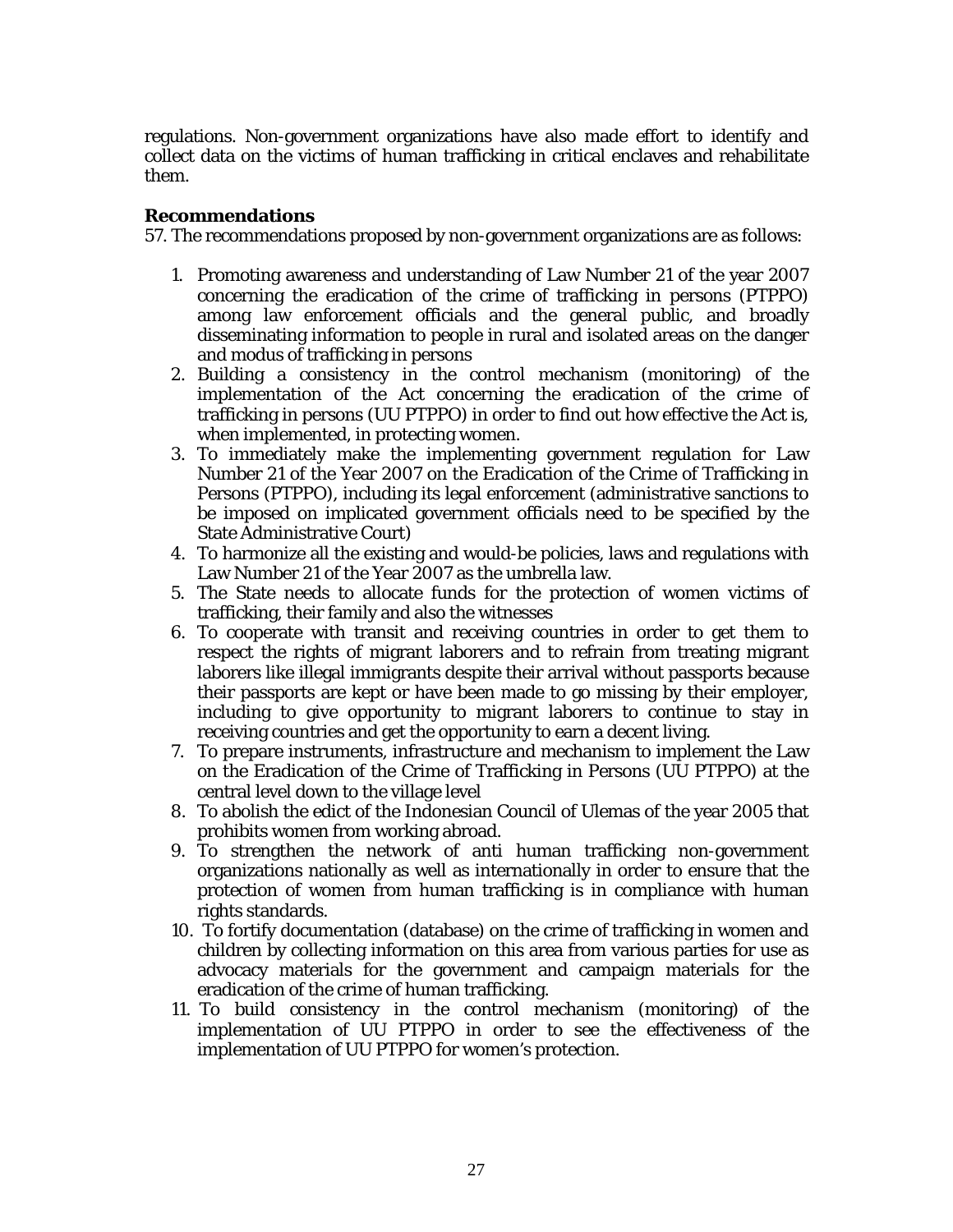12. To inspect more closely and close the holding centers of Indonesian Labor Recruitment Companies (PJTKI) which put restriction on the freedom of movement of prospective Indonesian Migrant Workers (TKI) and regard pregnant Migrant Workers as an asset<sup>13</sup>.

### **3. Women in Politics and Public Life (Article 7)**

58. The involvement of women in politics and public life is guaranteed by the 1945 Constitution of the State of the Republic of Indonesia and enshrined in the Constitution under subsection 1 of Article 27 concerning equality before law and subsection 1 of Article 28 H concerning special treatment to get the same opportunity and benefits for equality and justice. The involvement of women in politics has also been guaranteed by law through Law Number 7 of the Year 1984 concerning the Elimination of all Forms of Discrimination Against Women, Act Number 12 of the Year 2005 concerning the Ratification of the United Nations Covenant on Civil and Political Rights, Law Number 31 of the Year 2002 concerning Political Parties and Law Number 12 of the Year 2003 concerning General Election. In addition to the above-mentioned guarantee provided by the Constitution and a number of laws, the involvement of women in politics is also guaranteed in a number of government policies such as in the Presidential Instruction (Inpres) No. 9 of the Year 2000 on Gender Mainstreaming14.

59. In this report, the [right] of women [to be involved in politics or in a political course of action] refers to the [right of women to actively participate in the] process of making decisions starting from determining problem priorities, problem formulation, problem analysis to decision making; from planning to budgetary allocation and the formulation of public policies from the village level to national level. Meanwhile, the participation of women in public life refers to the participation of women as citizens in carrying out their public responsibility. Representation is a process involving various actors with regard to decision making/ the submission of a political agenda that represents the interests of a group, an organization or a political party.

60. The right of women to participate in politics/ a political course of action and in public life are based on the existence of women in politics/ a political process and not just on numbers. There is no democracy without women's representation. And Special Temporary Measures (TKS) are absolutely necessary to create equal and equitable partnership between women and men. The three aspects become the deepest basis for understanding because women's involvement does not only emphasize on the representation of women in a political process but also on how

 $\overline{\phantom{a}}$ <sup>13</sup> In a number of cases, prospective pregnant female workers are usually be given accommodation and treatment until their babies are born. However, after their babies are born, they are required to pay all the costs associated with pregnancy/ childbirth care and treatment. If they are not able to pay, their babies will be withheld and sold to pay off their debts.

<sup>14</sup> See Appendix 4, on the list of laws produced throughout the years 1998 – 2007 that relate to political process and public life of women.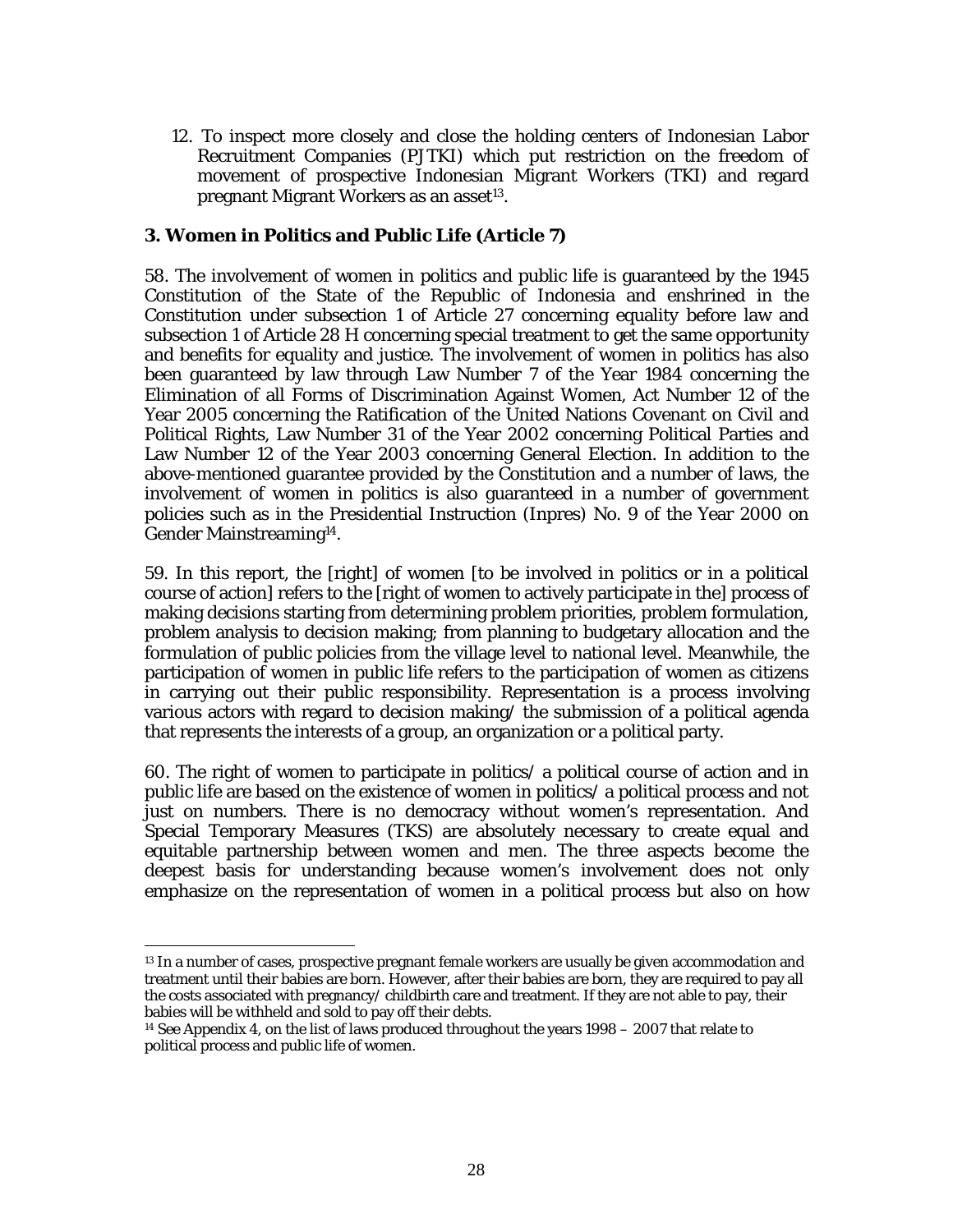women's quality can influence the mindset of the members of parliament on the importance of gender equality in public policies produced by parliament.

61. Many different efforts have been made to drive and encourage women to get involved in politics and to participate in public life by the government as well as by non-government organizations. There have been many regulations made by lawmakers (involving the legislative, executive and judicial branches of government) that address equality of rights between men and women and yet the implementation of these regulations has not brought much change in women's involvement in politics and public life.

62. Until now there still exist statutory regulations at local level that result in the loss of women's access to politics/ political processes and public life such as the ones in the Special Capital Region of Jakarta and in Nanggroe Aceh Darrusalam (NAD). In Jakarta, the regulation that governs the election of an urban village council states that household heads shall conduct such election. But the Marriage Act defines a household head as a male. This provision is enshrined in Local Regulation Number 5 of the Year 2000 in DKI Jakarta Province and Letter of Decision of the Governor of the Special Capital Region of Jakarta Number 15 of the Year 2001.

63. Meanwhile, Nanggroe Aceh Darussalam's Local Regulation on the Election of Local Government Chief of the year 2006 stipulates that a local government chief shall be an *imam* (an Islamic priest/ leader who exercises spiritual and temporal leadership over a Muslim region). From the religious point of view, an imam is traditionally a male and is still supposed to be as such. This adversely affects the prospect of capable women to become local government chiefs because the imams that society recognizes are male.

64. Thus far, the various measures taken by the government with regard to the representation/ involvement of women in politics/ a political course of action and a public occupation (legislative, executive and judicial branches of government) have not been optimal. The State's seriousness in guaranteeing women's involvement and leadership [in politics] is still doubted. Article 65 of Act Number 12 of the Year 2003 concerning Election does not fully guarantee women's opportunity to enter politics.

65. It is thus not surprising that not many women are involved in determining priority interests, the formulation of policies, planning and budgeting/ the allocation of sources of development despite the fact that in the 2004 General Election, women accounted for 53% of total voters. Compared to the result of the 1999 General Election, women's representation in the House of Representatives has increased by only 3%, that is, from 9% to 11%. *(See Table 1)*

#### **Table 1**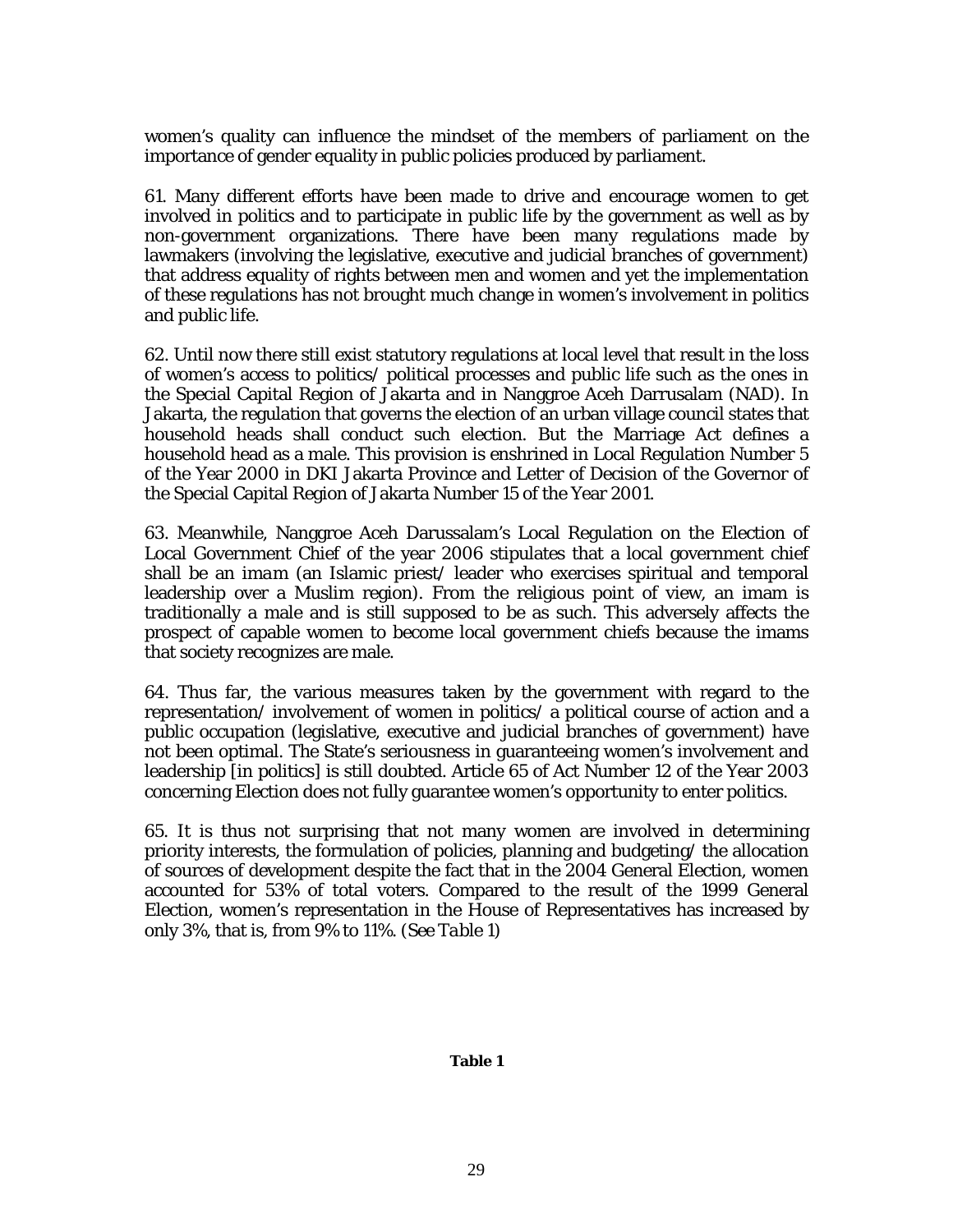| <b>No</b> | <b>Political</b><br><b>Parties</b> | $2004 - 2009$  |       |                  |           | $1999 - 2004$  |                          |                          |                          |                          |      |
|-----------|------------------------------------|----------------|-------|------------------|-----------|----------------|--------------------------|--------------------------|--------------------------|--------------------------|------|
|           |                                    | F              | %     | $\mathbf{M}$     | %         | T              | F                        | %                        | $\mathbf{M}$             | %                        | T    |
|           | Golkar                             | 19             | 14,28 | 114              | 85,71     | 133            | 16                       | 13,3                     | 104                      | 86,7                     | 120  |
| 01        | Party                              |                |       |                  |           |                |                          |                          |                          |                          |      |
| 02        | PDI-P                              | 12             | 11,11 | 96               | 88,8<br>8 | 108            | 15                       | 9,8                      | 138                      | 90,2                     | 153  |
| 03        | <b>PPP</b>                         | 3              | 5,26  | 54               | 94,7<br>4 | 57             | 3                        | 5,2                      | 55                       | 94,8                     | 58   |
| 04        | <b>Demokrat</b><br>Party           | 8              | 14,04 | 49               | 85,71     | 57             |                          |                          |                          |                          |      |
| 05        | <b>PKB</b>                         | $\overline{7}$ | 13,20 | 46               | 86,7<br>9 | 53             | 3                        | 5,9                      | 48                       | 94,4<br>5                | 51   |
| 06        | PAN                                | $\overline{7}$ | 13,20 | 42               | 85,71     | 49             | $\boldsymbol{2}$         | 4,9                      | 39                       | 94,1                     | 41   |
| 07        | <b>PKS</b>                         | $\overline{5}$ | 10,41 | 43               | 89,5<br>8 | 48             |                          |                          |                          |                          |      |
| 08        | <b>PBR</b>                         | $\overline{c}$ | 15,38 | 11               | 84,61     | 13             | $\overline{\phantom{a}}$ | $\overline{\phantom{a}}$ | $\overline{\phantom{a}}$ | $\equiv$                 |      |
| 09        | <b>PBB</b>                         | $\mathbf{0}$   |       | 11               | 100       | 11             | 1                        | 7,7                      | 12                       | 92,3                     | 13   |
| 10        | <b>PDS</b>                         | $\overline{c}$ | 25    | 8                | 75        | 10             |                          |                          | $\overline{\phantom{0}}$ |                          |      |
| 11        | <b>PKPI</b>                        | $\bf{0}$       |       | $\overline{3}$   | 100       | 3              | $\overline{\phantom{a}}$ | $\overline{\phantom{a}}$ | $\overline{\phantom{a}}$ | $\overline{\phantom{a}}$ |      |
| 12        | Merdeka<br>Party                   | $\Omega$       |       | $\overline{2}$   | 100       | $\overline{2}$ | $\overline{\phantom{a}}$ | $\overline{\phantom{a}}$ | $\overline{\phantom{a}}$ | $\overline{\phantom{a}}$ |      |
| 13        | <b>PKPB</b>                        | $\mathbf{0}$   |       | $\boldsymbol{2}$ | 100       | $\overline{c}$ | $\overline{\phantom{a}}$ | $\overline{\phantom{a}}$ | $\overline{\phantom{a}}$ | $\overline{\phantom{a}}$ |      |
| 14        | <b>PPDK</b>                        | $\mathbf{0}$   |       | $\overline{c}$   | 100       | $\overline{c}$ |                          | $\overline{\phantom{a}}$ | -                        | $\overline{\phantom{0}}$ |      |
| 15        | <b>PPIB</b>                        | $\bf{0}$       |       | $\mathbf{1}$     | 100       | $\mathbf{1}$   | $\overline{\phantom{a}}$ | $\overline{\phantom{a}}$ | $\overline{\phantom{a}}$ | $\overline{\phantom{a}}$ |      |
| 16        | <b>PPDI</b>                        | $\Omega$       |       | 1                | 100       | $\mathbf{1}$   | $\overline{\phantom{a}}$ | $\overline{\phantom{a}}$ | $\overline{\phantom{0}}$ | $\overline{\phantom{a}}$ |      |
|           | <b>Total</b>                       | 65             | 11,81 | 485              |           | 550            | 40                       | 9,2                      | 395                      | 90,8                     | 436* |

**Number of Women compared to Men in the House of Representatives of the Republic of Indonesia/ DPR-RI (F = Female, M = Male, T = Total)** 

1. Total number of representatives of DPR-RI during the years 1999 – 2004 = 500 (The rest were representatives from the Indonesian Defense Forces (TNI) and other parties that do not pass the electoral theshold)

2. **Source:** CETRO

66. In addition to the still low participation of women in politics / in the activities of political parties in legislative bodies, the number of women who manage to occupy political positions is also insignificant. Of 49 Justices in the Supreme Court, only 8 or (16,3%) are women *(see Table 2).*

**Table 2 Number of State Officials (Judges/ Justices) in Judicial Bodies**  According to Sex  $(M = Male, F = Female)$ 

| Occupying a position in                | M    | $\%$  | F    | %     | <b>Total</b> |
|----------------------------------------|------|-------|------|-------|--------------|
| <b>Supreme Court</b>                   | 41   | 83,7  | 8    | 16,3  | 49           |
| <b>High Court</b>                      | 392  | 80,0  | 98   | 20,0  | 490          |
| <b>District Court</b>                  | 2064 | 82,23 | 446  | 17,77 | 2,510        |
| <b>High State Administrative Court</b> | 30   | 90.91 | 3    | 9.09  | 33           |
| <b>State Administrative Court</b>      | 140  | 79.70 | 37   | 20.90 | 177          |
| <b>High Religious Court</b>            | 654  | 76.04 | 196  | 23,06 | 850          |
| <b>Religious Court</b>                 | 6042 | 73,34 | 2196 | 26,66 | 8238         |
| <b>High Military Tribunal</b>          | 3    | 75.0  |      | 25.0  |              |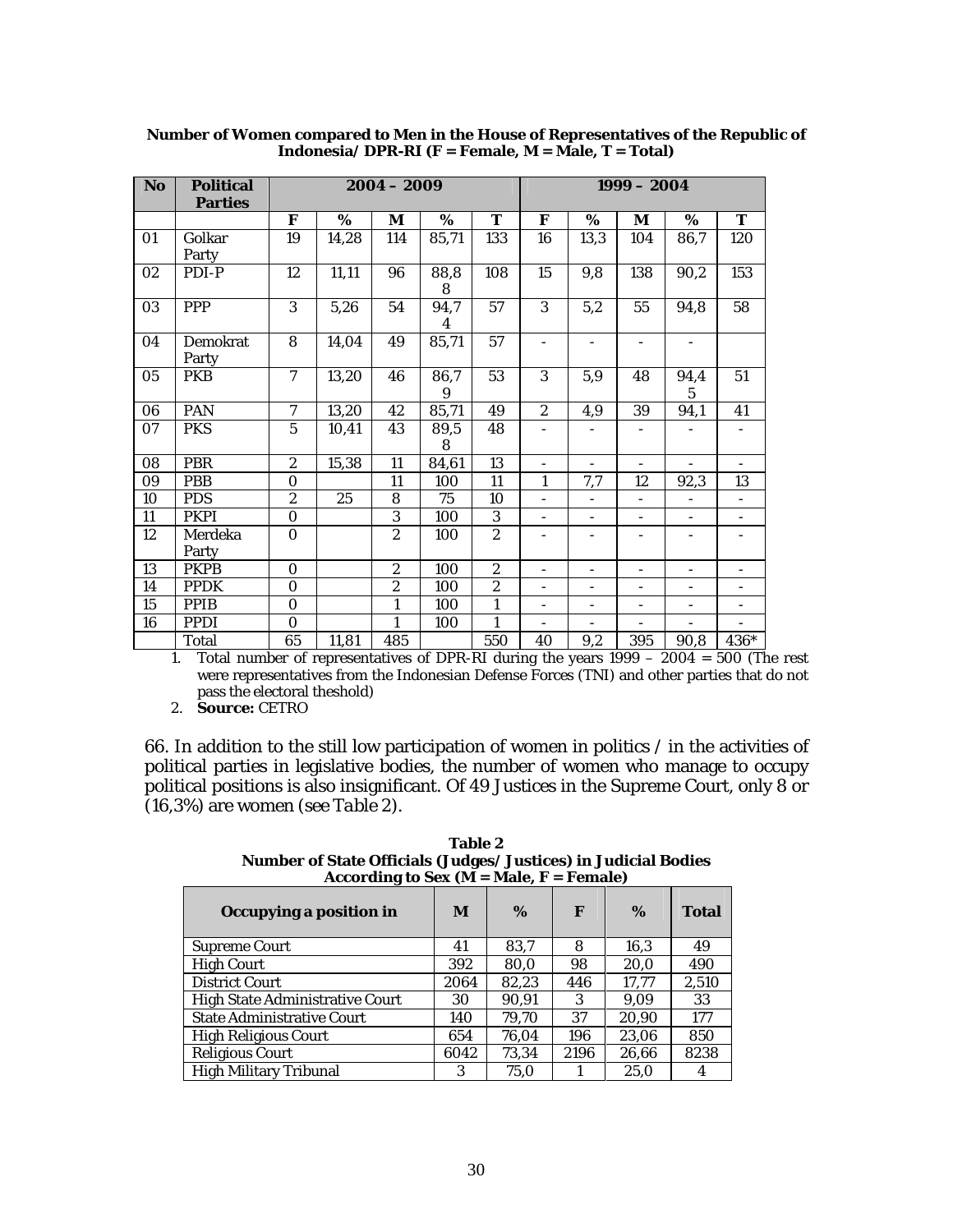| Military Tribunal | 60   |       |      | 9.09  | 66    |
|-------------------|------|-------|------|-------|-------|
| Total             | 9426 | 75.91 | 2991 | 24.09 | 12417 |

**Source:** Supreme Court, January 2005 (in the National Action Plan for the Enhancement of Women's Quality of Life of the Years 2005 – 2009, Ministry for the Empowerment of Women)

67. Meanwhile, the data on the number of civil servants (PNS) show that of 645 civil servants occupying echelon-1 positions, only 63 or about 9,77% are women; the rest, 582 or 90,23%, are men *(see Table 3).*

**Table 3** 

| <b>Number of Civil Servants (PNS) according to Occupation and Sex</b> |           |       |           |       |              |  |  |  |  |
|-----------------------------------------------------------------------|-----------|-------|-----------|-------|--------------|--|--|--|--|
| <b>Occupying</b>                                                      | L         | $\%$  | P         | $\%$  | <b>Total</b> |  |  |  |  |
| An Echelon I position                                                 | 582       | 90.23 | 63        | 9.77  | 645          |  |  |  |  |
| An Echelon II position                                                | 10.500    | 93.29 | 755       | 6.71  | 11.255       |  |  |  |  |
| An Echelon III position                                               | 47.887    | 86.44 | 7.509     | 13.56 | 55.396       |  |  |  |  |
| An Echelon IV position                                                | 167.217   | 77.91 | 47.422    | 22.09 | 214.639      |  |  |  |  |
| An Echelon V position                                                 | 10.793    | 77.68 | 3.102     | 22.32 | 13.895       |  |  |  |  |
| functional<br>certain<br>A                                            | 924.939   | 48.71 | 973.986   | 51.29 | 1.898.925    |  |  |  |  |
| position                                                              |           |       |           |       |              |  |  |  |  |
| Total                                                                 | 2.191.471 | 58.57 | 1.550.024 | 41.43 | 3.741.495    |  |  |  |  |

**Source :** BKN, December 2005 (in the National Action Plan for the Enhancement of Women's Quality of Life of the Years 2005 – 2009, Ministry for the Empowerment of Women)

68. In the direct election of local government chiefs, the involvement of women in politics (political processes) has not been "taken." In year 2005-2006, only 17 female candidates who have finally been elected District Chiefs in the direct election of local government chiefs. This result shows that the local government chief electoral system has not been able to open broad opportunity for women to get involved in politics.

69. The political process that has taken place has not been able to accommodate the interests of minority groups (the disabled, widows, senior citizens/ the elderly, lesbians, bisexuals and transsexuals (LBT)). Because they are considered as mere minority groups and their existence has not even been recognized, these groups are given no room to use their political rights. This results in the loss of women's political rights in such groups.

#### **Constraints for Women in Political and Public Life**

70. Of course, there are many factors as to why this political process cannot accommodate women's interests, given that there are structural, institutional and cultural constraints. As far as structural constraints are concerned, women's involvement in politics is still obstructed by a number of half-hearted laws and regulations. The open proportional electoral system currently in use is still "halfhearted" in giving [political] opportunity to women. With a lot of power being assigned to political parties, the non-compulsory Special Temporary Measure of [setting aside a] 30% [quota for] female legislative candidates (as provided for under subsection 1 of article 65 of the Act concerning General Election) has resulted in the ineffectiveness of increased representation of women in politics [the measure has managed to increase women's representation in politics and yet this is not effective].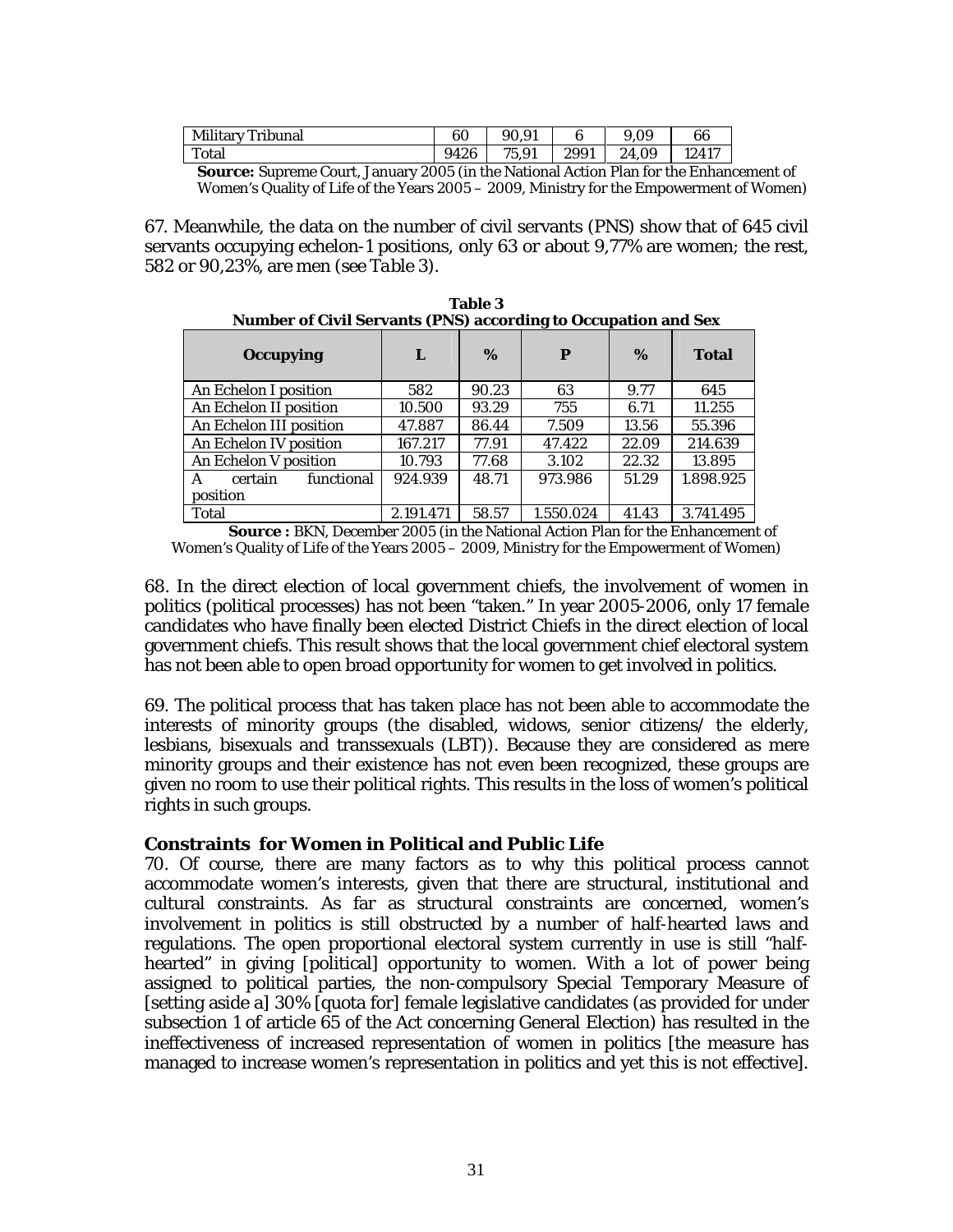Women have indeed been recruited [and made to enter politics but] only as a means to fulfill the [quota] requirement determined by the General Electoral Commission (KPU).

71. Women's involvement in politics is also stymied institutionally, as is the case in bureaucratic institutions, political parties, religious institutions, educational institutions and so on. In political parties, for example, not many women are involved in the stewardship of political parties of which they are members or in the process of determining the parties' policies and aspirations; the political parties themselves do not fully take the interests of women into consideration. [So far,] political parties have not given opportunity to female political cadres to actively get involved in political processes yet, not to mention political processes in which money politics reign supreme. To women, this situation is very detrimental because women do not want such a system.

72. A particular constraint that still strongly hinders women in entering politics is cultural constraint. This constraint is the main constraint for the creation of gender equality not only in political domain but also in other issues. Cultural constraints are built systematically through traditions in society, interpretation of religious values and public policies that view the position of women in society as not equal to that of men. This situation among others makes women lose their confidence in their own potentials. For example, politics are always perceived and identified as a dirty game unsuitable for women. This assumption is detrimental to women, because women's political aspirations cannot be channeled. Meanwhile, the media does not fully support the role of women in public space. In many presentations, the media still confirms the stereotype role of women.

#### **Non-Government Organizations Efforts**

73. In order to increase the representation of women in politics, groups of nongovernment organizations have taken various actions such as advising the government and also political parties to push for the formulation of a special temporary measure to provide women with a minimum quota of 30% in laws as well as in the constitution/ articles of association of an organization. In addition to policy advocacies, political education, civil education, and voter education at all levels (from the village level up to the national level) and to build a network of women and politics (KPPI, a Network of Women and Politics), alliances at national and local levels on the amendment of political laws.

74. Groups of non-government organizations have also made effort to strengthen [to empower] potential women in executive, legislative and judicial positions from village level up to national level by way of campaigns in the print and electronic media nationally and locally, and by integrating special temporary measures and the importance of the representation of women in strategic institutions and integrated policies in the cadre-formation modules of mass organizations/ civil society organizations.

#### **Recommendations**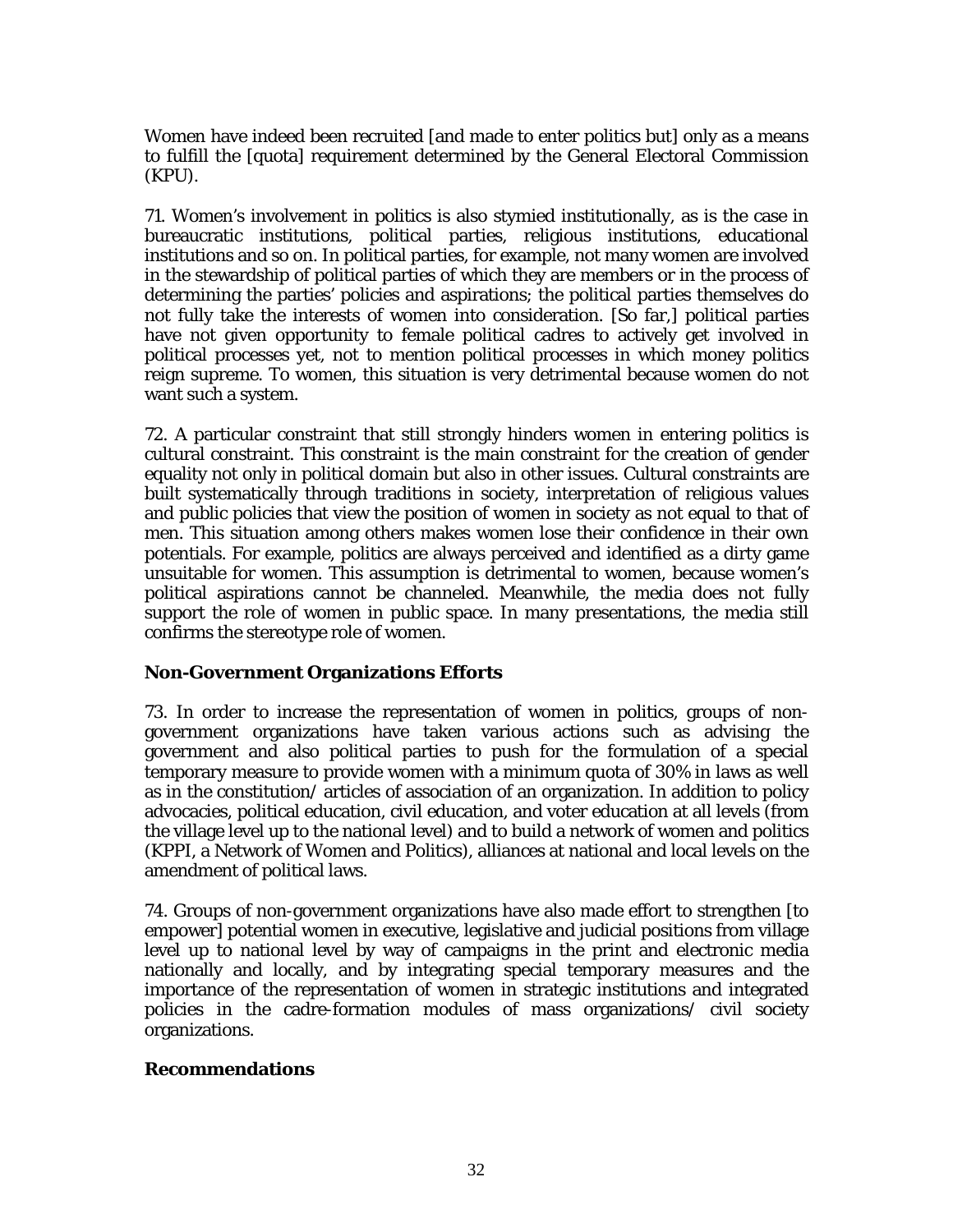75. Non-government organizations' recommendations to improve and increase the representation of women in politics and public life are as follows:

- 1. Reforming statutory laws and regulations through a variety of affirmative action in order to increase the number of women [represented] in various decision making institutions at both local and national levels; the statutory laws and regulations to reform include the Act Number 12 Year 2002 concerning Political Parties, the Act Number 12 Year 2003 concerning General Election, the Act Number 31 Year 2004 concerning Local Autonomy, the Act Number 22 Year 2007 that governs Direct Election of Local Government Chiefs, the Act that governs the convening/ organization of General Election, Local Regulation Number 5 of the Year 2000 in DKI Jakarta Province and Letter of Decision of the Governor of the Special Capital Region of Jakarta Number 15 of the Year 2001;
- 2. Changing the policy in the bureaucracy surrounding the appointment of government officials in which the appointment of government officials should not be based on echelon but on their skills/ expertise;
- 3. Pushing the government to improve the quality of public policies by making them fairer on women. The government must be more serious in integrating gender dimension into public policies by strengthening institutional capacity to empower women at local level as focal points and to empower women within government agencies.
- 4. Improving the quality of women public officials including the quality of female legislative candidates so that women's involvement in politics is not just for the sake of their gender but also because they possess special criteria that qualify them to become politicians and to fight for the interests of women;
- 5. Urging the revocation of local regulations that block the involvement of women in politics;
- 6. In addition to legislative reforms and the introduction of affirmative policies, [the current] political systems, too, need to be reformed to make them friendlier and more accommodative towards women.
- 7. Conducting political education at constituent/ grass-root level to enable women to have more understanding of their rights in politics.
- 8. Creating synergy and coordination between those active in women's movement and women in policy making positions.

#### **4. Citizenship (Article 9)**

76. Citizenship is a potential problem area for Indonesian women because an Indonesian woman risks losing her Indonesian citizenship not only when she marries a man of different nationality (mixed coupled marriage) but also when she lives or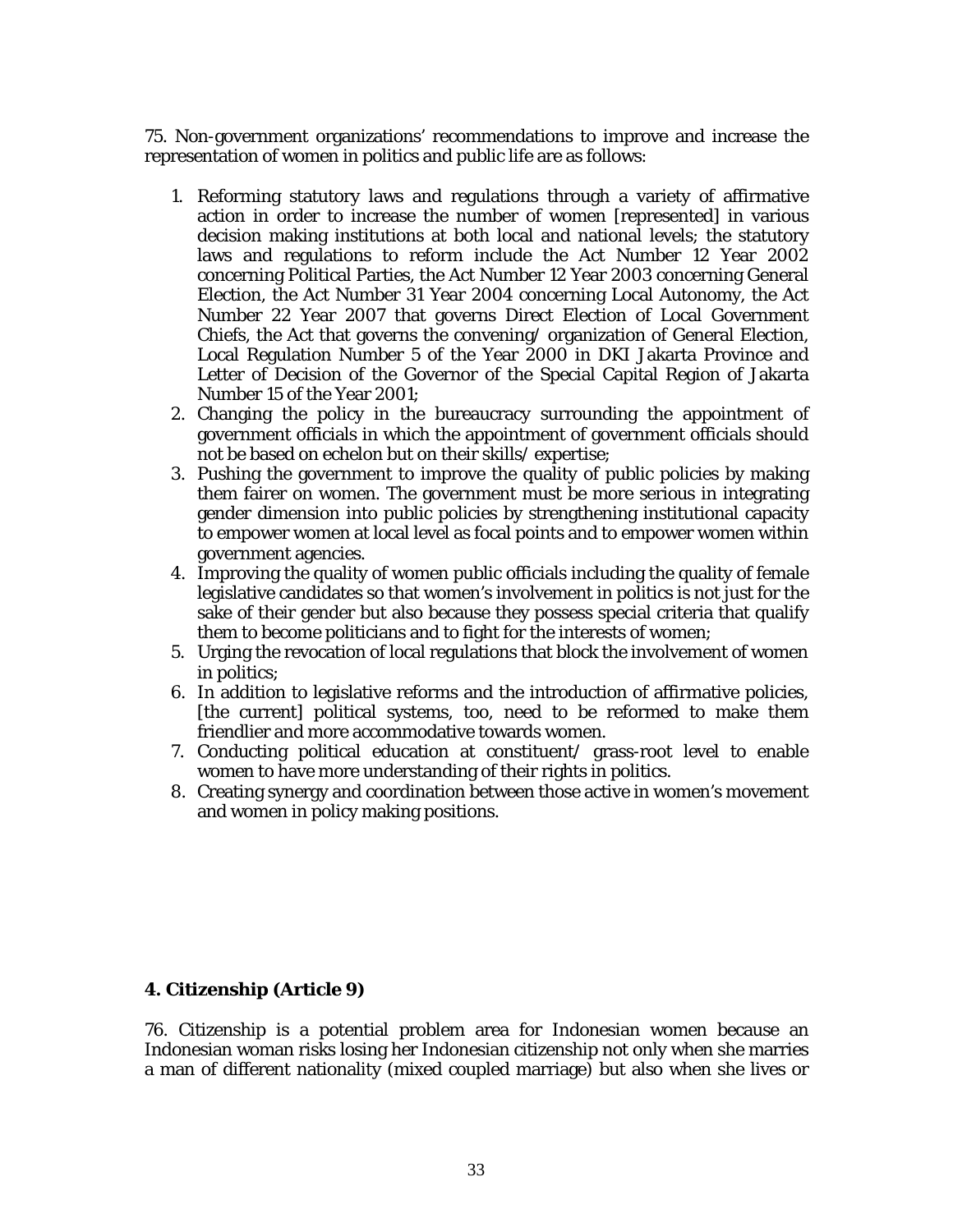works abroad. The government's effort to eliminate discrimination against women with regard to citizenship is reflected in the adoption of Act Number 12 of the Year 2005, which is the result of the amendment to Act No. 62 of the Year 1958 concerning Citizenship. Amendment was carried out because the 1958 Act did not provide an Indonesian woman formally married to a man of foreign citizenship with the right to pass her Indonesian citizenship on to her children unless she is not married or the nationality of the father of her children is unknown.

77. The adoption of the new Act No. 12 of the Year 2006 concerning Citizenship is a breakthrough in the field of law. With this Act, Indonesian women are able to pass her Indonesian citizenship on to her children irrespective of whether or not she is married with the father of her children and whether or not the father has nationality. Moreover, her children are allowed to have dual nationality until they reach the age limit of 18+3, which means that once they are 18 years old, they can start choosing the nationality of either their mother or their father and they have three years to think about which nationality to choose before finally having to opt for one at the age of 21.

78. The spirit of eliminating discrimination in respect of citizenship that the government exhibits is only at regulatory level because the government is still persistently maintaining detrimental articles, and the fear of the possibility of adults having dual citizenship makes this Act be subjected to the Citizenship Act of other countries and thus, the government does not really have the intention to protect its citizens who are "forced" to migrate to another country as referred to under letter (i) of article 23 of the Indonesian Citizenship Act, which states:

"A person shall lose citizenship if residing outside of the territory of the State of the Republic of Indonesia for 5 (five) years consecutively not within the framework of the State's duty, without valid reasons and without deliberately reiterating the wish to continue to become Indonesian Citizen before the 5 (five) year timeframe comes to an end, and if every five year thereafter the person in question does not put forward a statement of wish to continue to become Indonesian Citizen to the Representation of the Republic of Indonesia whose area of work covers the residence of the person in question although the said Representation of the Republic of Indonesia has notified the person in question in writing as long as the person in question does not become stateless."

79. This means that a person will lose Indonesian citizenship just for administrative reasons that are not principal. Even though the conditions that a person has to be in order to lose Indonesian citizenship are quite a lot that it is almost impossible for a person to lose citizenship because of this paragraph, this is precisely the reason why this paragraph is futile. This paragraph has the potential to be detrimental to Indonesian migrant workers who are mostly women because this paragraph would be dangerous if read or perceived in a fragmented manner by repressive bureaucrats and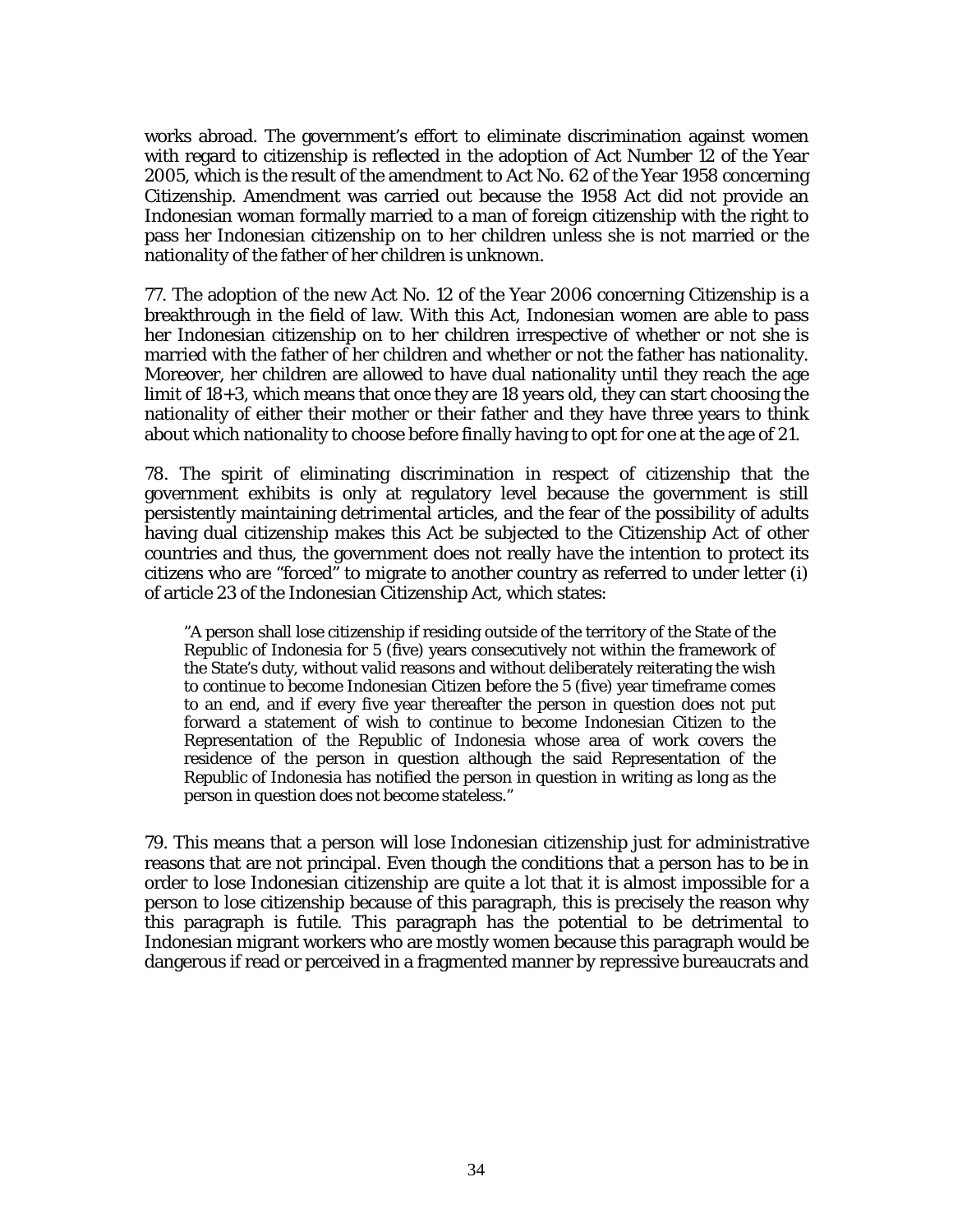may be used as a tool to oppress citizens who in this case are female migrant workers<sup>15</sup>

80. Another illogical article is subsection (1) of article 26, which states:

"A female Indonesian Citizen who is married to a man of foreign citizenship shall lose the citizenship of the Republic of Indonesia if according to the law of the country of origin of her husband the wife's citizenship shall follow the husband's citizenship as a result of the marriage".

This article makes the Citizenship Act of the State of Indonesia be subjected to the Citizenship Acts of other countries and puts the Indonesian woman in a vulnerable position. Even if she continues to stay in Indonesia, she may lose her Indonesian citizenship just because the law of the country of her foreign husband requires the wife to follow [to adopt] the husband's citizenship. This article also puts the Indonesian woman in a difficult position when she lives in the country of her husband and is confronted with the problem of domestic violence.

81. Inability to master local language and the fear of her husband make it difficult for a woman to access legal protection in the country where she domiciles. This has also been experienced by women who are the women victims of trafficking under the guise of mail order brides and artistic/ tourism ambassadors and then subjected to sexual exploitation for commercial purposes. And instead of protecting such women, which is supposed to be its responsibility, Indonesia "washes its hands" by requiring them to lose their Indonesian citizenship and to voluntarily follow their husband's foreign citizenship.

82. The problem that now arises is lack of synchronization on the part of other laws that are adopted after the introduction of the new Citizenship Law. For example, if a child is born to a father who is not an Indonesian citizen and a mother who is an Indonesian citizen after the adoption and enactment of Act No. 12/ 2006 on Citizenship, the child is automatically an Indonesian citizen (and may have dual citizenship). However, when it comes to the official recording of the birth of the child at the Indonesian registry office, the applicable law is Act No. 23/ 2006 on the Administration of Population and the registry office will thus continue to register the child as an alien in compliance with the old ruling that requires the citizenship of the child to follow that of the child's father.

83. Another problem is that the Government Regulation (PP) and the Ministerial Regulation (Permen) issued as implementing regulations for this Act No.12 of the year 2006 are very far from effort to "protect" women. Prior to the issuance of the Government Regulation and the Ministerial Regulation, there were concerns among spouses in mixed marriage as to how much money they have to pay in order to process the registration of the citizenship of their children. Experience has shown that processing residence permit in Indonesia for children of foreign citizenship is very expensive whereas during the deliberation of the Draft Bill that was passed into Act

 $\overline{\phantom{a}}$ 

<sup>15</sup> The Memorandum of Understanding (MoU) between the Government of the Republic of Indonesia and the Government of Malaysia that was created in Bali in year 2006, entitles Malaysian employers to hold the passport of female [Indonesian] migrant workers they employ.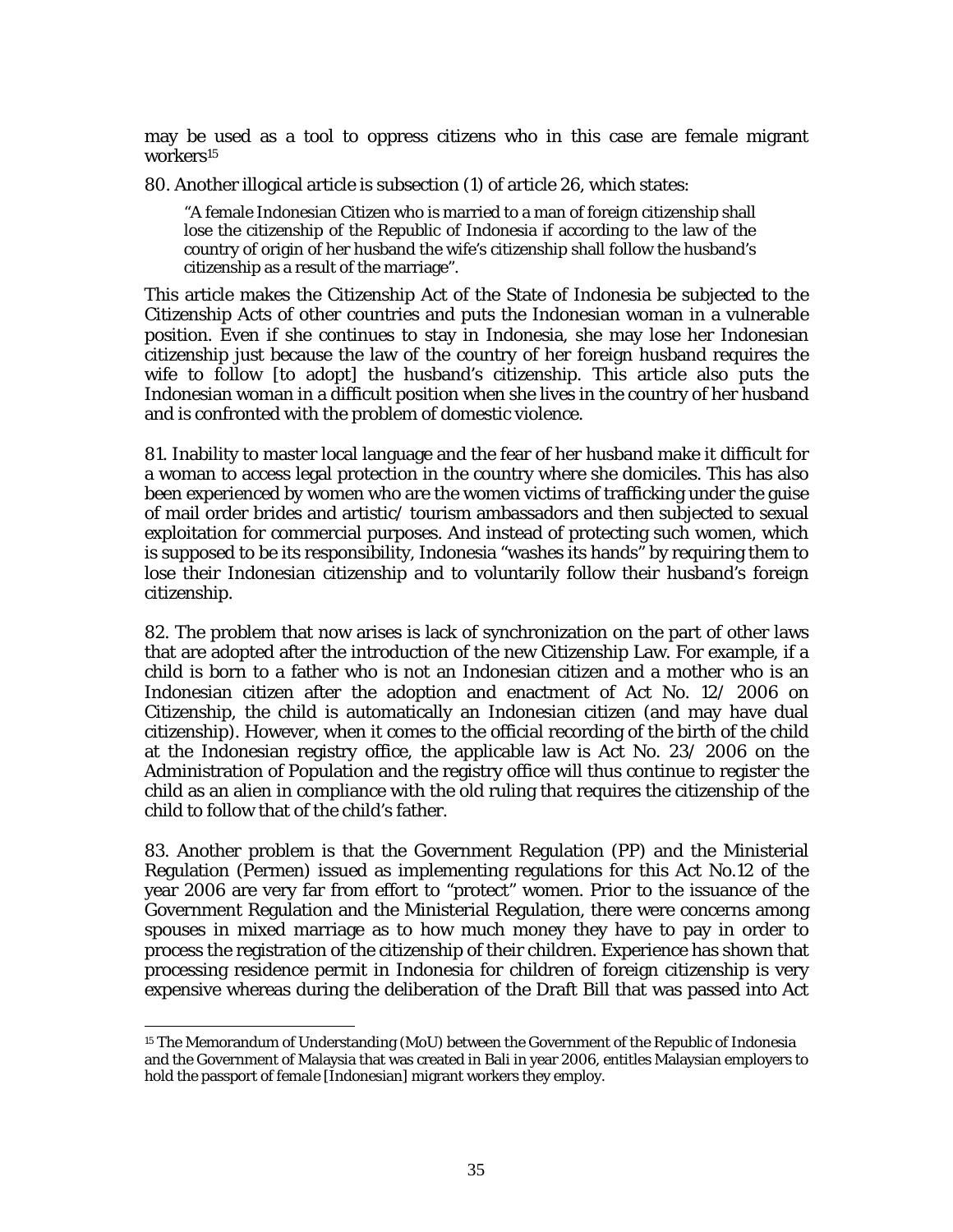No. 12 of the Year 2006, "the cost" that must be paid is only the administrative cost which must not exceed the cost for the making of residential documents such as a Resident's Identity Card (KTP).

84. It turns out that the Government Regulation (PP) No.19 of the year 2007 concerning Non-Tax State Income/ Revenues that was issued in February 2007 requires parents especially a mother who wants her children –- who have so far become the victims of discrimination of the "Old Citizenship Act" -- to have Indonesian citizenship to pay IDR 500,000 (five hundred thousand Indonesian Rupiah) per child. Apparently, this is a new form of discrimination because if the father is an Indonesian citizen, the child will automatically become an Indonesian citizen irrespective of the mother's citizenship. However, if the mother is an Indonesian citizen but the father is not, the child will be considered an alien and be treated as such but is allowed to become an Indonesian citizen for the processing of which payment must be made. This is a form of discrimination against women with regard to the citizenship of the child.

#### **Action Taken By Non-Government Organizations**

85. Various community organizations, particularly spouses in mixed coupled marriage directly affected by these discriminatory pieces of legislation, have made effort to overcome the detrimental problem. The effort includes approaching and lobbying the Ministry of Law and Human Rights (including the Minister of Law and Human Rights, Directorate-General of Immigration, Directorate-General of Laws and Regulations), the Ministry for Women's Empowerment, and the National Commission for Women in order to advocate amendment to discriminatory regulations.

86. Approach have also been made to various bodies, committees/ commissions and members of the House of Representatives for the purpose of such policy advocacy, and process of deliberating a citizenship draft bill at the House of Representatives has been initiated. Prior to and during the course of this process, non-government organizations/ community organizations provided inputs to both committees and individual members in the form of proposed amendments, alternative draft bills, and supporting data. In these efforts, there has been strong support from nongovernment organizations grouped under the Prolegnas (Pro-National Legislation), Pro Perempuan (Pro-Women) Network. (JKP-3)

87. Another effort made was collecting data/ sample cases by facilitating discussions on the issue of citizenship in various places and via emails, and by building public awareness of issues pertaining to citizenship by having them raised in the mass media.

#### **Recommendations**

88. The spirit that will be achieved through the adoption of Law No. 12 of the Year 2006 is to apply a regulation that is not discriminatory against women, and to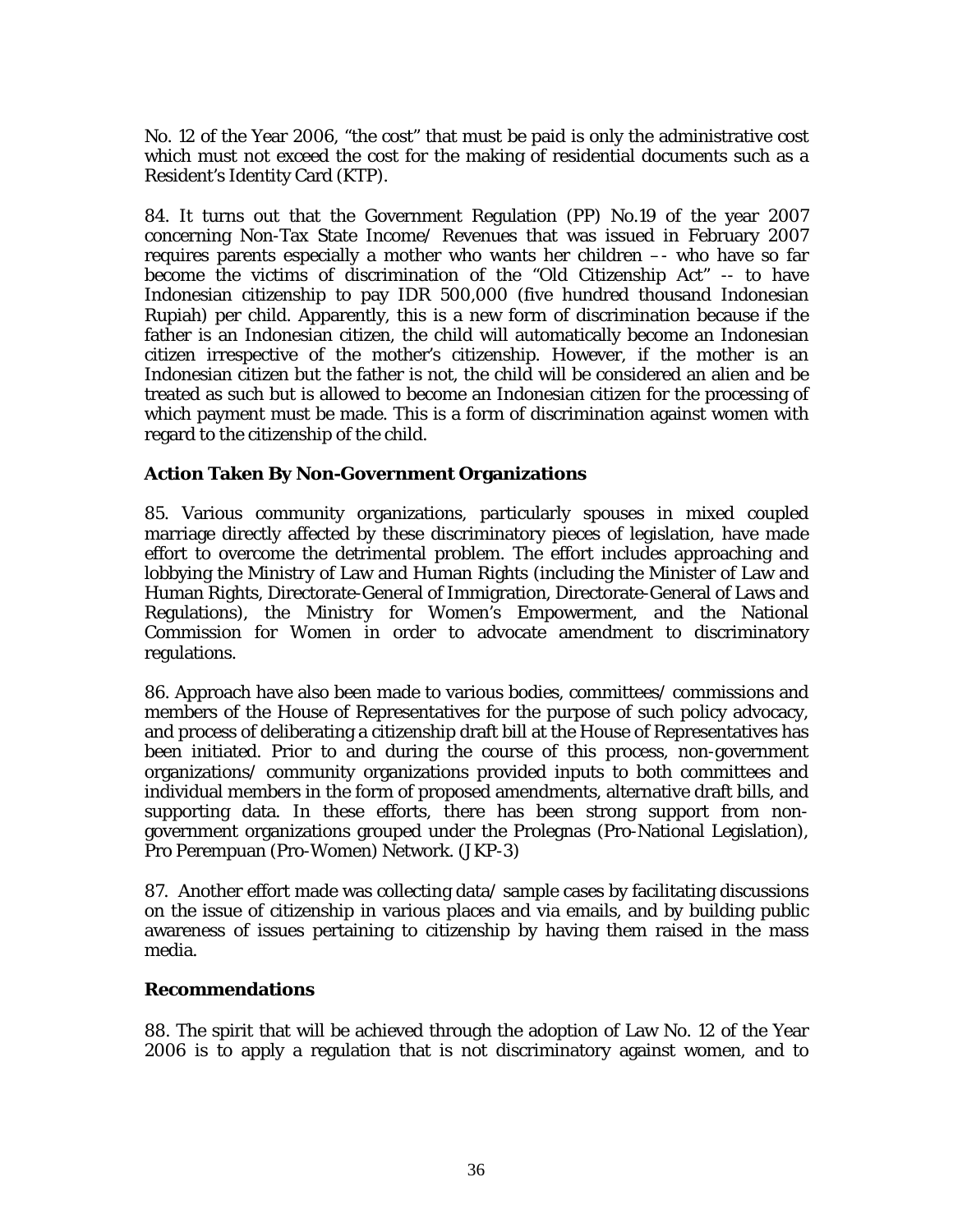provide overall protection to Indonesian citizens wherever they are. Thus, that which the government and communities need to do is:

- 1. To monitor the implementation of Law No. 12 of the Year 2006 concerning Citizenship.
- 2. To simplify any Government Regulations or Ministerial Regulations pertaining to Law No. 12 of the Year 2006 in such a way that every rightful person is able to make use of this law without discrimination, for example, by eliminating incriminating requirements. Even if identity documents are required, the identity of one of the parents who is an Indonesian citizen (either the father or the mother) shall suffice as a proof that the child who needs a document of Indonesian citizenship is indeed the child of a father or a mother whose citizenship is Indonesian.
- 3. Administrative costs must be reduced (lowered) and must not exceed the cost for the processing of identity documents such as Resident' Identity Card because this only concerns regular administrative cost and is not a tax or cost imposed on aliens.
- 4. Other laws issued after Law No. 12 of the Year 2006 on Citizenship must refer to it and must not contradictory to what has been established by this Act so that Law No. 12 of the Year 2006 can be fully implemented. Therefore, immediate synchronization with Law No. 23 of the year 2006 on the Administration of Population (UU Adminduk) is required because the latter is still referring to the old Citizenship Law.
- 5. It is advisable that leeway be given to the family (not just to the children) in a mixed marriage to enable them to have dual citizenship, particularly to the woman (the mother/ the wife) in the family. This is intended to seriously and fully protect the woman, in particular when she is an Indonesian citizen living abroad following her foreign citizen husband or she is a foreign citizen living in Indonesia following her Indonesian citizen husband.
- 6. The spirit to protect citizens, in particular with a view to eliminate all forms of discrimination against women, must be made known and promoted to all bureaucrats. Sensitizing on-duty bureaucrats to this is very much needed because so far women are subjected to pressure when arranging for the processing of official documents/ papers and are positioned in a condition in which they are required to pay not in accordance with the tariff; otherwise they will not be entertained.

## **5. Women's Education (Article 10)**

89. In the field of education, the Government of the Republic of Indonesia has committed to the international agreement on Education For All (*EFA*) that guarantees every citizen to have quality and free basic education and to Millennium Development Goals (MDGs) that targets the achievement of basic education for all and gender equality in education by 2015.

90. In general, the government's effort to improve people's access to education has been made by, among others, issuing Law Number 20 of the year 2003 concerning National Education System (*Sisdiknas*). Under the Act, females and males have the same right to get free 9-year basic education. However, various efforts that have so far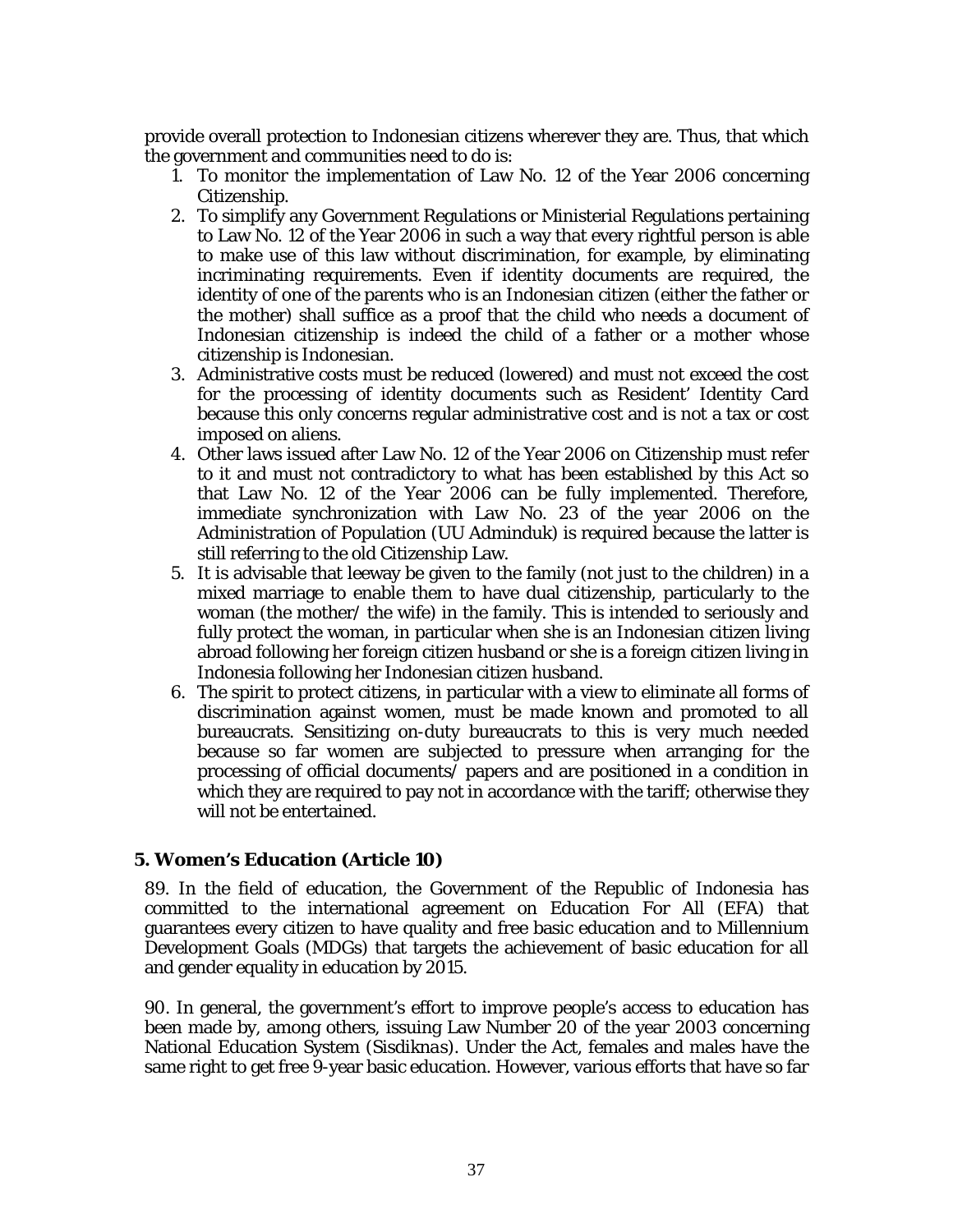been made have not taken gender dimension into account, meaning that the current policies have not considered different levels of educational need between men and women. As a result, increased access to education so far belongs to male children rather than female children. In order to give important priority to education, on the basis of the Law on National Educational System, the State guarantees that 20% of the total state budget is allocated to education.

91. In order to reduce illiteracy rate, the government has developed the KEJAR (Work While Learn) program consisting of PACKAGE A, PACKAGE B, and PACKAGE C, which is actually a catching-up education scheme aimed at school dropouts who wish to continue schooling while working at the same time with the expectation to get equalizing certificates of graduation that are equal to elementary school, junior high school and senior high school certificates of graduation . Such alternative educational is intended for school dropouts and puts no age limit. This program does not hit the right target because it does not prioritize women. In general, students participating in PACKAGES A, B, and C of the KEJAR program are male while the majority of school dropouts and illiterates are female. There are many Indonesian women who have dropped out of school and who are not able to benefit from the program. This is affected by the view of society that is still gender-biased and considers women inferior in education. Moreover, this program has not been administered/ applied to all targeted regions. It has not covered poor urban and or rural areas and isolated areas.

92. Even though a number of policies have been issued, that does not mean that the quality of education, especially the quality of women's education, has increased significantly. There is a gap in education between men and women. This gap in the field of education is clearly reflected in the number of illiterate women, which is twice or even three times greater than the number of illiterate men. The Indonesian Central Bureau of Statistics (BPS) data for the year 2003 show that there were 10,643,823 illiterate women and 5,042,338 illiterate men. This means that there was a 100% difference between the two. Differences between women and men in terms of illiteracy are found not only on national scale but also in almost all regions in Indonesia. *(See Table 4 for details)* 

**Table 4 Number of Illiterate Population aged 10 and over according to Province and Sex in the Year 2003** 

| No. | <b>Province</b>     | <b>Total</b>                |            |            |           |                                     |           |
|-----|---------------------|-----------------------------|------------|------------|-----------|-------------------------------------|-----------|
|     |                     | <b>Number of Population</b> |            |            |           | <b>Number of Illiterate Persons</b> |           |
|     |                     | M                           | F          | $M+F$      | M         |                                     | $M+F$     |
|     | 2                   | 3                           |            |            | 6         |                                     | 8         |
|     | West Java           | 15.378.431                  | 15.084.194 | 30.462.625 | 502.327   | 1.167.655                           | 1.669.982 |
| 2   | East Java           | 14.886.810                  | 15.399.765 | 30.286.575 | 1.427.894 | 3.124.387                           | 4.552.281 |
| 3   | <b>Central Java</b> | 13.094.875                  | 13.388.342 | 26.483.217 | 1.006.153 | 2.311.709                           | 3.317.862 |
| 4   | North Sumatera      | 4.630.695                   | 4.661.264  | 9.291.959  | 70.473    | 189.557                             | 260.030   |
| 5   | D K I Jakarta       | 3.594.954                   | 3.612.766  | 7.207.720  | 30.766    | 74.886                              | 105.652   |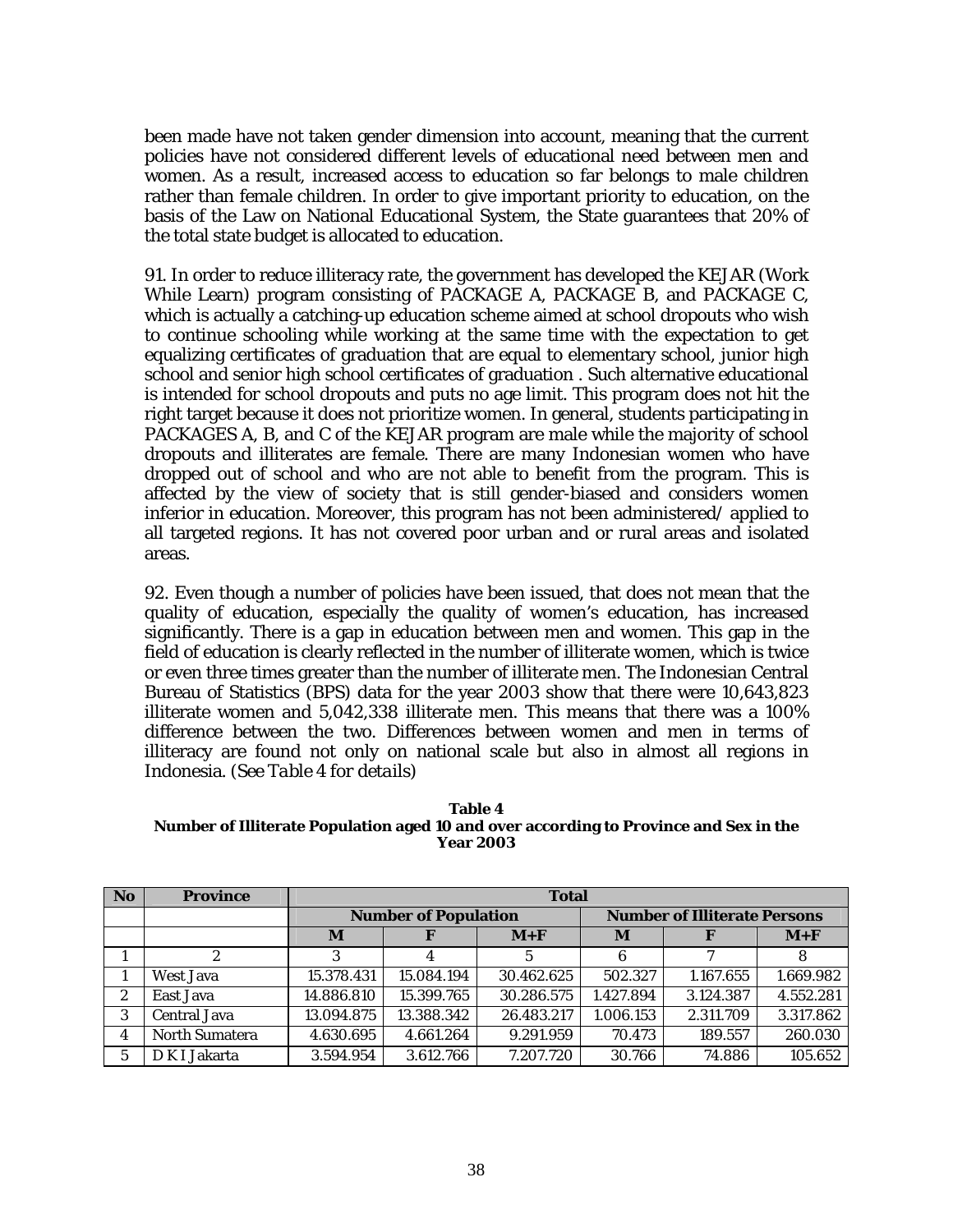| 6  | <b>Banten</b>                       | 3.545.383  | 3.461.815  | 7.007.198   | 111.703   | 266.933    | 378.636    |
|----|-------------------------------------|------------|------------|-------------|-----------|------------|------------|
| 7  | <b>South Sulawesi</b>               | 3.164.255  | 3.359.717  | 6.523.972   | 396.285   | 578.881    | 975.166    |
| 8  | Lampung                             | 2.864.162  | 2.682.265  | 5.546.427   | 136.512   | 265.696    | 402.208    |
| 9  | <b>South Sumatera</b>               | 2.602.133  | 2.576.683  | 5.178.816   | 63.932    | 155.969    | 219.901    |
| 10 | Riau                                | 2.209.201  | 2.122.992  | 4.332.193   | 49.311    | 101.080    | 150.391    |
| 11 | <b>West Sumatera</b>                | 1.684.543  | 1.796.842  | 3.481.385   | 40.281    | 95.533     | 135.814    |
| 12 | Aceh                                | 1.656.148  | 1.672.321  | 3.328.469   | 30.026    | 78.079     | 108.105    |
| 13 | <b>West Nusa</b><br>Tenggara        | 1.492.594  | 1.651.912  | 3.144.506   | 226.176   | 443.936    | 670.112    |
| 14 | <b>West Kalimantan</b>              | 1.595.092  | 1.494.506  | 3.089.598   | 107.679   | 229.395    | 337.074    |
| 15 | <b>East Nusa</b><br><b>Tenggara</b> | 1.504.013  | 1.536.968  | 3.040.981   | 169.807   | 241.276    | 411.083    |
| 16 | Bali                                | 1.386.523  | 1.387.105  | 2.773.628   | 122.779   | 269.540    | 392.319    |
| 17 | D I Yogyakarta                      | 1.362.174  | 1.400.978  | 2.763.152   | 107.794   | 251.799    | 359.593    |
| 18 | South Kalimantan                    | 1.251.413  | 1.282.200  | 2.533.613   | 40.983    | 105.209    | 146.192    |
| 19 | East Kalimantan                     | 1.113.076  | 1.025.571  | 2.138.647   | 31.328    | 67.505     | 98.833     |
| 20 | Jambi                               | 1.032.748  | 1.005.216  | 2.037.964   | 21.984    | 66.040     | 88.024     |
| 21 | Papua                               | 919.568    | 861.082    | 1.780.650   | 172.831   | 243.653    | 416.484    |
| 22 | <b>North Sulawesi</b>               | 891.686    | 846.570    | 1.738.256   | 8.294     | 8.944      | 17.238     |
| 23 | <b>Central Sulawesi</b>             | 891.096    | 840.564    | 1.731.660   | 36.572    | 63.481     | 100.053    |
| 24 | Central Kalimantan                  | 744.634    | 690.179    | 1.434.813   | 16.491    | 31.959     | 48.450     |
| 25 | <b>Southeast Sulawesi</b>           | 706.527    | 700.838    | 1.407.365   | 39.897    | 75.613     | 115.510    |
| 26 | Bengkulu                            | 610.252    | 593.386    | 1.203.638   | 20.201    | 46.450     | 66.651     |
| 27 | Maluku                              | 467.411    | 467.468    | 934.879     | 8.371     | 15.576     | 23.947     |
| 28 | <b>Bangka Belitung</b>              | 380.469    | 379.709    | 760.178     | 18.715    | 38.650     | 57.365     |
| 29 | Gorontalo                           | 338.652    | 349.660    | 688.312     | 17.814    | 17.981     | 35.795     |
| 30 | North Maluku                        | 324.193    | 321.640    | 645.833     | 8.959     | 16.451     | 25.410     |
|    | Indonesia                           | 86.323.711 | 86.654.518 | 172.978.229 | 5.042.338 | 10.643.823 | 15.686.161 |

**Source**: BPS 2003

94. In addition to the problem of illiteracy, another problem standing in the way of improving women's education in Indonesia is the high school dropout rate among young women at higher levels of education. The tendency to drop out of school among young women is very high especially in poor families. They do not prioritize the education of their daughters. The choice to continue education is often given to male children because culturally they (men) will later on become family breadwinners.

95. The problem of dropping out of school and illiteracy may also be attributable to lack of access to the structure and infrastructure of education such as in the village on the Nain Island, North Sulawesi, which has no junior and senior high schools at all and may in turn contribute to the high rate of illiteracy and school dropout among women in the Province of North Sulawesi.

96. Effort to enhance women's education has also met with the privatization of education, thus reducing women's access to higher education because the cost of education is increasingly expensive. Abolishment of subsidies, particularly the ones provided to universities, makes the cost of university education become very expensive and this makes university education become increasingly inaccessible and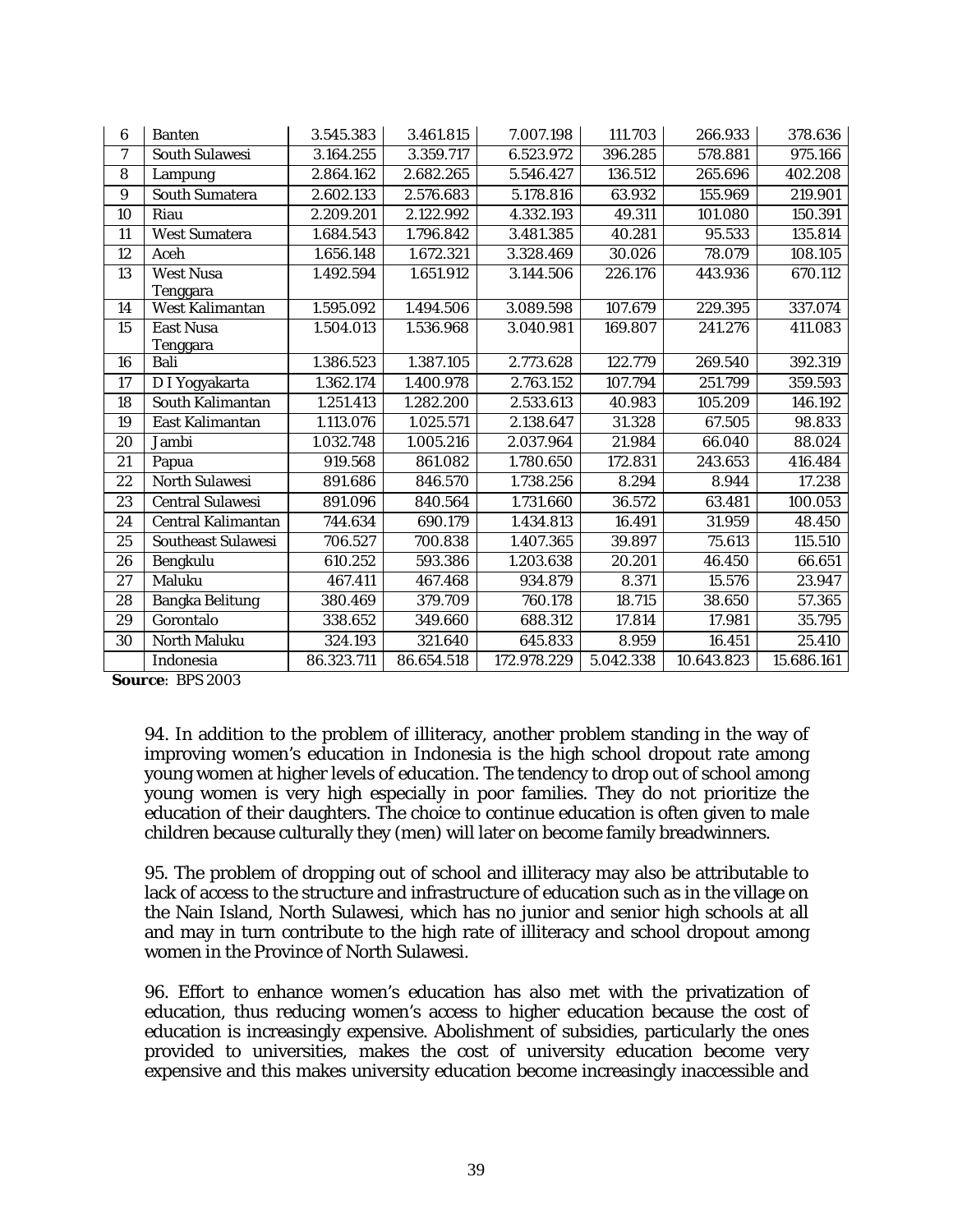unaffordable for the poor. The privatization of education makes poor families unable to send all their children to school and under such circumstances they normally prioritize their sons to go to school or to continue schooling. The application of decentralization shifts the burden of the financing of education from the central government to local governments and this poses a problem for regions that do not have sufficient resources. A likely "trend" among local governments is to turn education as a source of locally generated revenues (PAD).

97. That which is the most worrying about the privatization of education is that it is applied to state schools/ universities that the State is supposed to free from the cost of education. If even the State assumes no responsibility for access to education, how can the quality of education of its citizens become better? From the perspective of human rights, education is a basic right of the people and the State must provide free and good quality education in order to fulfill this basic right.

 98. A problem that continues to beset education is gender bias in educational curricula at all levels. No systemic changes have been made/ introduced to the educational curricula at all levels, for example in the subjects of Indonesian language, history and Pancasila [state ideology] and civics education (PPKN). Even though the Law Number 20 Year 2003 concerning the National Education System has incorporated gender perspective in the system of national education (as provided for under articles 4 and 5), the fact remains that the educational curricula at all levels still show gender bias.

99. More sadly, in some schools there is a prohibition to continue schooling for married women, pregnant women, people with HIV/ AIDS, children with different sexual orientation, rape victims, wedlock children, and children without birth certificates. Ironically, pregnant and married women are ousted from school without being provided with alternative education. These problems clearly indicate discrimination against women.

100. Although in The Fourth Amendment to the 1945 Constitution of the State of the Republic of Indonesia, in Subsection 4 of Article 31, provides a guarantee that 20% of the state budget will be allotted to or put aside for education. However, the actual budgetary allocation is still low ( 11%) and it does not accord with the mandate of Act Number 20 of the year 2003 concerning the System of National Education (Sisdiknas) to allocate 20% of the total state budget (APBN) for education. As a result of the low budgetary allocation for education, the quality of education, too, remains low in terms of the availability of educational facilities, structure and infrastructure, teachers' fees and the number of teachers. This adversely affects the funding for the enhancement of the capacity of teachers who are mostly women (particularly the teachers for kindergartens, elementary schools and extraordinary schools (schools for the mentally retarded).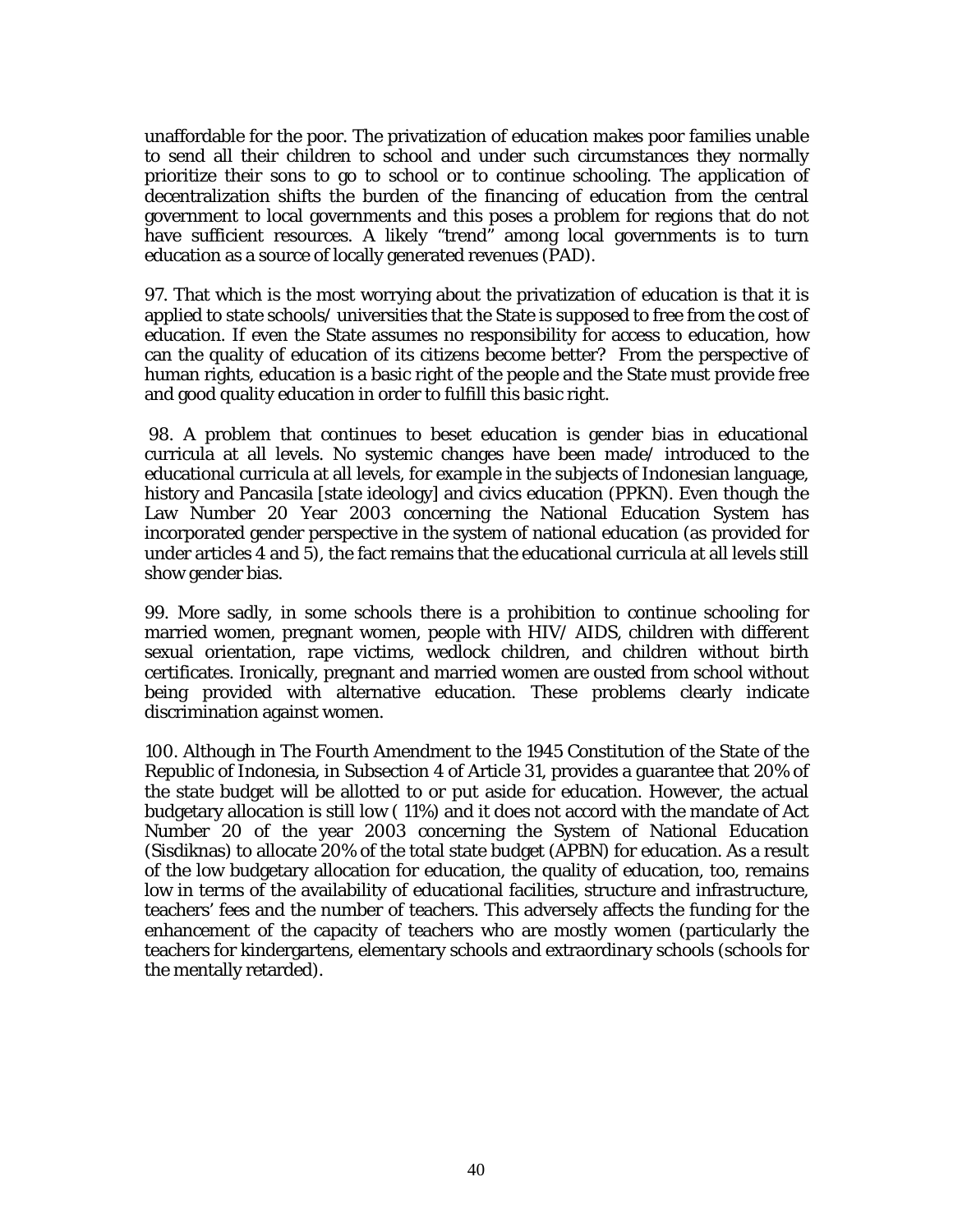101. Another problem is the emergence of various regulations in a number of regions between 2005 and 2007 concerning the dress code for male and female students, which, for example, obliges students to wear Muslim attire every Friday or bars students from being promoted to the next higher grade in general secondary school if they have not concluded reading through the Koran16 and this results in women's rights and accessibility to education being pulled out because if they dare to disobey such regulations, their right to education will be gone. Meanwhile, education in conflict and disaster areas is getting even less attention from the government. School facilities, structure and infrastructure in conflict and disaster areas are very inadequate and in a state of exigency. The availability of teaching personnel and textbooks is very limited.

102. There is one more problem affecting the education systems in Indonesia, that is, the application of a militaristic pattern of education that emphasizes on violence. One obvious case in point concerns the Institute of Public Administration (IPDN) in Sumedang, West Java. Such a pattern of education has resulted in the death of a number of students of the Institute [in which 34 deaths have occurred since 1993 according to the list compiled by Inu Kencana Syafiie, the IPDN lecturer who spoke out about violence at the school, where corporal punishment and bullying are frequently used as a tool of discipline ] This pattern [and culture] of violence has led to a number of abuses at female students in the form of sexual harassment. For fear of being subjected to abuse and violence, many prospective female students do not dare to go to the Institute to pursue higher education and this practically closes women's access to the Institute.

## **Action Taken by Non-Government Organizations**

103. To address a number of problems experienced by women, non-government organizations in Indonesia have carried out a number of activities such as promoting alternative literacy education for women, advocating gender dimension in educational policies, and providing education and training on gender equality to communities, students and self-help community organizations. Moreover, nongovernment organizations have also conducted monitoring of the allocation of funds for education in the state budget (APBN) and advocated the allocation of a minimum of 5 % of the total budget allotted to education for women's education.

## **Recommendations**

104. From the list of problems affecting education mentioned above, there are some recommendation for the government :

1. The implementation of the KEJAR program's PACKAGES A, B, and C. The duty and responsibility of the State is not limited only to the promotion of public's awareness and understanding but more than that, that is, to make available structure, infrastructure and teaching personnel for this program. And the main target of this program is its implementation in poor urban and rural areas or areas

l 16 Liputan media (Kasus Yogya bagi SMU Negeri, Banjarnegara, Indramayu, Cirebon, Tangerang, dan Tasikmalaya, Cianjur)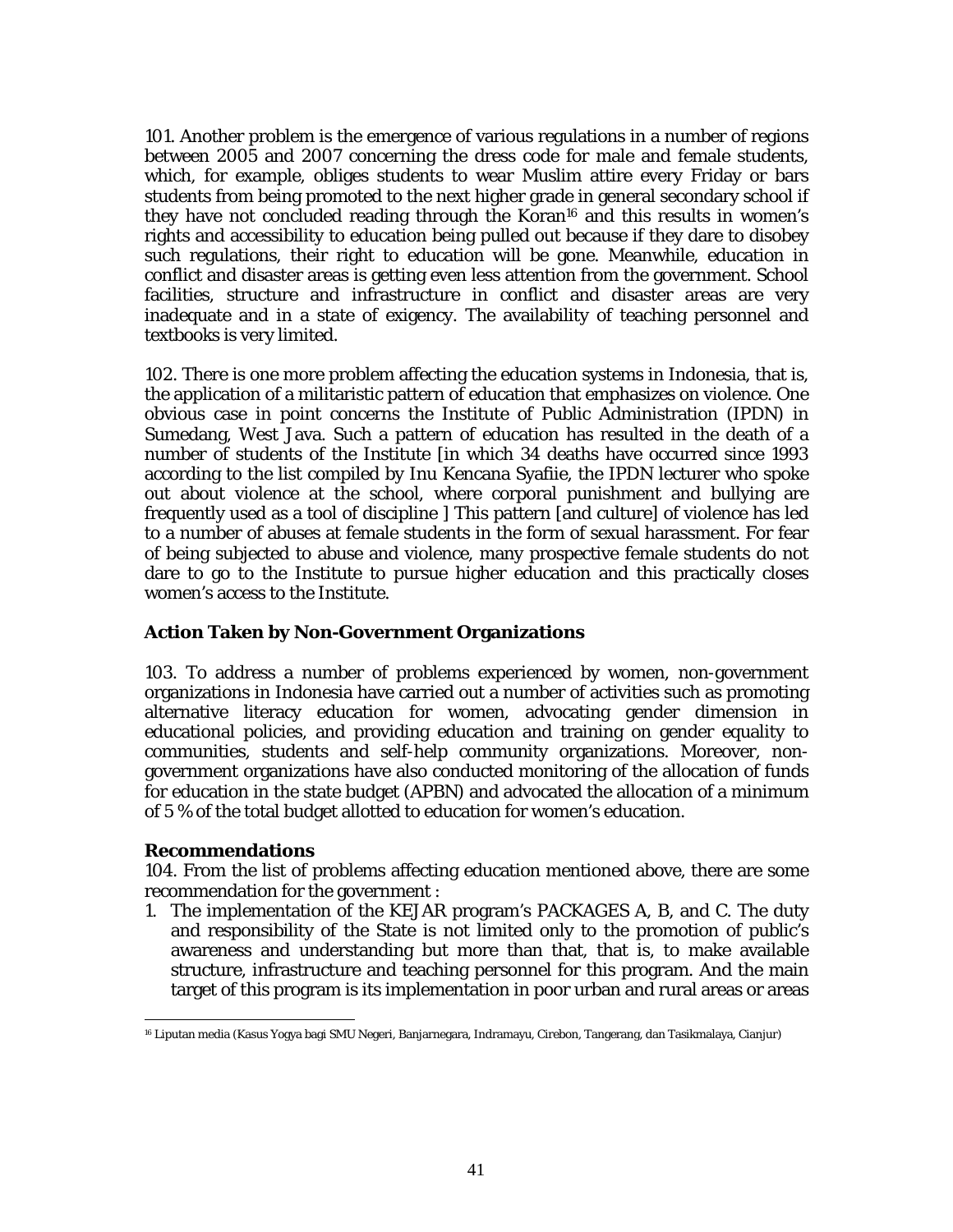with high illiteracy rate and high school dropout rate, in particular where the majority of illiterates and school dropouts are women.

- 2. It is recommended that gender-mainstreaming programs should incorporate gender education for teachers, which is currently not the case so that many teaching systems and methods for teachers are still gender-biased.
- 3. Affirmative action is needed for female scholarship recipients as one of the mechanisms to reduce the school dropout rate.
- 4. Effect should be given to the 20% allocation of the total fund of the state budget for education in accordance with the mandate of the Act on the National Education System.
- 5. It is recommended that a number of regulations that govern the dress code in the education system be eliminated because this will deny access to education for the entire community especially the religious minority
- 6. It is recommended that Law Number 32 of the Year 2002 concerning Child Protection be enforced, in particular to address cases of sexual harassment, rape, and pedophilia.
- 7. It is recommended that educational aids for conflict and disaster areas be prioritized, and this should include the provision of structure and infrastructure of education.
- 8. It is recommended that alternative literacy education for women be realized. Such alternative education should integrate the process of learning how to read and how to write by combining women's experiences in life and their life skills. The main target beneficiaries of this program should be mothers who work in the domestic sector, women who work in the informal sector, and female laborers.
- 9. It is recommended that education be provided for life through a program that offers education for life. This means that under this program, illiterate housewives aged 35 and over should be given the opportunity to learn how to read and write and to catch up [to make up for their lack of education when they were younger].
- 10. It is recommended that special schools be provided complete with structure and infrastructure for children with different ability (autistic children and children with special physical needs/different ability*)*.
- 11. It is recommended that the militaristic pattern of education [applicable in a certain institute of education] that has resulted in deaths and obstruction of women's access to the institute of education be eliminated.

## **6. Women's Reproductive Health (Article 12)**

105. Reproductive health and reproductive rights are highlighted in this report in accordance with Article 12 of CEDAW that covers four important health components which [shall] receive a guarantee [or which shall be ensured], that is: (1) health maintenance service guarantee for women, (2) family planning service guarantee on a basis of equality of men and women, (3) appropriate services for women in connection with pregnancy, confinement and the post-natal period, granting free services where necessary according to the condition of the women in question and (4) the provision of adequate nutrition during pregnancy and lactation.

106. In addition to Article 12 of CEDAW, there are many other [CEDAW] articles in support of reproductive health that pertain to legislative and regulatory amendments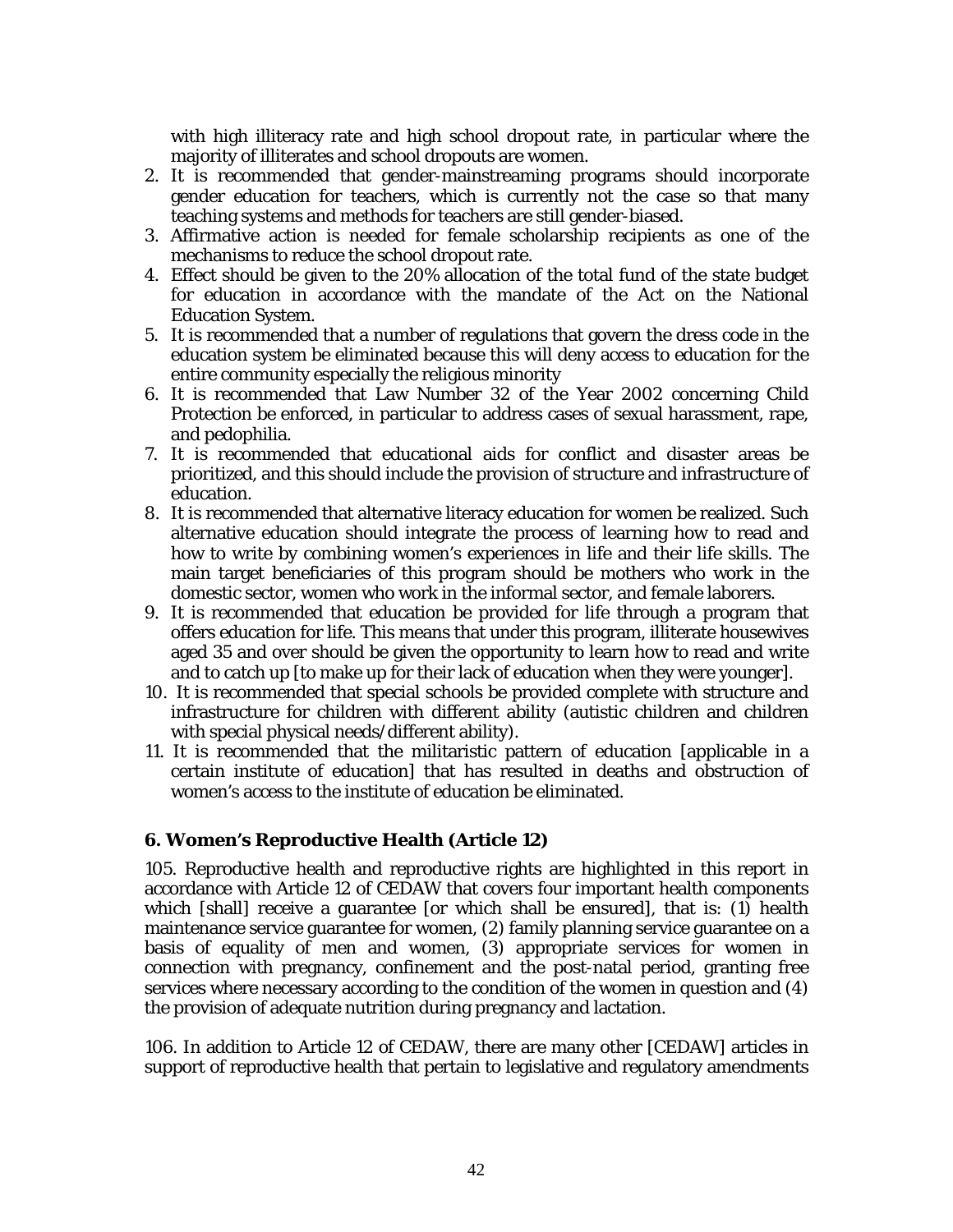as provided for under articles 2 and 3 ("to adopt appropriate legislative and other measures"; "shall take in all fields… all appropriate measures including legislation"), changes in social behavior in society as provided for under article 5 ("to modify the social and cultural patterns of conduct"), counseling, information and education in the field of family health and welfare including the provision of family planning advice and reproductive health protection in the world of work as provided for under article 11, women's reproductive health facilities in rural areas and information, counseling, education and services in family planning (Article 14, 2b) and reproductive rights (article 16 /1e). The United Nations Recommendation No 24 also guarantees access to cheap but high quality health services including sexual health, [and urges] the allocation of funds and human resources, the introduction of gender perspective, the prioritization of handling Unwanted Pregnancy, the reduction of Maternal Mortality Rate, amendment to regulations that penalize the act of aborting pregnancy, and the opening up of access to medication for people living with HIV/ AIDS and the getting rid of the stigmatization of such people.

107. After 23 years of CEDAW ratification with Law No 7 of the year 1984, the Government of Indonesia has not, as a matter of fact, fulfilled its obligations to fulfill women's health and reproductive rights. This is reflected in the following records of health condition of women across the country:

## **a. Maternal Mortality Rate Remains High**

108. As of 2003, the Indonesian Demographic Health Survey (SDKI) recorded 307 maternal deaths per 100,000 life births *(See Appendix 7).* But this data is not accurate because the survey did not involve four provinces (believed to be the sufficiently large contributors of maternal mortality, namely, NAD (Aceh), East Maluku, Maluku and Papua) and as a result, the survey made a Big Sampling Error. According to UNICEF report (2004), the maternal mortality rate in Indonesia is 380 per 100,000 life births. Of these, around 19,000 Indonesian women die every year because of complications during pregnancy and childbirth (Budiharsana, 2003). In other words, every half an hour there is a woman who dies in Indonesia because of complications related to pregnancy, delivery, and post-partum.

109. Reasons for the high maternal mortality rate include bleeding (42%), eclampsia (13%), abortion (11%), infection (10%), parturition that is too long (9%) and others (15%) *(See Apendix 7).* The abortion referred to as contributing to the maternal mortality rate here is unsafe abortion which performed by unskilled and unauthorized trained health personnel. Women who terminated their pregnancy were mostly married women (who account for 87%), and the main reasons for it were psychosocial (57,5%) and "family planning failure" (36%), according to Women's Health Foundation research conducted in 2002.

Law No. 23 of the year 1992 concerning Health does not guarantee access to women's reproductive health care services with regard to abortion because of the confusion of article 15 that blocks access to abortion service and finally leads to endless debates.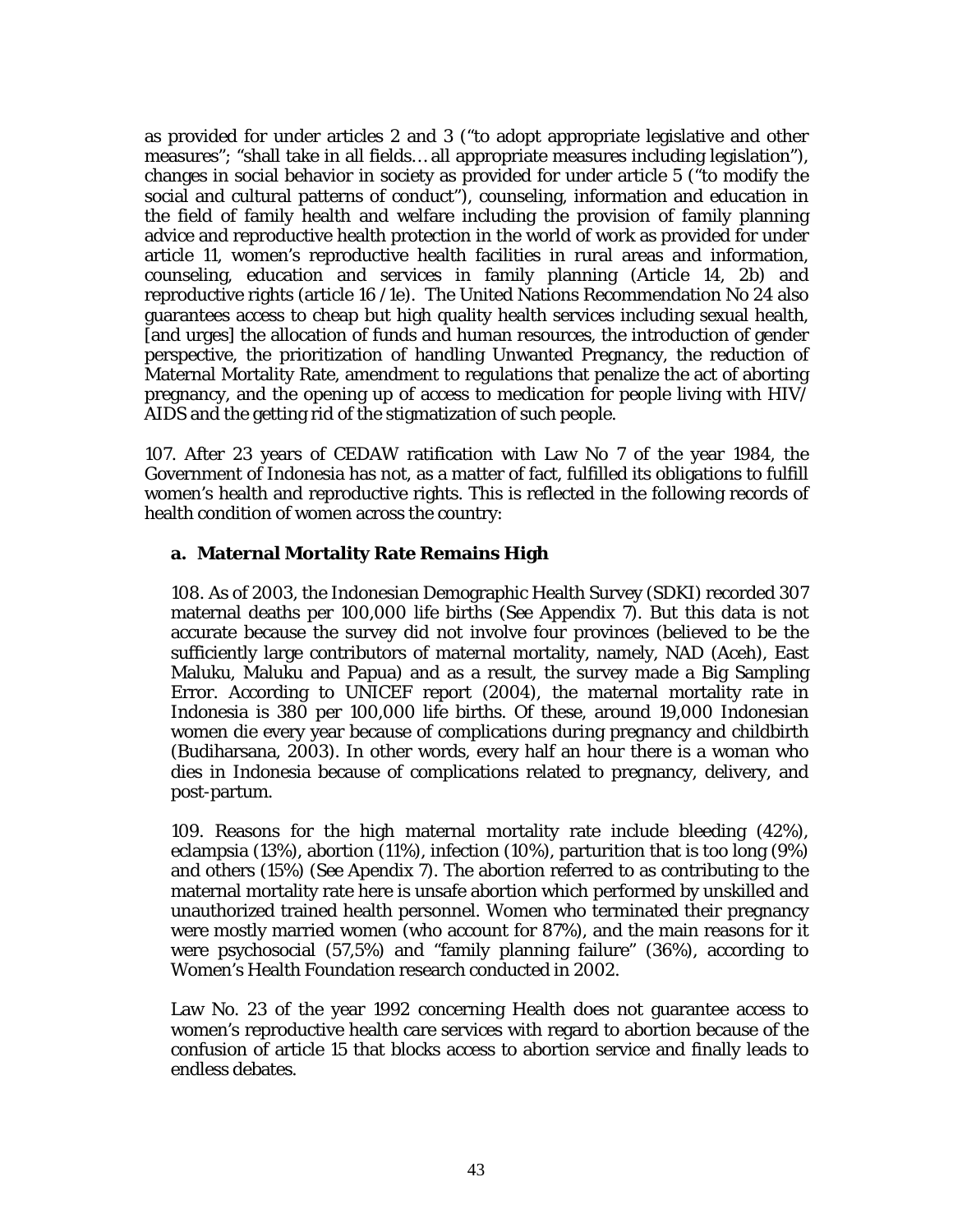110. The government's policy on pregnancy, delivery and post-partum services through *Safe Motherhood, Making Pregnancy Safer, Basic Emergency Obstetric Neonatus Care* (BEONEC) and *Comprehensive Emergency Obstetric Neonatus Care* (CEONEC) programs has not worked optimally as evidenced in their inability to reduce Maternal Mortality Rate. Even reproductive health programs have not been made into priority programs so that no [financial/ budgetary] allocation is made for activities associated with such programs.

111. Women's reproductive health services are getting more and more difficult to be accessed by the community, in particular the poor community after the privatization of state-owned Local General Hospitals (RSUD) and public health clinics/ centers that are required to contribute locally generated revenues to the local government's coffer. As a result, people who need health services are required to pay. This makes the situation more difficult for the poor to access health services because they are very expensive. The policy of providing health insurance for the poor (ASKESKIN) and issuing poor family cards (Gakin) to poor families has not been able to serve the poor because the requirement that one has to meet in order to get them is very discriminatory. The cards are distributed only to the poor with permanent residency and they must prove their permanent residency by showing their family cards.

#### **b. Family Planning**

112. Currently, Indonesia has a population of 222 million people who are projected to become 250 million people by the year 2015 (in which Indonesia will become the fourth most populous country in the world after China, India and the U.S.). However, the quality of the population is a matter of grave concern, as reflected in the low Human Development Index, in which Indonesia ranks the  $110<sup>th</sup>$  out of 167 countries (HDI Report 2006). Family planning programs in Indonesia have not shown a significant progress and this is reflected in the rate of unmet need (9%) that remains high and the Total Fertility Rate (TFR) of 2,6%.

113. Factors hindering the continuation of Family Planning Programs are 1) the influence of decentralization**:** since the decentralization took effect in the year 2001, family planning programs (which used to be under the control of the central government) have been merged into the programs of local government institutions at district/ city level. As a consequence, the programs become unfocused and their budgetary allocation is getting smaller; 2) the availability of contraceptives: contraceptives are getting more difficult to be had/ accessed by people, particularly by women, because of their unavailability or because of lack of money to buy them. 3) Low rate of male participation in family planning: contraception service is still gender-biased, male contribution is only 2,5% even though it is mentioned in family planning programs that family planning is targeted at spouses of fertile age (PUS). Consistent use of condoms does not work. One of the reasons is the wrong assumption that condoms are porous. 4) Counseling, information and education on family planning are still lacking. 5). Family planning services are still discriminatory, only aimed at married couples and often provided without counseling.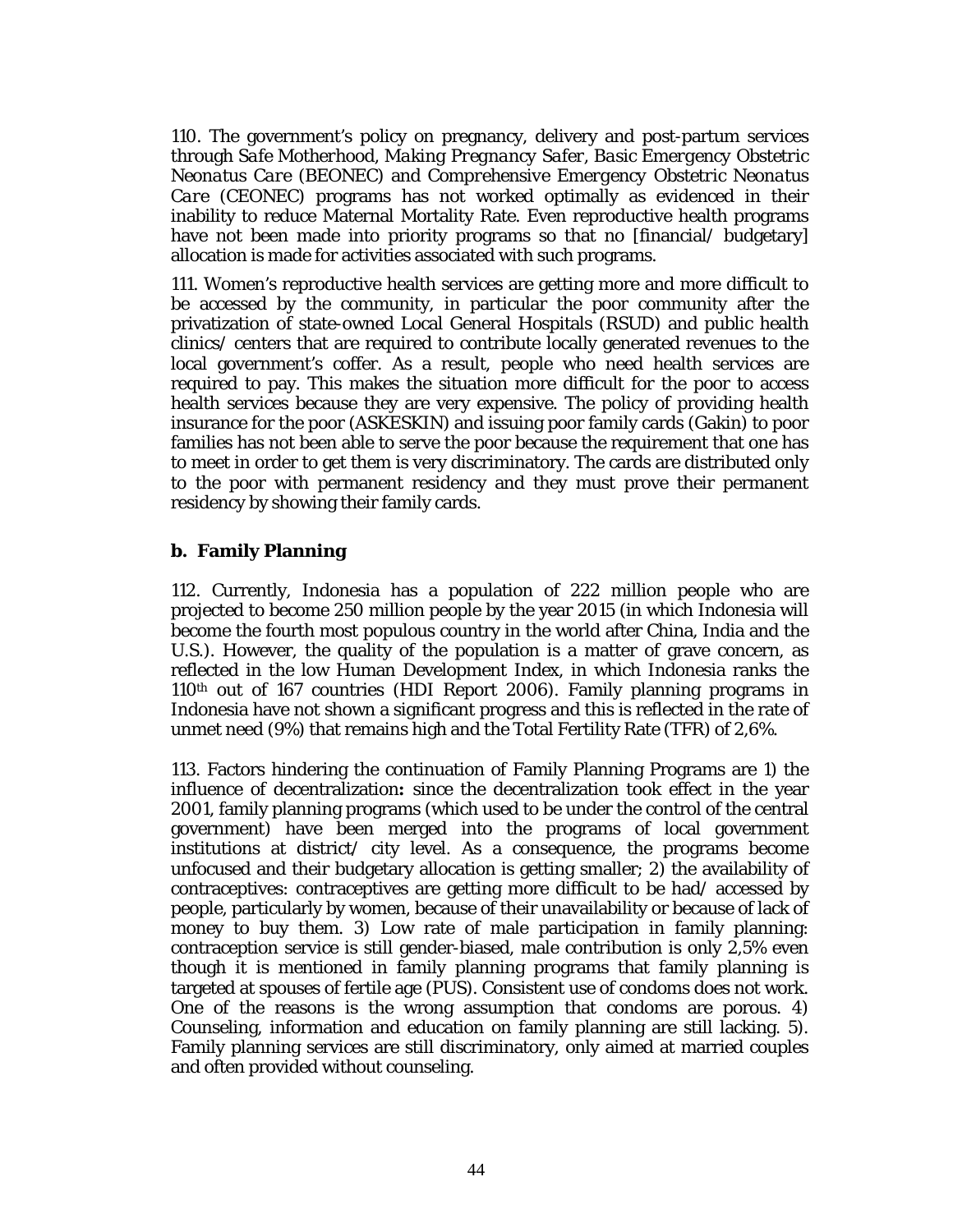## **c. Adolescent Reproductive Health (ARH)**

114. Adolescent (persons aged 10-19) in Indonesia account for 30,2% of the entire population, and are thus the largest in ASEAN. Ten percent (10%) of female aged 15-19 are already married and even have at least one child. The number of married female adolescent aged 15-19 who died in the course of pregnancy, childbirth and post-childbirth is twice or four times greater than their counterparts who are older than 20 years old when they get married. The age at which adolescent become sexually active for the first time is getting younger. Reproductive health education for adolescent is still considered unacceptable and has not been adopted in the national education curricula yet.

115. Reproductive health problems among adolescent include: (1) circumcision performed on female children, a practice which still continues until now despite admonitions from the Ministry of Health but which continues to be endorsed by the followers of a religion (Islam). Circumcision on female children has even started to be practiced in regions/ districts that have never known such a practice before. Mass circumcision on female children has even been practiced in several regions (according to the 2005 study of Mitra Inti Foundation). Female circumcision is dangerous because it can lead to death particularly when performed on baby girls infants (WHO 2006). (2) Female adolescent experiencing Unwanted Pregnancy are usually expelled from school or married off by their parents despite their early age, and some of them overcome this problem by resorting to unsafe abortion. (3) In many villages, early marriage are still the custom and most of them right there after get pregnant. This is one of the reason the number of adolescent (15-19 years old) who get pregnant at an early age in the villages is twice the number of their counterparts in urban areas, accounting for 14% and 7% respectively. (4) The rate of Sexually Transmitted Diseases including HIV/ AIDS among adolescent is on the rise.

116. Other problems experienced by adolescents are :

- 1. Even though there are already Guidebooks on Public Health Centers Care For adolescents, most Public Health Centers are not accustomed to accepting adolescents who come to them with reproductive health problems (such as STD and HIV/AIDS).
- 2. Lack of Counseling, Information and Education as well as reproductive health services for adolescents. The provision of contraceptive services to those who are not yet married is not part of the national family planning programs. Discrimination against adolescents still happening: limits contraception usage to married couples, would increase the probability of unwanted pregnancy as well as sexual transmitted diseases (infections). Condom using are considered only for married male.

## **d. HIV and AIDS**

117. This problem relates to discriminatory attitude against female persons living with HIV/ AIDS. The rate of HIV/ AIDS has increased sharply and based on the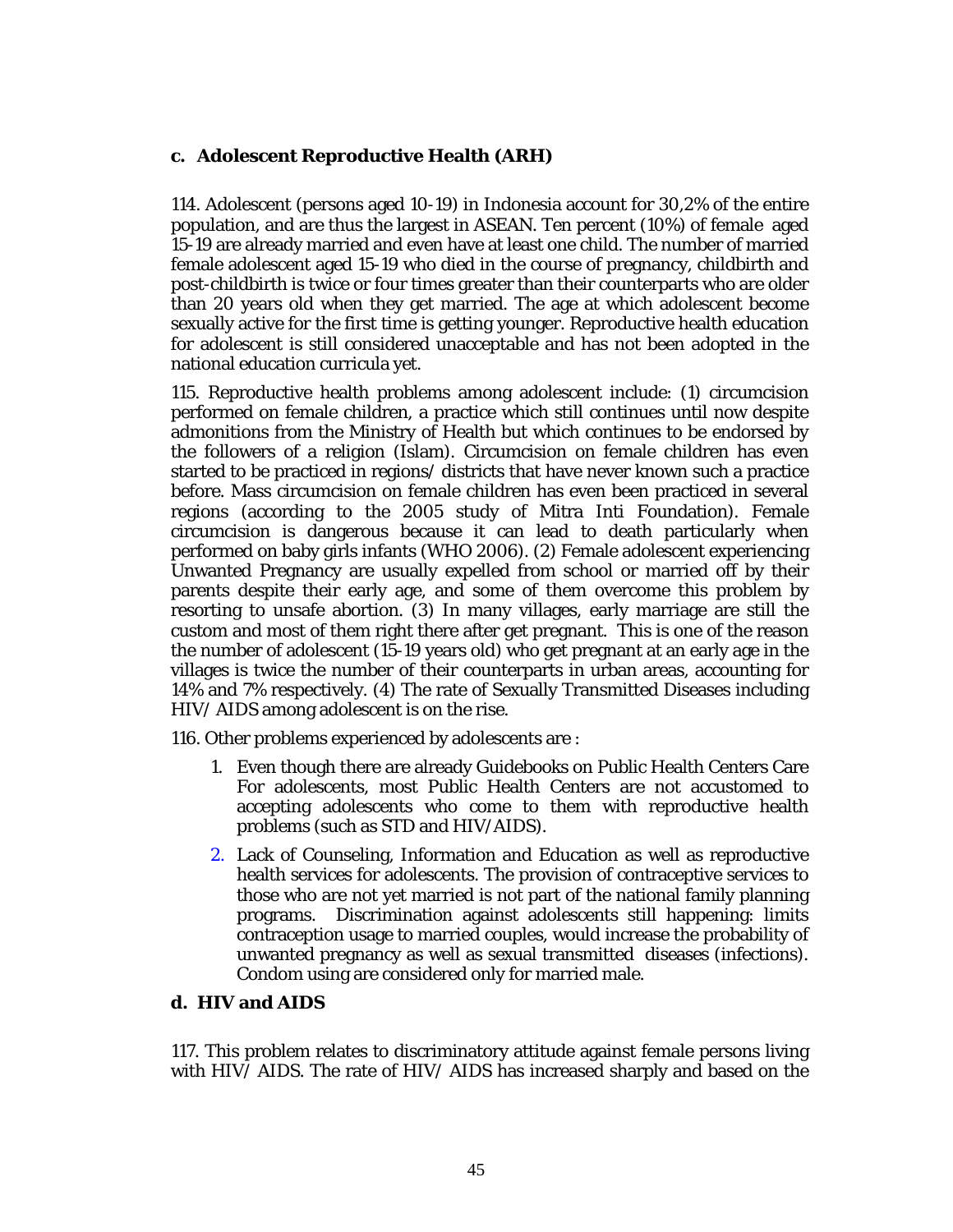latest data on March 31, 2007, there were a total of 15,378 people living with HIV/AIDS, of whom 6,449 were HIV positive and 8,988 had AIDS. Initially, the transmission of the virus is mostly found among those engaging in [unsafe] homosexual/ heterosexual contacts. But now the virus has spread to injecting drugs users (IDU) as well. And the number of infected women is increasing. The tendency of transmission from mother to infant, too, is increasing and there are many wives who have been infected by their promiscuous husbands. Stigma and discrimination is a typical problem constantly faced by HIV-positive women, in particular the stigma of being "morally loose women" despite the fact that the transmission of the virus is not just limited to that particular issue. Women living with HIV/ AIDS feel that this stigma puts a much heavier burden on their life.

#### **e. Working Women**

118. The important role of women in the economic sector is reflected in the increasing participation of female labor force, which accounted for 46,23% (in 2004). In general, women are economically active in the primary sector (46,01%) and the tertiary sector (39,62%) but most of them work in the informal sector/ economy (54,82%) as petty traders, domestic helps, and quite many of them work as family workers without pay. The conditions of women who work in the formal sector are not always better than the conditions of their counterparts who work in the informal sector.

119. Problems faced by female workers as far as their reproductive health is concerned are this: (1) a female worker in the industrial and service sectors with the status of permanent employee, according to Law No.13/ 2003 concerning Labor, is entitled to [paid] maternity leave. In reality, however, she will not be paid during the leave if she is unable to show her marriage certificate or prove that her marriage has been officially registered because the owner of the company where she works will link her entitlement to paid maternity leave to Law No.1 of the year 1974 concerning marriage [and use its provisions on the legality of marriage as proven by a marriage certificate as a basis for determining her entitlement to paid maternity leave]. But this [ruling] cannot be applied to couples that get married in rural areas because only 30% of officially married couples in Indonesia have marriage certificates. (2) Female workers in companies/ factories cannot take menstrual leave if they cannot prove that they are having their period by producing a doctor's note attesting this.

## **f. Women's Nutritional Status**

120. Indonesian women's nutritional status is still showing conditions that are not yet optimal. This can be seen from the Chronic Energy Deficiency number among pregnant women, which stood at 33,8 in the year 2001, while the anemic number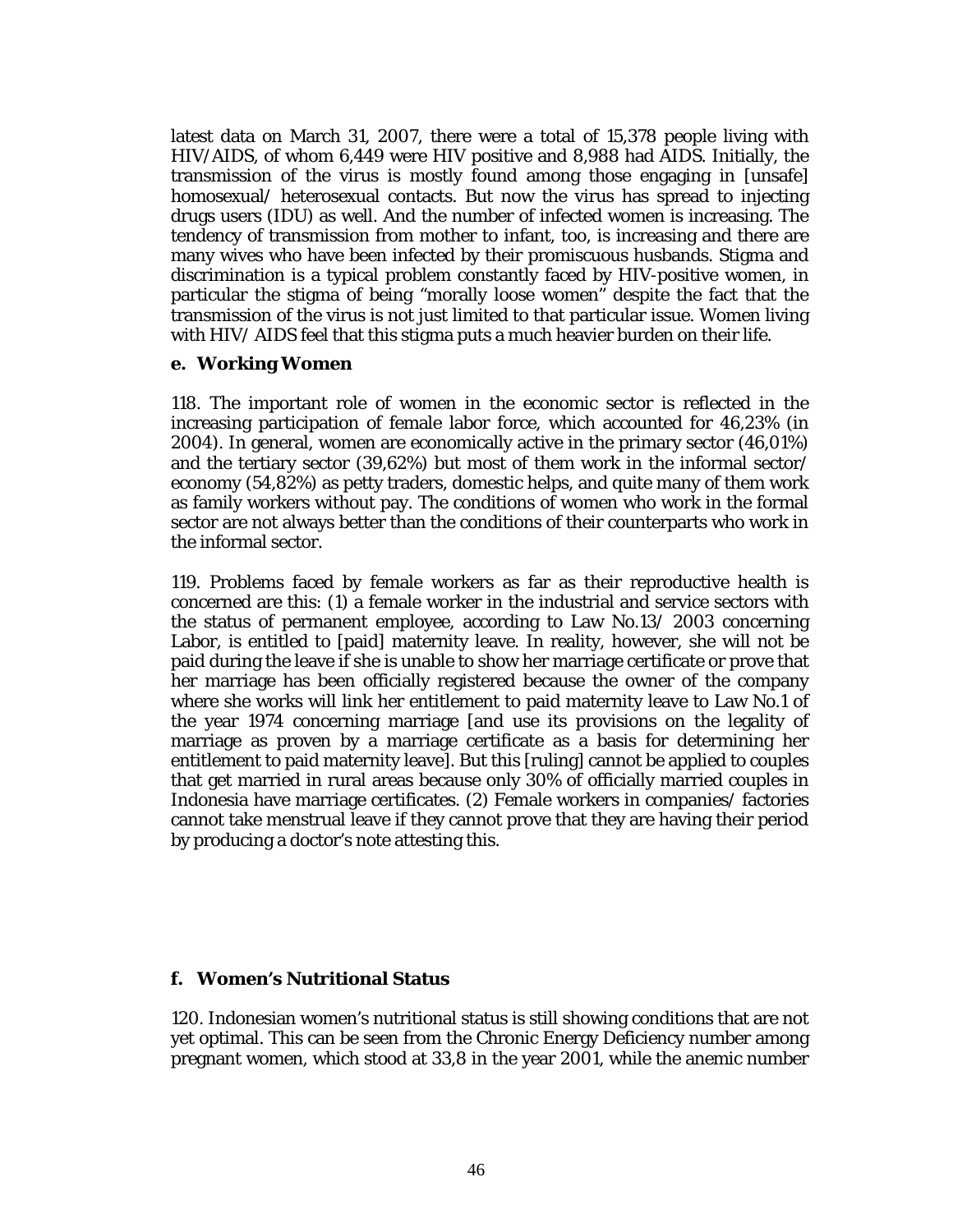among pregnant women was 40,1 (2001). This poor nutrition condition is also apparent among female adolescents (aged 10-19), which accounts for 30%.

| <b>Women's nutritional status</b>     | Data<br>(%) | <b>Survey</b><br>Year | <b>Source</b> |
|---------------------------------------|-------------|-----------------------|---------------|
| <b>Chronic Energy Deficiency:</b>     |             |                       | Ministry of   |
| Women aged 15-19 (adolescents)        | 24,8        | 2001                  | Health 2002   |
| Pregnant women<br>2.                  | 33,8        |                       |               |
| Anemia:                               |             |                       |               |
| Women aged 15-19<br>3.                | 26,4        | 2001                  | SDKI 2001 and |
| Pregnant women<br>4.                  | 40,1        |                       | Ministry of   |
| Women in urban areas<br>5.            | 23,8        |                       | Health 2002   |
| Women in rural areas<br>6.            | 28,5        |                       | and 2003      |
| 7.<br>Female adolescents (aged 10-19) | 30          |                       |               |
| Male adolescents (aged 10-19)<br>8.   | 20,9        |                       |               |
| Health impairment due to iodine       | 4.2         | 2001                  | Ministry of   |
| deficiency on pregnant women          |             |                       | Health 2002   |

| Table 5                           |
|-----------------------------------|
| <b>Women's Nutritional Status</b> |

**Source :** Department of Health, year 2002 and 2003

121. Effort on the part of the government to provide nutrition to pregnant and lactating women is very minimal. The De-concentration Fund that was launched in 2006, especially allocated to woman (mother)-and-child health, has not been used to improve the nutrition level of pregnant and lactating women.

#### **g. Special Groups and Minorities**

122. Despite their existence, special groups such as groups of prostituted women, groups of prostituted female children, groups of [physically and or mentally] disabled women, groups of female senior citizens and groups of LBT (Lesbians, female Bisexuals and Transsexuals) in Indonesia have not yet received humane treatment from society. As a result, these minority groups have difficulties to access reproductive health services. As far as prostituted women are concerned, for example, because they are stigmatized as immoral groups that destroy the moral of society, they are denied health services. They do not use the available public health service structure because of fear that people would discriminate against them due to their activities although activities that they perform cannot be seen in a black and white fashion. It should be borne in mind that prostituted women are there because of poverty and not a few of them have fallen victim to trafficking in women and children.

#### **123. Recommendations:**

- 1. The government should guarantee the availability of optimal [health] services for pregnant women, women in childbirth and post-childbirth as an indicator for reducing maternal mortality rate.
- 2. Legal protection should provide a boundary as to when [or in which case] abortion should be allowed, and standards of service and competence of medical officers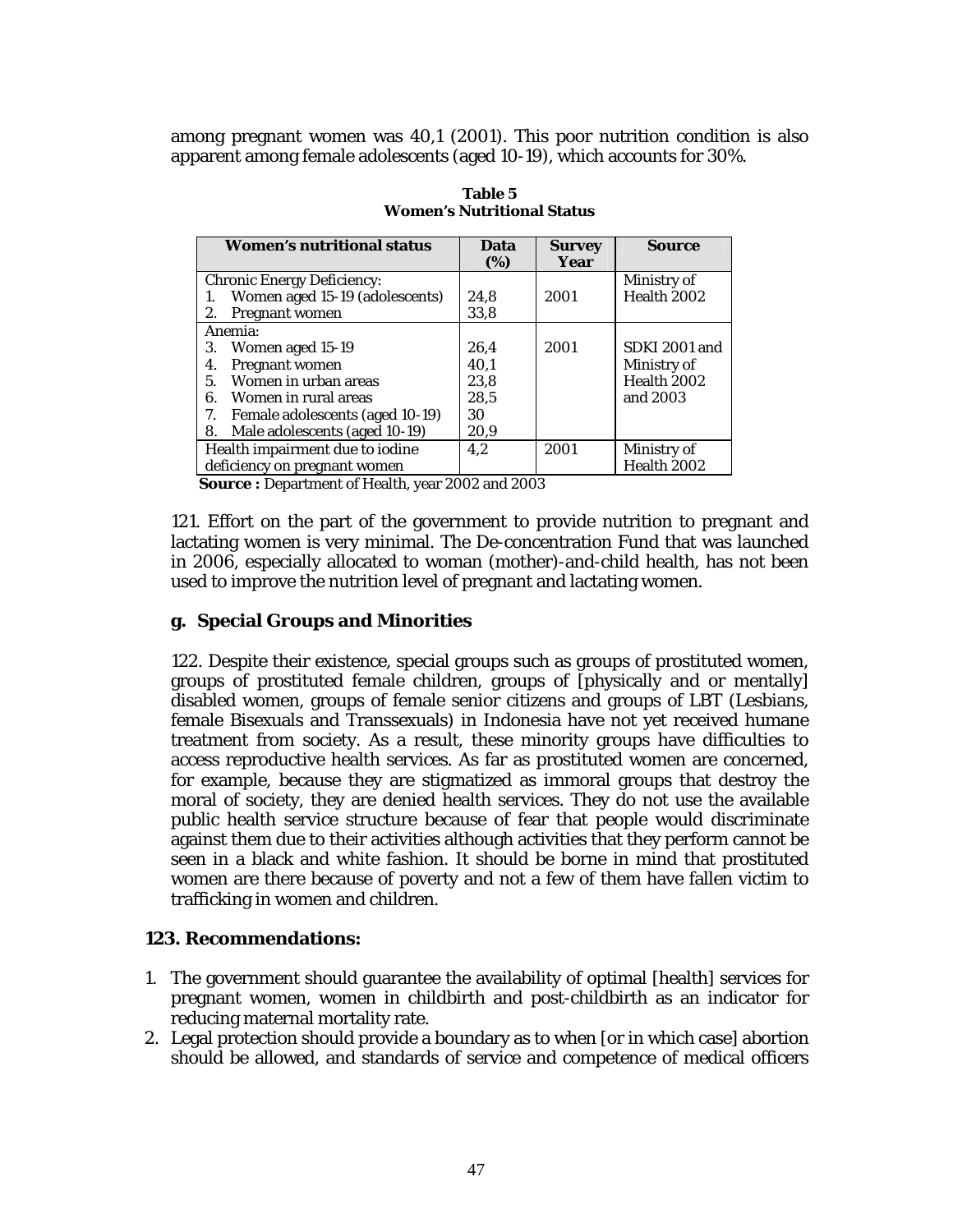should be set and adopted in regulations. With this arrangement, abortion cannot be carried out haphazardly or at will or commercialized. Abortion procedure must involve counseling program preceding the abortion, which shall provide information and education in dealing with reproductive health problems on women.

- 3. The government is obliged to provide counseling, information and education on reproductive health, family planning, HIV and AIDS, STD and non-discriminatory services.
- 4. The government must guarantee and provide settlement measures in the event of side effects or contraceptive failure.
- 5. Every person has the right to receive non-discriminatory family planning services. Reproductive health services using age parameters should be prohibited.
- 6. Family planning is part of reproductive health and the arrangement for family planning should rest with the Draft Bill on Health and not on the Draft Bill on Population and Family Welfare.
- 7. A formal curriculum on reproductive health education for adolescents should be created and distributed to adolescents at school as a separate subject and not integrated into other subjects.
- 8. The government must make regulations to govern [maternal] leave for female adolescents who get pregnant while still going to school and not expel them from school.
- 9. Groups of Peer Educators should be formed to reach out to all adolescents, irrespective of whether they go to school or not, and to provide them with information on reproductive health, in order for them to get the right and correct information.
- 10. The role of hospitals and public health centers should be optimized to enable them to provide service that cares for teenagers without stigmatizing and discriminating against them.
- 11. The amendment to the Act on Health must have a separate chapter or article on adolescents reproductive health, which must not be combined with the chapter or the article on mother-and-child health and must not be removed at all.
- 12. Women, particularly those infected with HIV/ AIDS or other STDs, should be involved in the making of decisions for determining policies and the development of related programs.
- *13.* The legal status of the circular decree from the Director General for Public Health Development on the de-medicalization of Female Circumcision by Health Personnel should be enhanced and made into a binding regulation.
- 14. The government should guarantee protection for the fulfillment of the rights of people living with HIV and AIDS, the availability of ARV (Anti Retro Viral) medicines without stigmatization and discrimination, which must be specifically stated through and incorporated in the Amendment to the Act on Health whose process is currently ongoing.
- 15. The government must regularly control companies to ensure that the companies will give menstrual leave without a doctor's note and maternity leave without linking it with a marriage certificate and to treat the two types of leave as paid leave.
- 16. The government must make available inspectors (inspection personnel) in a proportional number [to the number of companies] in order to monitor [and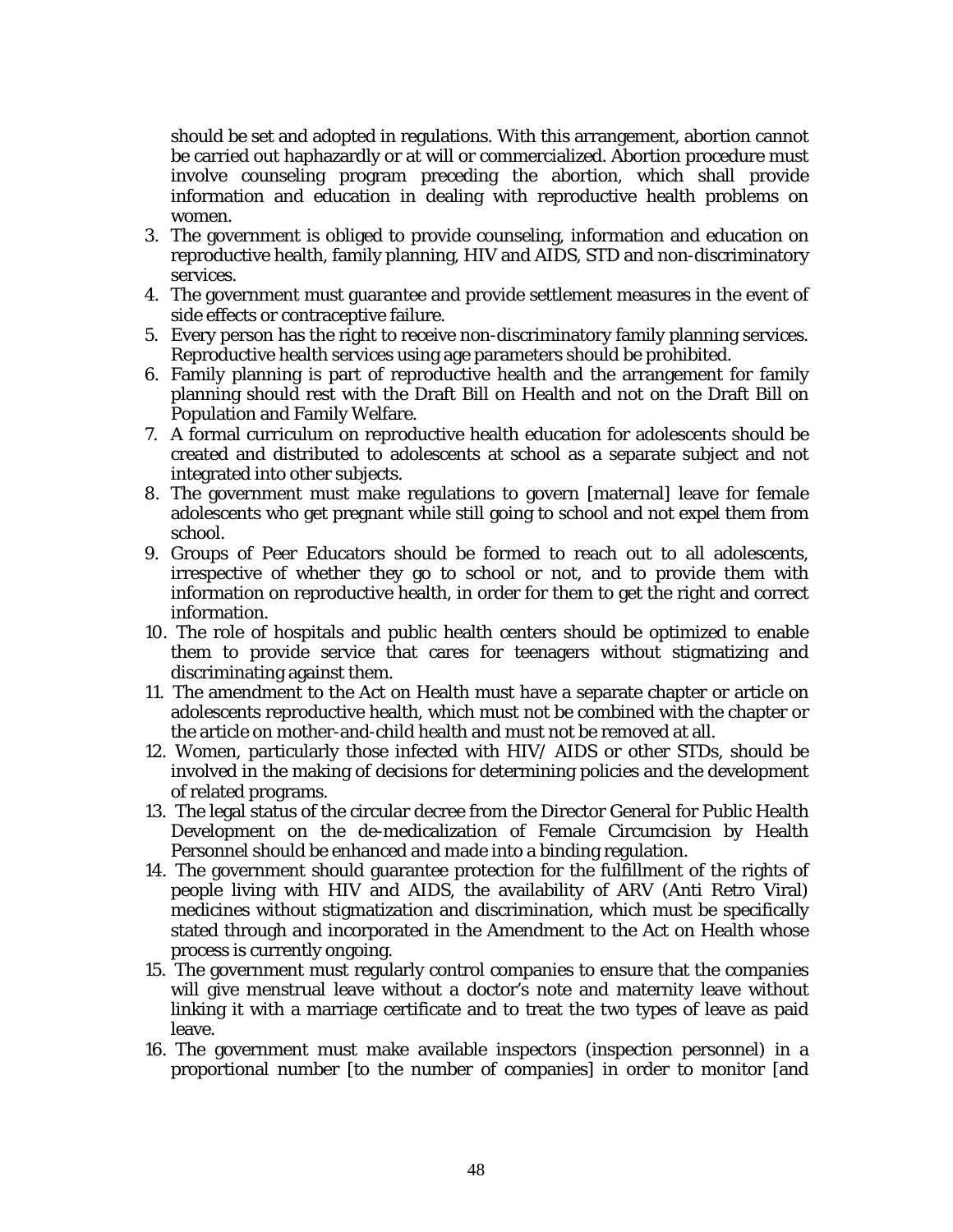inspect] any [possible] violations committed by companies to women's reproductive health rights. Companies which did violations should be sanctioned.

- 17. The process of privatization of state-owned Local General Hospitals must be stopped. Users fees should be prohibited for poor women.
- 18. There must be an inter- and cross-departmental program with the perspective of and which accommodate the need of the disabled, the elderly, and minority groups; for example, there must be clinics and integrated health service posts for the elderly.
- 19. There must be guaranteed reproductive health protection for women with sexual orientation other than heterosexual and for other minority groups such as prostituted women, the elderly and widows from various forms of discriminatory actions.

## **7. Women's Right to Work (Article 11)**

#### **Formal Workers**

124. Women who work in the formal sector/ economy (formal female workers) are still facing a number of serious basic problems pertaining to their rights as workers and their rights as women. As female workers, they have to face numerous acts of discrimination arising from their womanhood which present problems for them when requesting menstrual leave and maternity leave from their employer, when getting pregnant, when lactating, when asking their employer to give them a crèche, when experiencing sexual harassment, and so on.

125. Normatively, the minimum needs of female workers are on average different from those of male workers. Women's daily needs are fairly great compared to men's. For example, female workers need sanitary napkins when having a period. This need is a basic need that women have every month. However, minimum wages are on average determined without distinguishing the difference between the needs of female workers and those of their male counterparts. The same standard of minimum wages is set for and applied to both sexes.

126. Even though a number of women's rights have been protected through Law Number 13 of the year 2003 concerning Labor, in Indonesia, most companies do not pay attention to problems specifically experienced by female workers. There are indeed a large number of female workers but this does not mean that the fulfillment of their rights is guaranteed. Menstrual leave is a case in point. Law No. 13 year 2003 clearly provides for menstrual leave twice a month and yet, in a number of cases, female laborers are denied such leave.

126. A female worker is always considered to be single (not married). Even though she already has a family, husband and children, she receives no social security benefits at all. Because her marital status is made to remain single, she receives neither family allowance nor social security benefits for her husband and children. Even though all laws make a pledge of non-discrimination, it turns out that it is still very difficult to implement/ fulfill it in real life.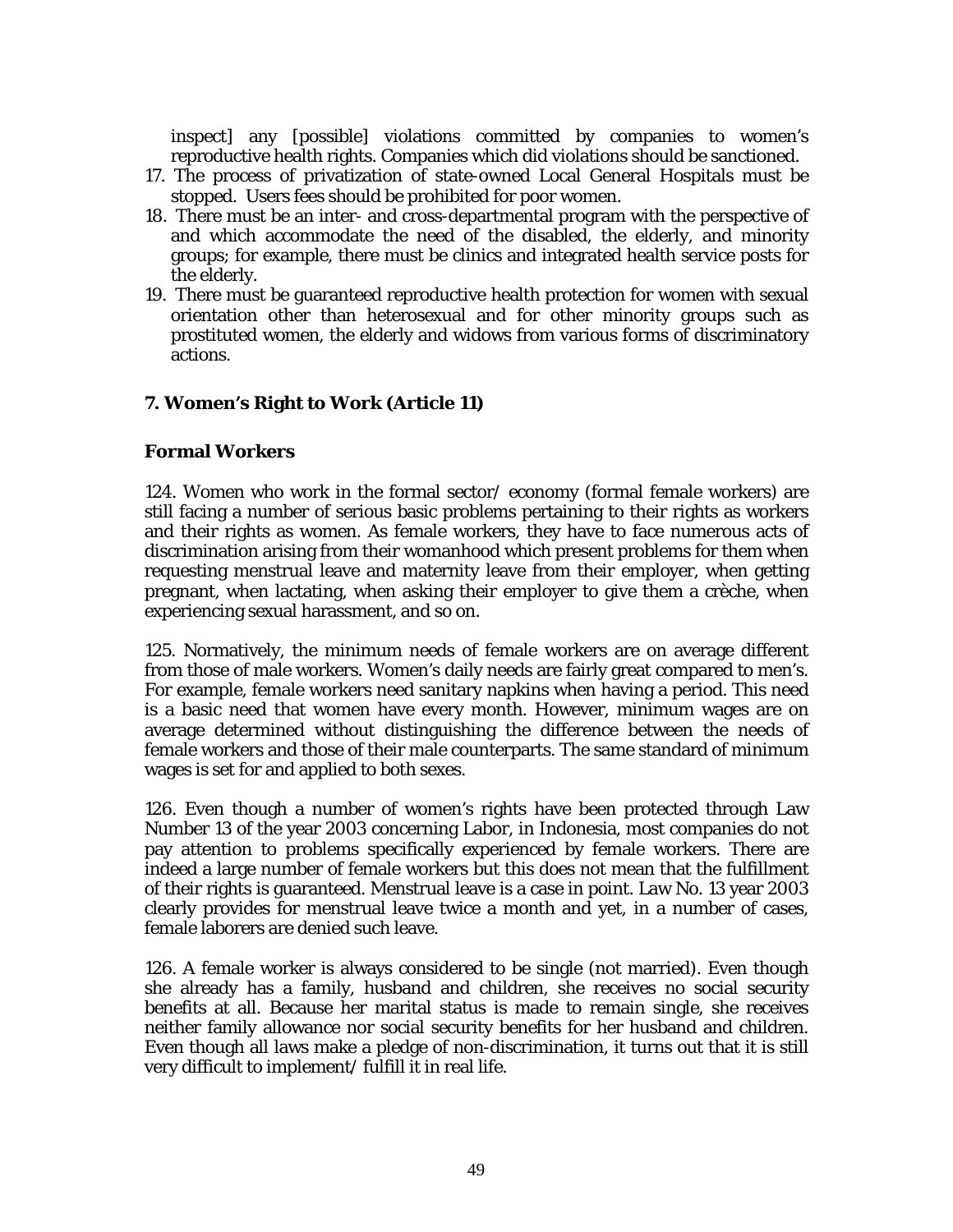127. When it comes to promotion, it is very difficult for a woman to get the promotion she deserves. In general, women work in the labor-intensive industrial sector such as in garment, footwear, cigarette and electronics manufacturing companies. This industrial sector does not need professional workers. What it takes is simply persistence, which gradually makes the worker skilled. The system at work in this sector requires workers to perform just one type of work every day for years. Women with only elementary school education and even without the ability to read and write may, and are accepted to, work there.

128. The outsourcing system of work, which is still applicable in the labor system, is very detrimental to female workers. As outsourced workers, female laborers do not receive the entitlements they deserve such as maternity allowance during pregnancy and childbirth that requires a lot of money. Companies are quite happy with the outsourcing system because with this system, their expenditures can be reduced.

129. As far as employment age is concerned, female laborers already reaching the age of 40 (forty) are subjected to continual annoyance by their employer until they become increasingly exasperated, are no longer able to withstand and continue to work in such a situation and finally resign and are replaced by female workers who have just completed their schooling, be they junior or senior high school graduates, and are still single. This practice is difficult to stop because as a matter of fact, there are less job opportunities than jobseekers [more supply than demand].

### **Migrant Laborers**

130. Indonesia is one of the fairly large migrant-laborers sending countries. Almost every year there are thousands of migrant laborers leaving Indonesia for overseas employment and most of them are women (see Table 6). This great number of migrant laborers is not without problems. Precisely because of their great number, they experience both discrimination and exploitation. Indonesian migrant laborers experience problems not only during the course of their employment. They are already plagued with a variety of problems at all levels of migration starting from predeparture, placement (or employment) and post-employment17.

| Years     | <b>Female</b> | <b>Male</b> | <b>Total</b> |
|-----------|---------------|-------------|--------------|
| 1969-1974 |               |             | 5.624        |
| 1974-1979 | 3.817         | 12.235      | 16.052       |
| 1979-1984 | 55.000        | 41.410      | 96.410       |
| 1984-1989 | 198.735       | 93.527      | 292.262      |
| 1989-1999 | 442.210       | 208.962     | 651.172      |
| 1994-1998 | 699.946       | 349.681     | 1.049.627    |

| Table 6                                           |
|---------------------------------------------------|
| <b>Composition of Indonesian Migrant Laborers</b> |
| <b>By Sex</b>                                     |

l <sup>17</sup> See Appendix 5 concerning the problems of Indonesian migrant laborers. The map of problems is the result of NGO workshop facilitated by CWGI in order to elicit inputs for the drawing up of NGO's Independent Report on CEDAW implementation in Indonesia, in Jakarta on May 10, 2007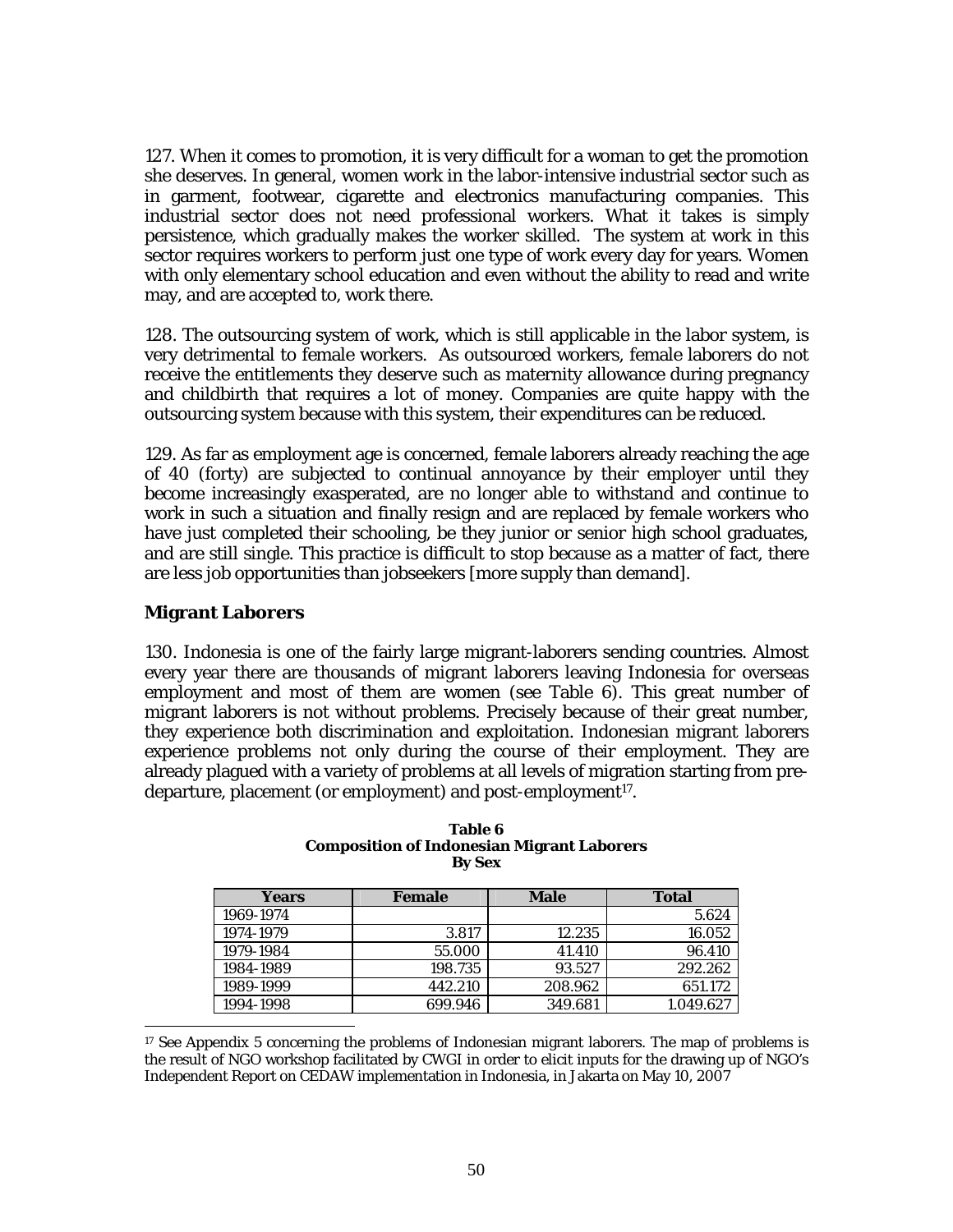| 2001-2004 | 454<br>4R | 317 315<br>11.010 | .493.769 |
|-----------|-----------|-------------------|----------|
|           |           |                   |          |

**Source:** Komnas Perempuan. Processed from the data of the Directorate General of PPTKILN, of the Ministry of Manpower and Transmigration

131. Data on cases issued by the Consortium of Indonesian Migrant Laborers (Kopbumi) and Indonesian Migrant Laborers Union (SBMI) in the year 2005 recorded no fewer than 19 cases of deaths, 101 cases of torture accompanied by rape, and 117 cases of lost contacts. Meanwhile, there are 4,100 other cases befalling migrant laborers such as deportation, trafficking, unpaid wages and long working hours.18

132. So far, the problems that Indonesian migrant laborers are facing have not been handled seriously. The Indonesian government is not serious enough in providing protection to migrant laborers even though it receives a fairly large foreign exchange contribution from their remittances. The lack of seriousness on the part of the government in providing protection to migrant laborers, in particularly to female migrant laborers, makes migrant laborers vulnerable to human trafficking.

133. A number of policies that the government has issued do not help much to provide protection, and even have the potential to create problems associated with discrimination. One of the paragraphs in The Memorandum of Understanding (MOU) between The Government of Indonesia and The Government of Malaysia year 2002 concerning Migrant Laborers provides for the holding of Indonesian Migrant Laborers' official documents, in particular passports, by their Malaysian Employers. This ruling is obviously detrimental to Indonesian Migrant Laborers because it renders them increasingly powerless, and if they are in trouble or their wages are not paid, it would be difficult for migrant laborers to report their complaints/ grievances.

134. Law Number 39 of the Year 2004 concerning the Placement and Protection of Indonesian Workers Abroad only governs the mechanism for the placement of migrant laborers. The Act does not get into the area of protection. The same also holds true for the newest Citizenship Act, in which the requirement to report for migrant laborers who have been working abroad for five years does not take into consideration the situation of migrant laborers who are not allowed to go out of the house of their employer and thus risk losing their Indonesian citizenship.

## **Domestic Workers**

135. Many domestic workers experience the problem of discrimination against women because in general, domestic work is carried out by women. An assortment of problems found in this sector include low wages, inadequate facilities for work, no social security, no health (including reproductive health) insurance, no occupational

 $\overline{a}$ 18 Voice of Human Rights News, June 17, 2006 in "Reforms Shackled by Bureaucracy: Notes of Initial Monitoring Results of Presidential Instruction Number 06 of the Year 2006 on the Policy for Reforming the System of Placement and Protection of Indonesian Workers," presented by Komnas Perempuan, GPPBM, HRWG, Kopbumi, LBH Jakarta, SBMI and Solidaritas Perempuan, in December 2006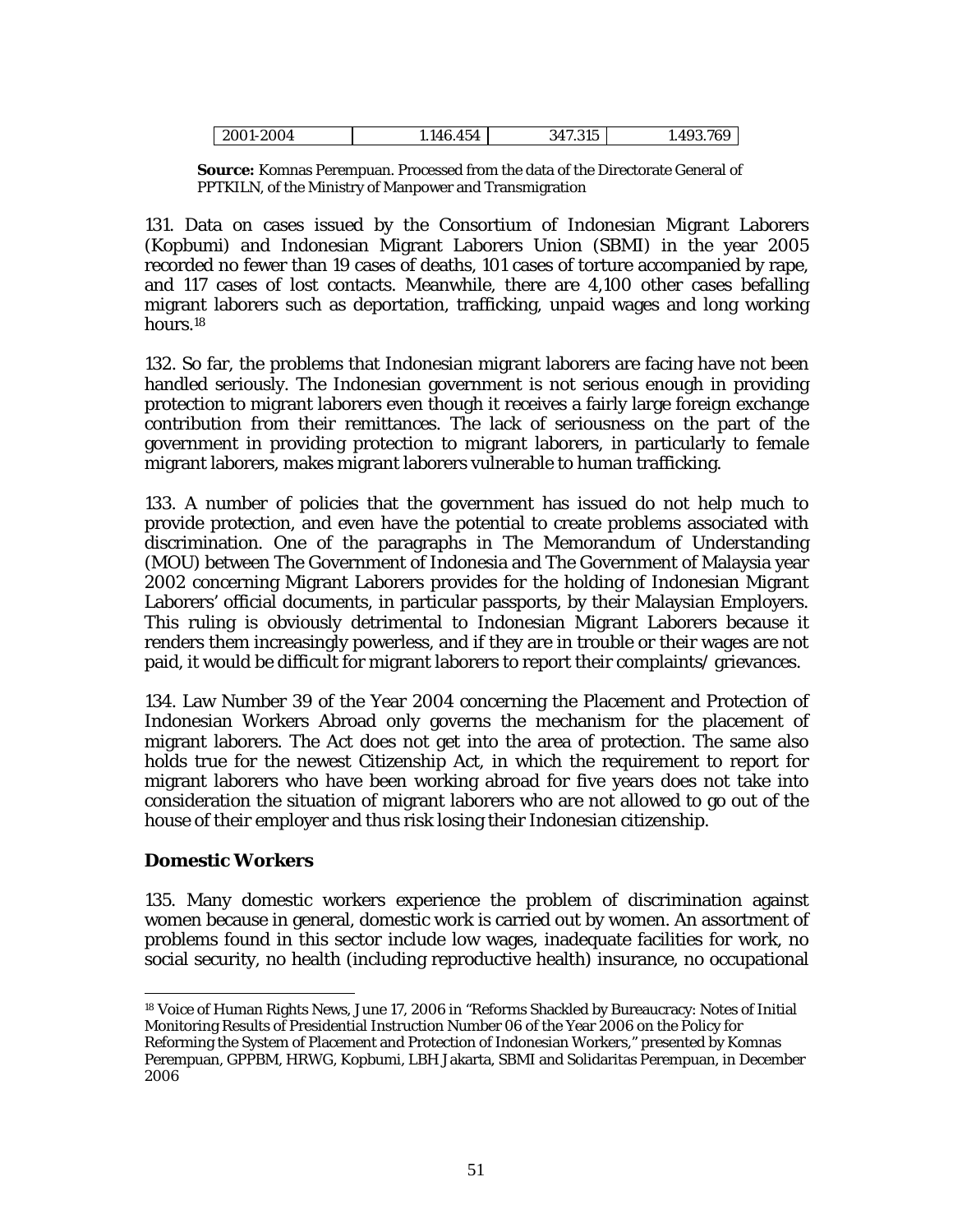safety insurance, vulnerability to violence/ abuse (physical, psychical, sexual, economic, social), limited access to information, communication, socialization and organization, and generally there are no holidays and leave.

136. The Central Bureau of Statistics (the National Statistics Agency) on the basis of Module Population Survey of the year 2001 revealed that there were 570,059 domestic workers in Indonesia and of these, 152,184 (or 26,7 percent of them) were child domestic workers. Various circles are of the opinion that these figures are too low (and constitute an underestimate). Then, in the year 2002, the International Labor Organization (ILO) in cooperation with the Social Welfare Department of the School of Social Sciences and Politics of the University of Indonesia conducted a survey to find out the number of child domestic workers. This survey found 688,132 child domestic workers, which account for 34.82 percent of a total of 2,593,399 domestic workers throughout Indonesia.

137. One of the factors that indicate that domestic work is one of the worst types of labor is the low wages that domestic workers receive. In a survey conducted by ILO (IPEC) concerning domestic workers in East Jakarta and Bekasi, information was obtained that the monthly wages that domestic workers received were very varied, ranging from IDR 60,000 equal to US\$ 6.00 at the lowest and IDR 500,000 equal to US\$ 50.00 at the highest.

138. A survey conducted by Rumpun Gema Perempuan on the working conditions of domestic workers in the year 2005 found that the majority of domestic workers being surveyed were still young. Some domestic workers started to work at the age of older than 10 years old (that is between 10-14 years of age), but most of them started to work at the age of 15 to 23. Young women who work as domestic workers abound because domestic work is a job that does not require high level of education and skills. Another factor is the demand of employers who mostly want young (child) domestic workers by reason of submissiveness associated with the callowness of young age and lower wages.

139. Unfortunately, in spite of the problems plaguing domestic workers, Law Number 13 of the Year 2003 concerning Labor does not cover domestic workers and does not include them into the general legislative system in order to govern their employment. In other words, domestic workers in Indonesia are not yet recognized as workers but as "helpers" [as suggested by the term 'domestic help']. As a result, there is no clear regulation governing the job of domestic workers, their legal protection and social security as well as guarantee for their reproductive health.

## **The Role of the Non-Government Organization**

140. Various efforts have been made to improve the welfare of domestic workers such as efforts to build domestic workers' capacity, organize them, accompany and help them when they are on the case, campaign to enable them to get holidays, a contract of employment and campaign for the drawing up of a Draft Bill on Domestic Workers and so on. The same also holds true for the handling of migrant laborers. A number of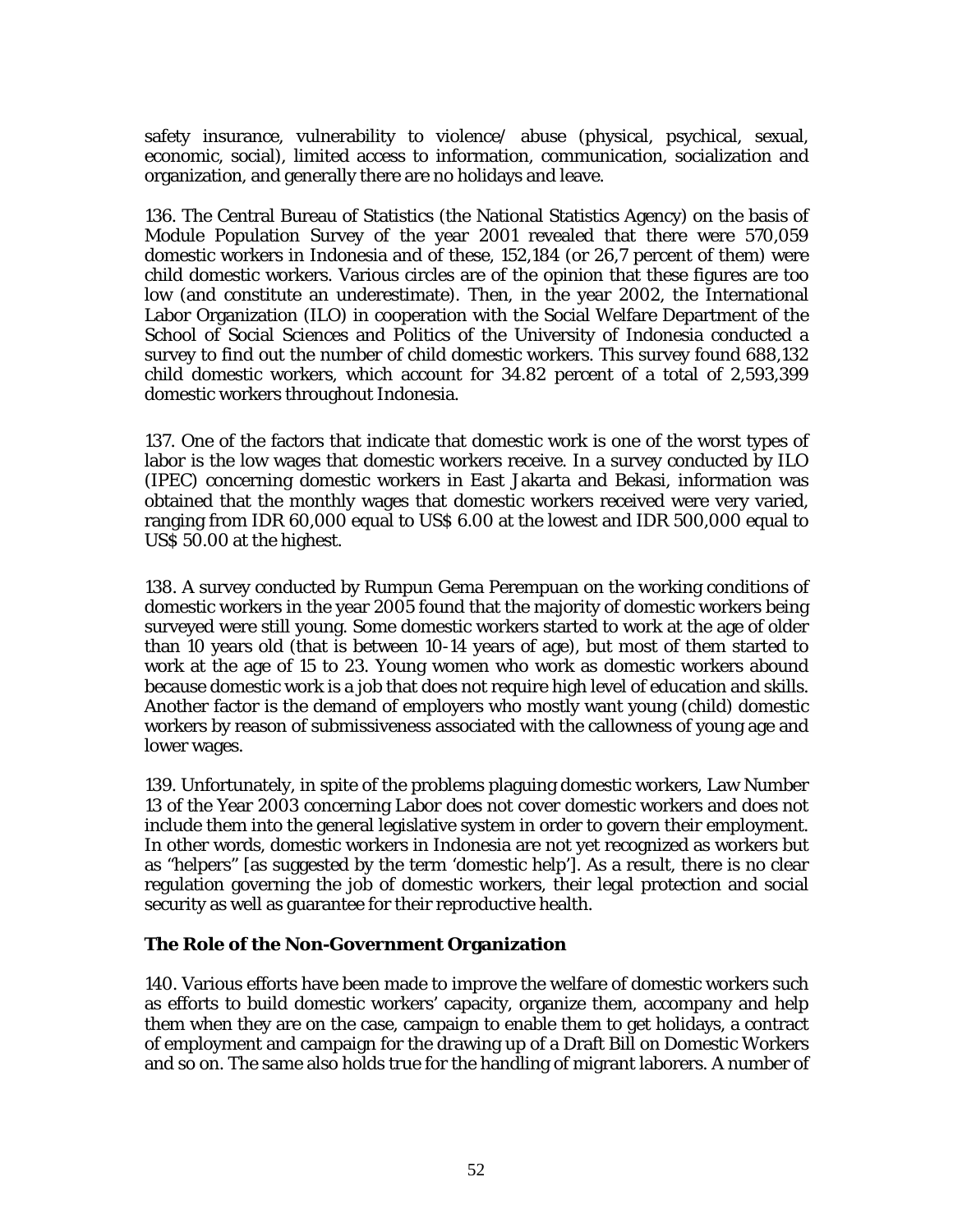non-government organizations have carried out a number of activities such as policy advocacy, providing accompaniment and assistance, socialization and training of migrant laborers, and establishing a network with like-minded institutions.

### **Recommendations**

141. In order to provide concrete protection to female workers, it is recommended to:

- 1. Ratify ILO Convention Number 156 Year 1981 concerning Workers with Family Responsibilities
- 2. Ratify ILO Convention Number 183 concerning Maternity Protection
- 3. Adopt the Protocol of the Convention on the Right of the Child
- 4. Amend the Law Number 13 of the Year 2003 concerning Labor, which provides for outsourcing which is detrimental to female workers particularly when it comes to the protection of their reproductive health.
- 5. Amend the Act on the Placement and Protection of Indonesian Workers Abroad (PPTKILN) to make it have more perspective on human rights.
- 6. Exercise law enforcement against companies that violate the rights of female laborers and enforce the protection of female laborers in accordance with Law Number 13 of the Year 2003 concerning Labor.
- 7. Distinguish the needs of female laborers from those of male laborers in order to determine the average minimum needs of laborers.
- 8. Provide legal recognition to domestic workers and domestic workers' organizations by way of legislative measures.
- 9. Build commitments to promote efforts to protect domestic workers.
- 10. Make policies and programs related efforts to provide specific protection to domestic workers.
- 11. Recommend local governments to make local regulations pertaining to the issue of protecting domestic workers.

## **12. Rural Women and Poverty (Article 14)**

142. In general, the situation of rural women has not shown any significant progress, especially in economic matters. Various economic progresses have not given significant impacts on rural women. In several aspects, rural women are confronted with the process of pauperization structurally in the form of agricultural policies. The involvement and role of women in political processes at village level have not materialized.

143. Economically, rural women are still under constraint in terms of access to economic resources. The job mostly taken up by women is working as contract laborers in return for wages that are not decent for day-to-day living. The limited access of women is attributable to several factors including, among others, their position as women in household. As women, they are not responsible for earning a living for their family. If women do work, what they work and the remuneration they earn are considered as additional income even though the amount is greater. This prompts women to choose jobs that are not far from their household life.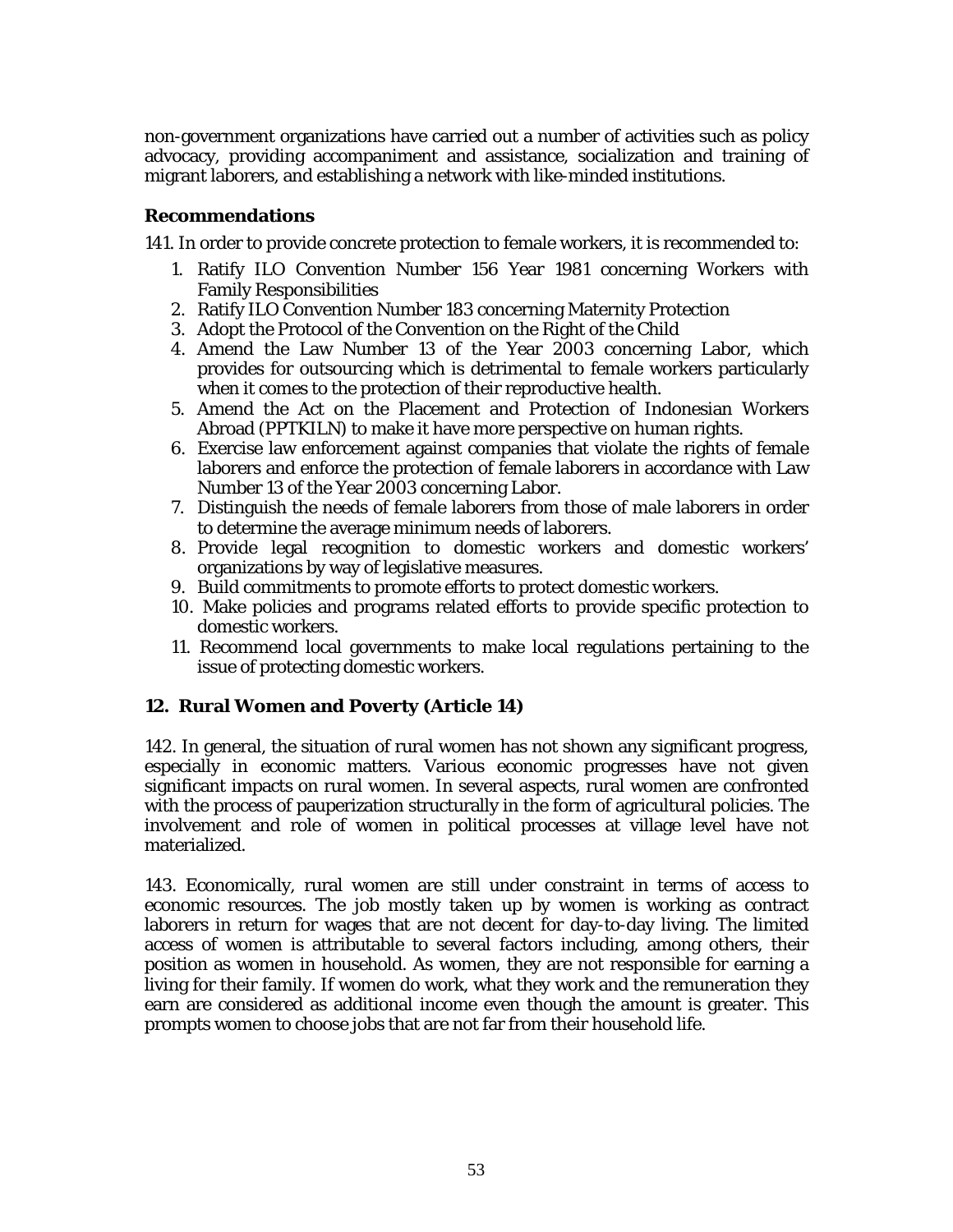144. Even though they have never been considered as the main breadwinner, rural women are not free from responsibility to earn a living. As a result, their workload is much greater, because outside home, they have to work hard to earn a living and inside home, they have to take care of their household, while the wages they receive are very little. The heaviness of the double burden of rural women in the economic sector has pushed them to leave their village and to perform whatever work is available for them in order to earn a living even though they may have to work as a domestic worker, or go abroad to become a migrant worker, or even work as a commercial sex worker.

145. From the aspect of education, the majority of rural women has low elementary school education or never goes to school at all. Women have shorter or more limited educational opportunity because the culture of the local community is still very discriminatory against women. Formal education is very expensive for rural women. Meanwhile, the government tends to be indifferent to and take no responsibility for the condition of the education of rural women.

146. Women's health condition is not very good, in order not to refer to it as "very poor." Heath facilities that women particularly need are very limited and are of low quality. Access to health information, particularly to information on female reproductive health, is very poor. Frequently there are auxiliary public health centers in rural areas but their quality and service are poor, and they are geographically difficult to access by women.

147. Women in rural areas often have low awareness of the importance of organizing them self because of their narrow and strictly limited opportunities. This makes it difficult for them to occupy a position in a decision-making institution at village level. There is no clear and firm regulation that requires women to get involved in the making of policies at village level. This has also resulted in the very small number of female political party cadres at village level while the orientation of political parties towards the formation of female cadres in rural areas is very little.

148. Rural women have a very poor access to political information because of the limited availability of technology, transportation, education and the many domestic burdens that rural women have to bear. The very strong patron-client culture has killed the critical political awareness of women. Meanwhile, the very small budget that can be set aside from village funds has caused villages to have less initiative to allocate a budget for women empowerment programs.

## **Action taken by the Government**

149. In 1999 the government and the House of Representatives had produced Law No 22/ 1999 concerning Local Autonomy. The substance of this Act provides women with the opportunity to be represented in Village Government Body. This Act also provides opportunity to reject various programs, be they from the State or from the private sector, which do not involve the general public in the process of planning, implementation and evaluation.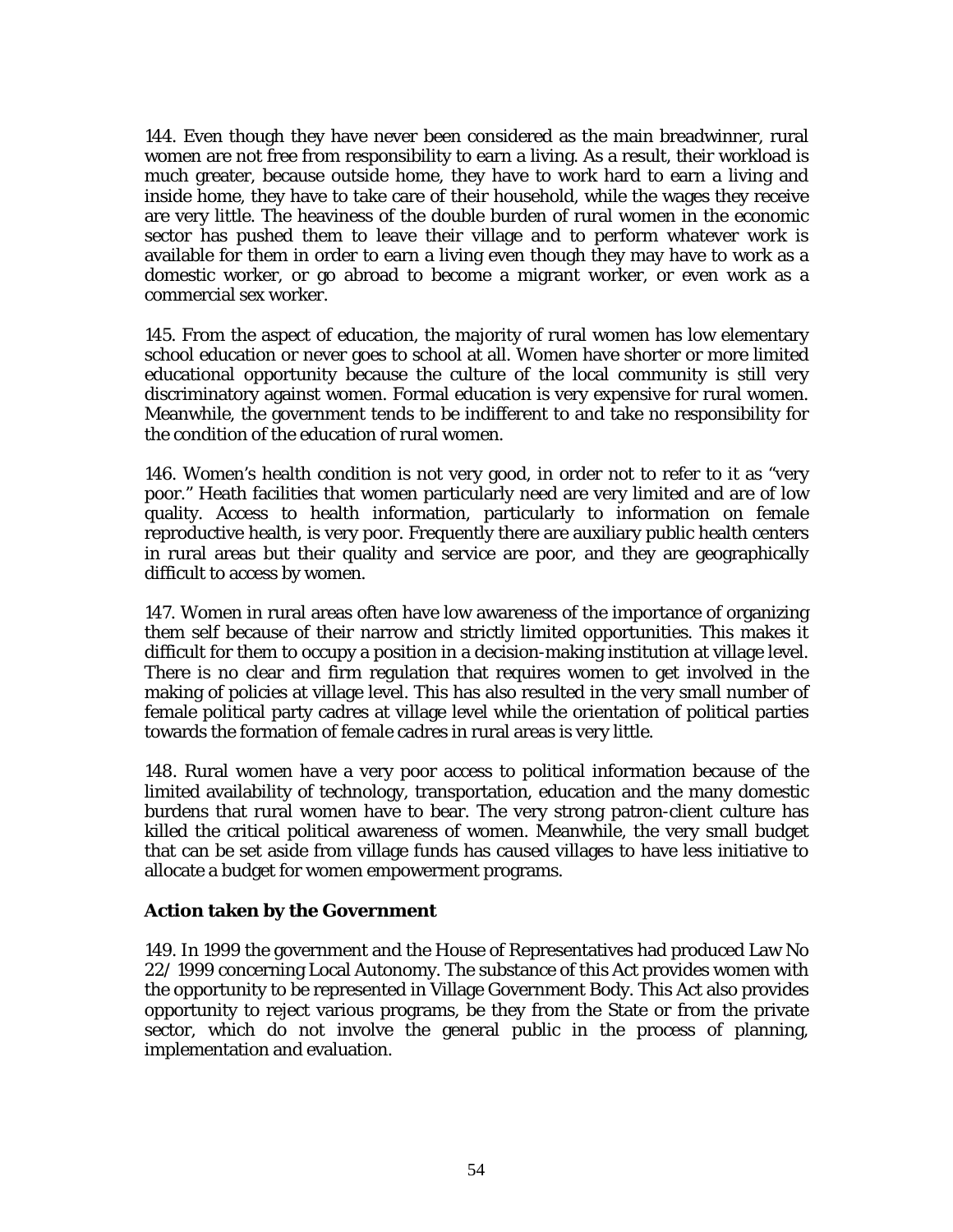150. A government policy that to a certain extent affects the life of women in rural areas is Law Number 7 of the Year 2004 concerning Water Resources. This Act governs the policy on the privatization of water [resources] whose impacts will threaten the life of women and families. This Act is followed by several local implementing regulations such as Local Regulation No. 29 of the Year 2004 of the district of Lumajang, East Java, concerning Permit for the Use of Underground and Surface Water. Similar regulations concerning the privatization of water from mountain water absorption areas are also found in other regions such as in South Sumatra and Yogyakarta.

151. In 2007 Indonesia has adopted Law Number 25 of the year 2007 concerning Foreign Investment. The existence of this law has provided opportunity to foreign investors to exploit Indonesian water resources for 95 years. This constitutes continual threats to women's and children's access to and control of natural resources. The Foreign Investment Act has the potential to preserve the poverty of rural women and their children.

#### **The Role of the Non-Government Organization**

152. With regard to the issues affecting rural women, a number of non-government organizations have made a number of efforts such as providing political education to rural women, building female economic groups, organizing, campaigning for women's rights, establishing a network with various groups including with the media to open up the access of rural women, policy advocacy and a number of other activities.

#### **Recommendations**

153. The recommendation that should taken by government are :

- 1. Reviewing the Investment Law and its impacts that are detrimental to rural women
- 2. Studying Free Trade regulations whose impacts pauperize women's economy
- 3. The State needs to adopt "protective" politics towards the real sector economy

#### **13. Equality Before the Law (Article 15)**

154. The government has made effort to equalize the position of women and men before the law through the guarantee enshrined under the 1945 Constitution, article 27 (1), which says, "All citizens are equal in their position before the law and the government are obliged to uphold the law without any reservations". Similar spirit can also be found in other laws and regulations including, among others, in Law No. 39 of the year 1999 concerning Human Rights, article 3 (2); Act No. 1 of the year 1974 concerning Marriage, article 31 (2), in which it is governed that "each party (husband and wife) has the right to conduct a legal act"; and article  $36$  (2): "as for their respective property that they bring along into the marriage, husband or wife has the full right to conduct a legal act concerning their respective property".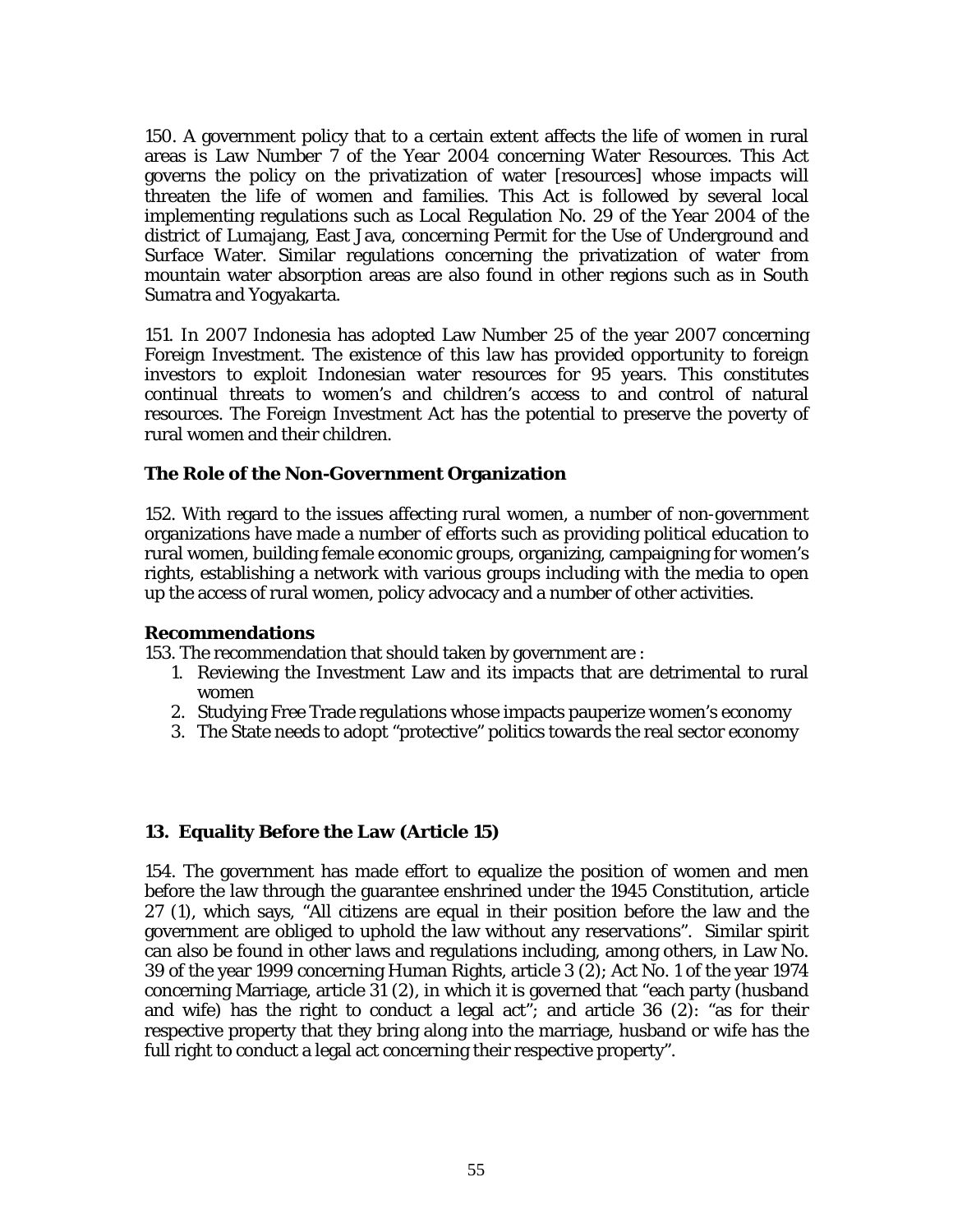155. Despite receiving legal guarantee, the principles of equality before the law have not been fully implemented. Both the Penal Code and the Civil Code were compiled using the gender-neutral principle. Substantially, this does not create discrimination but does so at implementation level. In civil cases such as in the event of divorce, there is no security for women and children to get their rights that have been decided by the court such as the right to livelihood, the right to take care of children, the right to common property, the right to inheritances, and the right to get the money for children education, if the right to look after the children is awarded to wife.

156. The availability of legal structure and infrastructure in many places has not shown the principles of equality, for example, when it comes to the process of detention. Several police offices do not provide a special detention room for women. Female detainees are often put in a room inside the police office that is actually not intended as a detention room, for example, in the room designated for police guards on duty or in the interrogation room. This practice can be found in a district police office (Polres) or in a sub-district police (Polsek) office, and because the female detainees are not put in a detention room, they are often required to clean the room.

157. Female detainees are also subjected to humiliating and discriminatory treatments by law enforcers, for example, during interrogation in which female victims or female and children perpetrators are cornered. The result of the monitoring conducted by some non-government organizations points to discriminatory questions or statements made by law enforcers in connection with cases of violence against women. Some examples of such discriminatory treatments are as follows :

In a session during the investigation of a rape case, the police ask the victim: *"After you have been successfully raped or have sex with the suspected man, did you get some sexual pleasure or how was it?"* 

In a case of sexual abuse of a child, the police ask the five-year-old victim, "*Did the victim feel pleasured when being groped by the perpetrator? Did the victim herself ask the perpetrator to grope her?* 

In a case of embezzlement, the prosecutor makes a statement in connection with the money demanded from the suspect, who is a female: *"Well, you are such a beauty, surely you would be able to get the money";* 

In a case of trafficking in women, the judge asks the victim, who is presented in the court as a witness, *"You said during the lockup you had had sex 10 times; how many times did you feel pleasured?*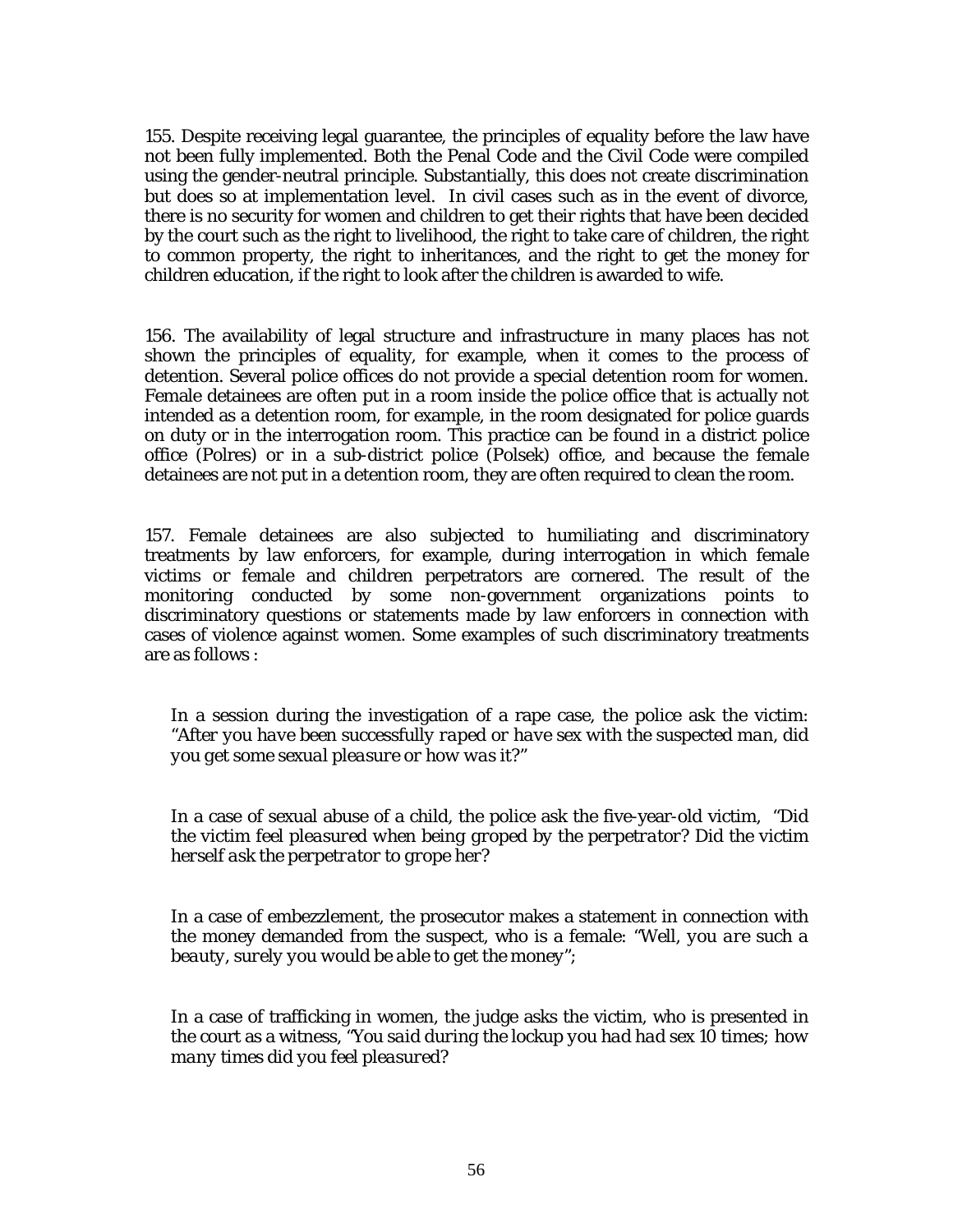158. In a case where a woman is brought to trial for throwing away her unwanted baby, the judge asks the female defendant,*"Were you willing when you were asked to 'play the game of doctor injecting patient' [to have sex]? You were willing, weren't you? The proof is that you are silent, eh… you were enjoying it, right?"19*. Sexual harrashment is often experienced by women and female children during examination.

159. The legal substance in several regulations indiscriminately treats female adults and female children alike, particularly when they become or serve as victims. Such indiscriminate treatment is apparent from the arrangement of the elements of the crime, the interpretation of the substance [of the crime], and the law enforcement exercised to redress it. For example, the arrangement under Act Number 23 of the Year 2004 concerning Elimination of Domestic Violence treats child and wife alike and does not distinguish a domestic violence crime against a child from the one committed against a wife. As a result, the legal proceedings taken and the ensuing sanctions imposed on account of the crime are indiscriminately and disturbingly the same, with a total disregard of whether the crime is committed against a wife or another adult family member or whether it is perpetrated against a child.

160. The same also holds true for Law Number 13 of the Year 2006 concerning Witness and Victim Protection. This Law does not distinguish the type and mechanism of protection for adult victims and witnesses from the ones for children ignoring the fact that a female adult's need for protection is very different from a female child's. A child needs special attention and approach and consideration must be given to the impacts of the case endured by the child on the child's mental and psychological development. Moreover, this Act does not provide immediate protection to women and children who become victims of abuse/ violence. Medical aid and psychosocial rehabilitation are only given to victims of grave violation of human rights as determined by the Institute for Witness and Victim Protection (LPSK). This may be referred to as a weak factor of the Law because violence against of women and children is not categorized as a serious human rights violation.

161. As far as the administration of population and marriage are concerned, discrimination against women (female adults and children) still exists at implementation level. For example, Law Number 21 of the Year 2006 concerning the Administration of Population is still discriminatory against a couple who gets married in a traditional way or according to or following the procedures of a religion or belief apart from the ones recognized by the State.

 $\overline{a}$ 

<sup>19</sup> Results of monitoring of the judiciary (the Police, Prosecutors' Office and Courts) carried out by the integrated network for the monitoring of criminal trials in several regions such as Kupang, Manado, Jakarta, Medan and Palembang in the 2004-2005 period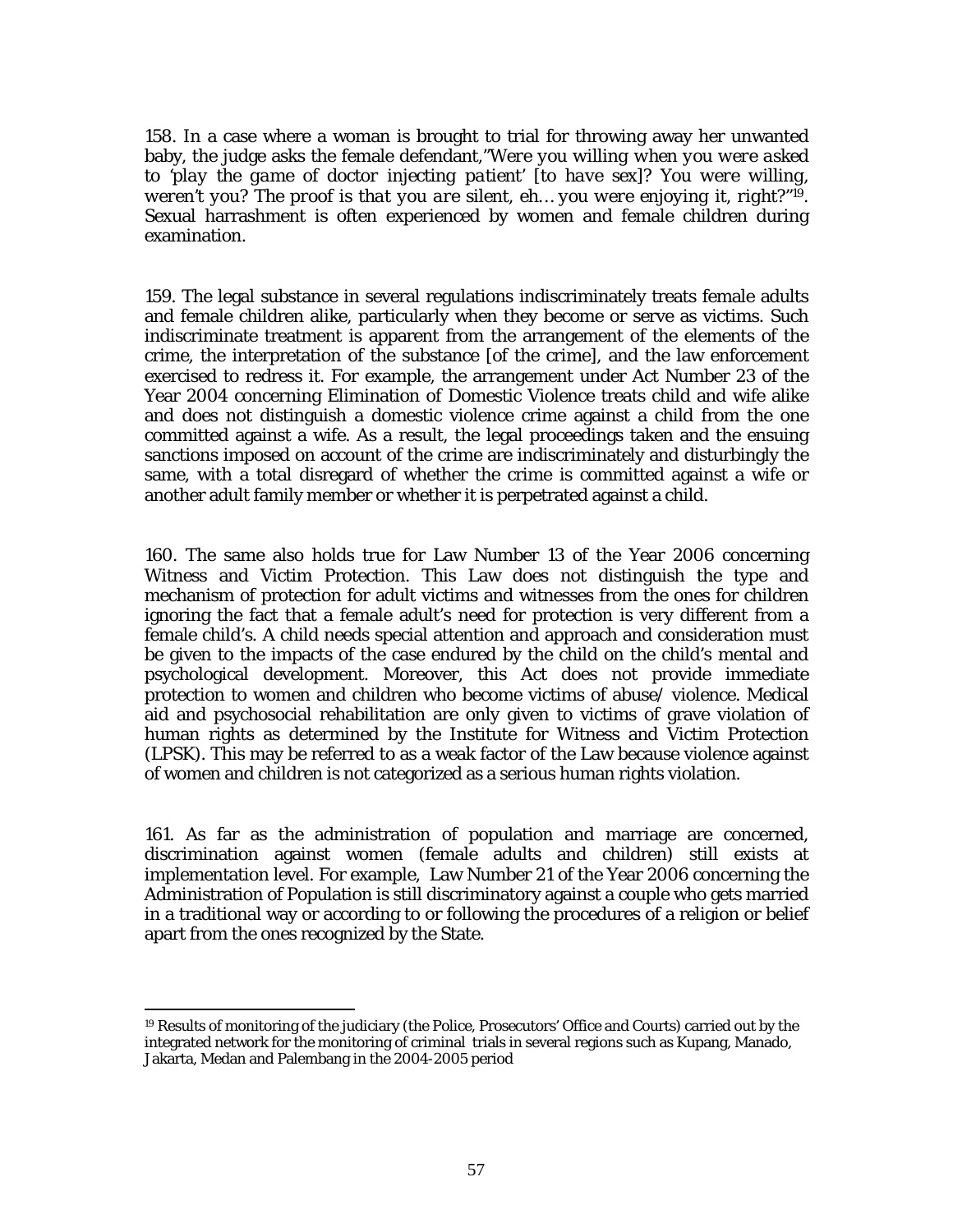162. When it comes to the right to personal identity as a citizen, discrimination of treatment still abounds as apparent in the refusal to provide elderly residents' identity cards (with lifelong applicability) to female senior citizens who are the political victims of the aborted movement of September 30, 196520 to seize control of the government, commonly perceived as the coup of the now outlawed Indonesian Communist Party, the continual application of SBKRI (Certificate of Proof of Indonesian Citizenship) to Indonesian citizens of foreign (Chinese) descent in spite of the fact that this policy has been abolished, the complications deliberately inflicted on Indonesians of Chinese descent when they are applying for resident's identity cards21.

163. As for children's birth certificates, many Indonesian children still do not have birth certificates because of the [administrative and bureaucratic] difficulties one has to deal with in order to obtain them if the child was born out of wedlock or if the child's parents are married but without a marriage certificate. Another constraint comes from the many local regulations that set additional requirements for the obtainment of birth certificates even though Law Number 23 of the Year 2002 concerning Child Protection provides for the obtainment of birth certificates free of charge (gratis). As for the obtainment of birth certificates for children born out of wedlock, Article 100 of the Compilation of Islamic Law provides for the application for such certificates at the local village/ ward/ neighborhood administrative unit with a letter of recommendation from an authorized government official.

164. Women who are the victims of political conspiracy (such as the one involving Zone of Military Operations (DOM) in Aceh, conflicts in Papua, "Japanese' comfort women" (Jugun Ianfu), the movement of September 30, 1965, the May 1998 riots, conflicts in Poso, Maluku, East Timor, etc.) find it difficult to obtain justice and to get back their legal rights. As a result, women in those conflict areas have been victimized twice, firstly, to the heated political conspiracy and secondly, to those who took advantage of their womanhood. Discrimination against legal justice is reflected in the ignorance or inaction on the part of the State as is apparent from the fact that any effort to disclose the truth about the cases resulting from or left behind by the conflicts mentioned above is being dragged out endlessly.

165. During the state of military emergency imposed on Aceh, there are 331 cases of abuses/ violence, 16 of which are against women according to data collected by Flower Aceh from May 2003 to March 2004. Rape, sexual harassment, abuse/ battery, and murder are types of violence frequently experienced by Acehnese women during the state of military emergency. Regrettably, there is no regulation to handle acts of violence that destroy the dignity of women such as sexual violence, sexual harassment and sexual abuse in conflict areas –- including in evacuation camps and

l

<sup>20</sup> Findings from those assisted by Syarikat Indonesia

<sup>21</sup> Case in Community in Cina Benteng, West Jakarta , which they have to pay very expensive for making ID card.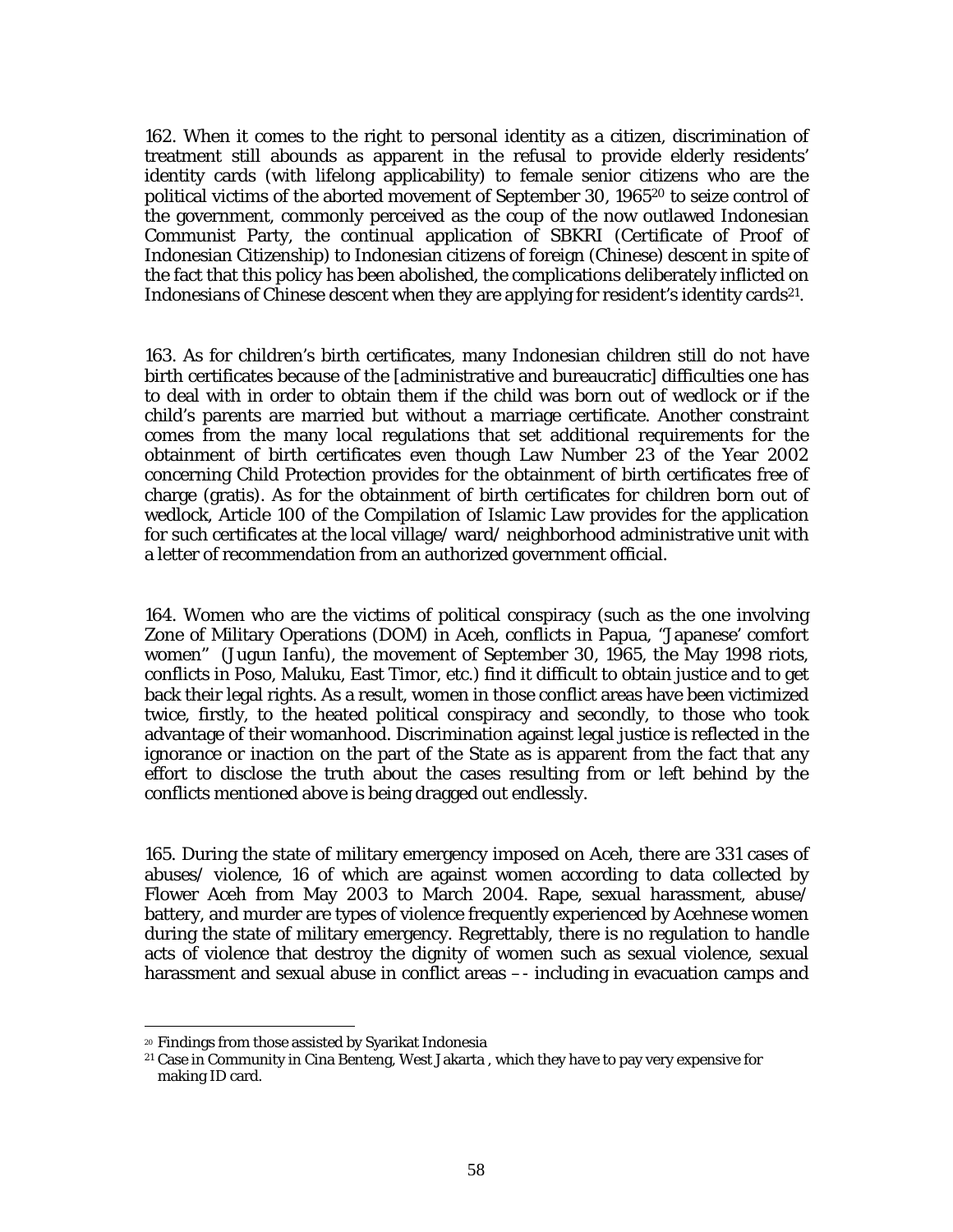prisons – and such acts are not infrequently committed by military as well as civil personnel.

166. After the application of Law Number 11 of the Year 2006 concerning the Government of Aceh, the existing local regulations (qanun) have started to be applied. This Act on the Government of Aceh proposes about 90 local regulations [that can be reasonably] suspected to be discriminatory against women. Therefore, it is necessary to firmly reiterate the procedures for the making of statutory regulations in accordance with Act No.10 of the Year 2004 concerning the Making of Statutory Regulations, one of which provides for the participatory principle in the making of statutory regulations.

## **The Role of the Non-Government Organizations**

167. Having made various efforts to get equal rights before the law, a number of nongovernment organizations have attempted to facilitate the settlement of conflicts involving several cases of grave human rights crimes through the mechanism of "Private KKR" and by filing grievances to the Ombudsman Commission at central level as well as at local level as alternative settlement<sup>22</sup>. Another attempt has been to approach and lobby law enforcers both personally and institutionally, especially on behalf of the settlement of cases of violence against women, through government policies, institutional policies and budgetary policies.

168. To strengthen their activities, non-government organizations have expanded the network for the handling of cases or the network for policy advocacy among women's non-government organizations and other human rights non-government organizations. Non-government organizations have also provided gender-based legal training to law enforcers and policy advocacy and accompaniment and assistance to female victims of violence.

## **Recommendations**

169. The recommendation that should be taken by the government :

- 1 The government needs to make regulations in order to protect victims in conflict areas, including providing a guarantee of access to justice before law and the restoration of rights that have been taken away. With cases of mass violence against women and children, which still abound in conflict areas as a result of political conspiracy (escalation), remaining unresolved, ratification of CEDAW optional protocol is immediately called for as an alternative for the settlement of cases of violence against women (female adults and children) to provide justice to victims.
- 2 With regard to peace building and the involvement of women in finding solutions to conflicts, Indonesia needs to adopt UN Resolution No. 132 concerning women

<sup>&</sup>lt;sup>22</sup> This has been carried out by Syarikat Indonesia; support to the political victims of the September 30, 65 movement has been given by Lingkar Tutur Perempuan and Jaringan Kerja Budaya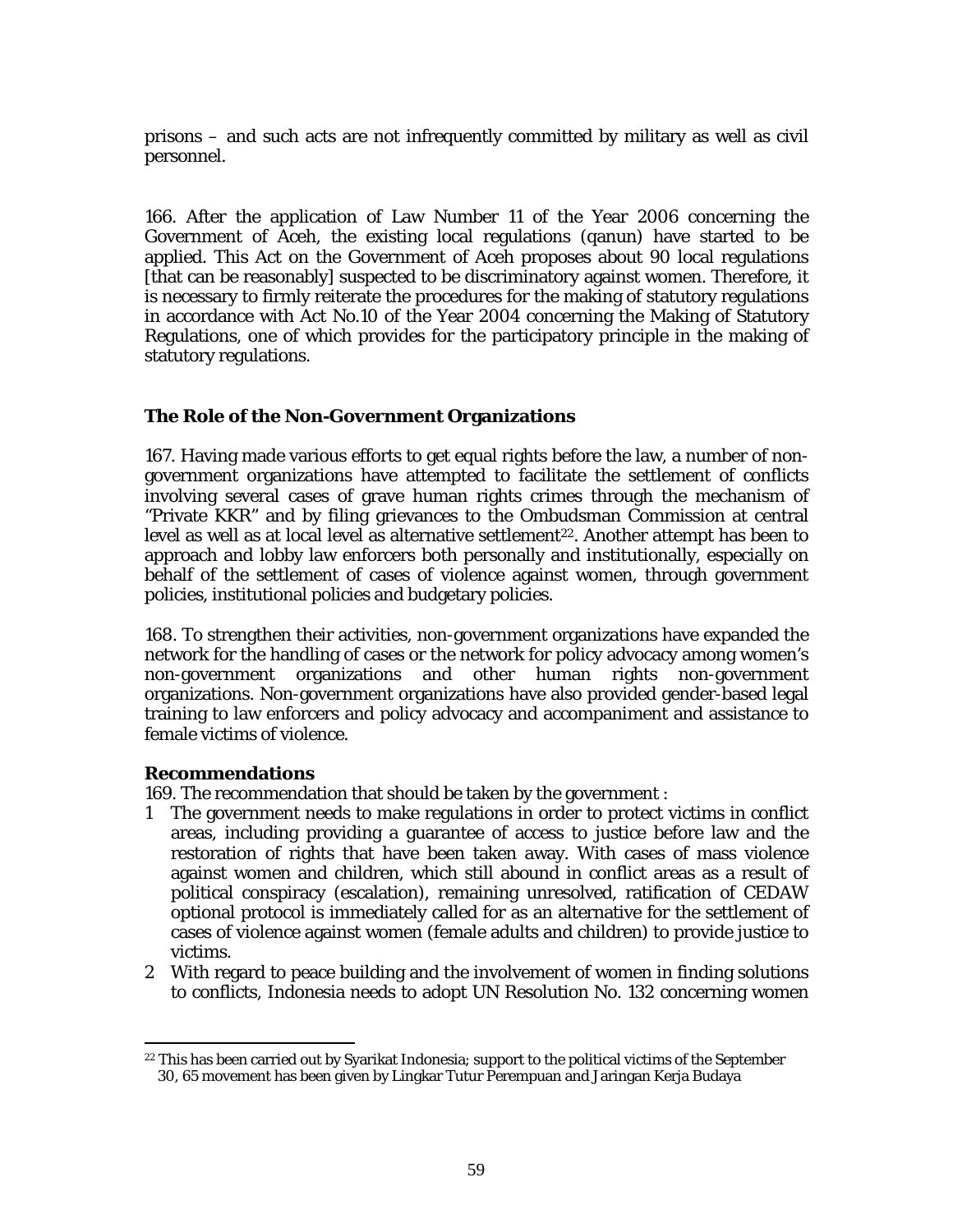and peace in order to provide more assurance to the participation of women in conflict areas in peace-building processes.

- 3 Involvement of non-government organizations in the process of drawing up policies derived from Act Number 13 of the Year 2006 concerning Witness and Victim Protection, such as the provision of aid, service and protection for victims and witnesses, for example, in the drafting of government regulations concerning the formation of Witness and Victim Protection Institute (LPSK) down to local level, and ensuring the existence of individuals/ personnel with gender perspective who will later on occupy a position in LPSK.
- 4 The government, using the participatory principle, needs to make regulations that ensure the implementation of court rulings on cases of violence against women that are subjected to civil proceedings, including the imposition of sanctions if the rulings are not executed.
- 5 The government needs to raise public awareness of the separation between the criminal court of general jurisdiction and the criminal court of military jurisdiction for military personnel who have committed a general crime. This will help women and children who are the victims of gender-based violence involving military perpetrators so that legal justice can be had by the victims without running into conflicts with bureaucracy and internal courts in military institutions.
- 6 It is necessary to conduct a survey on traditional regulations that are still discriminatory against women and approach needs to be made to traditional leaders/ figureheads to instill in them new understanding on gender so that gender equality and equitability in the life of the community can be slowly but surely realized.

## **14. Marriage and Family Law (Article 16)**

170. Indonesian laws and regulations that specifically govern matters pertaining to marriage and family relationship are Law No. 1 of the Year 1974 concerning Marriage and Government Regulation No. 9 of the Year 1975 concerning the Implementation of Law No. 1 of the Year 1974. In laws and government regulations made applicable prior to the ratification by Indonesia of the Convention on the Elimination of All Forms of Discrimination Against Women (CEDAW) through Act No. 7 of the Year 1984, there is a number of articles that govern marriage and family relationship in Indonesia that stand in opposition to article 16, subsections 1 and 2, of CEDAW.

171. Discrimination is still found in a number of articles that govern the right to step into the phase of marriage, child marriage and the setting of minimum age for marriage, the rights and responsibility of husband and wife in the course of marriage, the termination of marriage, and polygamy.

172. In addition, exclusively to the followers of the Islamic religion in Indonesia, the government also applies Presidential Instruction No. 1 of the Year 1991 concerning the Compilation of Islamic Law (KHI), which also governs matters pertaining to marriage and family relationship exclusively addressed to Muslims. With the KHI made applicable, many decisions by the Judges of Religious Courts on marriage and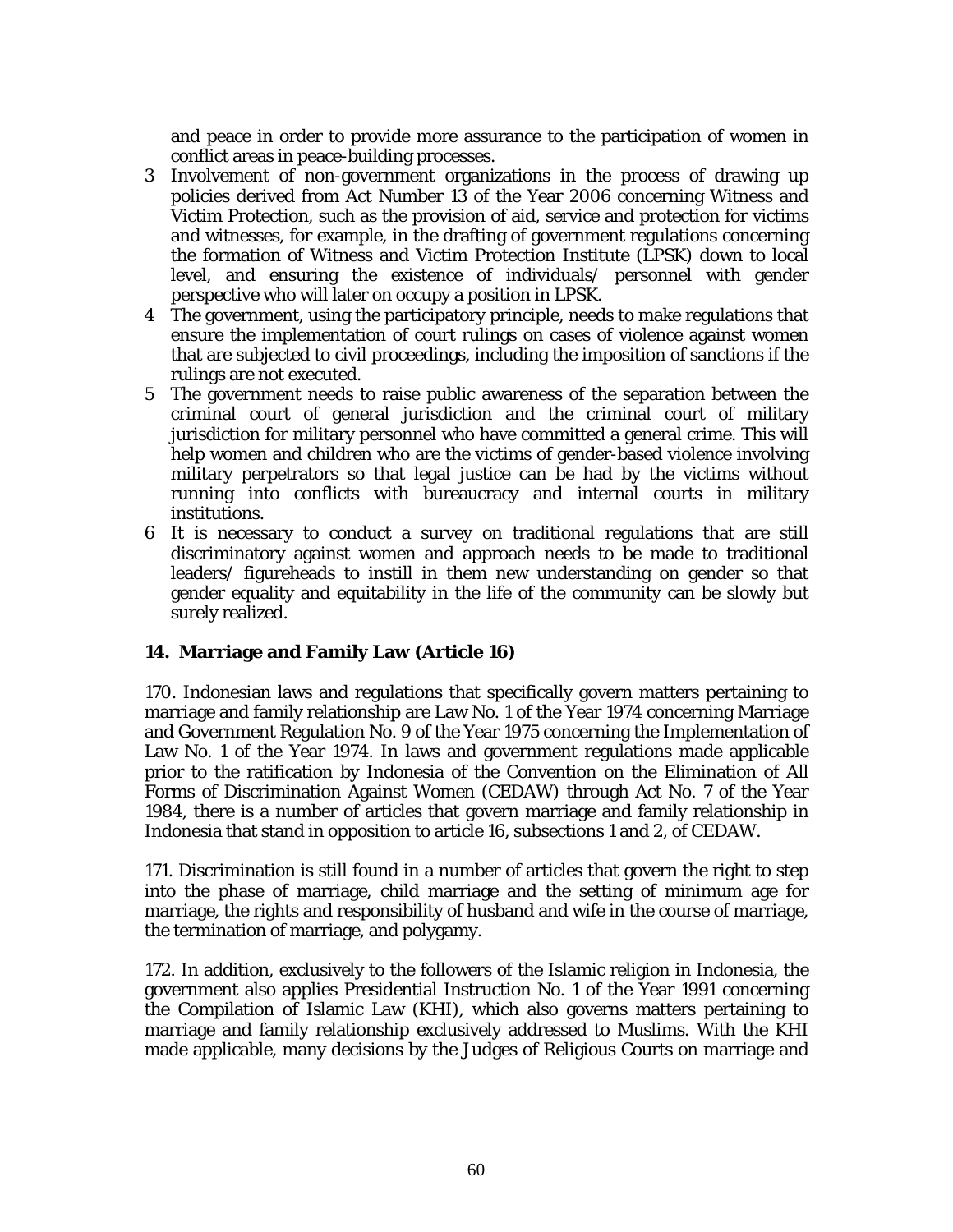family cases among Muslims have been made using the Compilation of Islamic Law as reference, and thus ignoring the National Marriage Law.

173. As far as its contents are concerned, the Compilation of Islamic Law indeed governs the same things as the ones governed under the Marriage Act, that is, on marriage and family relationship. However, the Compilation of Islamic Law is more influenced by the interpretation of Islamic teachings as it incorporates the views of Islamic system of jurisprudence serving as the legal foundation of Islamic religious, political and civil life (*Fiqh*). The Ministry of Religious Affairs in the year 2004 had made a Counter Legal Draft against the Compilation of Islamic Law which was then published by the Gender Mainstreaming Team of the Ministry of Religious Affairs. But a year later, the Minister of Religious Affairs froze the Counter Legal Draft. The government has since continued efforts to strengthen the legal status of the Compilation of Islamic Law in the legislation by incorporating it into the Draft Bill on Applied Law for Religious Courts.

174. The laws and regulations mentioned above still apply articles that do not respect and do not guarantee the realization of the equality of rights between women and men.

## **a. The right to step into the life's phase of marriage**

175. The provision under Law No. 1 of the year 1974 concerning Marriage, subsection (2) of article 6, still imposes a restriction on the marriage between a woman and a man younger than 21 years of age in that permission from the parents of both the woman and the man is required. Even though subsection 1 of article 6 of the same Act stipulates that a marriage must be based on agreement of both sides, that is, the prospective bride and the bridegroom, the right to step into a marriage is not fully granted to those under 21 because permission from their parents is still required. This also stands in opposition to the Convention on the Right of the Child and Law Number 23 of the year 2002 concerning Child Protection that stipulates that the age limit for a child to remain under the control of the child's parents is only up to 18.

176. The right that the parents have to give permission to their children to get married opens up opportunity for the parents to force their children to get married before the age of 21 and even at the age below 18. A survey involving 240 respondents on the island of Madura finds:

*"... there are several families that have married off their daughters at the age below 17. .... Marrying off daughters at early age is generally practiced by*  families that have already paired off their daughters since they are still small *even since they are still in their mothers' womb, as a consequence of the vow (solemn promise) that their parents have ever made to other families who are usually their friends or their close acquaintances"*.23

<sup>23</sup> Rachmah Ida Sunat, **Madurese Women in the Shackles of Tradition** (Yogyakarta: Gadjah Mada University Press, 2005), page 38.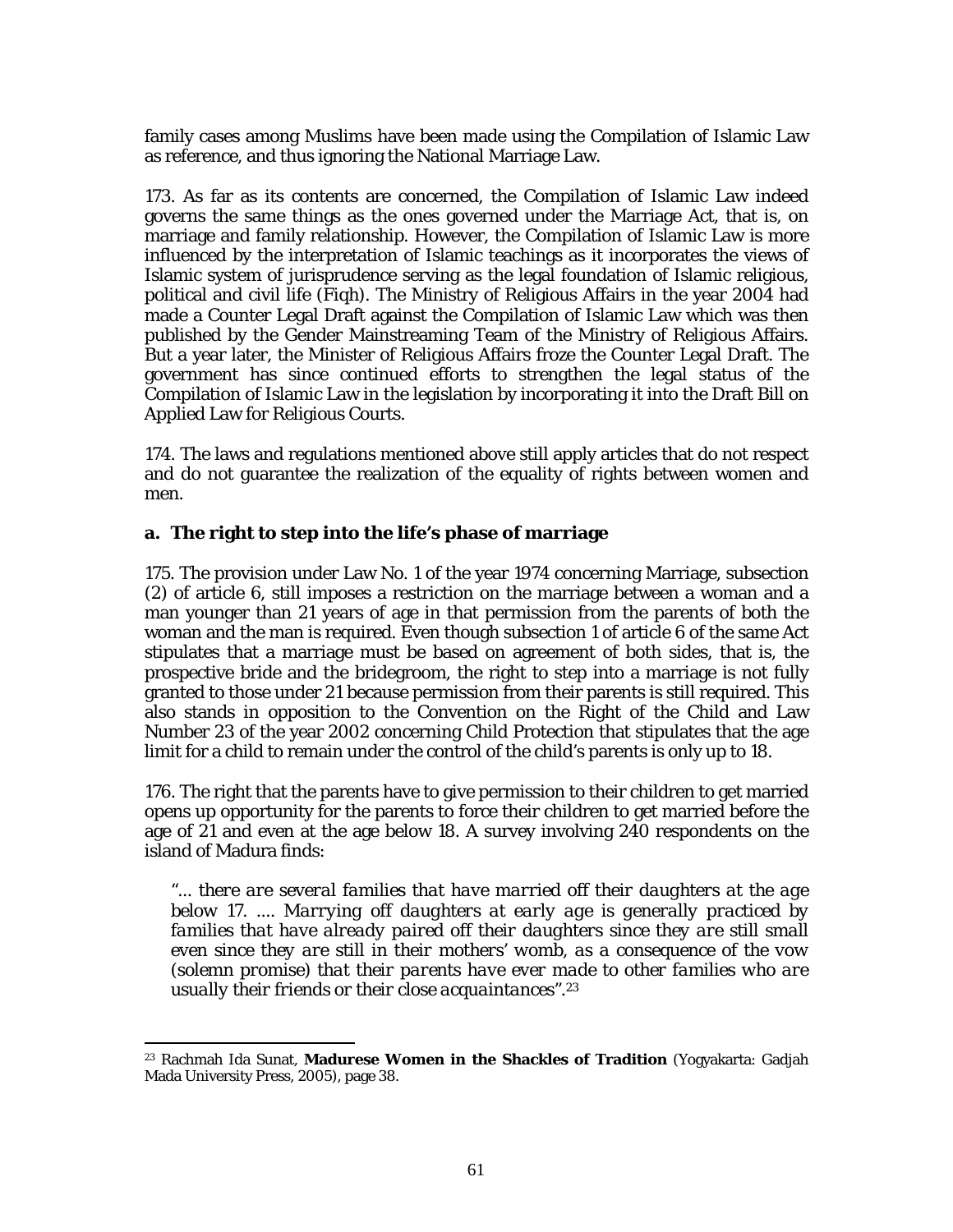177. The number of female children married off at a very young age with the permission of their parents is found in the data collected from eight districts with the Madurese sub-culture as follows:

| <b>Districts</b> | Married off at the age of or<br>less than 16 |
|------------------|----------------------------------------------|
| <b>Bondowoso</b> | 67,61%                                       |
| Situbondo        | 62,08%                                       |
| Probolinggo      | 58,56 %                                      |
| Pasuruan         | 44,77%                                       |
| Bangkalan        | 29,75%                                       |
| Sampang          | 38,65%                                       |
| Pamekasan        | 46,37%                                       |
| Sumenep          | 55.45 %                                      |

**Table 7 The Age of Women in 8 Districts with Madurese Sub-culture Upon Marriage** 

**Source:** National Social Economic Survey (Susenas), 2000

## **b. Child Marriage and Minimum Age for Marriage**

178. Subsection 1 of article 7 of Law No. 1 of the year 1974 concerning Marriage sets the minimum age for marriage for women, which is 16 years old, and for men, which is 19 years old. This opens up the possibility of the practice of female child marriages in Indonesia. The setting of minimum age for women to get married in Indonesia is contradictory to CEDAW, Convention the Right of the Child, and Act Number 23 of the year 2002 concerning Child Protection, given that the practice of marrying off one's daughters at the age below 18 should have been prevented and eliminated as demanded by the Conventions mentioned above and the Act on Child Protection.

179. According to the data of the Central Bureau of Statistics, the number of West Nusa Tenggara women who get married at early age, that is, at the age below 20, is quite great. The definition of what 'early age' means is relative but according to several studies on the ideal minimum age for women to get married and become pregnant from the aspect of health as well as from the psychological aspect, it is mentioned that the ideal age for women to get married is after they are older than 20. In their campaign programs, the government, which in this case is represented by the Ministry of Religious Affairs, District/ City Heath Services, National Family Planning Coordinating Board (BKKBN) or other related agencies, promotes 20 as the ideal age to get married. However, this is not effective enough to resolve the problem of the practice of marrying off daughters at a very young age because Act Number 1 of the year 1974 on Marriage makes that possible.24

180. The following is the data on the number (%) of the first marriage among women at a very young age that still frequently happens in several regions:

l 24 Wini Tamtiari, **Awig-Awig, Melindungi Perempuan dari KDRT?** (Customary Regulations, Protecting Women from Domestic Violence?) (Yogyakarta: Gadjah Mada University Press, 2005), pages 73-74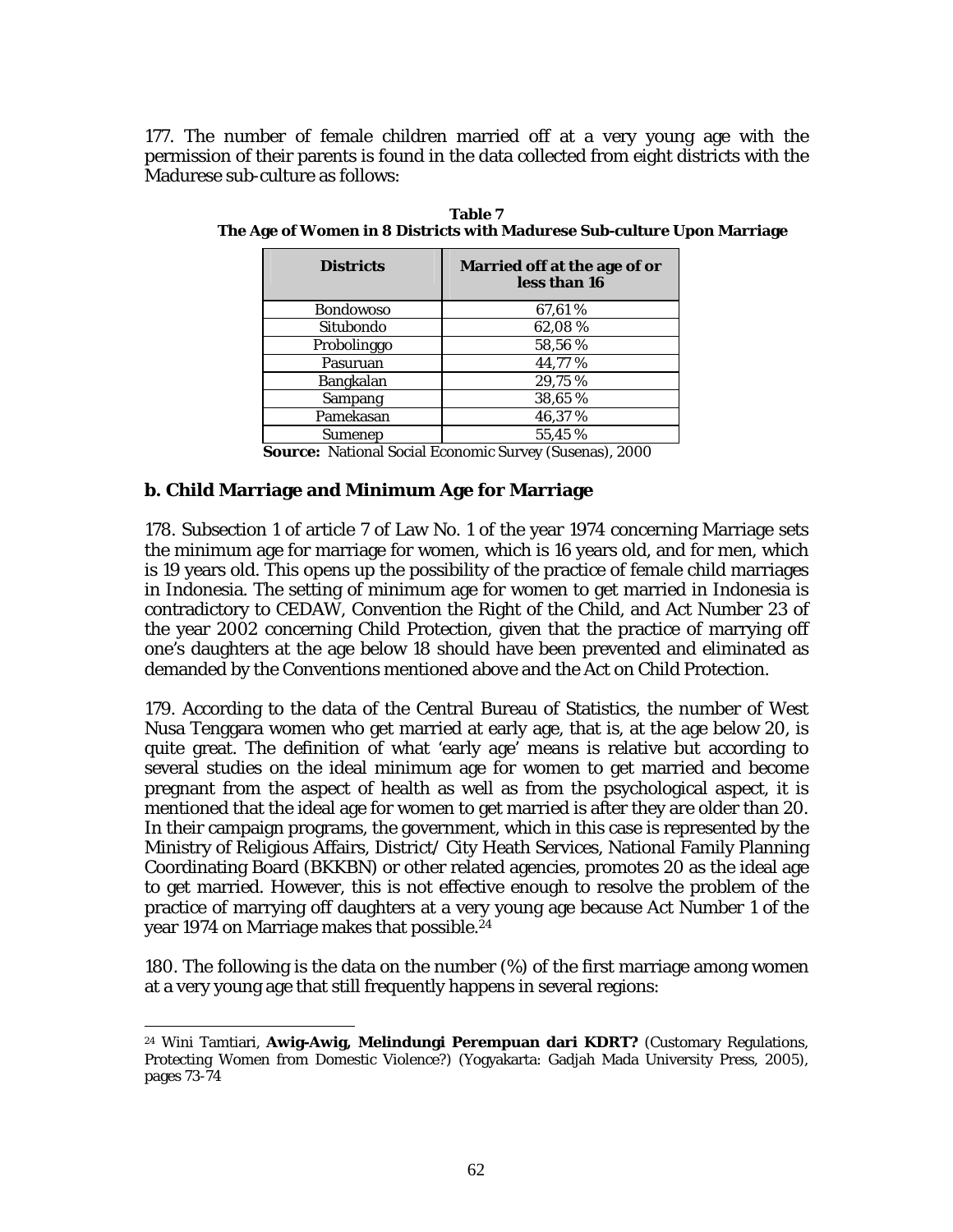| Table 8                                                                             |
|-------------------------------------------------------------------------------------|
| Women Who Get Married For the First Time in the 10–16 age bracket and the 17–18 age |
| bracket in West Nusa Tenggara                                                       |

| Years | The 10–16<br>age bracket | <b>The 17-18</b><br>age bracket |
|-------|--------------------------|---------------------------------|
| 1996  | 14,2%                    | 28,1%                           |
| 1997  | 14,4 %                   | 28,4%                           |
| 1998  | 10 %                     | 27,1%                           |
| 1999  | 8.2%                     | 28,7%                           |
| 2003  | $9.5\%$                  | 27.6%                           |

**Source:** National Social Economic Survey (Susenas), 2000

| Table 9                                         |
|-------------------------------------------------|
| <b>Women Who Were Younger than 15</b>           |
| <b>When They Got Married For the First Time</b> |

| <b>Districts</b>      | $\%$ |
|-----------------------|------|
| <b>West Lombok</b>    | 18.6 |
| Mataram               | 10.7 |
| <b>Central Lombok</b> | 20.7 |
| <b>East Lombok</b>    | 35.3 |

**Source:** National Social Economic Survey (Susenas), 2000

181. A survey concerning marriage practices among female children in Lombok finds the following phenomenon:

*"Officially, according to records at the Local [District] Offices of the Ministry of Religious Affairs of West Nusa Tenggara, there is no woman who gets married at the age under 16 and no man who gets married at the age under 19. Said the informant (a government officer with the Religious Affairs Office (KUA)), if the applicants do not fulfill the marriage requirements, including the requirement of minimum age for admission to marriage, the Marriage Registrar (PPN) will not register the marriage. However, the fact found shows many children under 15 are married. .......... There are two things that may cause such underage marriages go unregistered at or by the Religious Affairs Office. Firstly, the marriage is conducted underhand, that is, not registered, and secondly, falsification of identity has occurred in order for the marriage to meet the requirement to be registered at the Religious Affairs Office".*25

182. Practices of marrying off female children at early age are also found in the survey conducted in five areas of the Jakarta of low-class women who work to earn a living (249 respondents). Of them, 71,49 % are married (178 people), and it turns out that 8,4 % of the ones who are married get married for the first time in the 12-15 age bracket and 42,7 % get married in their teenage years  $(16-19 \text{ years})^{26}$ . The data also shows differences of the age at which they first get married among those coming from

 $\overline{a}$ 

<sup>25</sup> Idem, pages 74-75.

<sup>26</sup> Henny Wiludjeng, Attashendartini Habsjah & Dhevy Setya Wibawa, **Impacts of the Formalization of Gender Roles on Low-Class Women in Jakarta** (Jakarta: Center of Community Development Studies of the Atmajaya Catholic University of Jakarta in cooperation with LBH APIK Jakarta, 2005), page 21.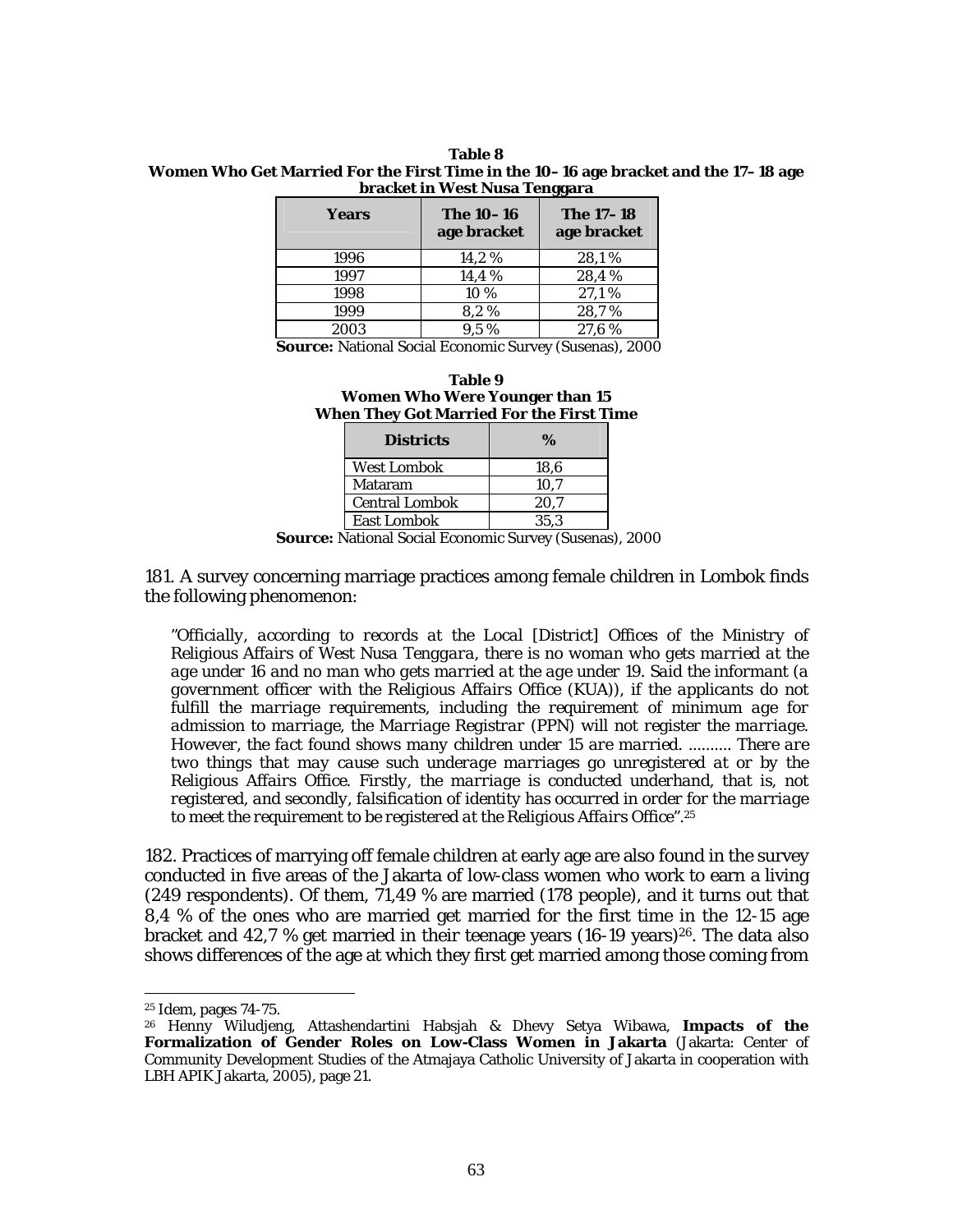different regions of origin. It is found that those who get married the most in the 12– 19 age bracket come from West Java (63%), followed by those who come from the Special Capital Region of Jakarta (56%), and East Java (50%) while those who get married for the first time at the age of adulthood (over 20 years old) are found to come from Central Java (62%) and from Sumatera and Kalimantan (70%)27.

### **c. The rights and responsibility of wife and husband in marriage and divorce**

183. Regulations concerning the right and responsibility of husband and wife in marriage in Indonesia are still unbalanced and discriminatory against women. The arrangement is ascribable to Law No. 1 of the year 1974 concerning Marriage. Subsection 3 of article 31 of the Act distinguishes the role of husband from the one of wife in marriage in that husband is the head of the family and wife is the housewife. Accompanying such division of role is the wife's obligation to do her best to take care of household affairs and the husband's obligation to protect his wife and provide every necessity of life for the household in accordance with his ability (subsection 2 of article 34).

184. Division of role between a woman and man during their marriage restricts the freedom to have equal rights and responsibility between husband and wife in marriage. For example, as a legal consequence and result of the formalization of such roles, if a wife does not take care of household affairs at home and work outside home to finance all the needs of life of her household, she may be accused of not carrying out her obligations as a good housewife as required under Act Number 1 of the year 1974. As a result of the implementation of such a law, the relationship between husband and wife becomes unbalanced.

185. The formalization of the roles of women and men in marriage and the unbalanced relationship between husband and wife show not only gender inequity made legitimate by law but also open up possibility of domination and violence against women in marriage relationship. This is reflected in the survey conducted by the LSPPA team in the year 1999:

*"….. amongst the Javanese people in Limbangan, Central Java, who are Muslims, to a child has been introduced, since early age, norms of division of roles in household. Women as housewives have the obligation to serve the need of consumption of the family and to take care of children. Women are considered not allowed to become the head of the household, particularly to be in charge of the function of regulator and 'judge.' Men have the obligation to be the head of the family. As long as a man still has a wife, he is not allowed to be too involved in the day-to-day chores or household duties that may result in the reduction of his dignity"*28.

186. Husband's cruelty against wife in marriage is still difficult to disclose and is far from the reach of legal protection because many marriages are still not registered at the registry office or the Religious Affairs Office. Law No. 1 of the year 1974

<sup>27</sup> Idem, page 24.

<sup>28</sup> Idem, page 2.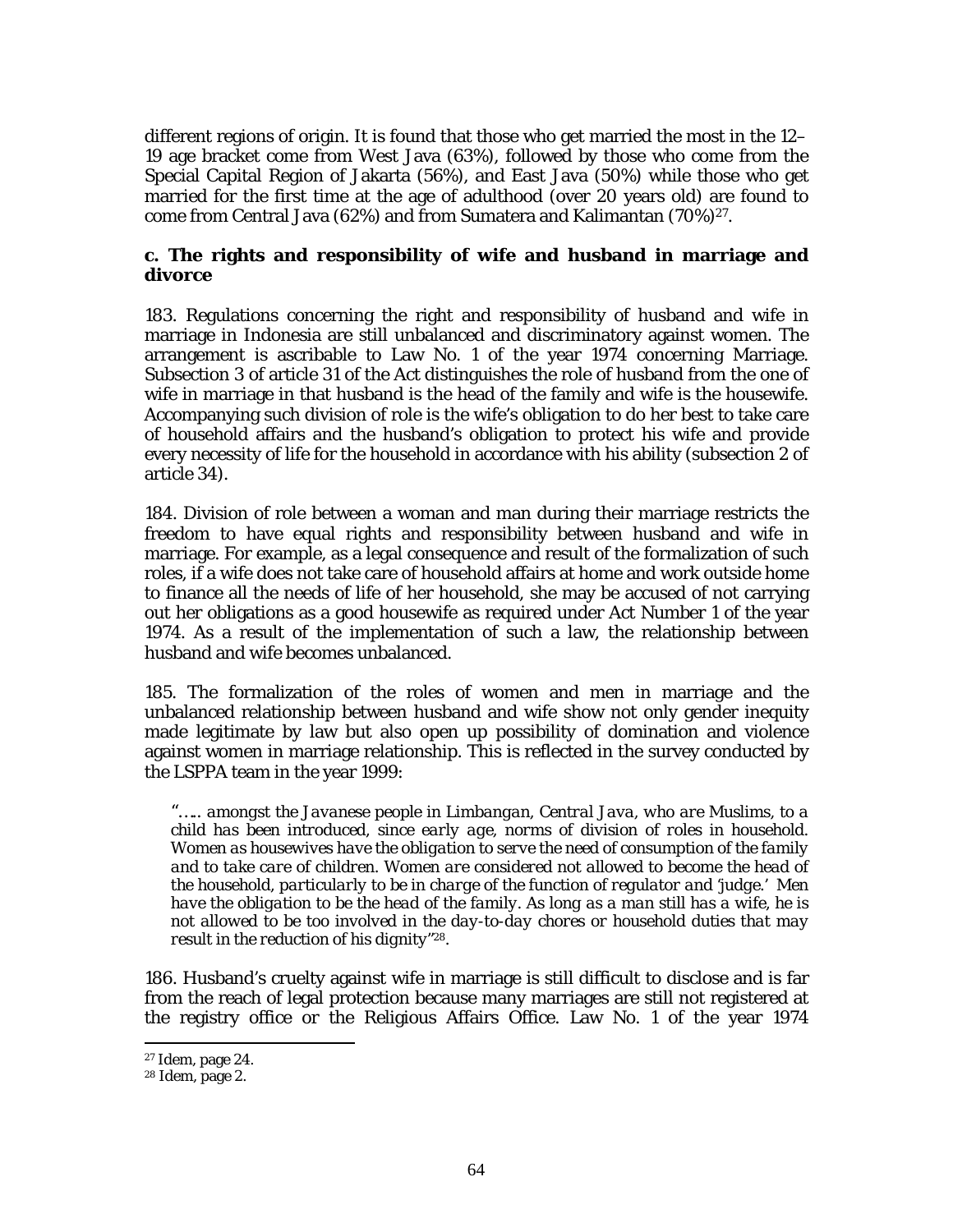concerning Marriage only protects registered marriages. Thus, a woman whose marriage is unregistered is not entitled to have her rights in such a marriage legally protected. The same also holds true for the children who were born in such a marriage. The marriage Law is still contradictory to Act No. 23 of the year 2004 concerning the Elimination of Domestic Violence that aims at providing protection to women from violence in marriage.

187. In Indonesia, there is no National Statistics that records data [or statistics] on Violence against Women including Domestic Violence. Reports from Women's Crisis Center (WCC), police offices, medical service institutions and other institutions (such as courts, psychological service institutions, etc) show that cases of violence against women are on the rise. Data from the National Commission of Anti-Violence against Women show that 82% of 15,515 women who reported violence are married and the perpetrators are their own husbands  $(2006)^{29}$ . Statistical data from a Women Crisis Center (*WCC*) in Jakarta (Mitra Perempuan's WCC) show that it handles about 455 cases per year and that 9 out of 10 women who have requested help from *WCC* have been subjected to more than just one type of violence (physical, psychical, sexual, or economic pressure and abandonment) 30.

188. Even though Law Number 23 of the year 2004 has already declared domestic violence a crime, has prohibited it and rules that those committing it will be prosecuted and penalized, the Compilation of Islamic Law still allows domestic violence against wives, as provided for under article 48 of the Compilation concerning *Nusyuz* (wife's disobedience towards husband). This article provides authority to husband to commit violence against wife.

189. Another form of discrimination against women provided for under the Compilation of Islamic Law refers to the obligation imposed on a divorced wife to wait for three months (known as *masa iddah*, which is generally a period of 100 days) during which she is not allowed to marry another man. Such waiting obligation is only imposed on women and never on men.

190. The application of customary traditions in a community that makes it possible for violence against wife in marriage to occur takes place in several regions in Indonesia. In East Nusa Tenggara, for instance, there is a Belis tradition (the giving of a dowry in the form of a good( an article by a would-be husband to a would-be wife). The giving of the dowry is intended as a token of appreciation to the woman. In practice, however, this tradition can be wrongly interpreted and be used as a tool to legitimize violence that the husband or his family inflicts on or commits against the wife that he/ his family has "bought" with the dowry and is therefore entitled to have control over her.

 $\overline{a}$ 

<sup>29</sup> National Commission of Anti-Violence against Women, **At Home, in Evacuation and in a Court of Law: Violence against Women from Region to Region, Records of Violence against Women of the year 2006** (Jakarta: Komnas Perempuan), page 10.

<sup>30</sup> Mitra Perempuan's *Women's Crisis Center*, **Statistics on Domestic Violence, Data Sheet of the year 2005**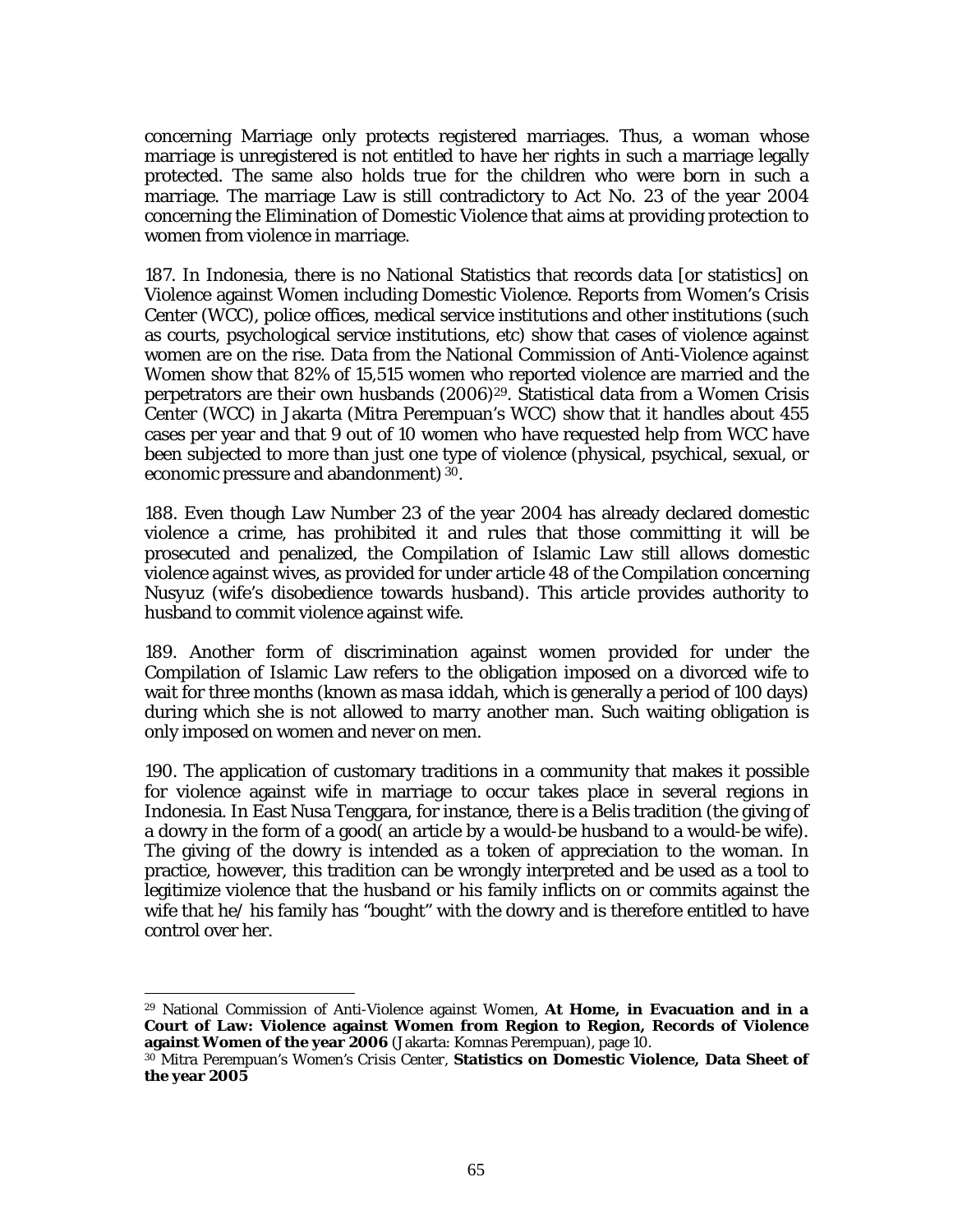191. Many marriages which are conducted according to a tradition or a religion are considered valid by local communities even though they are not registered officially are marriages that are mostly detrimental to women and children because marriages that are protected by law are only those that have been registered at a civil registry office or a religious affairs office. As a result, there are many instances in which a woman whose marriage is not registered officially is abandoned together with her children when her husband deserts them. Another example concerns contract marriages, which are performed according to the Islamic religion (*nikah mut'ah/ trial marriages*). Such marriages, which are not registered at a civil registry office, abound in several regions in Indonesia. A community organization in Lombok has noted that almost 70% of couples in Lombok have not officially registered their marriages because they cannot afford to pay for the cost.

## **d. Discrimination in the form of polygamy**

192. Religions and traditions play a very significant role in the practice and tradition of polygamy in Indonesia. The practice of polygamy has been ongoing long before Islam entered Indonesia. Anthropological researches show that the practice of polygamy on the island of Java has already existed before the advent of Islam on the island where Balinese communities whose religion was Balinese Hinduism had already practiced polygamy. The Balinese Hinduism initially comes from Java. It entered Bali during the era of the Kingdom of Majapahit.31 Polygamy on the island of Bali is also legitimized by Hinduism.32 Then, the tradition and practice of polygamy were reinforced through the introduction of Islam and its spread in early 13th century. Islam allows a Muslim husband to have more than one wife even though there is a limit of four wives for which the interpretation of the Koran's An-Nisa (4) verse 3 is used as a basis. This tradition and practice of polygamy have since been there and have been going on for centuries in society because they get strong protection from Islamic teachings, and are then legitimized by the State through an Act that has provided for it since 1974 until now.

193. Subsection 2 of article 4 of Marriage Law governs the reasons for polygamy in that a husband may have more than one wife by using one of three reasons related to the condition of his wife, that is:

1. Wife is unable to carry out her obligations as a wife;

l

- 2. Wife becomes physically disabled or catches an incurable disease;
- 3. Wife is unable to give birth to a child as a descendant.

The husband's request for polygamy can be submitted to the court with the approval of his wife and with a guarantee that he will fairly treat his wives and children.

194. Such arrangement does not provide protection to women as wives with the physical conditions mentioned above from discrimination. Such conditions can, quite the contrary, be used as reasons to legitimize discriminatory treatments towards

<sup>31</sup> James A. Boon, **The Anthropological Romance of Bali** 1597-1972 (Cambridge: Cambridge University Press 1977), pages 1-7.

<sup>32</sup> R. Van Eck, "The fate of women in Bali, in Marai Ulfah Subadio and T.O. Ihromi (editor), **Role and Position of Indonesian Women** (Yogyakarta: Gadjah Mada University Press, 1983), page 56.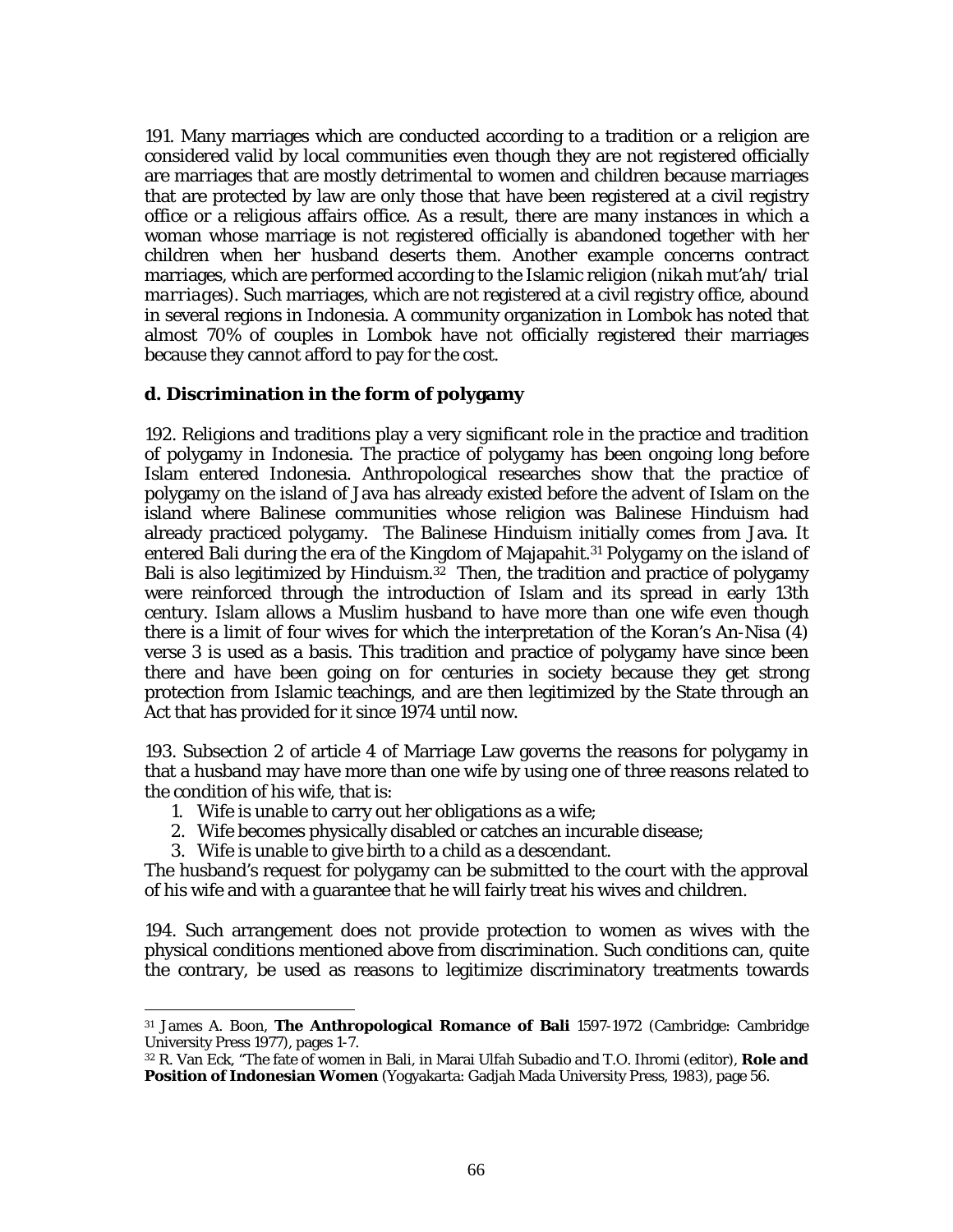women, which lessen the enjoyment of the fundamental rights of women in marriage relationship.

195. According to legislation, a request or application for polygamy must be made to a Religious Court, which would then decide whether or not to grant the request. However, in most cases, husbands practice polygamy without the ruling of the Religious Court so that the number of cases examined in court sessions is only a few. There has even been a legal charge brought by a husband to the Constitutional Court  $(2007)^{33}$ . He rejected the provision of Act No. 1/1974 that requires a husband to first get permission from a Religious Court before he can practice polygamy. He reasoned that the Religious Court had no authority to govern this issue because in his opinion, Islamic law does not govern it that way.

| Year               | <b>Permission</b><br>for polygamy | <b>Declaration of</b><br>divorce | <b>Suit for</b><br>divorce |
|--------------------|-----------------------------------|----------------------------------|----------------------------|
| 1998               | հ                                 | 57                               | 572                        |
| 1999               | 2                                 | 68                               | 496                        |
| 2000               | 18                                | 77                               | 451                        |
| 2001               | 11                                | 68                               | 487                        |
| 2002               | 9                                 | 44                               | 453                        |
| 2003               | 8                                 | 35                               | 391                        |
| 2004 (5<br>months) | 5                                 | 13                               | 184                        |

**Table 8 Number of cases tried at the Religious Court of Selong in East Lombok** 

**Source:** The Office of the Religious Court of Selong, East Lombok

The above-mentioned table shows the number of applications for getting the permission to practice polygamy filed/ made by husbands in a Religious Court in East Lombok. In addition, many polygamy cases are also found in the suit for divorce filed by wives for the reason that they are unwilling to give a go-ahead to their husband to practice polygamy or because their husband has already practiced polygamy without their approval or their knowledge. And because the wife does not want to be forced to accept her husband's wish to take another wife, the option is to sue her husband for divorce.

196. In addition to Marriage Act, the government has also applied a regulation that governs permits for polygamous marriages and divorce for Civil Servants, that is, Government Regulation Number 10 of the year 1983 and Government Regulation Number 45 of the year 1990 concerning marriage and divorce permits for civil servants. These two government regulations make it possible for government officials who are the superiors of civil servants to make an intervention by giving their support (permission) to male civil servants who want to take another wife and also to make another intervention by not giving permission to female civil servants who are willing to be taken wife by a polygamous husband to marry the man.

l

<sup>33</sup> Media Indonesia daily, Jakarta: May 11,2007.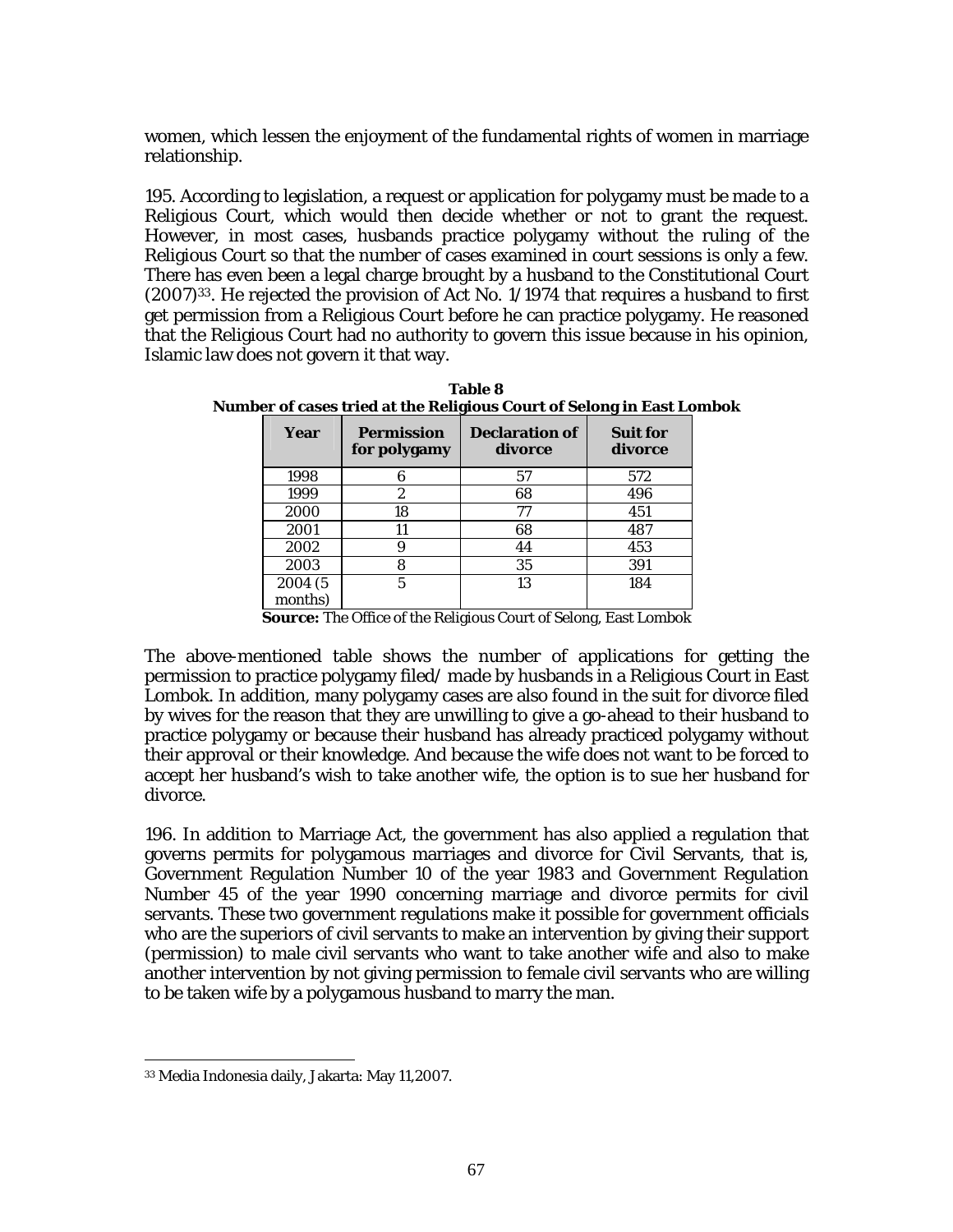197. Such intervention from the government is clearly very discriminatory against women and does not prove protection to female civil servants from discrimination in the form of polygamy.

198. Article 4 of Government Regulation No. 10 of the year 1983 stipulates that:

- 1. A male civil servant who wishes to have more than one wife is required to first obtain permission from government official [his boss].
- 2. A female civil servant is not allowed to become a second/ third/ fourth wife.
- 3. The request for permission as referred to under subsection (1) must be made in writing.
- 4. In the letter of request as referred to under subsection (3), complete reasons must be stated as to why the request for permission to have more than one wife is made.

#### **Efforts to Respond to Critical Issues**

199. Efforts that the [Central] Government makes nationally and local governments make are very varied and have not responded to critical issues as a whole. Meanwhile, efforts that civil society including non-government organizations and academicians make have not been fully supported by the government. Several notes below refer to efforts that the government and civil society have made:

- 1. Legal protection measures for women proposed by communities and approved by the government and the parliament have been issued in the form of Act No. 23 of the year 2004 concerning Elimination of Domestic Violence and Government Regulation No. 4 of the year 2006 concerning Organization and Collaboration for the Recovery of Domestic Violence Victims. This Act and Regulation belong to a significant legal protection framework for the elimination of violence against women, in particular, domestic violence, and to support the efforts of women's organizations and the government in providing services, accompaniment/ assistance, rehabilitation of victims and crisis centers for women (Women's Crisis Centers).
- 2. Efforts to amend the Marriage Act and a number of related government regulations have become a plan of action that the government carries out or that is proposed by community. However, the drafts of the amendment to the Act and government regulations have not been included into the list of priority for the amendment to national legislation, which is referred to as the National Legislation Priority. On the other hand, civil society including non-government organizations and academicians have pressurized the government and the House of Representatives to amend the Marriage Act and associated government regulations.
- 3. The government through the Ministry of Religious Affairs in the year 2004 has developed a Counter Legal Draft against the Compilation of Islamic Law (published by the Gender Mainstreaming Team) which is full of criticisms and proposals to revise the Compilation of Islamic Law. But a year later, the Minister for Religious Affair froze the Counter Legal Draft. What's more, the government attempted to strengthen the legal status of the Compilation of Islamic Law by incorporating it into the Draft Bill on Applied Law for Religious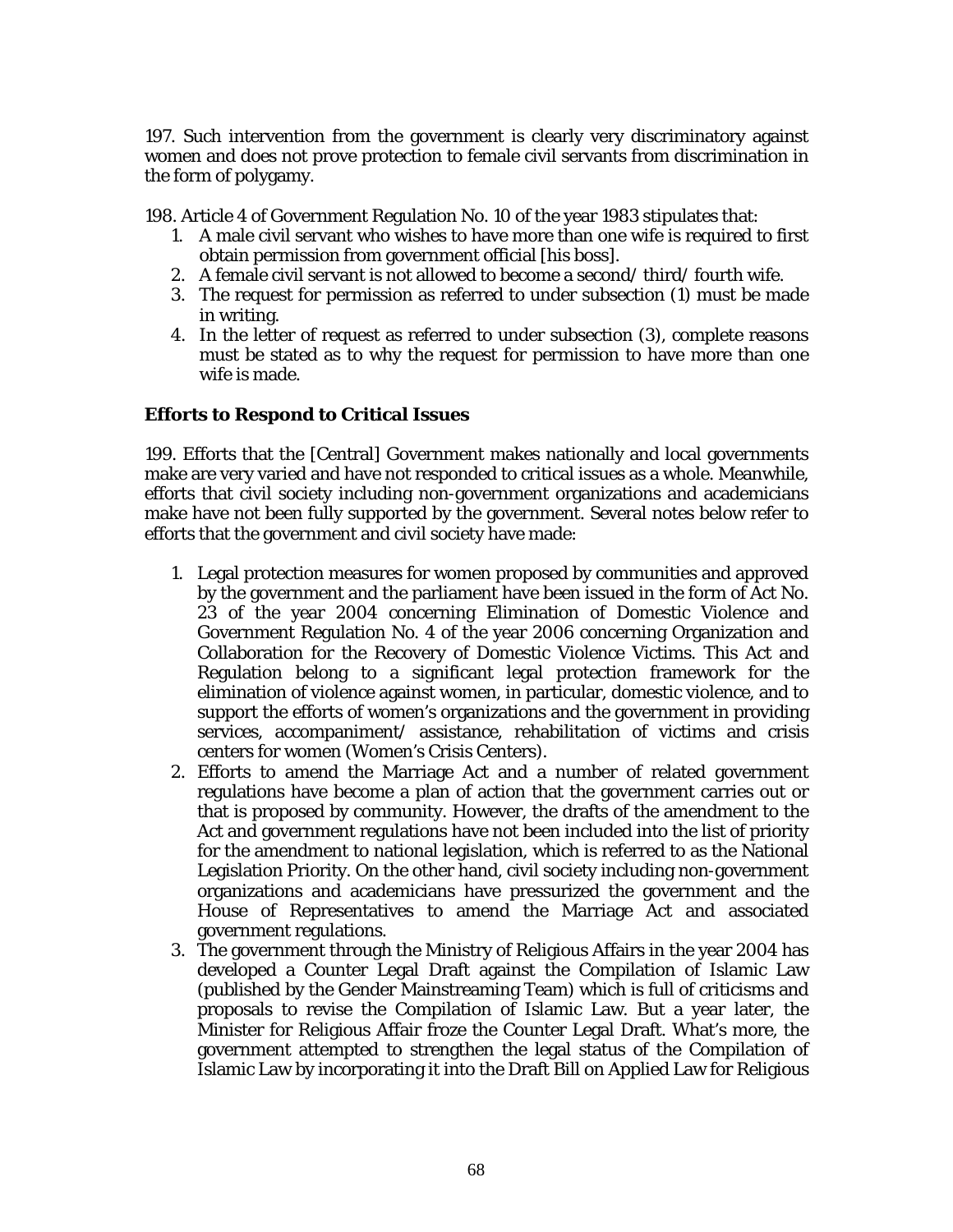Courts. This measure does not respond to critical issues at all and becomes a regress in efforts to eliminate discrimination against women. On the other hand, civil society and non-government organizations support the Counter Legal Draft against the Compilation of Islamic Law and urge the amendment of Compilation of Islamic Law articles that are still fraught with issues that are critical and discriminatory against women.

- 4. There is a number of government regulations at local level that legitimize practices of discrimination against women in marriage including the government regulation on polygamy issued by the Local Government in Lombok, which, in practice, enables men to practice polygamy by paying a sum of money.
- 5. Non-government organizations, research institutions and universities have conducted a lot of surveys/ researches and collection of data on the issue of discrimination and violence against women. Many of the results of such surveys are used as references for advocating changes in policies, laws and regulations as proposed by non-government organizations and the House of Representatives.

#### **Recommendations**

200. There are some recommendation that should be taken by the government :

- 1. To immediately accelerate the amendment to the Marriage Act, in particular to articles that govern child marriages and the age limit for marriage, the right to get married, the formalization of the role and responsibility of husband and wife in marriage and divorce, the promotion of the principle of monogamy and the refusal of polygamy.
- 2. To immediately accelerate changes and revoke government regulations related to marriages that are still discriminatory against women, including Government Regulation Number 9 of the year 1975, Government Regulation Number 10 of the year 1983 in conjunction with Government Regulation No. 45 of the year 1990 and the Compilation of Islamic Law including the Draft Bill on Applied Law for Religious Courts.
- 3. The government in cooperation with community should carry out monitoring and prevention of practices of marrying off female children under the guise of the application of customary traditions, religious practices/ conventions or because such marriages are arranged/ forced by parents and due to the pressure of local [cultural, religious] environment.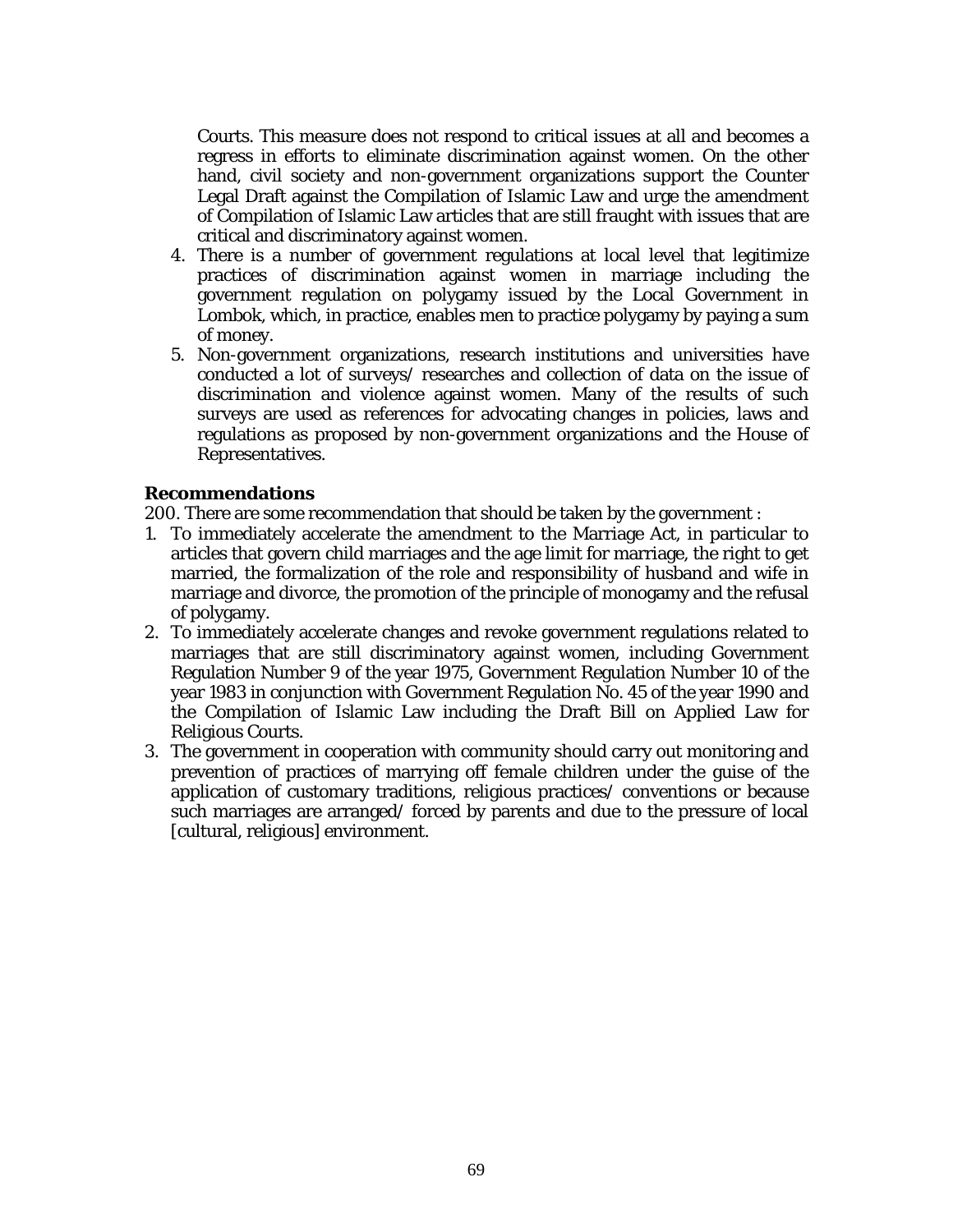# **Appendix**

# **PROFILE**

# **Members of CEDAW Working Group Initiative**

Coordinator : Rena Herdiyani Secretariat : KALYANAMITRA Jl. Kaca Jendela II, No. 9, Rawajati, Kalibata Southern of Jakarta, 12750 INDONESIA, Phone : 62-21-7902109, Fax : 62-21-7902112 E-mail : cedaw\_workinggroup@yahoo.com

Details about organization members of CEDAW Working Group Initiative :

## **1. Aliansi Pelangi Antar Bangsa (APAB)**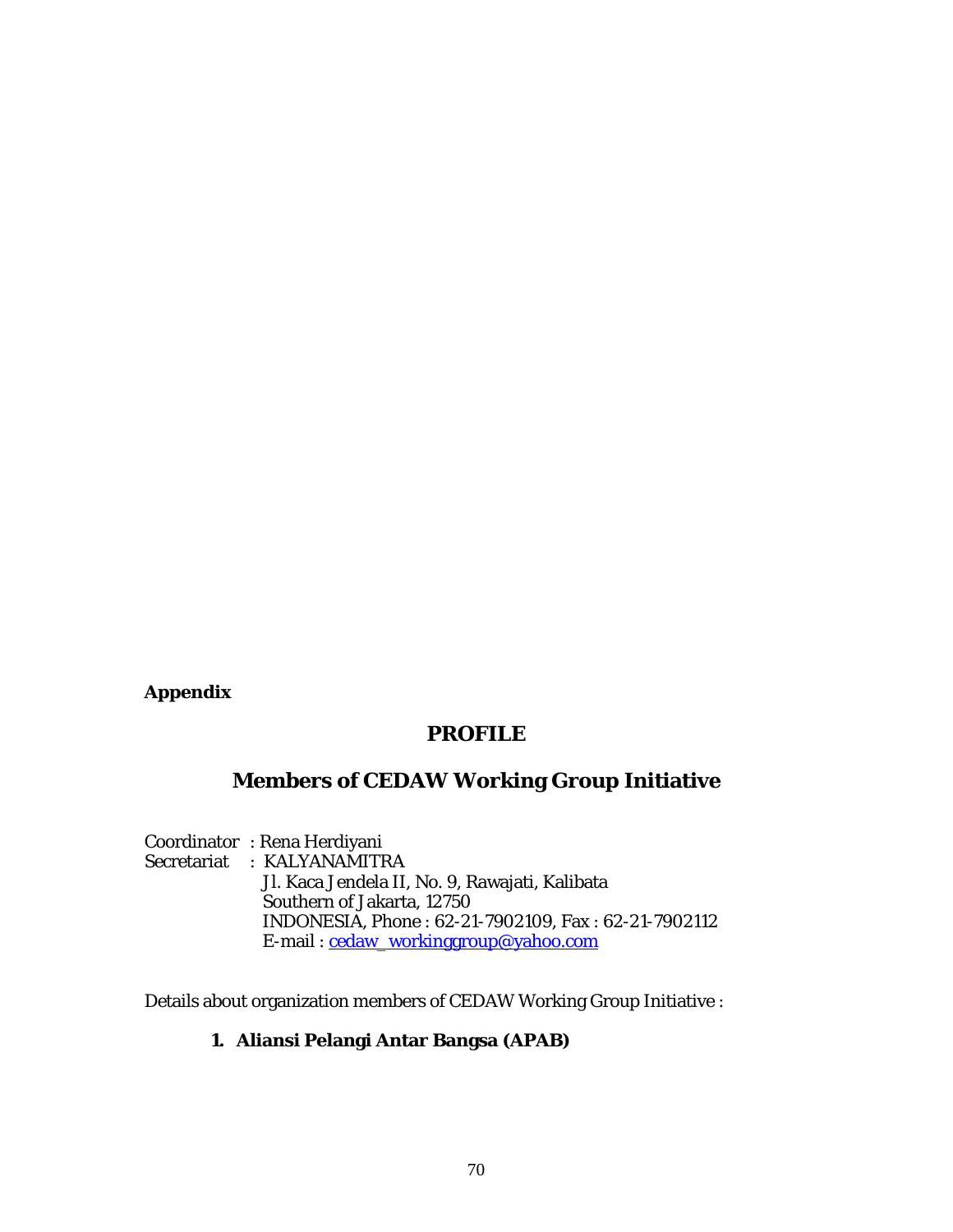Aliansi Pelangi Antar Bangsa is coalition of individuals and organizations who are concerned about the difficulties and discrimination faced by people in mixed Indonesian-foreign marriages. Since September 2002, APAB has campaigned for changes in the laws that have an adverse impact on children, wives and husbands in mixed marriage families. For mixed marriage families, these laws threaten the rights that are supposedly guaranteed by Indonesia's own laws on child protection and by its ratification of international conventions on human rights and discrimination. APAB advocates to parliament and the government and raises awareness among the public about the need to change these laws, many of which were made many years ago in response to certain political or social conditions.

Address : Jl Lebak Bulus II/8 Kav. 30, Panorama Lebak Bulus, Southern of Jakarta, INDONESIA Tel/Fax: (62-21) 769 2266 E-mail : aliansi\_pelangi\_apab@yahoo.com Website : www.aliansipelangi.org Contact Person : Dewi Tjakrawinata (Coordinator), Sally, Karin

#### **2. Kalyanamitra** *(Women's Communication and Information Center)*

Kalyanamitra was founded in Jakarta on 28 March 1985. It started as an independent women organization that initially brought up issues on women workers, by processing information for discussion materials among grass root women. As a non-government organization, Kalyanamitra working in the areas of community building, documentation and dissemination of critical information (publication), woman-specific library, education and awareness building of women issues, campaign, feminism advocacy to the promotion of gendersensitive policies. Together with other institutions or influences, Kalyanamitra takes part in promoting women rights, developing and strengthening the network for promoting a social movement that liberates women from all kinds of violence, poverty, and underdevelopment toward democratic, and socially impartial society.

Address : Jl. Kaca Jendela II No. 9, Rawajati, Kalibata, Southern of Jakarta, INDONESIA Tel : (62-21) 7902109 Fax : (62-21) 7902112 E-mail : ykm@indo.net.id Website : www.kalyanamitra.or.id Contact Person : Rena Herdiyani (Executive Director), Listyowati

#### **3. Indonesian Women's Coalition for Justice and Democracy (Koalisi Perempuan Indonesia/ KPI)**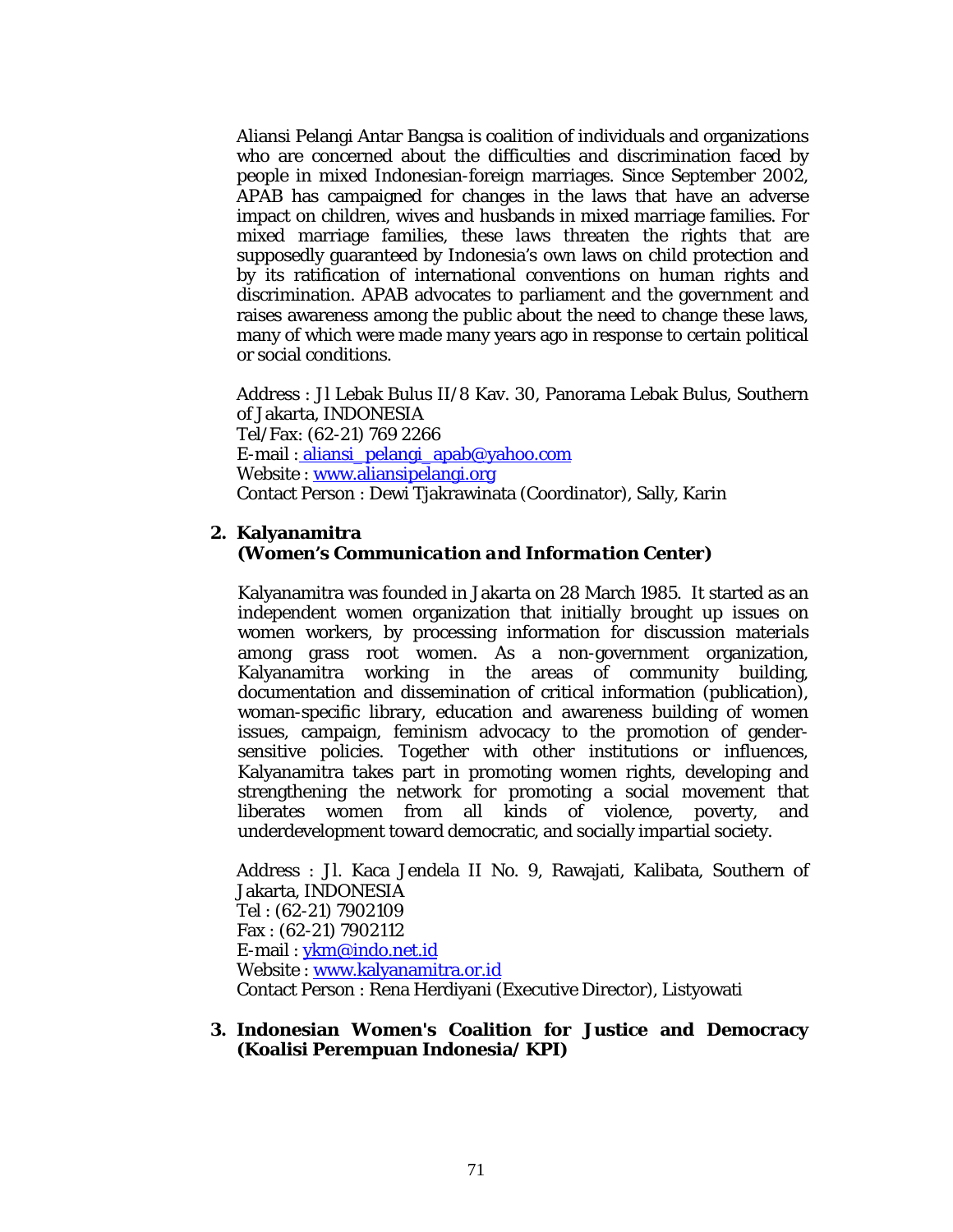This organization was established in Yogyakarta, on December 17, 1998. The Establishment this organization was declared by women activist groups in Jakarta with support from 75 women activits from another areas. This action was a part of reform movement in demonstration activities during Soeharto era. Koalisi Perempuan Indonesia is women organization which has high commitment and struggle for justice and democracy with their principles and values of honesty, openness, equity, equality, sisterhood, freedom, social democracy, pluralism, etc.

Koalisi Perempuan Indonesia has 66 branch in several areas in Indonesia, which consist of 400 "Balai Perempuan" (Women Grassroot Communities) at villages level. The organization has 4 main programs : political education for women, organization development, information and documentation, and advocacy for public policy. There are 18 sectors/ group of issues in KPI, such as women farmers, widows, LBT, fisherwomen, migrant workers, labor, teenager/ student, sexual workers, etc.

Address of National Secretariat : Jl. Siaga I No.2B RT/RW.003/05, Pejaten Barat, Pasar Minggu, Southern of Jakarta, 12510, INDONESIA Tel/ Fax : (62-21) 7918-3221 / (62-21) 7918-3444/ (62-21) 91000-76 E-mail : sekretariat@koalisiperempuan.or.id Website : www.koalisiperempuan.or.id Contact Person : Masruchah (General Secretary), Loly Suhenti, Mike VT

#### **4. Legal Aids of Indonesian Women's Association for Justice (LBH APIK)**

LBH-APIK was formed by APIK, (Womens Association for Justice) which was established since 2001. LBH-APIK Jakarta is non government organization that aims to create a society that is just, prosperous and democratic by promoting equality between men and women in all aspects of life, including politics, economy, society and culture. LBH-APIK works to promote the development of a legal system that can take the perspective of women; that is, a just legal system that considers the patterns of power relations in society, especially male-female relations. LBH-APIK Jakarta provides legal protection for women in and out of court; carries out research and policy studies; handles legal problems, as well as distributing various types of information about the law and gender through various forms of media. LBH-APIK Jakarta also facilitates learning in order to encourage a change in the attitudes, culture and way of thinking among society and government agencies, to produce a legal system and government policies that are fair and reflect a gender perspective.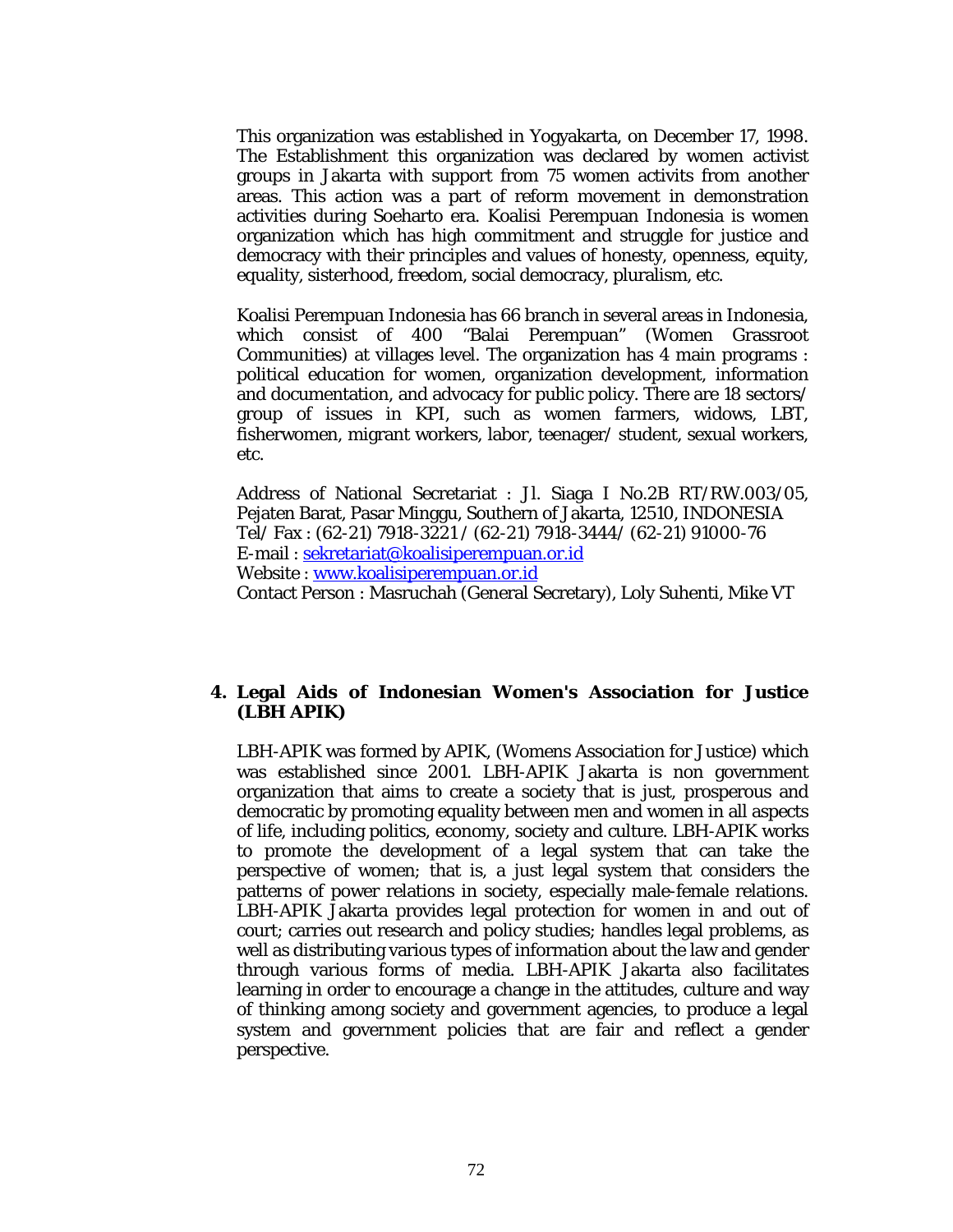Address : Jl. Raya Tengah No.16 RT 01/09, Kampung Tengah, Kramatjati, Eastern of Jakarta, 13540, INDONESIA Tel/ Fax : (62-21) 87797289 Email : apiknet@centrin.net.id Website : www.lbh-apik.or.id Contact Person : Estoe Rakhmi Fanani (Director), Umi Farida

#### 5. **Mitra Perempuan (Women's Crisis Centre)**

This organization was established on June 28, 1995 in Jakarta. Mitra Perempuan concerns in giving hotline services, counselling, and assistance (medical assistance, law, and shelter) for women and children victim of violence, especially for domestic violence cases. Mitra Perempuan always has relationship/ networking for charity and humanity, to eliminate violence against women.

Address : Jl. Tebet Barat Dalam IV B /No. 23, Southern of Jakarta, 13041, INDONESIA Tel : (62-21) 83790010 (Jakarta), (62-21) 7412149 (Tangerang), 62-251-

331418 (Bogor) Fax : (62-21) 8298089

E-mail : mitra\_perempuan@yahoo.com; mitra\_perempuan@plasa.com mitra@perempuan.or.id

Website : www.perempuan.or.id

Contact Person : Rita Serena Kolibonso, SH, LLM, (Executive Director), Siska Christanty, Evie Permatasari

# **6. Rahima ( Center for Training and Information on Islam and Women's Rights)**

Rahima, the Centre for Education and Information on Islam and Women's Rights Issues is a non-government organization that focuses on the empowerment of women with an Islamic perspective. Rahima has developed in response to the need for information regarding women's rights issues within Islam. In the beginning Rahima's focus was on the training and dissemination of information (concerning women rights within Islam) to local community Muslim groups and Pesantrens (Islamic boarding schools) but, with increasing interest in gender issues in Indonesia in recent times, Rahima has now extended its network to women's NGOs, Islamic women organizations and university groups e.t.c.

Rahima also concern in motivating and encouraging Islamic discourses, in order to strengthen the position of women within Islamic society. Through strengthening the position of women (based on equality and justice) and raising gender awareness, Rahima hopes to create a public democracy within Indonesian society.

Address : Jl. Pancoran Timur IIA/10 Perdatam, Pasar Minggu, Southern of Jakarta, INDONESIA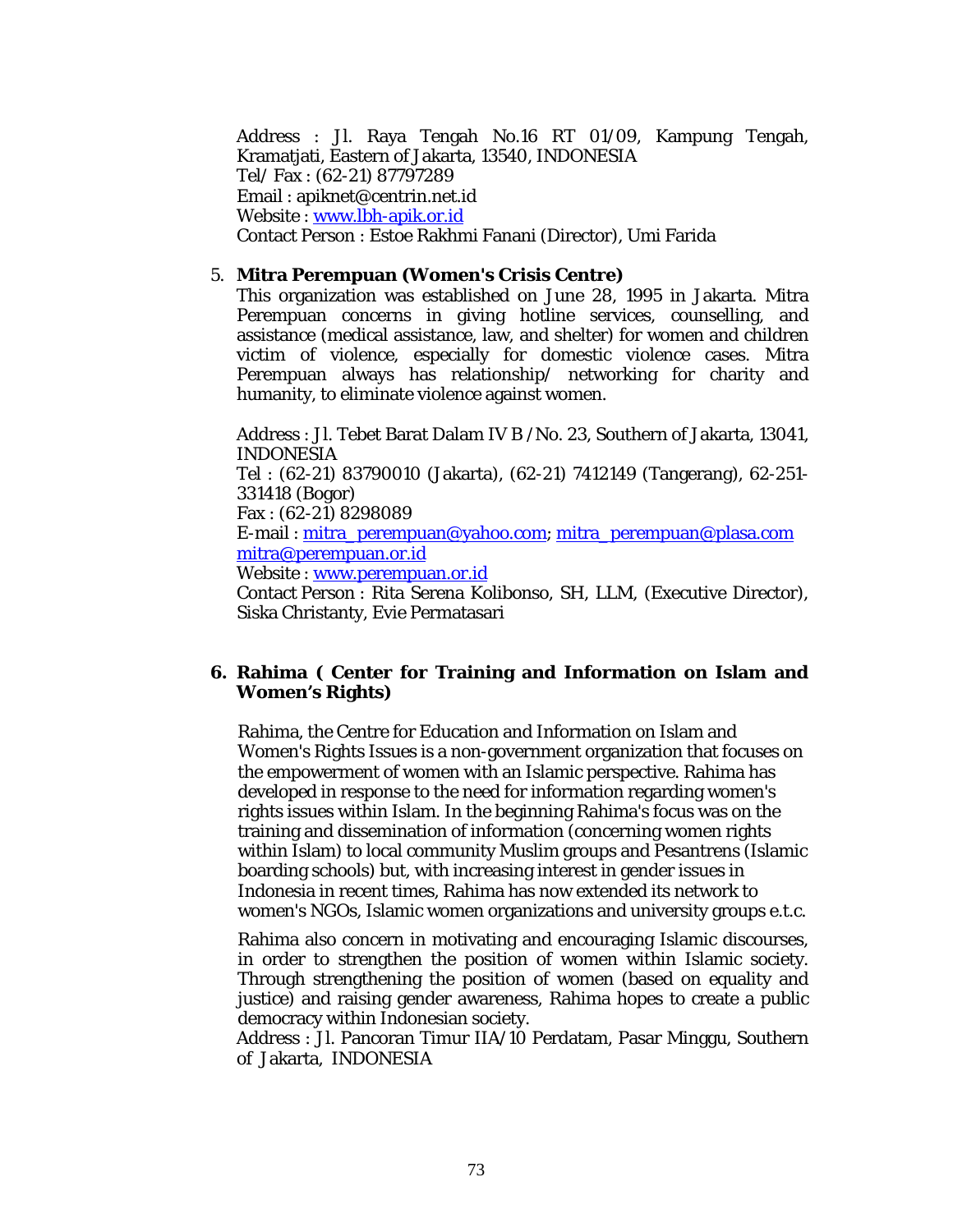Tel/ Fax : (62-21) 7984165 E-mail : rahima2000@cbn.net.id Wesite : www.rahima.or.id Contact Person : Adityana Dewi Eridhani (Director), AD Kusumaningtyas, Yohanna

### **7. Rumpun Gema Perempuan**

This organization has concern in advocacy for domestic workers rights. Rumpun Gema Perempuan goal's are giving opportunity to domestic workers to get education based on their potential and interest, capacity building for strengthening their emotional , intelectual, and spiritual, facilitating domestic workers to develop togetherness among them, and developing participation of society in empowering the domestic workers. Rumpun Gema Perempuan has 7 *"Griya Rumpun"* (domestic workers activity center) in their communities in Jakarta, Bogor, Depok, Tangerang, and Bekasi. The Griya Rumpun managed by some field workers, domestic workers, and also involved society participation in Rumpun Gema Perempuan community's.

Address : Jl. Kemuning V No.7 RT.14/RW 06, Pejaten Timur, Pasar Minggu, Southern of Jakarta, INDONESIA Tel/Fax : (62-21) 7974602 E-mail : rumpungemaperempuan@yahoo.com Contact Person : Aida Milasari (Director), Dewi Susanti, Anita Jelita

# **8. Solidaritas Perempuan (Women's Solidarity for Human Rights)**

Solidaritas Perempuan (SP) was established in 10 December 1990. The first legal status of SP was Foundation, but since 1993, they change the legal status become Union with individual. Solidaritas Perempuan has their vision to develop social and democratic condition, based on ecology awareness, pluralism, and anti-violence which stand in equal relation system men and women, in which they share equally access and control for natural resources, social, cultural, economy, and politic. Solidaritas Perempuan has 13 communities in some areas, such as in Aceh, Deli Serdang (North Sumatera), Padang (West Sumatera), Palembang, Lampung, Yogyakarta (central of Java), Mataram (West Nusa Tenggara), Palu (Central of Sulawesi), Bojonegoro (East Java), Kendari (South East Sulawesi), etc. Solidaritas Perempuan has 5 main programs ; Research, Training, Workshop, and Seminar; Campaign; Law Assistance; Strengthening of Organization; and Policy Advocacy.

Address : Jl. Jati Padang Raya, Gg. Wahid No. 64, Pasar minggu, Southern of Jakarta, 12540,INDONESIA Tel : (62-21) 7802529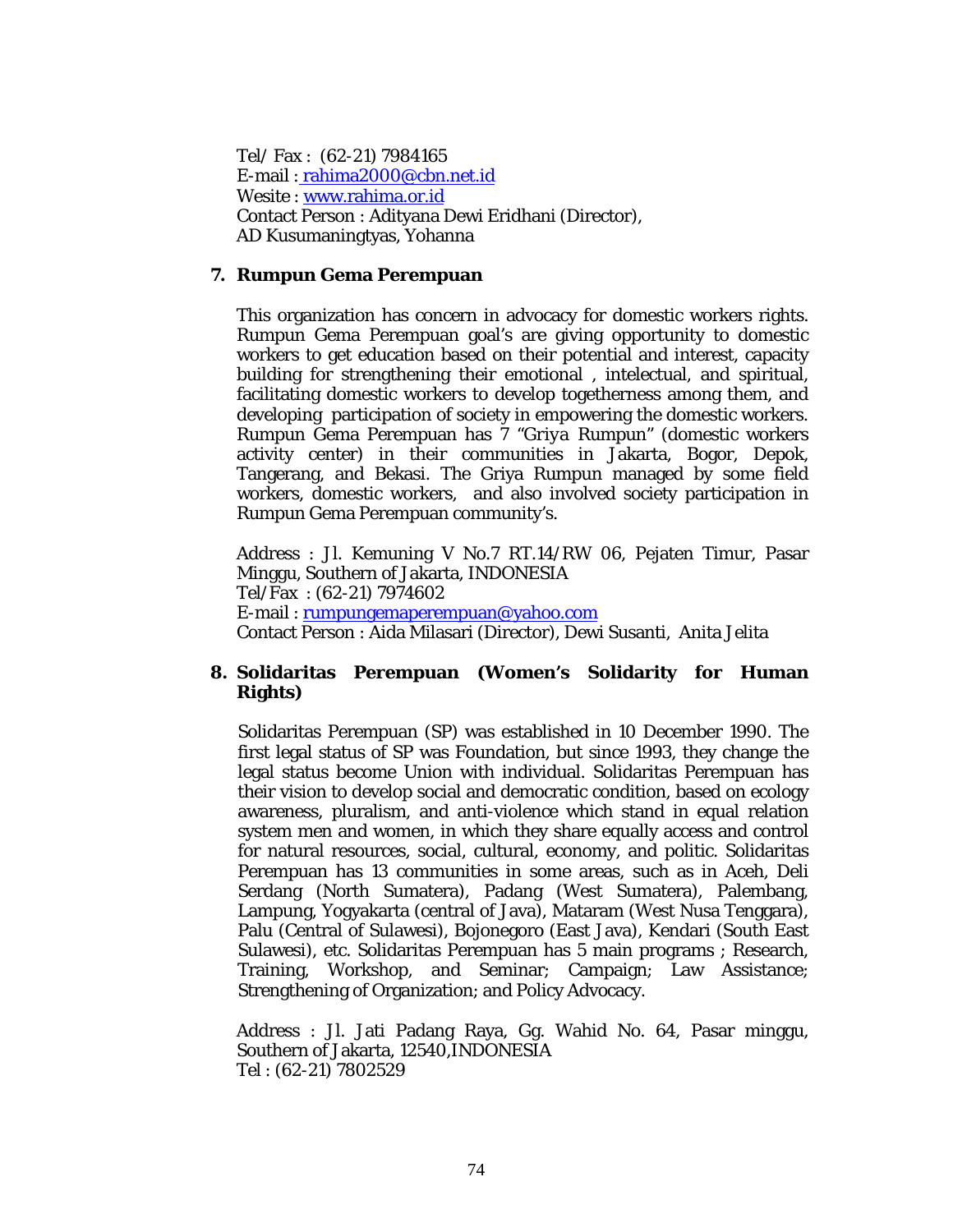Fax : (62-21) 7802529 E-mail : soliper@centrin.net.id Website : www.solidaritas.org Contact Person : Salma Safitri (The Head of National Executive Agency), Orchida Ramadhania, Nayla Ragwan Aljufri

### **9. Yayasan Kesehatan Perempuan (Women Health Foundation)**

Women's Health Foundation was established in Jakarta on June 19, 2001, to respond many controversial issues related to women's reproductive health. Beside, WHF focusing in activities to empower women in order to exercise their reproductive health and rights without being violated, discriminated and feared. Their mission are: 1) to support efforts to ensure legal protection for women's sexual and reproductive health. 2) to urge policy development and strategic implementation which ensure access to quality and affordable reproductive health care without any discrimination. 3) to promote information and to disseminate publications that raise public awareness/understanding on reproductive rights and equal status of women and men.

Chairwomen: Zumrotin K. Susilo Vice Chairwomen: Tini Hadad Treasurer: Anita Rahman Secretary: Atashendartini Habsjah Excecutive Secretary: Linda Lasrun

| <b>Address</b> | : Jl. Empu Sendok No.2B, Kebayoran Baru, Jakarta 12110 |
|----------------|--------------------------------------------------------|
| Tel            | $:62 - 21 - 5734602$                                   |
| Fax            | $:62 - 21 - 5734602$                                   |
| E-mail         | : ykesehatanperempuan@yahoo.com                        |
|                | Contact Person: Atashendartini Habsjah, MA             |

#### **10. Yayasan Jurnal Perempuan (Women Journal Foundation)**

Yayasan Jurnal Perempuan (Women Journal Foundation) is an women organization which established since 1995 in Jakarta. The organization's mission is raising awareness about women rights through publication journal and books, and also research/ analyse and disseminate information of gender equality. They are aware that information can empower women and men towards society with gender justice. As organization which taking position as media, they have 5 main programs; women journal, women journal radio, publication of books and feminism analyse, women journal video, and women journal on line. All of programs raise and campaign about the thematic of women issues.